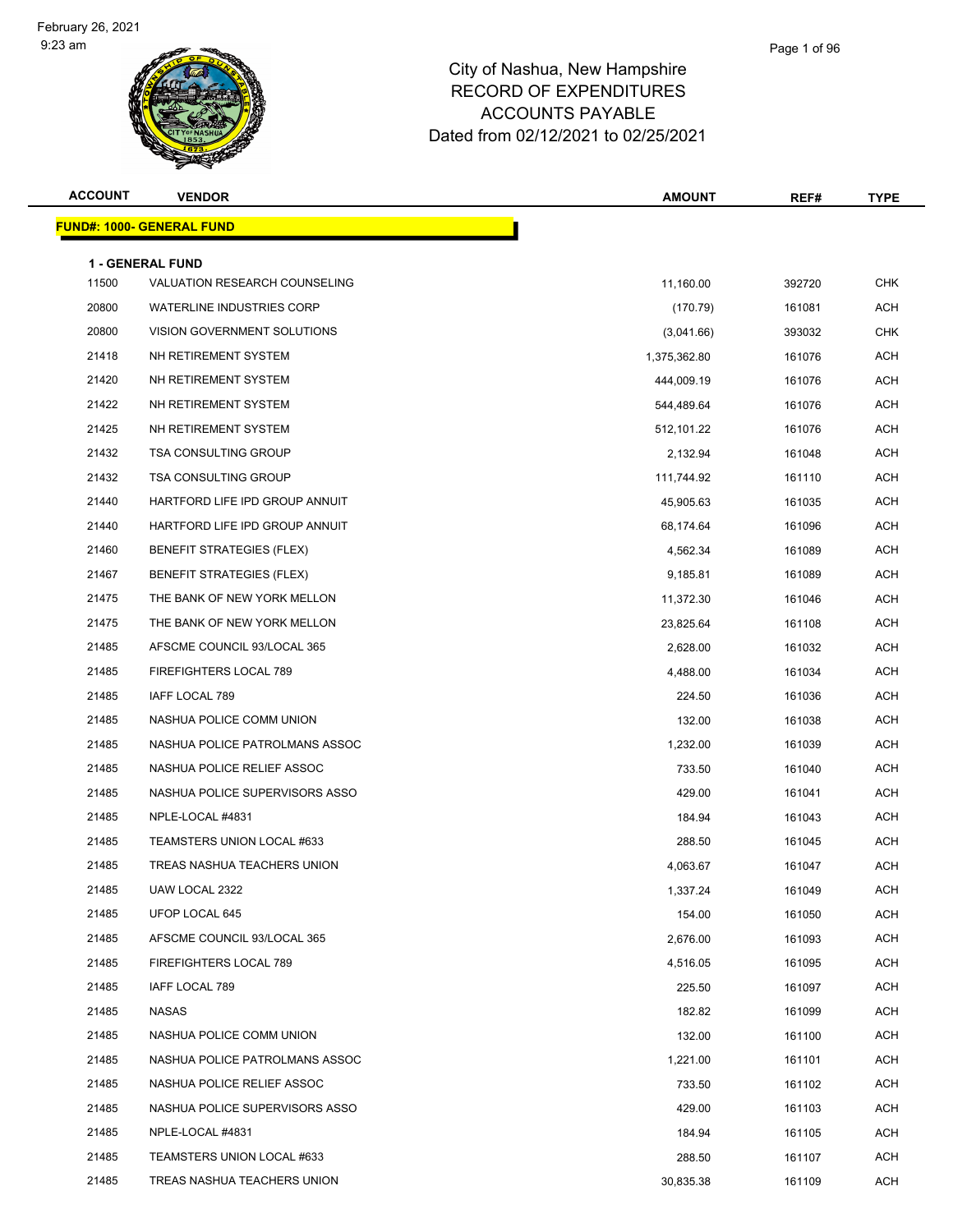

| <b>ACCOUNT</b> | <b>VENDOR</b>                             | <b>AMOUNT</b> | REF#   | <b>TYPE</b>    |
|----------------|-------------------------------------------|---------------|--------|----------------|
|                | <b>FUND#: 1000- GENERAL FUND</b>          |               |        |                |
|                |                                           |               |        |                |
| 21485          | <b>1 - GENERAL FUND</b><br>UAW LOCAL 2322 | 1,361.47      | 161111 | <b>ACH</b>     |
| 21485          | UFOP LOCAL 645                            | 154.00        | 161112 | <b>ACH</b>     |
| 21485          | AMERICAN FEDERATION OF TEACHER            | 5.00          | 392578 | <b>CHK</b>     |
| 21485          | AMERICAN FEDERATION OF TEACHER            | 172.00        | 392867 | <b>CHK</b>     |
| 21490          | UNITED WAY OF GREATER NASHUA              | 58.06         | 161051 | <b>ACH</b>     |
| 21490          | UNITED WAY OF GREATER NASHUA              | 219.06        | 161113 | <b>ACH</b>     |
| 21495          | <b>WAGE ASSIGNMENT</b>                    | 300.00        | 161037 | <b>ACH</b>     |
| 21495          | <b>WAGE ASSIGNMENT</b>                    | 259.00        | 161044 | <b>ACH</b>     |
| 21495          | <b>WAGE ASSIGNMENT</b>                    | 300.00        | 161098 | <b>ACH</b>     |
| 21495          | <b>WAGE ASSIGNMENT</b>                    | 259.00        | 161106 | <b>ACH</b>     |
| 21495          | <b>WAGE ASSIGNMENT</b>                    | 1,024.00      | 392579 | <b>CHK</b>     |
| 21495          | <b>WAGE ASSIGNMENT</b>                    | 100.00        | 392580 | <b>CHK</b>     |
| 21495          | <b>WAGE ASSIGNMENT</b>                    | 155.00        | 392581 | <b>CHK</b>     |
| 21495          | <b>WAGE ASSIGNMENT</b>                    | 104.00        | 392582 | <b>CHK</b>     |
| 21495          | <b>WAGE ASSIGNMENT</b>                    | 145.00        | 392583 | <b>CHK</b>     |
| 21495          | <b>WAGE ASSIGNMENT</b>                    | 1,308.21      | 392584 | <b>CHK</b>     |
| 21495          | <b>WAGE ASSIGNMENT</b>                    | 11.54         | 392585 | <b>CHK</b>     |
| 21495          | <b>WAGE ASSIGNMENT</b>                    | 1,024.00      | 392868 | <b>CHK</b>     |
| 21495          | <b>WAGE ASSIGNMENT</b>                    | 100.00        | 392869 | <b>CHK</b>     |
| 21495          | <b>WAGE ASSIGNMENT</b>                    | 479.00        | 392870 | <b>CHK</b>     |
| 21495          | <b>WAGE ASSIGNMENT</b>                    | 155.00        | 392871 | <b>CHK</b>     |
| 21495          | <b>WAGE ASSIGNMENT</b>                    | 104.00        | 392872 | <b>CHK</b>     |
| 21495          | <b>WAGE ASSIGNMENT</b>                    | 145.00        | 392873 | <b>CHK</b>     |
| 21495          | <b>WAGE ASSIGNMENT</b>                    | 1,305.21      | 392874 | <b>CHK</b>     |
| 21495          | <b>WAGE ASSIGNMENT</b>                    | 11.54         | 392875 | <b>CHK</b>     |
| 21538          | NASHUA TEACHERS UNION                     | 59.01         | 161042 | $\mathsf{ACH}$ |
| 21538          | NASHUA TEACHERS UNION                     | 2,509.76      | 161104 | <b>ACH</b>     |
| 21780          | LACHANCE, KATHERINE S &                   | 3,895.53      | 392836 | <b>CHK</b>     |
| 21780          | <b>ACCURATE TITLE</b>                     | 3,172.97      | 393138 | <b>CHK</b>     |
| 21780          | ARLENE KEATING, LLC                       | 2,245.08      | 393139 | <b>CHK</b>     |
| 21780          | <b>BCHH INC</b>                           | 3,019.30      | 393141 | <b>CHK</b>     |
| 21780          | CHANDLER, PHIL                            | 2,182.95      | 393142 | <b>CHK</b>     |
| 21780          | CONNOR, MARSHA R                          | 2,321.37      | 393143 | <b>CHK</b>     |
| 21780          | COSTA, ARTURO REV TRUST                   | 3,854.48      | 393144 | <b>CHK</b>     |
| 21780          | DOBENS, DONALD                            | 2,562.02      | 393145 | <b>CHK</b>     |
| 21780          | FIVE STATE SERVICES CORP                  | 3,278.54      | 393146 | <b>CHK</b>     |
| 21780          | <b>FRASCA &amp; FRASCA</b>                | 1,303.20      | 393147 | <b>CHK</b>     |
| 21780          | FRASCA TITLE LLC                          | 9,531.80      | 393148 | <b>CHK</b>     |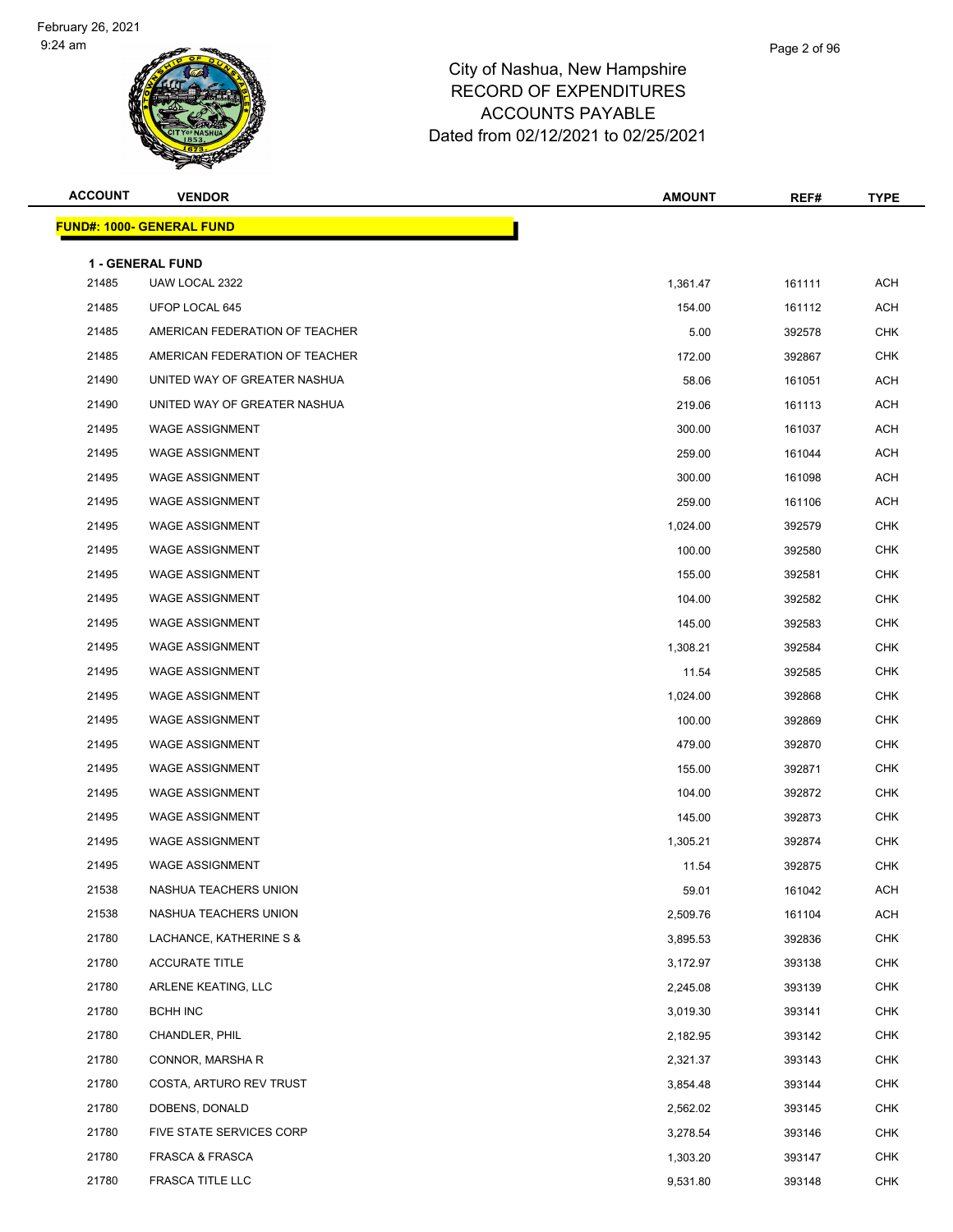#### Page 3 of 96

## City of Nashua, New Hampshire RECORD OF EXPENDITURES ACCOUNTS PAYABLE Dated from 02/12/2021 to 02/25/2021

| <b>ACCOUNT</b> | <b>VENDOR</b>                                 | <b>AMOUNT</b>  | REF#   | <b>TYPE</b> |
|----------------|-----------------------------------------------|----------------|--------|-------------|
|                | <b>FUND#: 1000- GENERAL FUND</b>              |                |        |             |
|                | <b>1 - GENERAL FUND</b>                       |                |        |             |
| 21780          | GATE CITY FENCE CO, INC                       | 693.24         | 393149 | <b>CHK</b>  |
| 21780          | <b>JUNE FOLGER</b>                            | 4,186.44       | 393151 | <b>CHK</b>  |
| 21780          | MARKET ST SETTLEMENT                          | 3,397.00       | 393152 | <b>CHK</b>  |
| 21780          | MICHAEL FADDEN, PC                            | 3,078.35       | 393153 | <b>CHK</b>  |
| 21780          | MORRISEY & MOSELEY LAW, PC                    | 2,226.36       | 393154 | <b>CHK</b>  |
| 21780          | NANCY HENDERSON                               | 3,985.86       | 393155 | <b>CHK</b>  |
| 21780          | NEW ENGLAND TITLE & ESCROW                    | 1,169.81       | 393156 | <b>CHK</b>  |
| 21780          | PNC BANK, NA                                  | 2,595.85       | 393157 | <b>CHK</b>  |
| 21780          | SAWYER, ASHLEY JEAN &                         | 2,658.43       | 393159 | <b>CHK</b>  |
| 21780          | STANDARD TITLE & ESCROW PC                    | 2,919.60       | 393160 | <b>CHK</b>  |
| 21780          | SUMMIT TITLE SERVICES                         | 7,519.41       | 393161 | <b>CHK</b>  |
| 21780          | SWEENEY TITLE SERVICES LLC                    | 2,860.95       | 393162 | <b>CHK</b>  |
| 21780          | SWEENEY TITLE SERVICES LLC                    | 2,975.90       | 393163 | <b>CHK</b>  |
| 21921          | STATE OF NH-MV                                | 20,318.51      | 161026 | <b>ACH</b>  |
| 21921          | STATE OF NH-MV                                | 18,212.45      | 161027 | ACH         |
| 21921          | STATE OF NH-MV                                | 27,384.53      | 161028 | <b>ACH</b>  |
| 21921          | STATE OF NH -MV                               | 21,435.19      | 161052 | <b>ACH</b>  |
| 21921          | STATE OF NH-MV                                | 26,274.77      | 161086 | <b>ACH</b>  |
| 21921          | STATE OF NH-MV                                | 14,512.06      | 161087 | <b>ACH</b>  |
| 21921          | STATE OF NH-MV                                | 25,216.10      | 161088 | ACH         |
| 21921          | STATE OF NH-MV                                | 15,356.13      | 161090 | <b>ACH</b>  |
| 21921          | STATE OF NH-MV                                | 16,126.20      | 161114 | ACH         |
|                | <b>TOTAL 1 - GENERAL FUND</b>                 | \$3,492,432.90 |        |             |
|                | <b>106 - ADMINISTRATIVE SERVICES</b>          |                |        |             |
| 61100          | WB MASON CO INC                               | 77.37          | 392723 | CHK         |
|                | <b>TOTAL 106 - ADMINISTRATIVE SERVICES</b>    | \$77.37        |        |             |
|                |                                               |                |        |             |
|                | 107 - CITY CLERK                              |                |        |             |
| 55200          | ANCO SIGNS & STAMPS INC                       | 88.80          | 392921 | <b>CHK</b>  |
| 55600          | <b>GENERAL CODE</b>                           | 2,871.00       | 392653 | CHK         |
| 55699          | ADVANCED WORKPLACE STRATEGIES                 | 831.00         | 161115 | ACH         |
|                | <b>TOTAL 107 - CITY CLERK</b>                 | \$3,790.80     |        |             |
|                | <b>109 - CIVIC &amp; COMMUNITY ACTIVITIES</b> |                |        |             |
| 56207          | SINFONIETTA STRINGS                           | 5,000.00       | 392876 | CHK         |
| 56207          | THE ACTORSINGERS                              | 5,000.00       | 392914 | CHK         |

CITY ARTS NASHUA 5,000.00 392942 CHK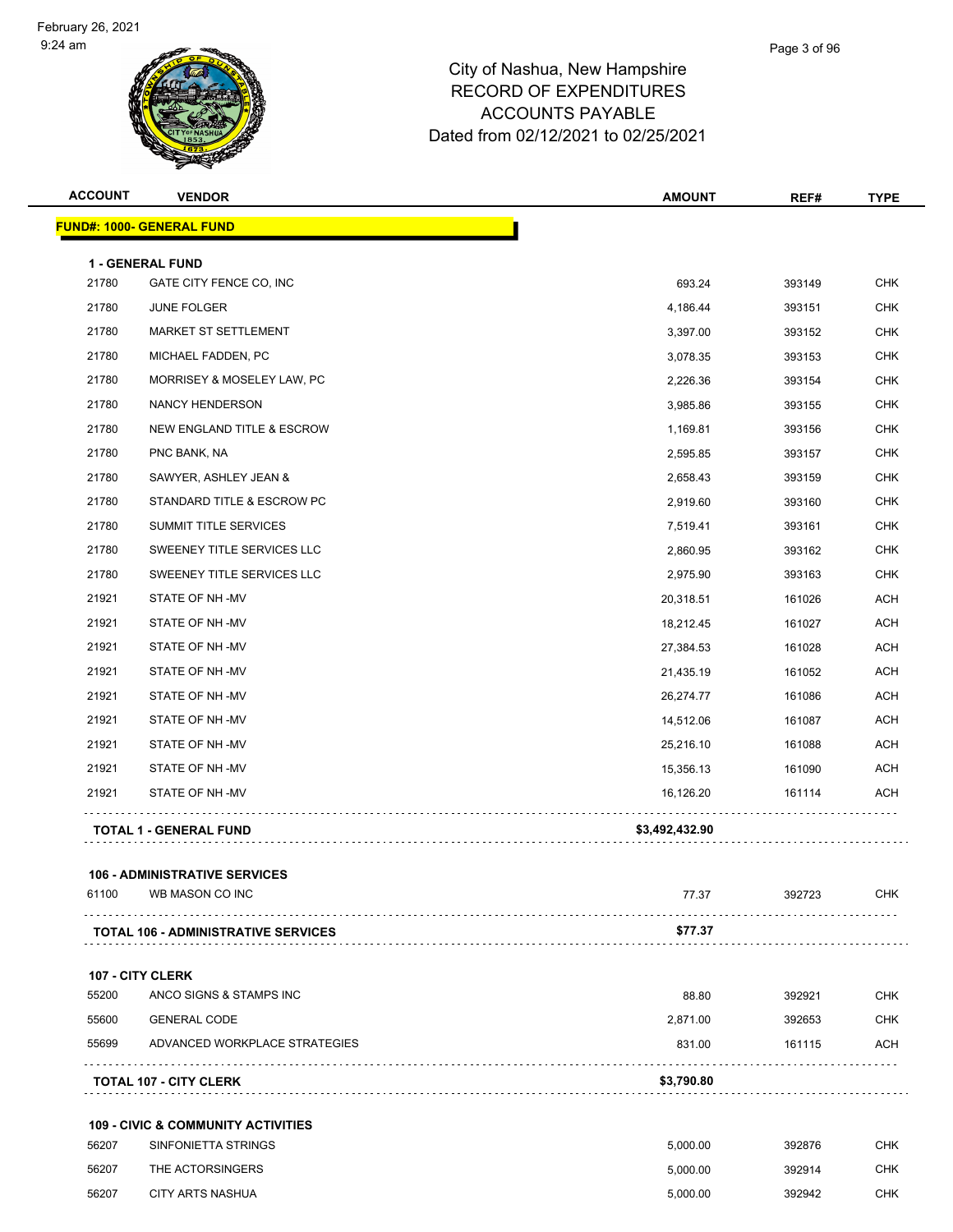

| <b>ACCOUNT</b> | <b>VENDOR</b>                                       | <b>AMOUNT</b> | REF#   | <b>TYPE</b> |
|----------------|-----------------------------------------------------|---------------|--------|-------------|
|                | <b>FUND#: 1000- GENERAL FUND</b>                    |               |        |             |
|                | <b>109 - CIVIC &amp; COMMUNITY ACTIVITIES</b>       |               |        |             |
| 56207          | <b>CITY ARTS NASHUA</b>                             | 5,000.00      | 392943 | <b>CHK</b>  |
| 56207          | NASHUA AREA ARTISTS ASSOC                           | 5,000.00      | 392988 | <b>CHK</b>  |
| 56207          | NASHUA CHAMBER ORCHESTRA                            | 5,000.00      | 392989 | <b>CHK</b>  |
| 56207          | SYMPHONY NEW HAMPSHIRE                              | 5,000.00      | 393019 | <b>CHK</b>  |
|                | <b>TOTAL 109 - CIVIC &amp; COMMUNITY ACTIVITIES</b> | \$35,000.00   |        |             |
|                | <b>111 - HUMAN RESOURCES</b>                        |               |        |             |
| 61100          | WB MASON CO INC                                     | 98.21         | 392723 | <b>CHK</b>  |
| 61235          | <b>FREEDOM PRINTERS LLC</b>                         | 2,495.56      | 392963 | <b>CHK</b>  |
|                | <b>TOTAL 111 - HUMAN RESOURCES</b>                  | \$2,593.77    |        |             |
|                | <b>120 - TELECOMMUNICATIONS</b>                     |               |        |             |
| 55109          | CONSOLIDATED COMMUNICATIONS                         | 97.96         | 392595 | <b>CHK</b>  |
| 55109          | CONSOLIDATED COMMUNICATIONS                         | 1,533.02      | 392890 | <b>CHK</b>  |
| 55109          | CONSOLIDATED COMMUNICATIONS                         | 1,081.29      | 392891 | <b>CHK</b>  |
| 55109          | <b>WINDSTREAM</b>                                   | 2,297.68      | 392912 | <b>CHK</b>  |
| 55109          | <b>WINDSTREAM</b>                                   | 655.99        | 392913 | CHK         |
|                | <b>TOTAL 120 - TELECOMMUNICATIONS</b>               | \$5,665.94    |        |             |
|                | <b>122 - INFORMATION TECHNOLOGY</b>                 |               |        |             |
| 54400          | JOHNSON CONTROLS SECURITY                           | 375.50        | 392978 | <b>CHK</b>  |
| 54407          | <b>DLT SOLUTIONS LLC</b>                            | 2,874.53      | 392644 | <b>CHK</b>  |
| 54428          | <b>CLEARSKY CONSULTING</b>                          | 7,500.00      | 392637 | <b>CHK</b>  |
| 54828          | US BANK EQUIPMENT FINANCE                           | 2,449.54      | 392719 | CHK         |
| 54828          | US BANK EQUIPMENT FINANCE                           | 843.87        | 393029 | <b>CHK</b>  |
| 55607          | UNITED PARCEL SERVICE                               | 4.13          | 392612 | <b>CHK</b>  |
| 61615          | CONWAY TECHNOLOGY GROUP                             | 5,080.00      | 392945 | <b>CHK</b>  |
| 71221          | DELL MARKETING LP                                   | 10,600.59     | 392642 | <b>CHK</b>  |
| 71221          | I.T. INSIDERS                                       | 329.00        | 392665 | <b>CHK</b>  |
| 71228          | <b>KRONOS INCORPORATED</b>                          | 270.00        | 161133 | ACH         |
|                | <b>TOTAL 122 - INFORMATION TECHNOLOGY</b><br>.      | \$30,327.16   |        |             |
|                | <b>126 - FINANCIAL SERVICES</b>                     |               |        |             |
| 42200          | PRISCILLE BUTENHOFF                                 | 264.20        | 392633 | CHK         |
| 42200          | COMMONWEALTH MEDICAL CARRIER                        | 544.24        | 392639 | <b>CHK</b>  |

 42200 DANIELLE MCKENNEY 4.00 392680 CHK A<br>412.20 6 ERIC PEARSON CHK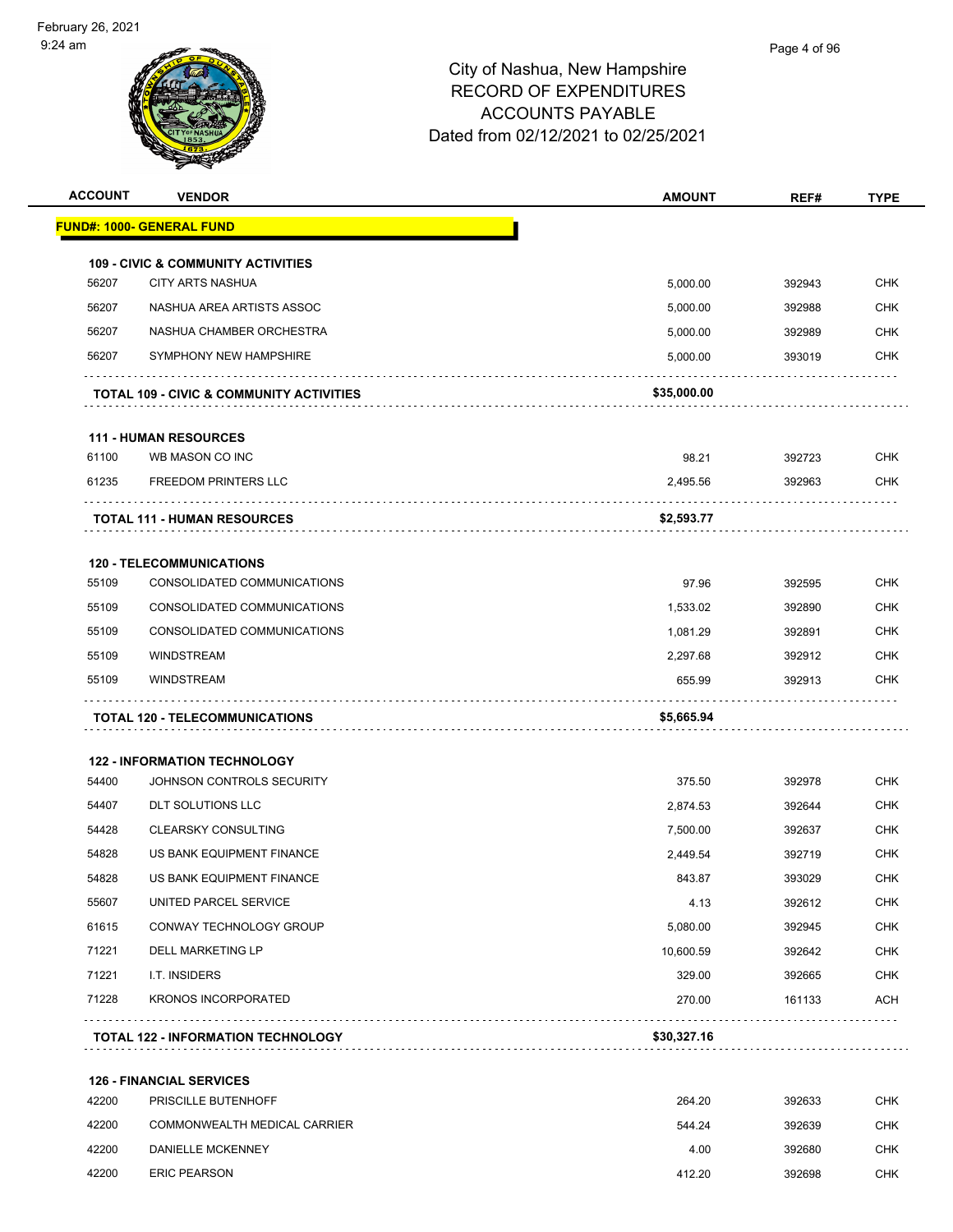

| <b>ACCOUNT</b> | <b>VENDOR</b>                                            | <b>AMOUNT</b> | REF#   | <b>TYPE</b> |
|----------------|----------------------------------------------------------|---------------|--------|-------------|
|                | <b>FUND#: 1000- GENERAL FUND</b>                         |               |        |             |
|                |                                                          |               |        |             |
| 42200          | <b>126 - FINANCIAL SERVICES</b><br><b>BRUCE W CARTER</b> | 271.00        | 392938 | <b>CHK</b>  |
| 42200          | <b>SHANE A DESPRES</b>                                   | 89.00         | 392952 | <b>CHK</b>  |
| 42200          | <b>WILLIAM RIGG</b>                                      | 340.20        | 393006 | <b>CHK</b>  |
| 53452          | <b>LEDDY GROUP</b>                                       | 960.00        | 161067 | <b>ACH</b>  |
| 53467          | <b>MAILINGS UNLIMITED</b>                                | 1,393.73      | 161069 | <b>ACH</b>  |
| 55607          | <b>MAILINGS UNLIMITED</b>                                | 28.47         | 161069 | <b>ACH</b>  |
| 61100          | AMAZON CAPITAL SERV (CITY ACH)                           | 11.98         | 161116 | <b>ACH</b>  |
| 61100          | WB MASON CO INC                                          | 263.42        | 392723 | <b>CHK</b>  |
| 61100          | WB MASON CO INC                                          | 2.53          | 393034 | <b>CHK</b>  |
|                |                                                          |               |        |             |
|                | <b>TOTAL 126 - FINANCIAL SERVICES</b>                    | \$4,584.97    |        |             |
|                | <b>129 - CITY BUILDINGS</b>                              |               |        |             |
| 54100          | <b>BURKE STREET NASHUA LLC</b>                           | 88.42         | 392632 | <b>CHK</b>  |
| 54100          | <b>EVERSOURCE</b>                                        | 5,016.37      | 392898 | <b>CHK</b>  |
| 54114          | LIBERTY UTILITIES - NH                                   | 1,558.53      | 392601 | <b>CHK</b>  |
| 54114          | LIBERTY UTILITIES - NH                                   | 1,062.75      | 392602 | <b>CHK</b>  |
| 54114          | LIBERTY UTILITIES - NH                                   | 225.01        | 392899 | <b>CHK</b>  |
| 54114          | <b>LIBERTY UTILITIES - NH</b>                            | 1,026.66      | 392900 | <b>CHK</b>  |
| 54114          | LIBERTY UTILITIES - NH                                   | 1,084.14      | 392902 | <b>CHK</b>  |
| 54141          | PENNICHUCK WATER WORKS INC                               | 1,076.88      | 392909 | <b>CHK</b>  |
| 54228          | BAIN PEST CONTROL SERVICE INC                            | 82.00         | 392923 | <b>CHK</b>  |
| 54280          | M & M ELECTRICAL SUPPLY CO INC                           | 6.95          | 161068 | <b>ACH</b>  |
| 54280          | <b>REXEL USA INC</b>                                     | 67.63         | 161078 | <b>ACH</b>  |
| 54280          | <b>REXEL USA INC</b>                                     | 112.72        | 161142 | <b>ACH</b>  |
| 54280          | <b>B &amp; S LOCKSMITHS INC</b>                          | 113.50        | 392623 | <b>CHK</b>  |
| 54280          | NASHUA WALLPAPER CO INC                                  | 5.29          | 392687 | CHK         |
| 54280          | ADT COMMERCIAL LLC                                       | 398.00        | 392915 | <b>CHK</b>  |
| 54280          | NASHUA WALLPAPER CO INC                                  | 50.49         | 392991 | <b>CHK</b>  |
| 54280          | NEW ENGLAND BACKFLOW INC                                 | 150.00        | 392993 | <b>CHK</b>  |
|                | <b>TOTAL 129 - CITY BUILDINGS</b>                        | \$12,125.34   |        |             |
|                |                                                          |               |        |             |

**130 - PURCHASING**

|       | <b>TOTAL 130 - PURCHASING</b> | \$383.72 |        |            |
|-------|-------------------------------|----------|--------|------------|
| 61242 | PITNEY BOWES INC              | 299.94   | 392607 | <b>CHK</b> |
| 55699 | SHRED-IT USA                  | 83.78    | 392608 | <b>CHK</b> |
|       |                               |          |        |            |

**132 - ASSESSING**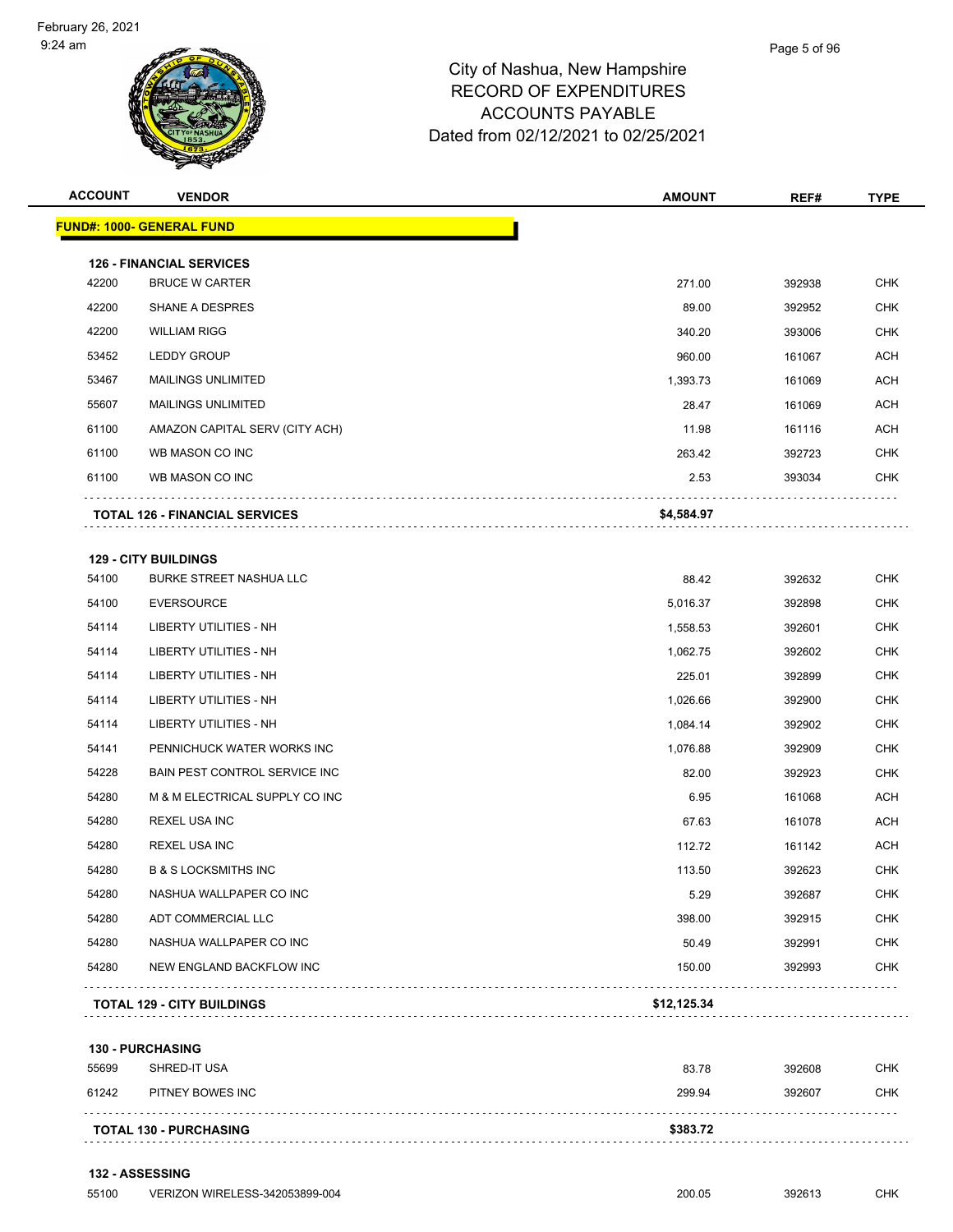

| <b>VENDOR</b>                                   | <b>AMOUNT</b>                                                                                                       | REF#                                    | <b>TYPE</b>      |
|-------------------------------------------------|---------------------------------------------------------------------------------------------------------------------|-----------------------------------------|------------------|
| <u> FUND#: 1000- GENERAL FUND</u>               |                                                                                                                     |                                         |                  |
| <b>TOTAL 132 - ASSESSING</b>                    | \$200.05                                                                                                            |                                         |                  |
| <b>140 - PINEWOOD CEMETERY</b>                  |                                                                                                                     |                                         |                  |
| AMAZON CAPITAL SERV (CITY ACH)                  | 42.59                                                                                                               | 161116                                  | ACH              |
| TOTAL 140 - PINEWOOD CEMETERY                   | \$42.59                                                                                                             |                                         |                  |
| <b>142 - WOODLAWN CEMETERY</b>                  |                                                                                                                     |                                         |                  |
| MCLAUGHLIN OIL CO                               | 524.52                                                                                                              | 392984                                  | <b>CHK</b>       |
| MATTHEWS INTERNATIONAL CORP                     | 574.71                                                                                                              | 392677                                  | CHK              |
| WB MASON CO INC                                 | 104.52                                                                                                              | 393034                                  | <b>CHK</b>       |
| NEW ENGLAND PAPER & SUPPLY                      | 51.77                                                                                                               | 392996                                  | <b>CHK</b>       |
| AMAZON CAPITAL SERV (CITY ACH)                  | 64.95                                                                                                               | 161053                                  | ACH              |
| <b>BELLETETES INC</b>                           | 15.54                                                                                                               | 392927                                  | <b>CHK</b>       |
| <b>FRIZZHOME GARDENS</b>                        | 880.00                                                                                                              | 392651                                  | <b>CHK</b>       |
|                                                 |                                                                                                                     |                                         |                  |
|                                                 |                                                                                                                     |                                         |                  |
| <b>144 - EDGEWOOD &amp; SUBURBAN CEMETERIES</b> |                                                                                                                     |                                         |                  |
| PENNICHUCK WATER WORKS INC                      | 273.60                                                                                                              | 392909                                  | <b>CHK</b>       |
| <b>RC WELDING LLC</b>                           | 60.00                                                                                                               | 392705                                  | CHK              |
| TOTAL 144 - EDGEWOOD & SUBURBAN CEMETERIES      | \$333.60                                                                                                            |                                         |                  |
|                                                 |                                                                                                                     |                                         |                  |
| 150 - POLICE                                    |                                                                                                                     |                                         |                  |
|                                                 |                                                                                                                     |                                         | ACH              |
|                                                 |                                                                                                                     |                                         | <b>CHK</b>       |
| <b>JULIO AMARO</b>                              | 300.00                                                                                                              | 392878                                  | <b>CHK</b>       |
| EVERSOUCE-POWER SUPPLY                          | 12.169.87                                                                                                           | 392892                                  | <b>CHK</b>       |
|                                                 |                                                                                                                     | 392898                                  | <b>CHK</b>       |
| LIBERTY UTILITIES - NH                          | 2,911.26                                                                                                            | 392905                                  | <b>CHK</b>       |
| LIBERTY UTILITIES - NH                          | 122.99                                                                                                              | 392906                                  | <b>CHK</b>       |
| PENNICHUCK WATER WORKS INC                      | 28.37                                                                                                               | 392909                                  | <b>CHK</b>       |
| J LAWRENCE HALL COMPANY LLC                     | 6,109.07                                                                                                            | 161131                                  | ACH              |
| FIMBEL GARAGE DOORS                             | 669.00                                                                                                              | 392961                                  | <b>CHK</b>       |
| NORMAN E DAY INC                                | 485.00                                                                                                              | 392999                                  | <b>CHK</b>       |
| THE METRO GROUP INC                             | 270.00                                                                                                              | 393021                                  | <b>CHK</b>       |
| CONWAY TECHNOLOGY GROUP                         | 3,008.66                                                                                                            | 392945                                  | <b>CHK</b>       |
| SULLIVAN TIRE COMPANY                           | 42.00                                                                                                               | 392717                                  | <b>CHK</b>       |
| US BANK EQUIPMENT FINANCE                       | 1,108.25                                                                                                            | 392719                                  | <b>CHK</b>       |
| COMCAST                                         | 938.45                                                                                                              | 392594                                  | <b>CHK</b>       |
| CONSOLIDATED COMMUNICATIONS                     | 69.07                                                                                                               | 392890                                  | <b>CHK</b>       |
|                                                 | TOTAL 142 - WOODLAWN CEMETERY<br>ADVANCED WORKPLACE STRATEGIES<br>ST JOSEPHS BUSINESS & HEALTH<br><b>EVERSOURCE</b> | \$2,216.01<br>60.00<br>972.90<br>150.32 | 161115<br>392714 |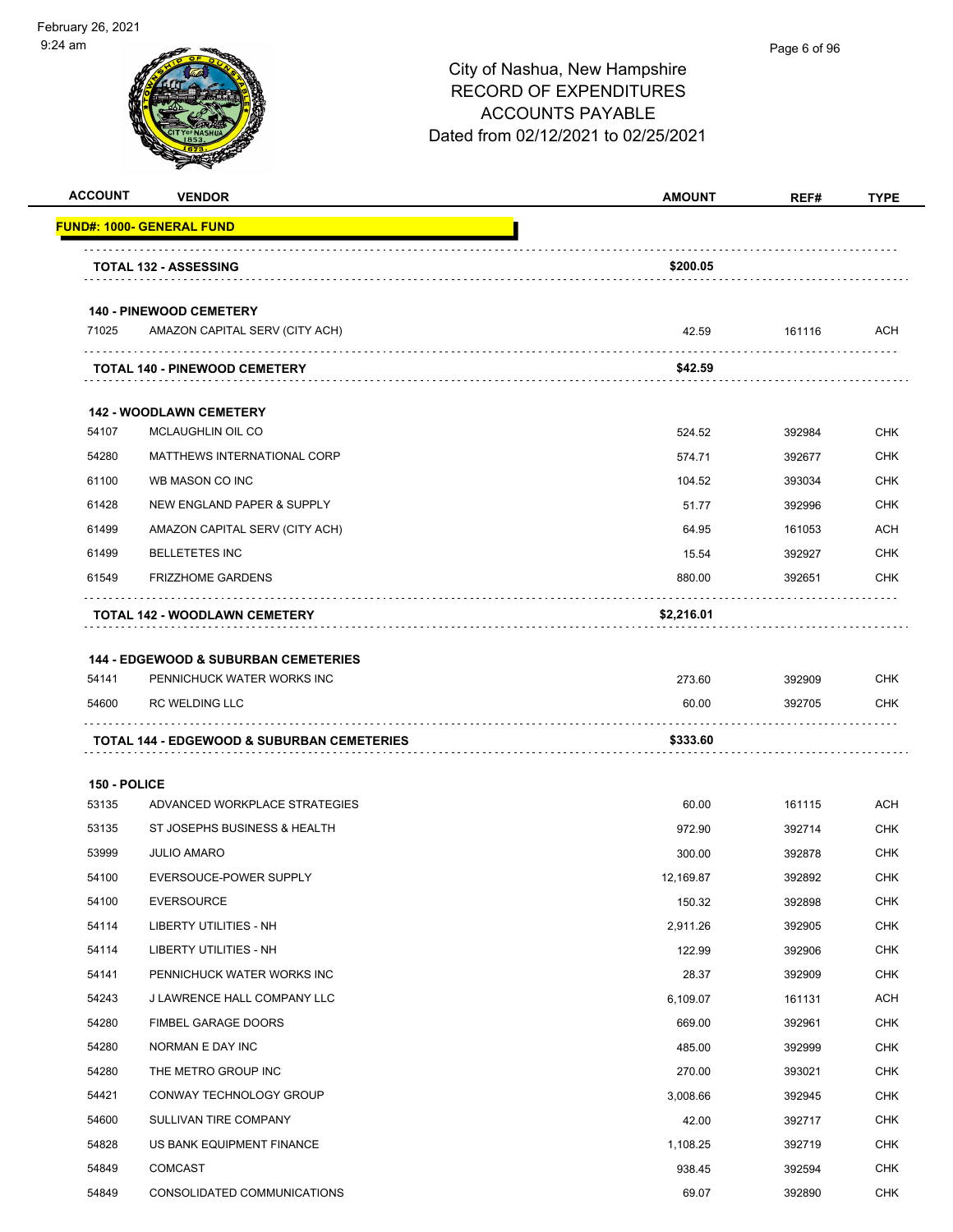

| <b>ACCOUNT</b>        | <b>VENDOR</b>                          | <b>AMOUNT</b> | REF#   | <b>TYPE</b> |
|-----------------------|----------------------------------------|---------------|--------|-------------|
|                       | <b>FUND#: 1000- GENERAL FUND</b>       |               |        |             |
|                       |                                        |               |        |             |
| 150 - POLICE<br>54849 | CONSOLIDATED COMMUNICATIONS            | 331.80        | 392891 | <b>CHK</b>  |
| 55109                 | <b>WINDSTREAM</b>                      | 212.82        | 392913 | <b>CHK</b>  |
| 55200                 | <b>FBI-LEEDA INC</b>                   | 50.00         | 392598 | <b>CHK</b>  |
| 55200                 | <b>CITY OF BOSTON</b>                  | 1,000.00      | 392944 | <b>CHK</b>  |
| 55200                 | NATIONAL PUBLIC SAFETY                 | 199.00        | 392992 | <b>CHK</b>  |
| 55200                 | NH ASSOC OF CHIEFS OF POLICE           | 200.00        | 392997 | <b>CHK</b>  |
| 55400                 | <b>GSPCC LLC</b>                       | 1,100.00      | 392968 | CHK         |
| 55421                 | CALEA                                  | 5,530.00      | 392935 | <b>CHK</b>  |
| 55600                 | ALPHAGRAPHICS #219                     | 1,293.33      | 392920 | <b>CHK</b>  |
| 55607                 | USPS-CMRS-PB #14658595                 | 1,000.00      | 161144 | ACH         |
| 55607                 | UNITED PARCEL SERVICE                  | 12.88         | 392612 | <b>CHK</b>  |
| 55607                 | <b>ICOR TECHNOLOGY INC</b>             | 150.00        | 392666 | CHK         |
| 55699                 | JP PEST SERVICES LLC                   | 34.30         | 161063 | <b>ACH</b>  |
| 55699                 | STANLEY ELEVATOR CO INC                | 740.00        | 392716 | CHK         |
| 61100                 | WB MASON CO INC                        | 35.00         | 392723 | <b>CHK</b>  |
| 61100                 | WB MASON CO INC                        | 908.88        | 393034 | <b>CHK</b>  |
| 61107                 | ALECS SHOE STORE INC                   | 590.75        | 392620 | CHK         |
| 61107                 | <b>BEN'S UNIFORMS</b>                  | 150.00        | 392627 | <b>CHK</b>  |
| 61107                 | ALL SPORTS HEROES UNIFORMS             | 1,680.00      | 392919 | <b>CHK</b>  |
| 61107                 | <b>BEN'S UNIFORMS</b>                  | 860.00        | 392928 | <b>CHK</b>  |
| 61110                 | <b>BEN'S UNIFORMS</b>                  | 186.00        | 392627 | <b>CHK</b>  |
| 61110                 | <b>BEN'S UNIFORMS</b>                  | 440.00        | 392928 | CHK         |
| 61110                 | <b>CURTIS BLUE LINE</b>                | 282.00        | 392948 | <b>CHK</b>  |
| 61121                 | <b>EAGLE POINT GUN</b>                 | 6,476.40      | 392956 | CHK         |
| 61121                 | <b>STADIUM GRAPHICS LLC</b>            | 180.00        | 393014 | <b>CHK</b>  |
| 61163                 | AIRGAS USA LLC                         | 262.00        | 392918 | <b>CHK</b>  |
| 61300                 | <b>WEX BANK</b>                        | 618.95        | 392724 | <b>CHK</b>  |
| 61428                 | <b>IMPERIAL BAG &amp; PAPER CO LLC</b> | (179.92)      | 392975 | <b>CHK</b>  |
| 61615                 | CONWAY TECHNOLOGY GROUP                | 1,806.00      | 392945 | <b>CHK</b>  |
| 61650                 | WB MASON CO INC                        | 189.30        | 393034 | <b>CHK</b>  |
| 61799                 | MHQ INC                                | 149.99        | 161072 | ACH         |
| 61799                 | <b>FACTORY MOTOR PARTS</b>             | 395.88        | 161122 | ACH         |
| 61799                 | <b>BEST FORD</b>                       | 469.92        | 392629 | <b>CHK</b>  |
| 61799                 | <b>GRAPPONE AUTOMOTIVE GROUP</b>       | 735.99        | 392659 | <b>CHK</b>  |
| 61799                 | QUIRK GM PARTS DEPOT                   | 175.71        | 392703 | <b>CHK</b>  |
| 61799                 | <b>STADIUM GRAPHICS LLC</b>            | 912.00        | 392715 | <b>CHK</b>  |
| 61799                 | <b>BEST FORD</b>                       | 807.21        | 392930 | CHK         |
| 61799                 | CARPARTS DISTRIBUTION CENTER,          | (17.91)       | 392937 | <b>CHK</b>  |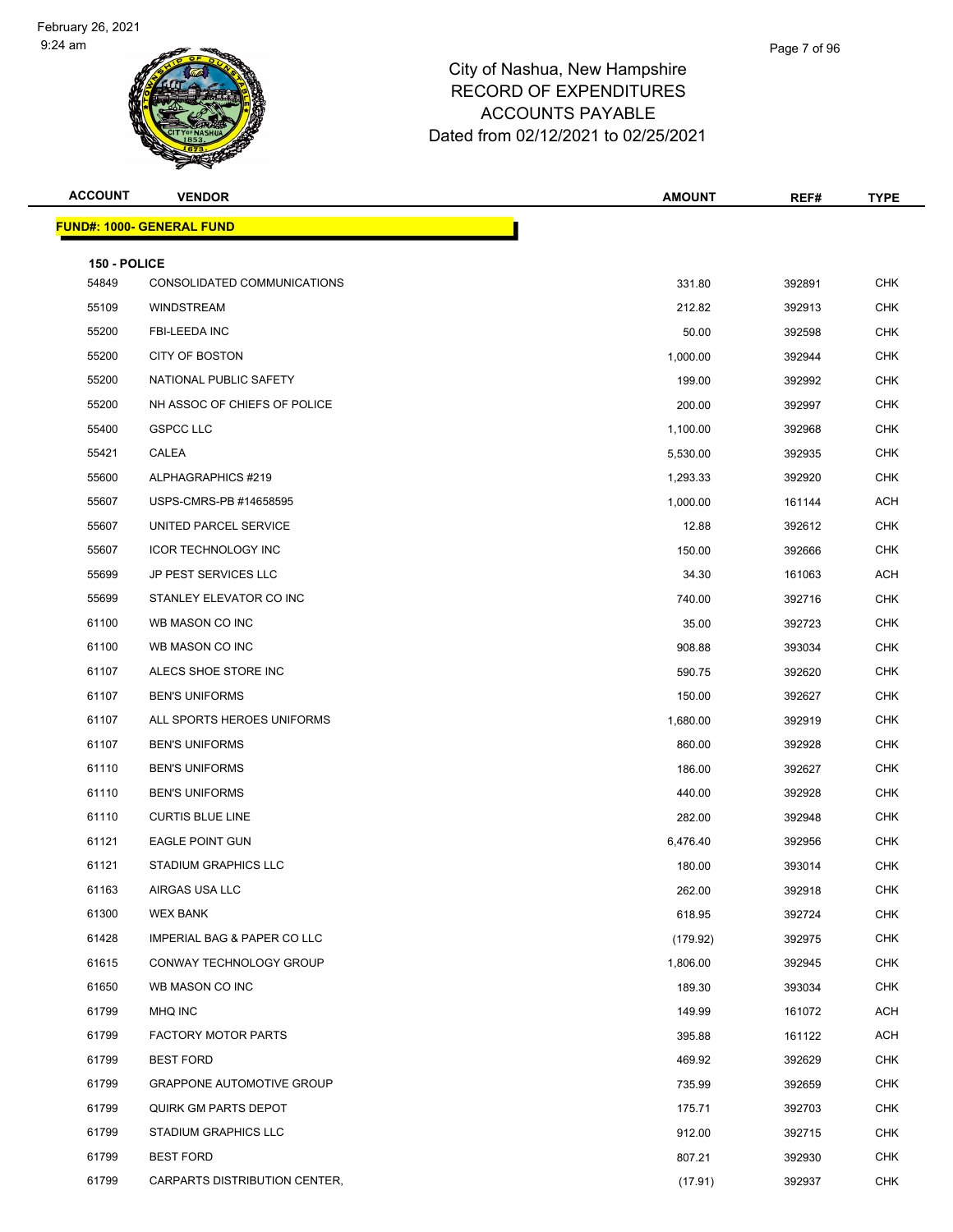| <b>ACCOUNT</b>    | <b>VENDOR</b>                       | <b>AMOUNT</b> | REF#   | <b>TYPE</b> |  |  |
|-------------------|-------------------------------------|---------------|--------|-------------|--|--|
|                   | <b>FUND#: 1000- GENERAL FUND</b>    |               |        |             |  |  |
|                   | 150 - POLICE                        |               |        |             |  |  |
| 61799             | DENNIS K BURKE INC                  | 1,423.82      | 392950 | <b>CHK</b>  |  |  |
| 61799             | DONOVAN EQUIPMENT CO INC            | 291.30        | 392953 | <b>CHK</b>  |  |  |
| 61799             | SNAP-ON CREDIT LLC                  | 124.91        | 393011 | <b>CHK</b>  |  |  |
| 61907             | SAM'S CLUB DIRECT-0860              | 170.64        | 393008 | <b>CHK</b>  |  |  |
| 71221             | <b>GOVCONNECTION INC</b>            | 2,635.00      | 161059 | <b>ACH</b>  |  |  |
| 71221             | <b>GOVCONNECTION INC</b>            | 2,913.08      | 161124 | ACH         |  |  |
| 71400             | <b>LCEO LLC</b>                     | 800.00        | 392669 | <b>CHK</b>  |  |  |
| 71400             | MAGNETOSPEED LLC                    | 359.10        | 392983 | <b>CHK</b>  |  |  |
| 71407             | <b>MERRIMACK FIREARMS LLC</b>       | 130.00        | 392681 | <b>CHK</b>  |  |  |
|                   | <b>TOTAL 150 - POLICE</b>           | \$68,231.34   |        |             |  |  |
|                   |                                     |               |        |             |  |  |
| <b>152 - FIRE</b> |                                     |               |        |             |  |  |
| 54100             | <b>EVERSOURCE</b>                   | 492.69        | 392597 | <b>CHK</b>  |  |  |
| 54100             | <b>EVERSOURCE</b>                   | 29.13         | 392898 | <b>CHK</b>  |  |  |
| 54114             | LIBERTY UTILITIES - NH              | 625.71        | 392604 | <b>CHK</b>  |  |  |
| 54114             | LIBERTY UTILITIES - NH              | 502.13        | 392901 | <b>CHK</b>  |  |  |
| 54114             | LIBERTY UTILITIES - NH              | 1,114.35      | 392904 | <b>CHK</b>  |  |  |
| 54141             | PENNICHUCK WATER WORKS INC          | 1,198.47      | 392909 | <b>CHK</b>  |  |  |
| 54228             | <b>JP PEST SERVICES LLC</b>         | 89.00         | 161063 | ACH         |  |  |
| 54243             | AE MECHANICAL INC                   | 1,893.49      | 392618 | <b>CHK</b>  |  |  |
| 54243             | AE MECHANICAL INC                   | 486.30        | 392917 | <b>CHK</b>  |  |  |
| 54280             | <b>GRANITE STATE GLASS</b>          | 2,595.00      | 392657 | <b>CHK</b>  |  |  |
| 54280             | YEATON ASSOCIATES INC               | 1,250.00      | 392727 | <b>CHK</b>  |  |  |
| 54280             | <b>BELLETETES INC</b>               | 8.09          | 392927 | <b>CHK</b>  |  |  |
| 54280             | <b>FIMBEL GARAGE DOORS</b>          | 1,562.00      | 392961 | <b>CHK</b>  |  |  |
| 54280             | <b>GRANITE CITY ELECTRIC SUPPLY</b> | 237.49        | 392967 | <b>CHK</b>  |  |  |
| 54280             | HARRY W WELLS & SON INC             | 710.00        | 392972 | <b>CHK</b>  |  |  |
| 54280             | NASH CONSTRUCTION LLC               | 6,678.45      | 392987 | <b>CHK</b>  |  |  |
| 54487             | AMAZON CAPITAL SERV (CITY ACH)      | 599.85        | 161116 | ACH         |  |  |
| 54487             | <b>BATTERIES PLUS</b>               | 53.28         | 392626 | CHK         |  |  |
| 54487             | BK SYSTEMS INC                      | 242.00        | 392932 | <b>CHK</b>  |  |  |
| 54600             | <b>BATTERIES PLUS</b>               | 50.95         | 392626 | <b>CHK</b>  |  |  |
| 54600             | SANEL NAPA                          | 164.85        | 392710 | <b>CHK</b>  |  |  |
| 54600             | <b>GRANITE CITY ELECTRIC SUPPLY</b> | 30.32         | 392967 | <b>CHK</b>  |  |  |
| 54600             | NEW ENGLAND KENWORTH                | 45.96         | 392994 | <b>CHK</b>  |  |  |
| 55699             | LUMINA NASHUA LLC                   | 600.00        | 392982 | <b>CHK</b>  |  |  |
| 61100             | AMAZON CAPITAL SERV (CITY ACH)      | 288.68        | 161053 | ACH         |  |  |
| 61100             | AMAZON CAPITAL SERV (CITY ACH)      | 105.88        | 161116 | <b>ACH</b>  |  |  |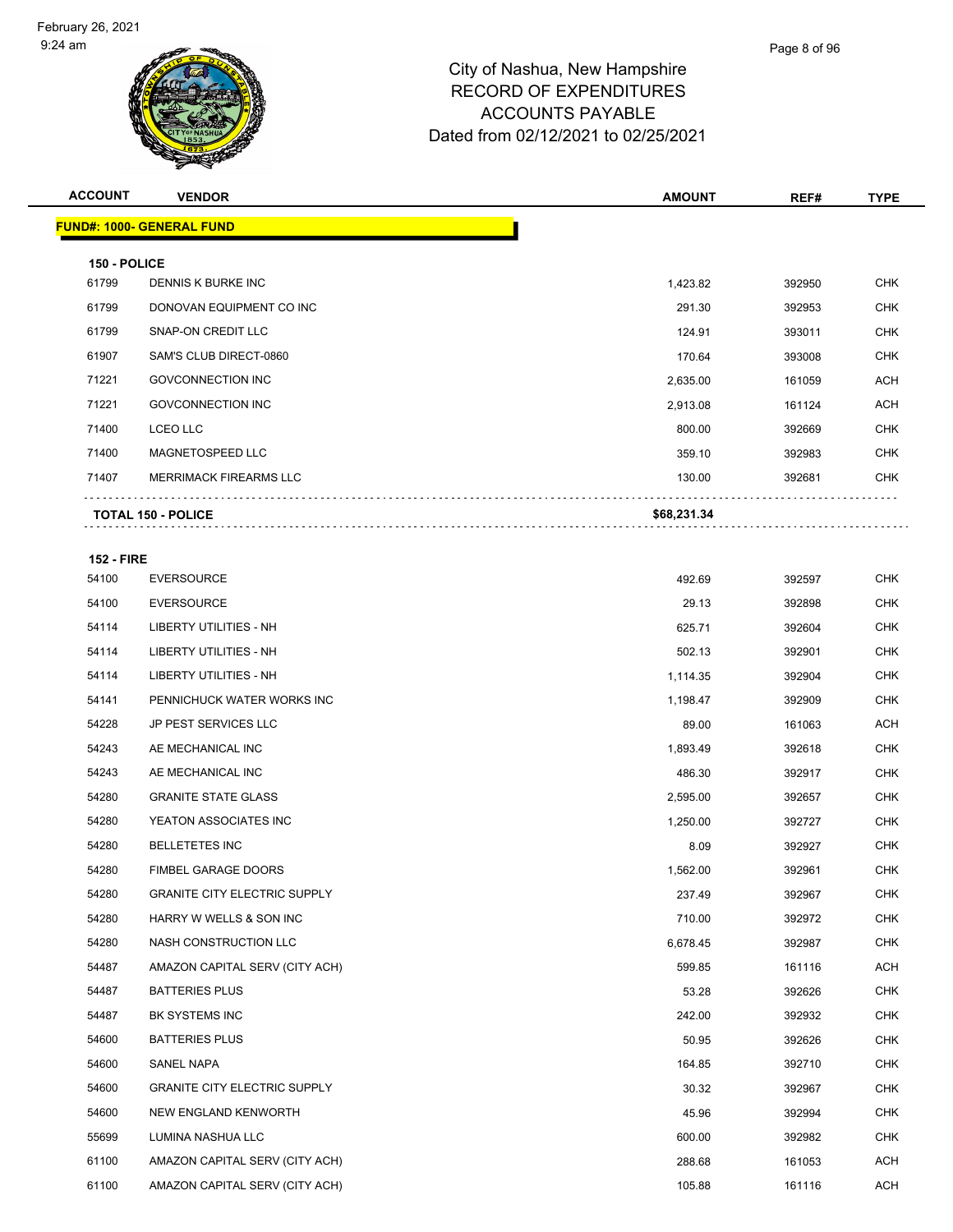| <b>ACCOUNT</b>    | <b>VENDOR</b>                          | <b>AMOUNT</b> | REF#   | <b>TYPE</b> |
|-------------------|----------------------------------------|---------------|--------|-------------|
|                   | <u> FUND#: 1000- GENERAL FUND</u>      |               |        |             |
| <b>152 - FIRE</b> |                                        |               |        |             |
| 61110             | BERGERON PROTECTIVE CLOTHING           | 499.45        | 392628 | <b>CHK</b>  |
| 61110             | BERGERON PROTECTIVE CLOTHING           | 172.35        | 392929 | <b>CHK</b>  |
| 61142             | MCKESSON MEDICAL-SURGICAL              | (60.00)       | 161137 | <b>ACH</b>  |
| 61156             | BERGERON PROTECTIVE CLOTHING           | 135.00        | 392628 | <b>CHK</b>  |
| 61245             | HOME DEPOT CREDIT SERVICE 3065         | 143.56        | 392973 | <b>CHK</b>  |
| 61299             | NEW ENGLAND PAPER & SUPPLY             | 70.00         | 392996 | <b>CHK</b>  |
| 61307             | NEW ENGLAND KENWORTH                   | 54.00         | 392690 | <b>CHK</b>  |
| 61428             | NEW ENGLAND PAPER & SUPPLY             | 99.90         | 392692 | <b>CHK</b>  |
| 61428             | WB MASON CO INC                        | 84.43         | 393034 | <b>CHK</b>  |
| 61699             | POWER & TELEPHONE SUPPLY CO            | 233.52        | 392701 | <b>CHK</b>  |
| 61699             | <b>BATTERIES PLUS</b>                  | 27.29         | 392926 | <b>CHK</b>  |
| 61699             | <b>GRANITE CITY ELECTRIC SUPPLY</b>    | 207.91        | 392967 | <b>CHK</b>  |
| 61699             | HOME DEPOT CREDIT SERVICE 3065         | 29.87         | 392973 | <b>CHK</b>  |
| 61709             | NEW ENGLAND KENWORTH                   | 493.80        | 392690 | <b>CHK</b>  |
| 61799             | FIRE TECH & SAFETY OF NEW ENGL         | 215.65        | 161123 | <b>ACH</b>  |
| 61799             | <b>FASTENAL CO</b>                     | (788.42)      | 392649 | <b>CHK</b>  |
| 61799             | <b>BELLETETES INC</b>                  | 11.81         | 392927 | <b>CHK</b>  |
| 61799             | <b>FASTENAL CO</b>                     | 2,627.63      | 392960 | <b>CHK</b>  |
| 68337             | THE HAMPSHIRE DOME                     | 790.00        | 393020 | <b>CHK</b>  |
| 71400             | FIRE TECH & SAFETY OF NEW ENGL         | 30.00         | 161123 | <b>ACH</b>  |
| 71432             | AMAZON CAPITAL SERV (CITY ACH)         | 54.95         | 161053 | <b>ACH</b>  |
| 71432             | FIRE TECH & SAFETY OF NEW ENGL         | 25.00         | 161058 | <b>ACH</b>  |
| 71432             | FIRE TECH & SAFETY OF NEW ENGL         | 470.25        | 161123 | <b>ACH</b>  |
| 71800             | <b>BATTERIES PLUS</b>                  | 27.95         | 392626 | <b>CHK</b>  |
| 71800             | YANKEE EQUIPMENT SYSTEMS INC           | 263.00        | 392726 | <b>CHK</b>  |
| 71999             | FIRE TECH & SAFETY OF NEW ENGL         | 600.00        | 161123 | <b>ACH</b>  |
|                   | <b>TOTAL 152 - FIRE</b>                | \$28,172.97   |        |             |
|                   | <b>153 - BUILDING INSPECTION</b>       |               |        |             |
| 55100             | VERIZON WIRELESS-642044677             | 160.04        | 392911 | <b>CHK</b>  |
| 55421             | <b>MARK COLLINS</b>                    | 40.00         | 392588 | <b>CHK</b>  |
|                   | <b>TOTAL 153 - BUILDING INSPECTION</b> | \$200.04      |        |             |
|                   | <b>156 - EMERGENCY MANAGEMENT</b>      |               |        |             |
| 55421             | <b>JUSTIN KATES</b>                    | 61.00         | 161064 | ACH         |
|                   | TOTAL 156 - EMERGENCY MANAGEMENT       | \$61.00       |        |             |
|                   |                                        |               |        |             |

**157 - CITYWIDE COMMUNICATIONS**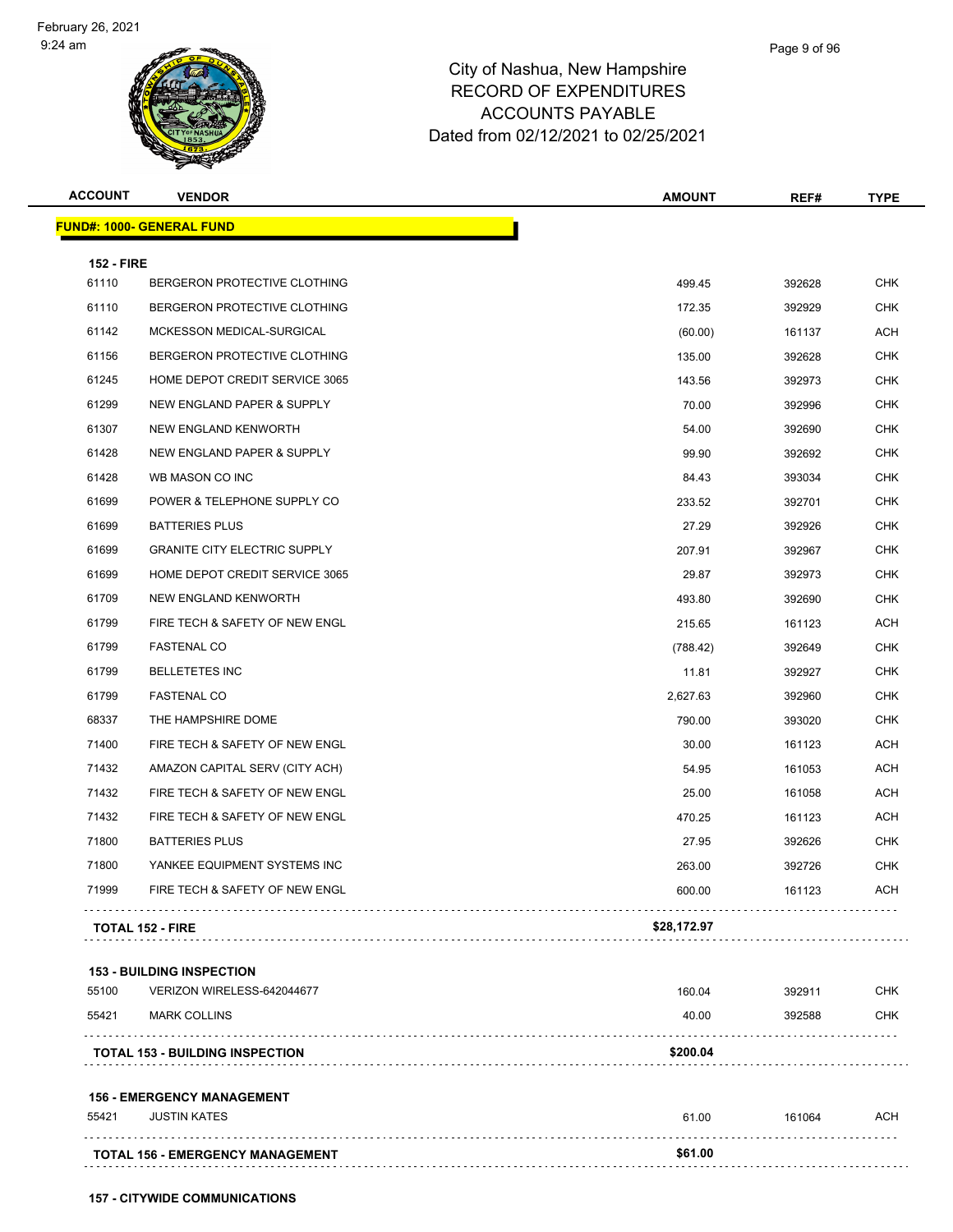

| <b>ACCOUNT</b> | <b>VENDOR</b>                                 | <b>AMOUNT</b> | REF#   | <b>TYPE</b> |
|----------------|-----------------------------------------------|---------------|--------|-------------|
|                | <b>FUND#: 1000- GENERAL FUND</b>              |               |        |             |
|                | <b>157 - CITYWIDE COMMUNICATIONS</b>          |               |        |             |
| 54487          | MOTOROLA SOLUTIONS INC                        | 63.75         | 161075 | <b>ACH</b>  |
| 55100          | <b>COMCAST</b>                                | 185.00        | 392594 | <b>CHK</b>  |
| 71207          | <b>DELL MARKETING LP</b>                      | 1,506.68      | 392642 | <b>CHK</b>  |
|                | <b>TOTAL 157 - CITYWIDE COMMUNICATIONS</b>    | \$1,755.43    |        |             |
|                | <b>158 - PARKING ENFORCEMENT</b>              |               |        |             |
| 45400          | <b>LEA ANN ATWELL</b>                         | 10.00         | 392922 | <b>CHK</b>  |
| 54600          | <b>BEST FORD</b>                              | 2,229.26      | 392629 | <b>CHK</b>  |
| 54625          | <b>1ST PRIORITY TOWING &amp; RECOVERY</b>     | 1,125.00      | 392614 | <b>CHK</b>  |
| 54625          | BROADSIDE COLLISION LLC                       | 435.00        | 392631 | <b>CHK</b>  |
| 54625          | <b>D &amp; R TOWING INC</b>                   | 895.00        | 392641 | <b>CHK</b>  |
|                | <b>TOTAL 158 - PARKING ENFORCEMENT</b>        | \$4,694.26    |        |             |
|                | <b>160 - PW-ADMIN &amp; ENGINEERING</b>       |               |        |             |
| 54114          | <b>LIBERTY UTILITIES - NH</b>                 | 260.45        | 392906 | <b>CHK</b>  |
| 54141          | PENNICHUCK WATER WORKS INC                    | 147.92        | 392909 | <b>CHK</b>  |
| 55307          | <b>WILLIAM TOOMEY</b>                         | 123.76        | 392725 | CHK         |
| 55699          | <b>JP PEST SERVICES LLC</b>                   | 92.46         | 161063 | ACH         |
| 55699          | RCL CLEANING SERVICES INC                     | 1,650.00      | 392706 | <b>CHK</b>  |
| 61100          | WB MASON CO INC                               | 86.33         | 392723 | <b>CHK</b>  |
| 61310          | ALTERNATIVE VEHICLE SERVICE GR                | 79.34         | 161117 | <b>ACH</b>  |
| 61830          | UNION LEADER CORPORATION                      | 306.80        | 392611 | <b>CHK</b>  |
| 71228          | <b>DLT SOLUTIONS LLC</b>                      | 1,466.44      | 392644 | <b>CHK</b>  |
|                | <b>TOTAL 160 - PW-ADMIN &amp; ENGINEERING</b> | \$4,213.50    |        |             |
|                |                                               |               |        |             |

#### **161 - STREETS**

| 54100 | <b>EVERSOURCE</b>                | 561.26   | 392597 | <b>CHK</b> |
|-------|----------------------------------|----------|--------|------------|
| 54100 | <b>EVERSOURCE</b>                | 3,655.75 | 392898 | <b>CHK</b> |
| 54114 | <b>AMERIGAS</b>                  | 1,788.38 | 392886 | <b>CHK</b> |
| 54114 | LIBERTY UTILITIES - NH           | 3,786.34 | 392908 | <b>CHK</b> |
| 54200 | <b>RCL CLEANING SERVICES INC</b> | 4,275.00 | 392706 | <b>CHK</b> |
| 54228 | <b>JP PEST SERVICES LLC</b>      | 68.00    | 161063 | ACH        |
| 54236 | CALLOGIX INC                     | 112.00   | 392936 | <b>CHK</b> |
| 54280 | STEVE SHUMSKY UNLIMITED DOOR     | 220.00   | 393017 | <b>CHK</b> |
| 54600 | <b>HOWARD P FAIRFIELD LLC</b>    | 1,804.31 | 161128 | <b>ACH</b> |
| 54600 | MCDEVITT TRUCKS INC              | 139.98   | 161136 | <b>ACH</b> |
| 54600 | CARPARTS DISTRIBUTION CENTER,    | 474.23   | 392634 | <b>CHK</b> |
| 54600 | DONOVAN EQUIPMENT CO INC         | 893.32   | 392645 | <b>CHK</b> |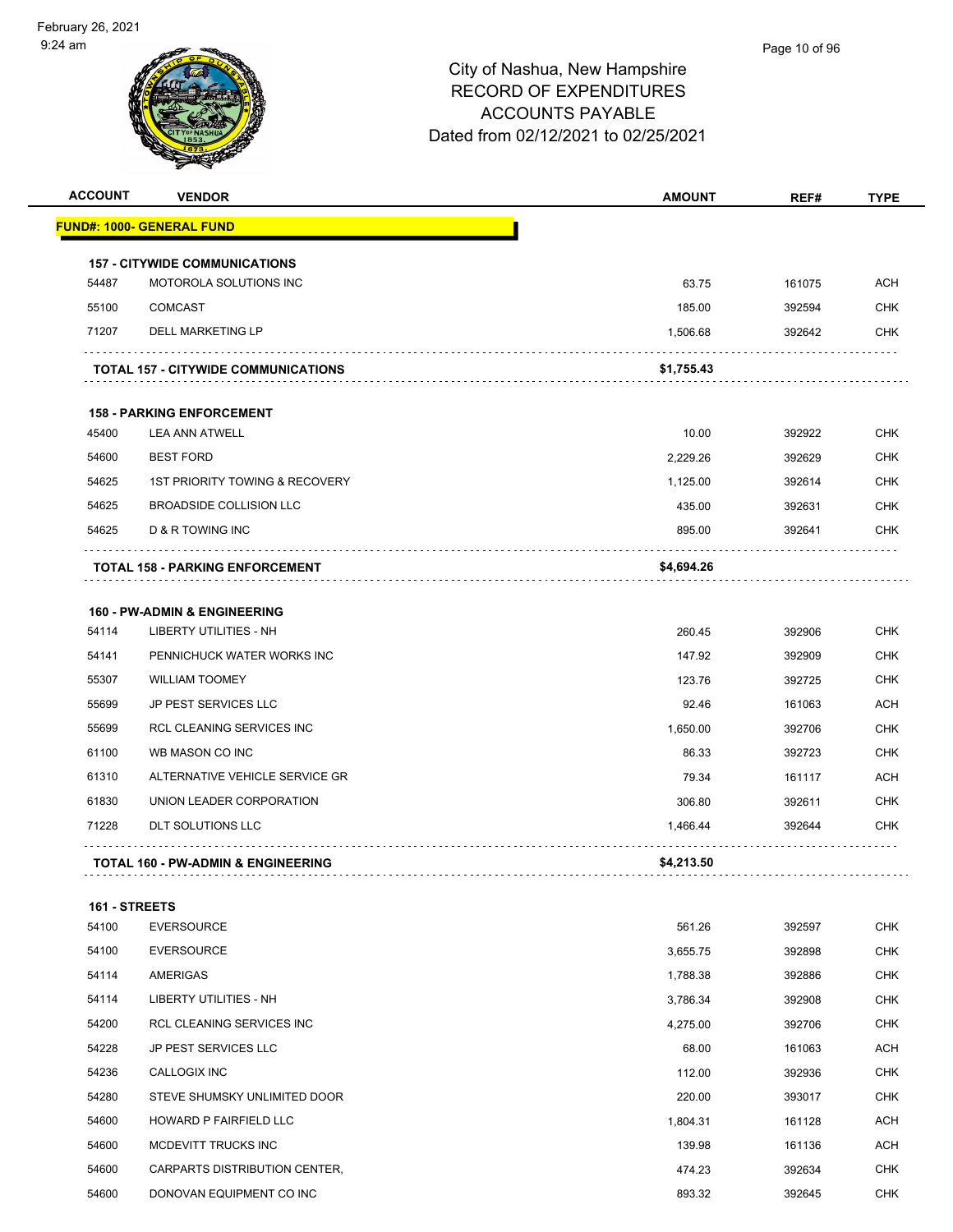| <b>ACCOUNT</b>         | <b>VENDOR</b>                      | <b>AMOUNT</b> | REF#   | <b>TYPE</b> |
|------------------------|------------------------------------|---------------|--------|-------------|
|                        | <b>FUND#: 1000- GENERAL FUND</b>   |               |        |             |
|                        |                                    |               |        |             |
| 161 - STREETS<br>54600 | <b>FASTENAL CO</b>                 | 10.52         | 392649 | <b>CHK</b>  |
| 54600                  | <b>POWERPLAN</b>                   | (53.34)       | 392702 | <b>CHK</b>  |
| 54600                  | SANEL NAPA                         | 527.19        | 392709 | CHK         |
| 54600                  | SOUTHWORTH-MILTON INC              | 632.56        | 392713 | <b>CHK</b>  |
| 54600                  | <b>BEST FORD</b>                   | 95.04         | 392930 | <b>CHK</b>  |
| 54600                  | CARPARTS DISTRIBUTION CENTER,      | 104.32        | 392937 | <b>CHK</b>  |
| 54600                  | DONOVAN SPRING CO INC              | 1,081.58      | 392954 | <b>CHK</b>  |
| 54600                  | <b>FASTENAL CO</b>                 | 32.45         | 392960 | <b>CHK</b>  |
| 54600                  | USP OF NEW ENGLAND                 | 774.00        | 393030 | <b>CHK</b>  |
| 54625                  | BROADSIDE COLLISION LLC            | 3,450.00      | 392631 | <b>CHK</b>  |
| 54625                  | <b>D &amp; R TOWING INC</b>        | 7,360.00      | 392641 | <b>CHK</b>  |
| 55118                  | <b>SPOK INC</b>                    | 183.68        | 392609 | <b>CHK</b>  |
| 55699                  | TOOL & EQUIPMENT CONNECTION        | 1,890.00      | 392718 | CHK         |
| 61107                  | ALECS SHOE STORE INC               | 109.95        | 392620 | <b>CHK</b>  |
| 61299                  | NASHUA LUMBER CO INC               | 35.00         | 392686 | <b>CHK</b>  |
| 61299                  | <b>BELLETETES INC</b>              | 494.67        | 392927 | <b>CHK</b>  |
| 61299                  | HOME DEPOT CREDIT SERVICE 3065     | 82.86         | 392973 | <b>CHK</b>  |
| 61300                  | GLOBAL MONTELLO GROUP CORP         | 12,559.75     | 392655 | <b>CHK</b>  |
| 61310                  | ALTERNATIVE VEHICLE SERVICE GR     | 359.51        | 161117 | ACH         |
| 61428                  | AMAZON CAPITAL SERV (CITY ACH)     | 99.92         | 161053 | ACH         |
| 61428                  | BANNER SYSTEMS OF MASSACHUSETT     | 77.06         | 392625 | <b>CHK</b>  |
| 61428                  | NEW ENGLAND PAPER & SUPPLY         | 382.59        | 392692 | <b>CHK</b>  |
| 61507                  | <b>DLKING &amp; ASSOCIATES INC</b> | 171.28        | 161056 | ACH         |
| 61507                  | <b>BROX INDUSTRIES INC</b>         | 443.11        | 161119 | <b>ACH</b>  |
| 61514                  | <b>GRANITE STATE MINERAL INC</b>   | 9,823.29      | 161125 | ACH         |
| 61521                  | <b>LEIGHTON A WHITE</b>            | 2,099.18      | 392671 | CHK         |
| 61521                  | <b>LEIGHTON A WHITE</b>            | 1,006.64      | 392981 | <b>CHK</b>  |
| 61542                  | PERMA LINE CORP OF NEW ENGLAND     | 3,465.00      | 392699 | CHK         |
| 61542                  | PERMA LINE CORP OF NEW ENGLAND     | 404.50        | 393003 | <b>CHK</b>  |
| 61556                  | M & M ELECTRICAL SUPPLY CO INC     | 11.36         | 161134 | ACH         |
| 61560                  | <b>FASTENAL CO</b>                 | 483.29        | 392649 | <b>CHK</b>  |
| 61560                  | <b>BELLETETES INC</b>              | 231.06        | 392927 | <b>CHK</b>  |
| 61560                  | <b>FASTENAL CO</b>                 | 168.98        | 392960 | CHK         |
| 61560                  | <b>SWENSON GRANITE WORKS</b>       | 2,179.00      | 393018 | <b>CHK</b>  |
| 61709                  | CARPARTS DISTRIBUTION CENTER,      | 307.89        | 392634 | CHK         |
| 61709                  | SAFETY-KLEEN SYSTEMS INC           | 397.20        | 393007 | <b>CHK</b>  |
| 61799                  | <b>GRAINGER</b>                    | 9.66          | 392656 | <b>CHK</b>  |
| 61799                  | <b>BELLETETES INC</b>              | 71.61         | 392927 | <b>CHK</b>  |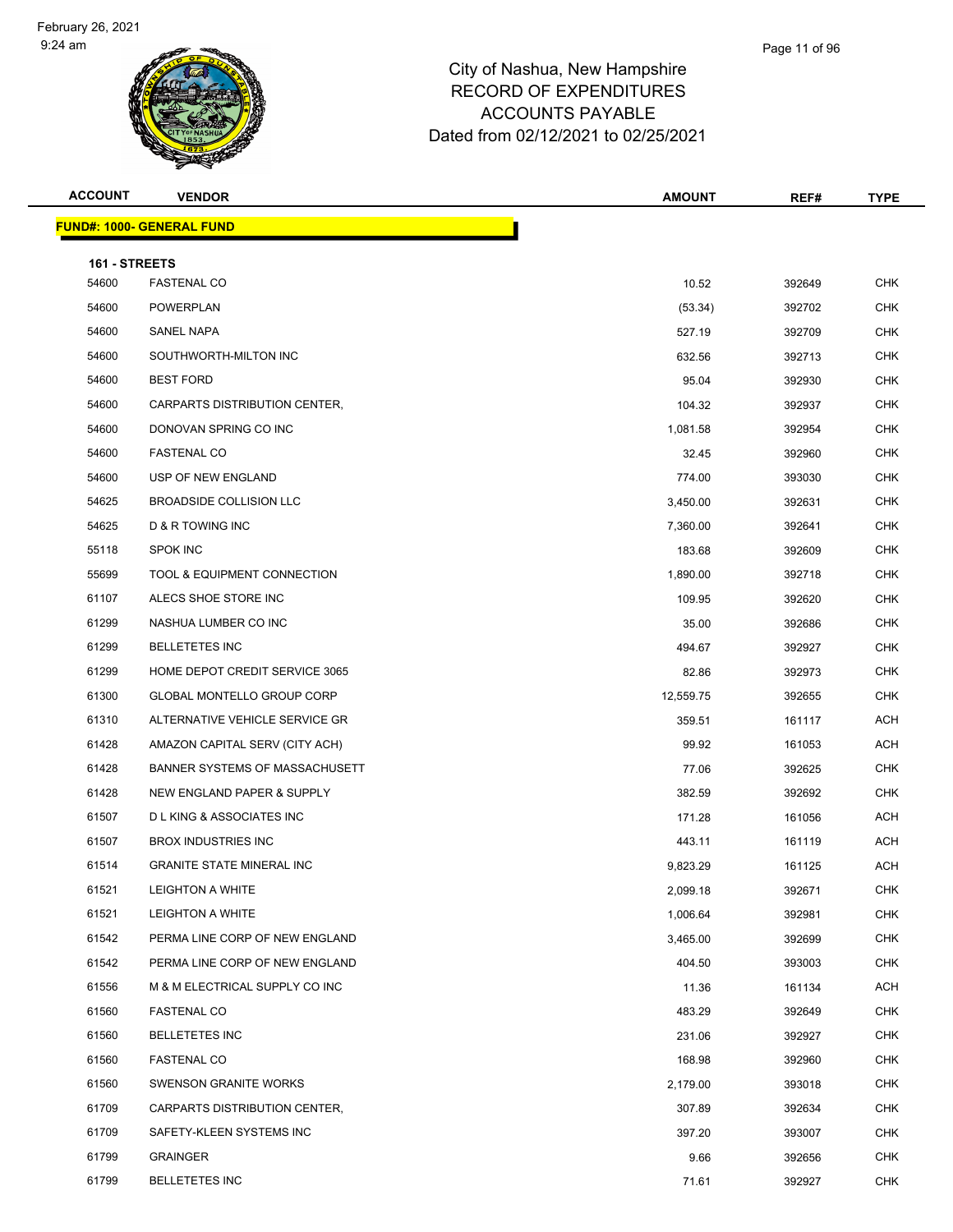

|               | <b>VENDOR</b>                          | <b>AMOUNT</b> | REF#   | <b>TYPE</b>                                                                                                                                                          |
|---------------|----------------------------------------|---------------|--------|----------------------------------------------------------------------------------------------------------------------------------------------------------------------|
|               | <b>FUND#: 1000- GENERAL FUND</b>       |               |        |                                                                                                                                                                      |
| 161 - STREETS |                                        |               |        |                                                                                                                                                                      |
| 61830         | <b>JOHN IBARRA</b>                     | 25.00         | 392590 | <b>CHK</b>                                                                                                                                                           |
| 61900         | <b>JOHN IBARRA</b>                     | 136.54        | 392590 | <b>CHK</b>                                                                                                                                                           |
| 71025         | AMAZON CAPITAL SERV (CITY ACH)         | 212.87        | 161053 | <b>ACH</b>                                                                                                                                                           |
| 71025         | <b>BELLETETES INC</b>                  | 17.69         | 392927 | <b>CHK</b>                                                                                                                                                           |
| 71025         | <b>GRAINGER</b>                        | 143.91        | 392966 | <b>CHK</b>                                                                                                                                                           |
| 71228         | NOREGON SYSTEMS INC                    | 400.00        | 392998 | <b>CHK</b>                                                                                                                                                           |
| 71999         | AHC CORP                               | 872.00        | 392619 | <b>CHK</b>                                                                                                                                                           |
|               |                                        |               |        |                                                                                                                                                                      |
|               | TOTAL 161 - STREETS                    | \$71,148.94   |        |                                                                                                                                                                      |
|               | <b>162 - STREET LIGHTING</b>           |               |        |                                                                                                                                                                      |
| 54100         | <b>EVERSOURCE</b>                      | 36.40         | 392597 | <b>CHK</b>                                                                                                                                                           |
| 54100         | EVERSOUCE-POWER SUPPLY                 | 29,782.09     | 392895 | <b>CHK</b>                                                                                                                                                           |
| 54100         | <b>EVERSOURCE</b>                      | 36.70         | 392896 | <b>CHK</b>                                                                                                                                                           |
| 54100         | <b>EVERSOURCE</b>                      | 165.14        | 392897 | <b>CHK</b>                                                                                                                                                           |
| 54100         | <b>EVERSOURCE</b>                      | 859.15        | 392898 | <b>CHK</b>                                                                                                                                                           |
|               |                                        |               |        |                                                                                                                                                                      |
|               | <b>TOTAL 162 - STREET LIGHTING</b>     | \$30,879.48   |        |                                                                                                                                                                      |
|               |                                        |               |        |                                                                                                                                                                      |
|               | <b>166 - PARKING OPERATIONS</b>        |               |        |                                                                                                                                                                      |
| 45321         | PATRICIA LEIES                         |               |        |                                                                                                                                                                      |
|               |                                        | 45.00         | 392670 |                                                                                                                                                                      |
| 45321         | KYLEE MARIE MURTAGH                    | 110.00        | 392685 |                                                                                                                                                                      |
| 45321         | EILEEN SANTERRE                        | 125.00        | 392711 |                                                                                                                                                                      |
| 54100         | <b>EVERSOURCE</b>                      | 2,095.99      | 392898 |                                                                                                                                                                      |
| 54207         | THE DOTY GROUP INC                     | 1,300.00      | 392955 |                                                                                                                                                                      |
| 54280         | <b>IMPERIAL BAG &amp; PAPER CO LLC</b> | 783.75        | 392975 |                                                                                                                                                                      |
| 54487         | <b>SANEL NAPA</b>                      | 14.18         | 392708 |                                                                                                                                                                      |
| 55100         | CALE AMERICA INC                       | 1,160.00      | 392934 |                                                                                                                                                                      |
| 55699         | CALE AMERICA INC                       | 400.00        | 392934 |                                                                                                                                                                      |
|               | <b>TOTAL 166 - PARKING OPERATIONS</b>  | \$6,033.92    |        |                                                                                                                                                                      |
|               |                                        |               |        |                                                                                                                                                                      |
|               | <b>170 - HYDROELECTRIC OPERATIONS</b>  |               |        |                                                                                                                                                                      |
| 54100         | EVERSOUCE-POWER SUPPLY                 | 98.62         | 392893 |                                                                                                                                                                      |
| 54221         | CHARLES GEORGE COMPANIES INC           | 130.39        | 392635 |                                                                                                                                                                      |
| 54290         | <b>ESSEX POWER SERVICES INC</b>        | 24,212.16     | 392648 | <b>CHK</b><br><b>CHK</b><br><b>CHK</b><br><b>CHK</b><br><b>CHK</b><br><b>CHK</b><br><b>CHK</b><br><b>CHK</b><br><b>CHK</b><br><b>CHK</b><br><b>CHK</b><br><b>CHK</b> |

**171 - COMMUNITY SERVICES**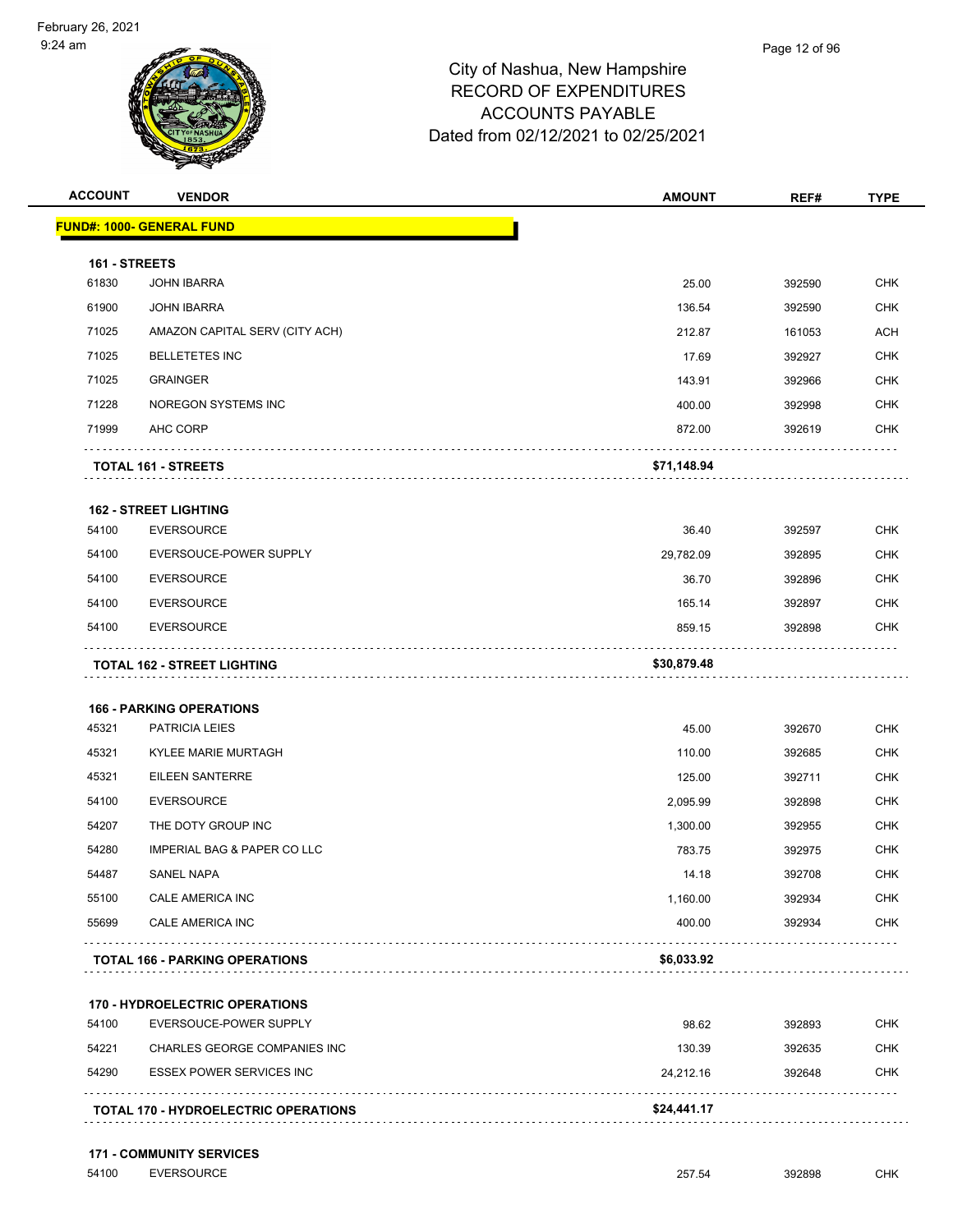

| <b>ACCOUNT</b> | <b>VENDOR</b>                                                 | <b>AMOUNT</b> | REF#   | <b>TYPE</b> |
|----------------|---------------------------------------------------------------|---------------|--------|-------------|
|                | <b>FUND#: 1000- GENERAL FUND</b>                              |               |        |             |
|                |                                                               |               |        |             |
| 61100          | <b>171 - COMMUNITY SERVICES</b><br>WB MASON CO INC            | 99.72         | 392723 | <b>CHK</b>  |
| 61100          | WB MASON CO INC                                               | 25.34         | 393034 | <b>CHK</b>  |
| 61250          | <b>MAVERICKS STITCH &amp; SCREEN</b>                          | 368.50        | 392678 | <b>CHK</b>  |
| 61250          | BARTIS RUSSELL BROADCASTING                                   | 2,450.00      | 392925 | <b>CHK</b>  |
| 68320          | NASHUA YOUTH COUNCIL                                          | 365.00        | 393035 | <b>CHK</b>  |
|                |                                                               |               |        |             |
|                | <b>TOTAL 171 - COMMUNITY SERVICES</b>                         | \$3,566.10    |        |             |
|                | <b>172 - COMMUNITY HEALTH</b>                                 |               |        |             |
| 55421          | ROBERT ORTIZ                                                  | 40.00         | 392880 | <b>CHK</b>  |
| 61142          | <b>BOUND TREE MEDICAL, LLC</b>                                | 51.84         | 392630 | <b>CHK</b>  |
|                | <b>TOTAL 172 - COMMUNITY HEALTH</b>                           | \$91.84       |        |             |
|                |                                                               |               |        |             |
|                | <b>175 - WELFARE ASSISTANCE</b>                               |               |        |             |
| 55810          | 188 CONCORD ST LLC                                            | 2,896.34      | 392842 | <b>CHK</b>  |
| 55810          | 22 MARSHALL STREET LLC                                        | 750.00        | 392843 | <b>CHK</b>  |
| 55810          | 23-25 TEMPLE ST REALTY LLC                                    | 1,744.00      | 392844 | <b>CHK</b>  |
| 55810          | DONALD BUJA                                                   | 600.00        | 392845 | <b>CHK</b>  |
| 55810          | <b>CLOCKTOWER PLACE</b>                                       | 600.00        | 392846 | <b>CHK</b>  |
| 55810          | EDDY GRULLON RODRIGUEZ                                        | 1,300.00      | 392847 | <b>CHK</b>  |
| 55810          | <b>HARKESH KRISHAN</b>                                        | 934.00        | 392848 | <b>CHK</b>  |
| 55810          | HINCH CROWLEY REALTY ASSOC                                    | 785.00        | 392849 | <b>CHK</b>  |
| 55810          | <b>BRENDA M JASTRAB</b>                                       | 1,175.00      | 392850 | <b>CHK</b>  |
| 55810          | <b>LAMERAND ENTERPRISES</b>                                   | 680.00        | 392851 | <b>CHK</b>  |
| 55810          | <b>MANH PROPERTIES LLC</b>                                    | 1,240.00      | 392852 | <b>CHK</b>  |
| 55810          | <b>GP NASHUA LIMITED PARTNERSHIP</b>                          | 1,525.00      | 393164 | <b>CHK</b>  |
|                | <b>TOTAL 175 - WELFARE ASSISTANCE</b>                         | \$14,229.34   |        |             |
|                |                                                               |               |        |             |
| 54100          | <b>177 - PARKS &amp; RECREATION</b><br>EVERSOUCE-POWER SUPPLY | 3,206.08      | 392596 | <b>CHK</b>  |
| 54100          | <b>EVERSOURCE</b>                                             | 495.14        | 392597 | <b>CHK</b>  |
| 54100          | <b>EVERSOURCE</b>                                             | 8,967.61      | 392898 | <b>CHK</b>  |
| 54114          | LIBERTY UTILITIES - NH                                        | 63.21         | 392600 | <b>CHK</b>  |
| 54114          | LIBERTY UTILITIES - NH                                        | 1,032.04      | 392605 | <b>CHK</b>  |
| 54141          | PENNICHUCK WATER WORKS INC                                    | 1,065.04      | 392909 | <b>CHK</b>  |
| 54280          | AMAZON CAPITAL SERV (CITY ACH)                                | 21.99         | 161053 | <b>ACH</b>  |
| 54280          | M & M ELECTRICAL SUPPLY CO INC                                | 134.25        | 161134 | <b>ACH</b>  |
| 54280          | <b>FASTENAL CO</b>                                            | 189.02        | 392649 | <b>CHK</b>  |
| 54280          | JOHNSONS ELECTRIC SUPPLY INC                                  | 469.00        | 392668 | <b>CHK</b>  |
|                |                                                               |               |        |             |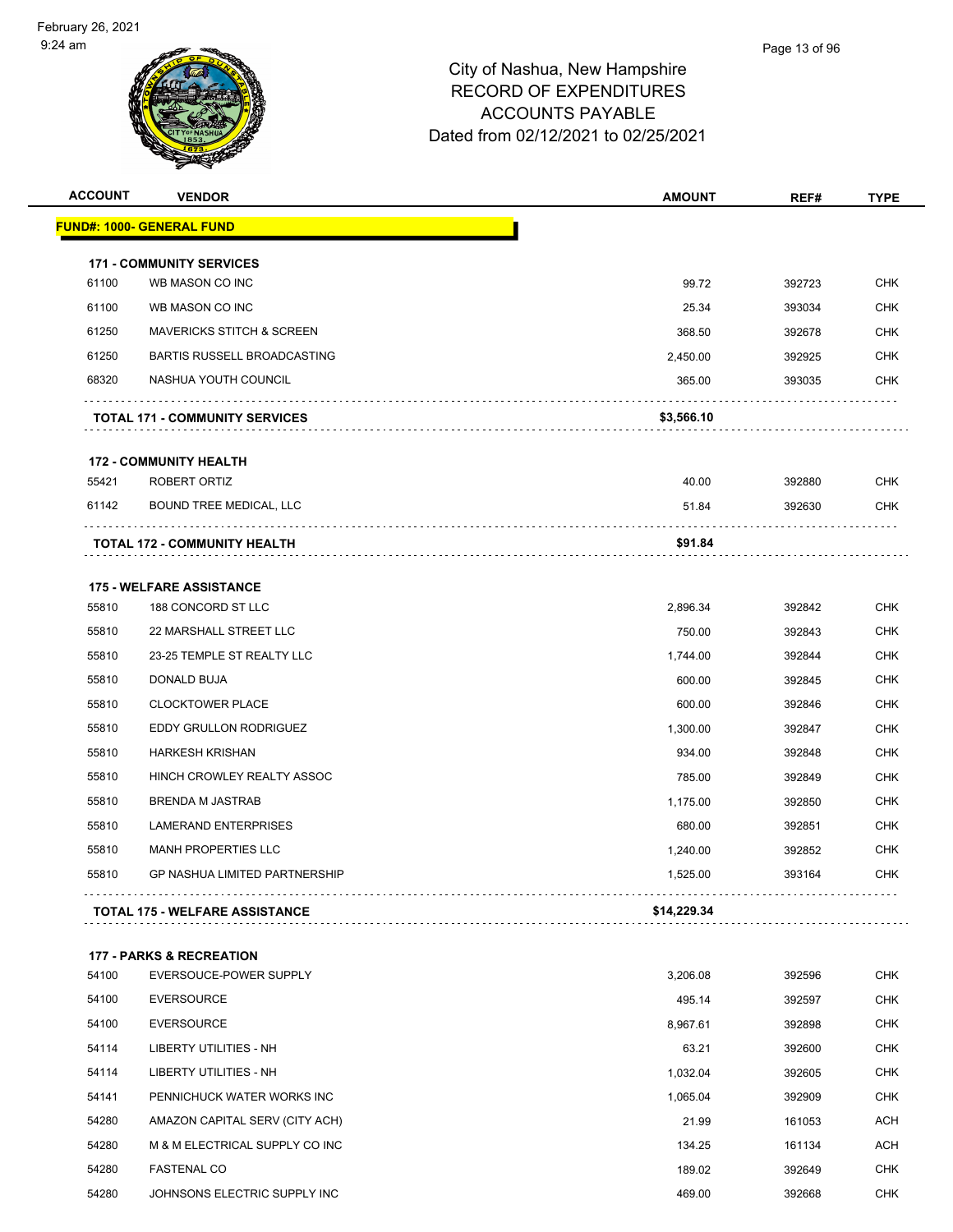| <b>ACCOUNT</b> | <b>VENDOR</b>                                                    | <b>AMOUNT</b> | REF#   | <b>TYPE</b> |
|----------------|------------------------------------------------------------------|---------------|--------|-------------|
|                | <b>FUND#: 1000- GENERAL FUND</b>                                 |               |        |             |
|                |                                                                  |               |        |             |
| 54280          | <b>177 - PARKS &amp; RECREATION</b><br><b>MARSHALL SIGNS INC</b> | 70.00         | 392676 | <b>CHK</b>  |
| 54280          | NASHUA WALLPAPER CO INC                                          | 333.20        |        | <b>CHK</b>  |
|                |                                                                  |               | 392687 |             |
| 54280          | PIONEER ATHLETICS                                                | 156.00        | 392700 | <b>CHK</b>  |
| 54280          | <b>RCL CLEANING SERVICES INC</b>                                 | 1,500.00      | 392706 | <b>CHK</b>  |
| 54280          | <b>BELLETETES INC</b>                                            | 700.01        | 392927 | <b>CHK</b>  |
| 54280          | F W WEBB COMPANY                                                 | 37.94         | 392959 | <b>CHK</b>  |
| 54280          | <b>GATE CITY TREE SERVICE LLC</b>                                | 1,250.00      | 392964 | <b>CHK</b>  |
| 54280          | JOHNSONS ELECTRIC SUPPLY INC                                     | 298.00        | 392979 | <b>CHK</b>  |
| 54280          | NASHUA WALLPAPER CO INC                                          | 97.93         | 392991 | <b>CHK</b>  |
| 54487          | AMAZON CAPITAL SERV (CITY ACH)                                   | 183.63        | 161053 | <b>ACH</b>  |
| 54487          | AMAZON CAPITAL SERV (CITY ACH)                                   | 21.98         | 161116 | <b>ACH</b>  |
| 61100          | AMAZON CAPITAL SERV (CITY ACH)                                   | 26.88         | 161053 | <b>ACH</b>  |
| 61100          | <b>MIKE HARRIS</b>                                               | 52.90         | 392589 | <b>CHK</b>  |
| 61110          | AMAZON CAPITAL SERV (CITY ACH)                                   | 82.30         | 161053 | <b>ACH</b>  |
| 61310          | ALTERNATIVE VEHICLE SERVICE GR                                   | 702.37        | 161117 | <b>ACH</b>  |
| 61542          | MARSHALL SIGNS INC                                               | 830.00        | 392676 | <b>CHK</b>  |
| 61799          | <b>BEST FORD</b>                                                 | (1,000.00)    | 392629 | <b>CHK</b>  |
| 61799          | CARPARTS DISTRIBUTION CENTER,                                    | 149.93        | 392634 | <b>CHK</b>  |
| 61799          | CARPARTS DISTRIBUTION CENTER,                                    | 157.84        | 392937 | <b>CHK</b>  |
| 71999          | AMAZON CAPITAL SERV (CITY ACH)                                   | 48.99         | 161053 | <b>ACH</b>  |
|                | <b>TOTAL 177 - PARKS &amp; RECREATION</b>                        | \$21,343.28   |        |             |
|                |                                                                  |               |        |             |

**179 - LIBRARY**

| 54100 | EVERSOUCE-POWER SUPPLY             | 4,613.99 | 392894 | <b>CHK</b> |
|-------|------------------------------------|----------|--------|------------|
| 54114 | LIBERTY UTILITIES - NH             | 1,392.14 | 392903 | <b>CHK</b> |
| 54141 | PENNICHUCK WATER WORKS INC         | 224.31   | 392909 | <b>CHK</b> |
| 54428 | NEW HAMPSHIRE STATE LIBRARY        | 15.00    | 392693 | <b>CHK</b> |
| 54428 | <b>COMCAST</b>                     | 243.35   | 392889 | <b>CHK</b> |
| 61100 | WB MASON CO INC                    | 210.67   | 393034 | <b>CHK</b> |
| 61299 | <b>ULINE</b>                       | 155.25   | 161079 | ACH        |
| 61299 | THE COPY SHOP                      | 990.00   | 392946 | <b>CHK</b> |
| 61807 | <b>INGRAM LIBRARY SERVICES LLC</b> | 429.00   | 161061 | ACH        |
| 61807 | <b>INGRAM LIBRARY SERVICES LLC</b> | 901.47   | 161129 | ACH        |
| 61807 | <b>BAKER &amp; TAYLOR</b>          | 772.20   | 392624 | <b>CHK</b> |
| 61807 | <b>BAKER &amp; TAYLOR</b>          | 1,505.78 | 392924 | <b>CHK</b> |
| 61814 | <b>MIDWEST TAPE LLC</b>            | 1,914.73 | 161073 | ACH        |
| 61814 | <b>INGRAM LIBRARY SERVICES LLC</b> | 104.47   | 161129 | ACH        |
| 61814 | <b>MIDWEST TAPE LLC</b>            | 331.46   | 161139 | <b>ACH</b> |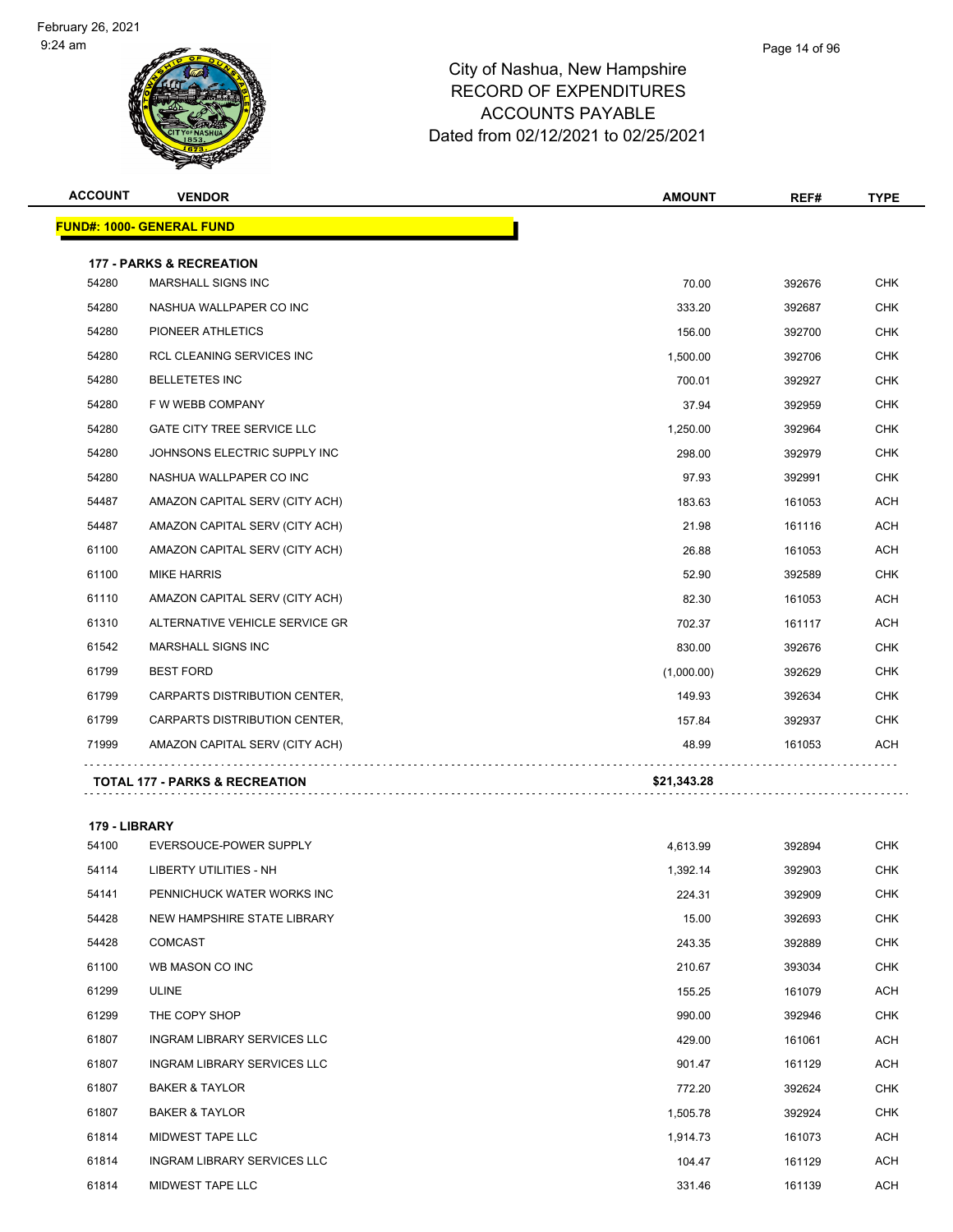| <b>ACCOUNT</b>         | <b>VENDOR</b>                                         | <b>AMOUNT</b> | REF#   | <b>TYPE</b> |
|------------------------|-------------------------------------------------------|---------------|--------|-------------|
|                        | <b>FUND#: 1000- GENERAL FUND</b>                      |               |        |             |
|                        |                                                       |               |        |             |
| 179 - LIBRARY<br>61814 | <b>BAKER &amp; TAYLOR</b>                             | 16.47         | 392624 | <b>CHK</b>  |
| 61816                  | <b>INGRAM LIBRARY SERVICES LLC</b>                    | 151.96        | 161061 | <b>ACH</b>  |
| 61830                  | <b>KANOPY INC</b>                                     | 5,000.00      | 161132 | <b>ACH</b>  |
| 68322                  | AMAZON CAPITAL SERV (CITY ACH)                        | 107.97        | 161053 | ACH         |
| 68322                  | AMAZON CAPITAL SERV (CITY ACH)                        | 46.49         | 161116 | ACH         |
| 68322                  | <b>ASHLEE NORWOOD</b>                                 | 112.00        | 161140 | ACH         |
| 68322                  | <b>MARITA KLEMENTS</b>                                | 39.96         | 392591 | <b>CHK</b>  |
| 68322                  | WB MASON CO INC                                       | 26.99         | 392723 | <b>CHK</b>  |
| 68322                  | <b>CLAUDIA G THOMPSON</b>                             | 400.00        | 393024 | <b>CHK</b>  |
| 71221                  | AMAZON CAPITAL SERV (CITY ACH)                        | 158.59        | 161116 | ACH         |
|                        |                                                       |               |        |             |
|                        | TOTAL 179 - LIBRARY                                   | \$19,864.25   |        |             |
|                        |                                                       |               |        |             |
| 61100                  | <b>181 - COMMUNITY DEVELOPMENT</b><br>WB MASON CO INC | 2.77          | 392723 | <b>CHK</b>  |
| 61100                  | WB MASON CO INC                                       | 23.42         | 393034 | <b>CHK</b>  |
|                        |                                                       |               |        |             |
|                        | <b>TOTAL 181 - COMMUNITY DEVELOPMENT</b>              | \$26.19       |        |             |
|                        | <b>182 - PLANNING AND ZONING</b>                      |               |        |             |
| 55307                  | DONALD SCOTT MCPHIE                                   | 11.76         | 392592 | <b>CHK</b>  |
|                        |                                                       |               |        |             |
|                        | <b>TOTAL 182 - PLANNING AND ZONING</b>                | \$11.76       |        |             |
|                        | <b>183 - ECONOMIC DEVELOPMENT</b>                     |               |        |             |
| 53142                  | MUNICIPAL RESOURCES INC                               | 1,682.72      | 392684 | CHK         |
|                        |                                                       |               |        |             |
|                        | <b>TOTAL 183 - ECONOMIC DEVELOPMENT</b><br>.          | \$1,682.72    |        |             |
| 191 - SCHOOL           |                                                       |               |        |             |
| 52300                  | SUN LIFE ASSURANCE CO OF CANAD                        | 5,023.12      | 161151 | <b>ACH</b>  |
| 53128                  | <b>JACKSON LEWIS LLP</b>                              | 4,000.00      | 161084 | <b>ACH</b>  |
| 53600                  | LEARNWELL                                             | 881.79        | 392784 | <b>CHK</b>  |
| 53600                  | ADULT LEARNING CENTER                                 | 34,100.00     | 393046 | <b>CHK</b>  |
| 53600                  | NASHUA YOUTH COUNCIL                                  | 6,132.50      | 393136 | <b>CHK</b>  |
| 53614                  | <b>CLARK ASSOC</b>                                    | 41,505.60     | 393063 | <b>CHK</b>  |
| 53614                  | AMY MCCARTNEY                                         | 16,020.00     | 393105 | CHK         |
| 53628                  | AXIS BUSINESS SOLUTIONS LTD                           | 9,990.00      | 392744 | <b>CHK</b>  |
| 53628                  | I.T. INSIDERS                                         | 5,268.75      | 392774 | <b>CHK</b>  |
| 53628                  | JACKSON JACKSON & WAGNER                              | 6,000.00      | 392780 | <b>CHK</b>  |
| 53628                  | <b>RELIABLE IT</b>                                    | 275.00        | 392803 | <b>CHK</b>  |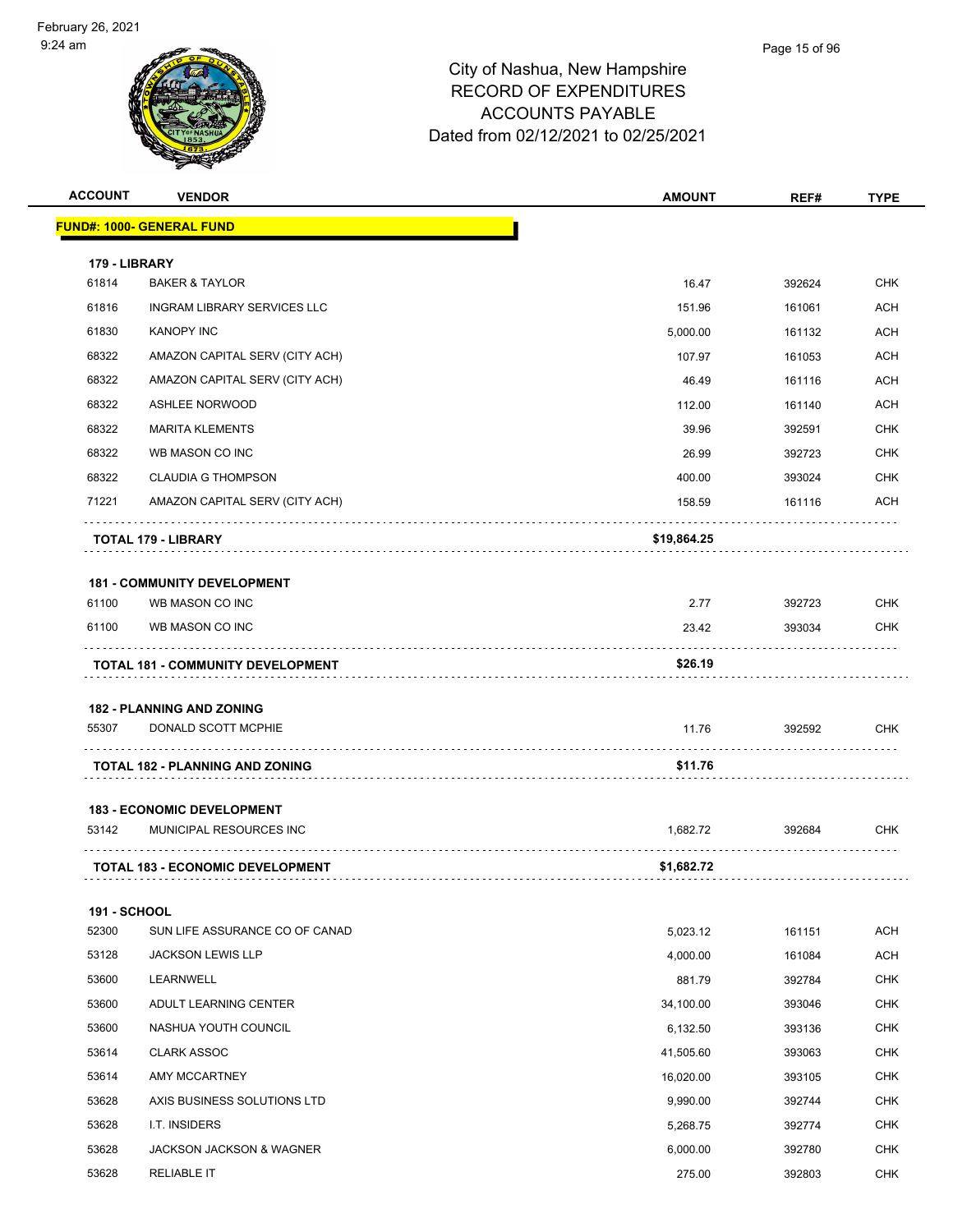

## City of Nashua, New Hampshi RECORD OF **ACCOUNT** Dated from 02/12/2021 to 02/25/2021

| ւ, New Hampshire    |  |
|---------------------|--|
| <b>EXPENDITURES</b> |  |
| TS PAYABLE          |  |

| <b>ACCOUNT</b>      | <b>VENDOR</b>                    | <b>AMOUNT</b> | REF#   | <b>TYPE</b> |
|---------------------|----------------------------------|---------------|--------|-------------|
|                     | <b>FUND#: 1000- GENERAL FUND</b> |               |        |             |
| <b>191 - SCHOOL</b> |                                  |               |        |             |
| 53628               | <b>SOLIANT</b>                   | 2,450.00      | 392813 | <b>CHK</b>  |
| 53628               | STATE OF NH CRIMINAL RECORDS     | 773.75        | 393044 | <b>CHK</b>  |
| 53628               | I.T. INSIDERS                    | 1,162.50      | 393090 | <b>CHK</b>  |
| 54100               | <b>EVERSOURCE</b>                | 30,341.57     | 392730 | <b>CHK</b>  |
| 54100               | <b>EVERSOURCE</b>                | 118,990.00    | 393039 | <b>CHK</b>  |
| 54114               | <b>AMERIGAS</b>                  | 1,078.59      | 392741 | <b>CHK</b>  |
| 54114               | PENNICHUCK WATER WORKS INC       | 672.33        | 393041 | <b>CHK</b>  |
| 54114               | AMERIGAS                         | 1,008.06      | 393048 | <b>CHK</b>  |
| 54141               | PENNICHUCK WATER WORKS INC       | 3,032.10      | 393041 | CHK         |
| 54280               | <b>BELLETETES INC</b>            | 151.26        | 392750 | CHK         |
| 54280               | NASHUA WALLPAPER CO INC          | 212.96        | 392795 | <b>CHK</b>  |
| 54280               | ARCHIMEDIA SOLUTIONS GROUP LLC   | 27.00         | 393050 | <b>CHK</b>  |
| 54280               | <b>BELLETETES INC</b>            | 31.49         | 393056 | <b>CHK</b>  |
| 54280               | NASHUA WALLPAPER CO INC          | 56.76         | 393111 | <b>CHK</b>  |
| 54280               | <b>PASEK CORP</b>                | 56.12         | 393119 | <b>CHK</b>  |
| 54487               | CLEAN-O-RAMA                     | 13.50         | 392757 | <b>CHK</b>  |
| 54487               | CLEAN-O-RAMA                     | 3,723.61      | 393064 | <b>CHK</b>  |
| 54600               | <b>CARPARTS OF NASHUA</b>        | 260.00        | 392753 | <b>CHK</b>  |
| 54600               | O'REILLY AUTO PARTS              | 9.99          | 392797 | <b>CHK</b>  |
| 54600               | <b>CARPARTS OF NASHUA</b>        | 145.29        | 393062 | <b>CHK</b>  |
| 54600               | D & R TOWING INC                 | 65.05         | 393067 | <b>CHK</b>  |
| 54600               | MAYNARD & LESIEUR INC            | 518.00        | 393103 | <b>CHK</b>  |
| 54600               | O'REILLY AUTO PARTS              | 141.89        | 393116 | <b>CHK</b>  |
| 54600               | <b>SANEL NAPA</b>                | 329.30        | 393124 | CHK         |
| 54821               | <b>PITNEY BOWES</b>              | 370.18        | 392736 | <b>CHK</b>  |
| 54899               | <b>BRADY SULLIVAN</b>            | 13,264.66     | 161146 | ACH         |
| 54899               | PATS PEAK                        | 5,838.00      | 393120 | <b>CHK</b>  |
| 55109               | CONSOLIDATED COMMUNICATIONS      | 181.27        | 392729 | <b>CHK</b>  |
| 55109               | <b>FIRSTLIGHT</b>                | 2,255.75      | 392731 | <b>CHK</b>  |
| 55109               | <b>WINDSTREAM</b>                | 1,011.52      | 392737 | CHK         |
| 55109               | <b>WINDSTREAM</b>                | 271.31        | 392738 | <b>CHK</b>  |
| 55109               | CONSOLIDATED COMMUNICATIONS      | 1,182.22      | 392891 | <b>CHK</b>  |
| 55109               | <b>COMCAST</b>                   | 43,868.47     | 393036 | <b>CHK</b>  |
| 55109               | <b>COMCAST</b>                   | 222.64        | 393037 | CHK         |
| 55109               | CONSOLIDATED COMMUNICATIONS      | 1,102.04      | 393038 | CHK         |
| 55109               | VERIZON WIRELESS 742005979       | 396.15        | 393045 | <b>CHK</b>  |
| 55200               | MARISA DARDAGIANNOPOULOS         | 129.00        | 393069 | CHK         |
| 55307               | LISA GINGRAS                     | 64.68         | 392769 | <b>CHK</b>  |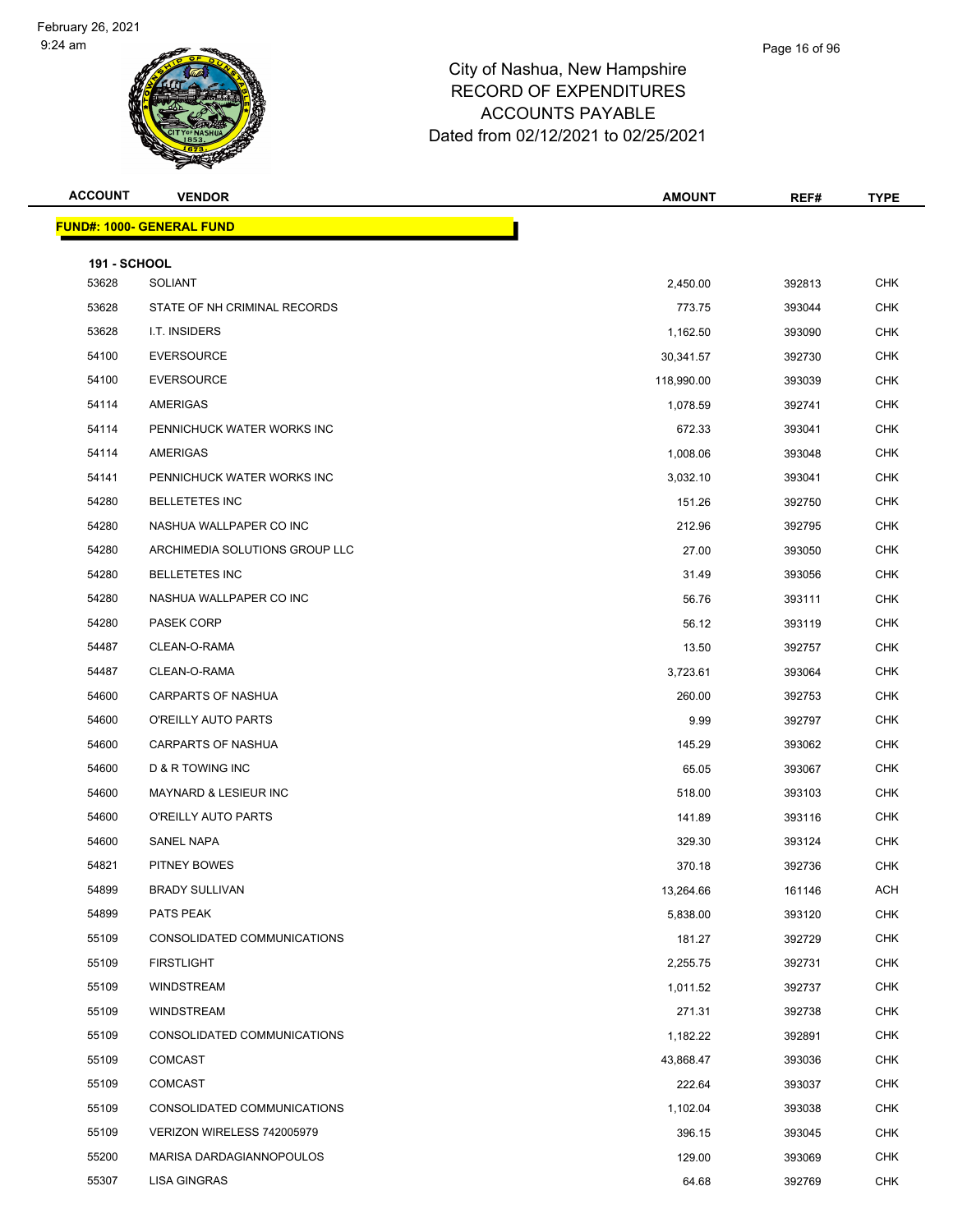

| <b>ACCOUNT</b>               | <b>VENDOR</b>                    | <b>AMOUNT</b> | REF#   | <b>TYPE</b> |
|------------------------------|----------------------------------|---------------|--------|-------------|
|                              | <b>FUND#: 1000- GENERAL FUND</b> |               |        |             |
|                              |                                  |               |        |             |
| <b>191 - SCHOOL</b><br>55307 | <b>DONALD TESSIER</b>            | 15.12         | 392815 | <b>CHK</b>  |
| 55400                        | TEACHERS COLLEGE COLUMBIA UNIV   | 650.00        | 392814 | CHK         |
| 55500                        | <b>HIPPOPRESS</b>                | 400.00        | 393088 | <b>CHK</b>  |
| 55607                        | <b>QUADIENT INC</b>              | 139.73        | 393043 | <b>CHK</b>  |
| 55642                        | <b>BRIAN G ALLISON</b>           | 88.00         | 392740 | CHK         |
| 55642                        | <b>JEFFREY BARNARD</b>           | 156.00        | 392747 | <b>CHK</b>  |
| 55642                        | <b>WILLIAM DAPKUS</b>            | 88.00         | 392758 | CHK         |
| 55642                        | <b>STEVE GREENWOOD</b>           | 126.00        | 392771 | <b>CHK</b>  |
| 55642                        | <b>FREDERICK LATHAM</b>          | 126.00        | 392782 | <b>CHK</b>  |
| 55642                        | <b>DENNIS MCCARTHY</b>           | 126.00        | 392789 | CHK         |
| 55642                        | PATRICK MCCARTHY                 | 88.00         | 392790 | <b>CHK</b>  |
| 55642                        | THOMAS MCDONOUGH                 | 126.00        | 392791 | CHK         |
| 55642                        | <b>WILLIAM NEVERETT</b>          | 126.00        | 392796 | <b>CHK</b>  |
| 55642                        | <b>MARIO PENA</b>                | 284.00        | 392799 | <b>CHK</b>  |
| 55642                        | DENNIS WILLIAM UPTON             | 68.00         | 392817 | CHK         |
| 55642                        | <b>SEAN YOUNG</b>                | 136.00        | 392823 | <b>CHK</b>  |
| 55642                        | <b>BRAD ZAPENAS</b>              | 88.00         | 392824 | CHK         |
| 55642                        | DAVE ZWICKER                     | 126.00        | 392825 | <b>CHK</b>  |
| 55642                        | <b>JEFFREY BARNARD</b>           | 88.00         | 393054 | <b>CHK</b>  |
| 55642                        | <b>EDWARD BOWERS</b>             | 68.00         | 393059 | CHK         |
| 55642                        | THOMAS COLLETTE                  | 68.00         | 393066 | <b>CHK</b>  |
| 55642                        | <b>WILLIAM DAPKUS</b>            | 176.00        | 393068 | CHK         |
| 55642                        | RICHARD DICHARD                  | 88.00         | 393071 | <b>CHK</b>  |
| 55642                        | MICHAEL LEO GOULD                | 88.00         | 393081 | <b>CHK</b>  |
| 55642                        | <b>LANCE HEDQUIST</b>            | 63.00         | 393087 | CHK         |
| 55642                        | CHRISTOPHER LACROIX              | 119.64        | 393097 | <b>CHK</b>  |
| 55642                        | <b>GREGORY MICHAEL LENTI</b>     | 88.00         | 393098 | <b>CHK</b>  |
| 55642                        | <b>DENNIS MCCARTHY</b>           | 68.00         | 393104 | <b>CHK</b>  |
| 55642                        | <b>COLIN O'MEARA</b>             | 128.00        | 393115 | <b>CHK</b>  |
| 55642                        | <b>ROY PARKER</b>                | 63.00         | 393118 | CHK         |
| 55642                        | <b>MARIO PENA</b>                | 68.00         | 393121 | <b>CHK</b>  |
| 55642                        | <b>STACIE PITTS</b>              | 88.00         | 393122 | CHK         |
| 55642                        | DAVID SIMPSON                    | 190.00        | 393127 | <b>CHK</b>  |
| 55642                        | <b>DENNIS WILLIAM UPTON</b>      | 136.00        | 393129 | <b>CHK</b>  |
| 55642                        | <b>GLEN WARING</b>               | 102.00        | 393131 | CHK         |
| 55642                        | JOHN WOOD                        | 63.00         | 393134 | <b>CHK</b>  |
| 55642                        | <b>SEAN YOUNG</b>                | 68.00         | 393135 | CHK         |
| 55642                        | DAVE ZWICKER                     | 68.00         | 393137 | <b>CHK</b>  |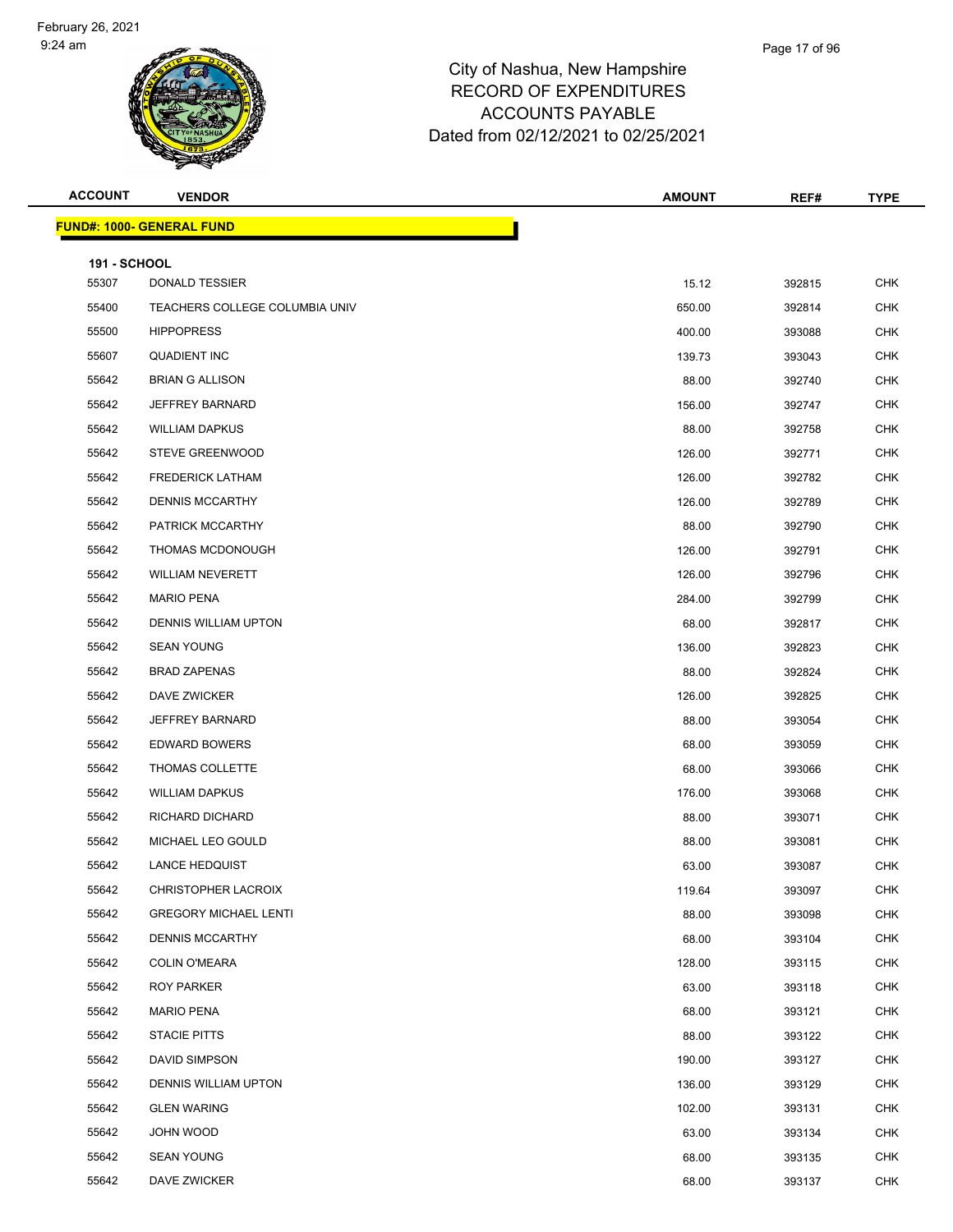#### Page 18 of 96

| <b>ACCOUNT</b>      | <b>VENDOR</b>                    | <b>AMOUNT</b> | REF#   | <b>TYPE</b> |
|---------------------|----------------------------------|---------------|--------|-------------|
|                     | <b>FUND#: 1000- GENERAL FUND</b> |               |        |             |
| <b>191 - SCHOOL</b> |                                  |               |        |             |
| 55690               | FIRST STUDENT INC                | 2,485.91      | 392765 | <b>CHK</b>  |
| 55690               | FIRST STUDENT INC                | 5,082.02      | 393078 | <b>CHK</b>  |
| 55691               | DURHAM SCHOOL SERVICES           | 20,847.30     | 392761 | <b>CHK</b>  |
| 55694               | <b>CEDARCREST INC</b>            | 9,845.88      | 392756 | <b>CHK</b>  |
| 55694               | HILLCREST EDUCATIONAL CENTERS    | 5,181.66      | 392772 | <b>CHK</b>  |
| 55694               | MILFORD SCHOOL DISTRICT SAU 40   | 1,699.50      | 392793 | <b>CHK</b>  |
| 55694               | THE WHITNEY ACADEMY INC          | 5,088.49      | 392821 | <b>CHK</b>  |
| 55694               | ADULT LEARNING CENTER            | 27,841.00     | 393046 | <b>CHK</b>  |
| 55694               | BARNSTEAD ELEMENTARY SCHOOL      | 5,455.80      | 393055 | <b>CHK</b>  |
| 55694               | EASTER SEALS OF NEW HAMPSHIRE    | 24,081.00     | 393072 | <b>CHK</b>  |
| 55694               | JUSTICE RESOURCE INSTITUTE INC   | 19,193.65     | 393096 | <b>CHK</b>  |
| 55694               | MOUNT PROSPECT ACADEMY INC       | 10,627.20     | 393109 | <b>CHK</b>  |
| 55699               | NASHUA YOUTH COUNCIL             | 5,000.00      | 393136 | <b>CHK</b>  |
| 61100               | (SCHOOL ACH) AMAZON CAPITAL SE   | 130.54        | 161083 | <b>ACH</b>  |
| 61100               | (SCHOOL ACH) AMAZON CAPITAL SE   | 191.91        | 161145 | <b>ACH</b>  |
| 61100               | FORMAX - DIV BESCORP INC         | 182.00        | 392767 | <b>CHK</b>  |
| 61100               | PETTY CASH                       | 101.78        | 392800 | CHK         |
| 61100               | WB MASON CO INC                  | 764.38        | 392820 | <b>CHK</b>  |
| 61100               | WB MASON CO INC                  | 102.74        | 393132 | <b>CHK</b>  |
| 61135               | (SCHOOL ACH) AMAZON CAPITAL SE   | 1,943.42      | 161083 | <b>ACH</b>  |
| 61135               | (SCHOOL ACH) AMAZON CAPITAL SE   | 741.77        | 161145 | <b>ACH</b>  |
| 61135               | PETTY CASH                       | 143.93        | 392733 | CHK         |
| 61135               | PETTY CASH                       | 94.69         | 392735 | <b>CHK</b>  |
| 61135               | ATLANTIC SAFETY PRODUCTS         | 727.50        | 392742 | <b>CHK</b>  |
| 61135               | <b>BAILEY POTTERY EQUIP CORP</b> | 4,683.06      | 392746 | <b>CHK</b>  |
| 61135               | JACALYN LESSER                   | 119.67        | 392785 | <b>CHK</b>  |
| 61135               | <b>ALISON MARTINEZ</b>           | 59.88         | 392787 | <b>CHK</b>  |
| 61135               | SCHOOL OUTFITTERS, LLC           | 433.30        | 392809 | <b>CHK</b>  |
| 61135               | <b>SCHOOL SPECIALTY</b>          | 2,741.34      | 392810 | <b>CHK</b>  |
| 61135               | <b>SCHOOL SPECIALTY</b>          | 2,019.83      | 392811 | <b>CHK</b>  |
| 61135               | <b>WAL-MART</b>                  | 44.28         | 392819 | <b>CHK</b>  |
| 61135               | WB MASON CO INC                  | 1,100.08      | 392820 | CHK         |
| 61135               | PETTY CASH                       | 14.00         | 393042 | <b>CHK</b>  |
| 61135               | TINA AVELAR                      | 113.78        | 393051 | <b>CHK</b>  |
| 61135               | KATHERINE COBBAN                 | 32.63         | 393065 | <b>CHK</b>  |
| 61135               | I.T. INSIDERS                    | 880.00        | 393090 | <b>CHK</b>  |
| 61135               | <b>TINA LINCOLN</b>              | 91.68         | 393099 | CHK         |
| 61135               | MARKET BASKET ACCT 2589096       | 27.99         | 393102 | <b>CHK</b>  |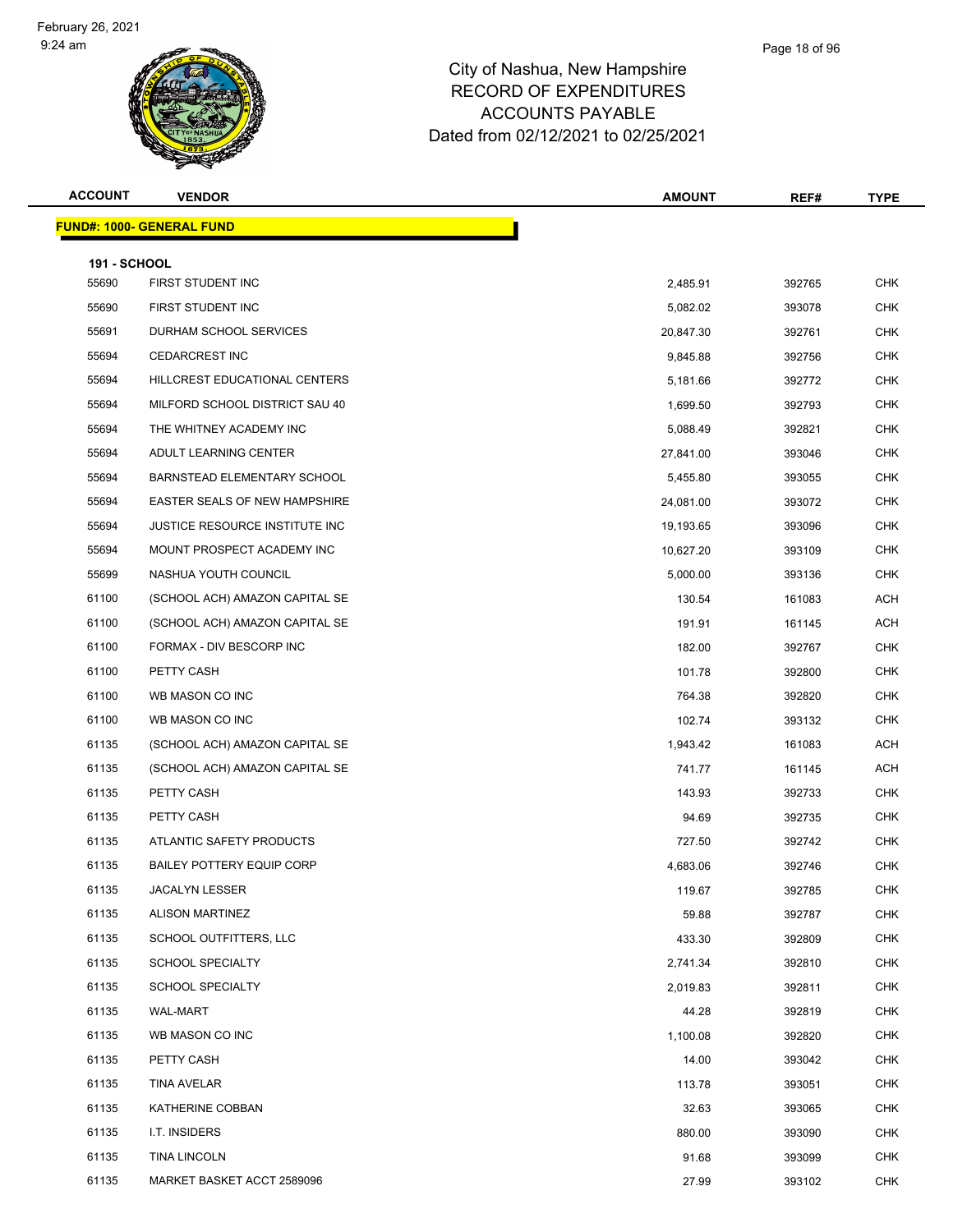| <b>ACCOUNT</b>               | <b>VENDOR</b>                          | <b>AMOUNT</b> | REF#   | <b>TYPE</b> |
|------------------------------|----------------------------------------|---------------|--------|-------------|
|                              | <b>FUND#: 1000- GENERAL FUND</b>       |               |        |             |
|                              |                                        |               |        |             |
| <b>191 - SCHOOL</b><br>61135 | <b>CHERYL MEESIG</b>                   | 179.64        | 393107 | <b>CHK</b>  |
| 61135                        | <b>SCHOOL SPECIALTY</b>                | 1,996.51      | 393126 | <b>CHK</b>  |
| 61135                        | WB MASON CO INC                        | 1,499.72      | 393132 | <b>CHK</b>  |
| 61135                        | <b>WCEPS</b>                           | 436.00        | 393133 | <b>CHK</b>  |
| 61142                        | SCHOOL NURSE SUPPLY INC                | 989.19        | 392808 | <b>CHK</b>  |
| 61142                        | SCHOOL NURSE SUPPLY INC                | 56.90         | 393125 | CHK         |
| 61299                        | PETTY CASH                             | 7.95          | 392735 | <b>CHK</b>  |
| 61299                        | <b>B &amp; S LOCKSMITHS INC</b>        | 209.00        | 392745 | <b>CHK</b>  |
| 61299                        | <b>FASTENAL CO</b>                     | 75.43         | 392764 | <b>CHK</b>  |
| 61299                        | GATE CITY FENCE CO INC                 | 225.00        | 392768 | <b>CHK</b>  |
| 61299                        | HOME DEPOT CREDIT SERVICES             | 23.44         | 392773 | <b>CHK</b>  |
| 61299                        | <b>B &amp; S LOCKSMITHS INC</b>        | 53.50         | 393053 | <b>CHK</b>  |
| 61299                        | <b>FASTENAL CO</b>                     | 42.44         | 393076 | <b>CHK</b>  |
| 61299                        | HOME DEPOT CREDIT SERVICES             | 107.59        | 393089 | <b>CHK</b>  |
| 61407                        | <b>REXEL USA INC</b>                   | 161.48        | 161085 | <b>ACH</b>  |
| 61407                        | JOHNSON CONTROLS INC                   | 3,035.90      | 161148 | <b>ACH</b>  |
| 61407                        | M & M ELECTRICAL SUPPLY CO INC         | 384.04        | 161149 | <b>ACH</b>  |
| 61407                        | <b>GRAINGER</b>                        | 1,430.68      | 392770 | <b>CHK</b>  |
| 61407                        | INTERSTATE ALL BATTERY CENTER          | 1,407.00      | 392777 | <b>CHK</b>  |
| 61407                        | <b>GRAINGER</b>                        | 80.73         | 393082 | <b>CHK</b>  |
| 61407                        | INTERSTATE ALL BATTERY CENTER          | 497.45        | 393093 | <b>CHK</b>  |
| 61414                        | F W WEBB COMPANY                       | 182.68        | 392763 | <b>CHK</b>  |
| 61414                        | F W WEBB COMPANY                       | 170.76        | 393075 | <b>CHK</b>  |
| 61414                        | <b>HAJOCA CORPORATION</b>              | 160.15        | 393083 | <b>CHK</b>  |
| 61421                        | <b>CAPP INC</b>                        | 400.00        | 393061 | <b>CHK</b>  |
| 61428                        | <b>GRAINGER</b>                        | 39.75         | 392770 | <b>CHK</b>  |
| 61428                        | <b>IMPERIAL BAG &amp; PAPER CO LLC</b> | 1,664.12      | 392775 | <b>CHK</b>  |
| 61428                        | NASHUA WALLPAPER CO INC                | 957.66        | 392795 | <b>CHK</b>  |
| 61428                        | <b>GRAINGER</b>                        | 35.08         | 393082 | <b>CHK</b>  |
| 61428                        | <b>IMPERIAL BAG &amp; PAPER CO LLC</b> | 909.50        | 393091 | <b>CHK</b>  |
| 61428                        | NASHUA WALLPAPER CO INC                | 982.50        | 393111 | <b>CHK</b>  |
| 61428                        | NATIONWIDE SALES & SERVICE             | 1,906.25      | 393112 | <b>CHK</b>  |
| 61607                        | (SCHOOL ACH) AMAZON CAPITAL SE         | (45.04)       | 161145 | <b>ACH</b>  |
| 61607                        | I.T. INSIDERS                          | 871.47        | 392774 | <b>CHK</b>  |
| 61607                        | <b>GREGORY RODRIGUEZ</b>               | 48.49         | 392806 | <b>CHK</b>  |
| 61607                        | MONOPRICE INC                          | 213.63        | 393108 | <b>CHK</b>  |
| 61607                        | <b>STEVEN WANTE</b>                    | 153.90        | 393130 | <b>CHK</b>  |
| 61814                        | (SCHOOL ACH) AMAZON CAPITAL SE         | 33.04         | 161083 | ACH         |
|                              |                                        |               |        |             |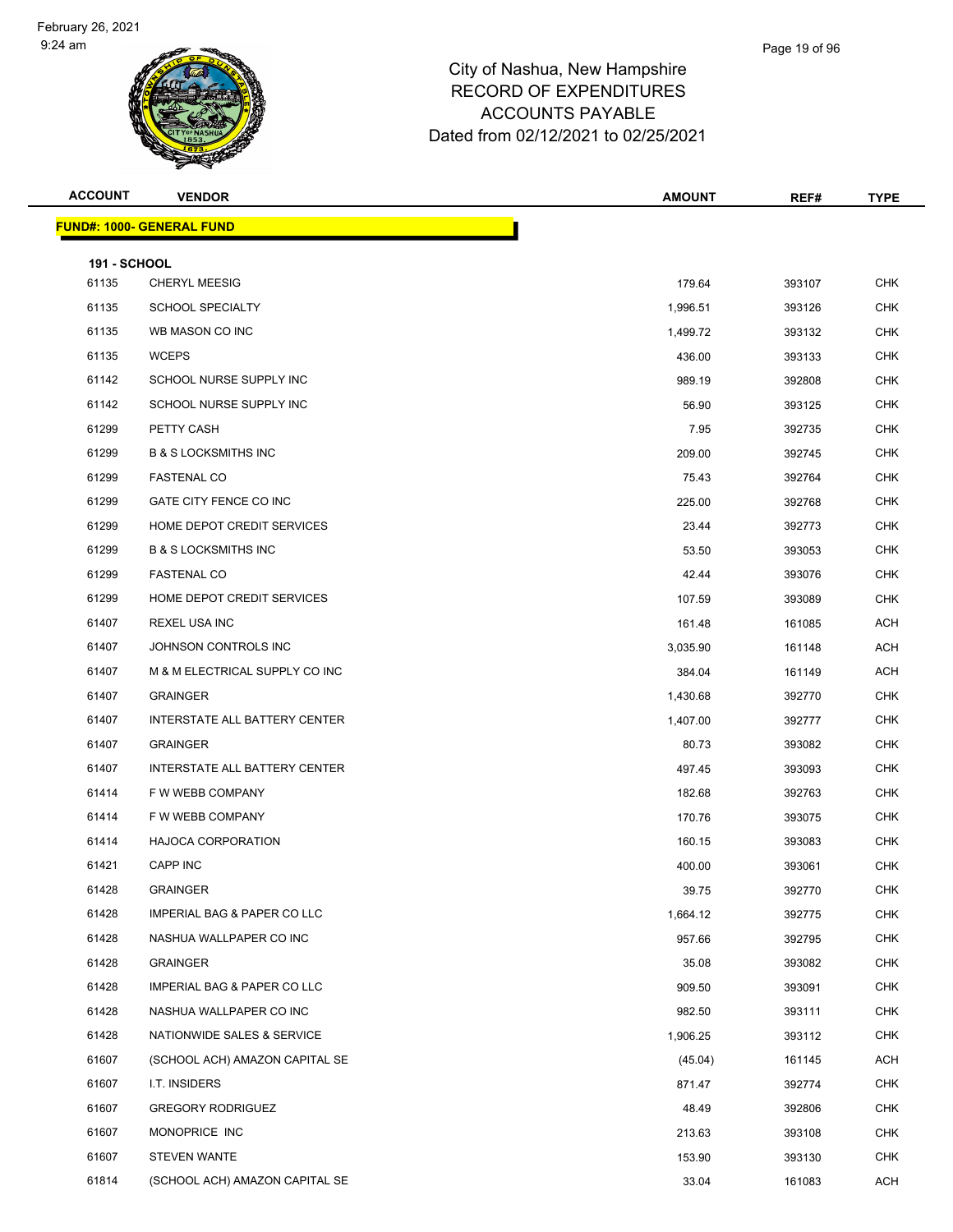| <b>ACCOUNT</b>               | <b>VENDOR</b>                                       | <b>AMOUNT</b>              | REF#   | <b>TYPE</b>              |
|------------------------------|-----------------------------------------------------|----------------------------|--------|--------------------------|
|                              | <b>FUND#: 1000- GENERAL FUND</b>                    |                            |        |                          |
|                              |                                                     |                            |        |                          |
| <b>191 - SCHOOL</b><br>61814 | FOLLETT SCHOOL SOLUTIONS INC                        | 301.86                     | 392766 | <b>CHK</b>               |
| 61814                        | FOLLETT SCHOOL SOLUTIONS INC                        | 3,598.19                   | 393079 | <b>CHK</b>               |
| 61814                        | <b>JUNIOR LIBRARY GUILD</b>                         | 149.00                     | 393095 | <b>CHK</b>               |
| 61821                        | PROQUEST LLC                                        | 2,271.16                   | 161150 | <b>ACH</b>               |
| 61830                        | <b>VISUAL EDUCATION LTD</b>                         | 323.00                     | 392818 | <b>CHK</b>               |
| 61875                        | <b>BARNES &amp; NOBLE INC</b>                       | 2,118.90                   | 392748 | <b>CHK</b>               |
| 61875                        | <b>SCHOLASTIC INC</b>                               | 171.00                     | 392807 | <b>CHK</b>               |
| 71228                        | AXIS BUSINESS SOLUTIONS LTD                         | 16.00                      | 393052 | <b>CHK</b>               |
| 71228                        | <b>ENCORE SOFTWARE LLC</b>                          | 576.78                     | 393073 | <b>CHK</b>               |
| 71228                        | <b>STEVEN WANTE</b>                                 | 199.99                     | 393130 | <b>CHK</b>               |
| 75120                        | ACCESS MUNICIPAL LEASING LLC                        | 2,797.62                   | 392739 | <b>CHK</b>               |
| 75220                        | ACCESS MUNICIPAL LEASING LLC                        | 624.19                     | 392739 | <b>CHK</b>               |
| 81200                        | <b>GRACE FELLOWSHIP OF NASHUA</b>                   | 170,000.00                 | 392586 | <b>CHK</b>               |
|                              | <b>TOTAL 191 - SCHOOL</b>                           | \$734,098.07               |        |                          |
|                              |                                                     |                            |        |                          |
|                              | <b>193 - DEBT SERVICE</b>                           |                            |        |                          |
| 75300                        | STANDARD & POOR'S LLC                               | 21,037.00                  | 392610 | <b>CHK</b>               |
| 75300                        | UNITED PARCEL SERVICE                               | 13.70                      | 392612 | <b>CHK</b>               |
| 75300                        | HILLTOP SECURITIES INC                              | 57,640.00                  | 392661 | <b>CHK</b>               |
| 75300<br>75300               | <b>LOCKE LORD LLP</b><br>PAUL H MURPHY & COMPANY    | 61,200.00                  | 392674 | <b>CHK</b><br><b>CHK</b> |
|                              |                                                     | 1,875.00                   | 393002 |                          |
|                              | <b>TOTAL 193 - DEBT SERVICE</b>                     | \$141,765.70               |        |                          |
|                              | <b>TOTAL FUND 1000 - GENERAL FUND</b>               | \$4,766,285.52             |        |                          |
|                              | <b>FUND#: 1001- GF-CAPITAL IMPROVEMENTS</b>         |                            |        |                          |
| 161 - STREETS                |                                                     |                            |        |                          |
| 81100                        | <b>GATE CITY FENCE CO INC</b>                       | 1057.61.21.30<br>14,975.00 | 392652 | <b>CHK</b>               |
|                              | <b>TOTAL 161 - STREETS</b>                          | \$14,975.00                |        |                          |
|                              | <b>TOTAL FUND 1001 - GF-CAPITAL IMPROVEMENTS</b>    | \$14,975.00                |        |                          |
|                              |                                                     |                            |        |                          |
|                              | <b>FUND#: 1010- GF-PRIOR YEAR ENC &amp; ESCROWS</b> |                            |        |                          |
|                              | <b>122 - INFORMATION TECHNOLOGY</b>                 |                            |        |                          |
| 53142                        | <b>KRONOS INCORPORATED</b>                          | 4,307.04                   | 161066 | <b>ACH</b>               |
| 53142                        | <b>KRONOS INCORPORATED</b>                          | 5,490.00                   | 161133 | ACH                      |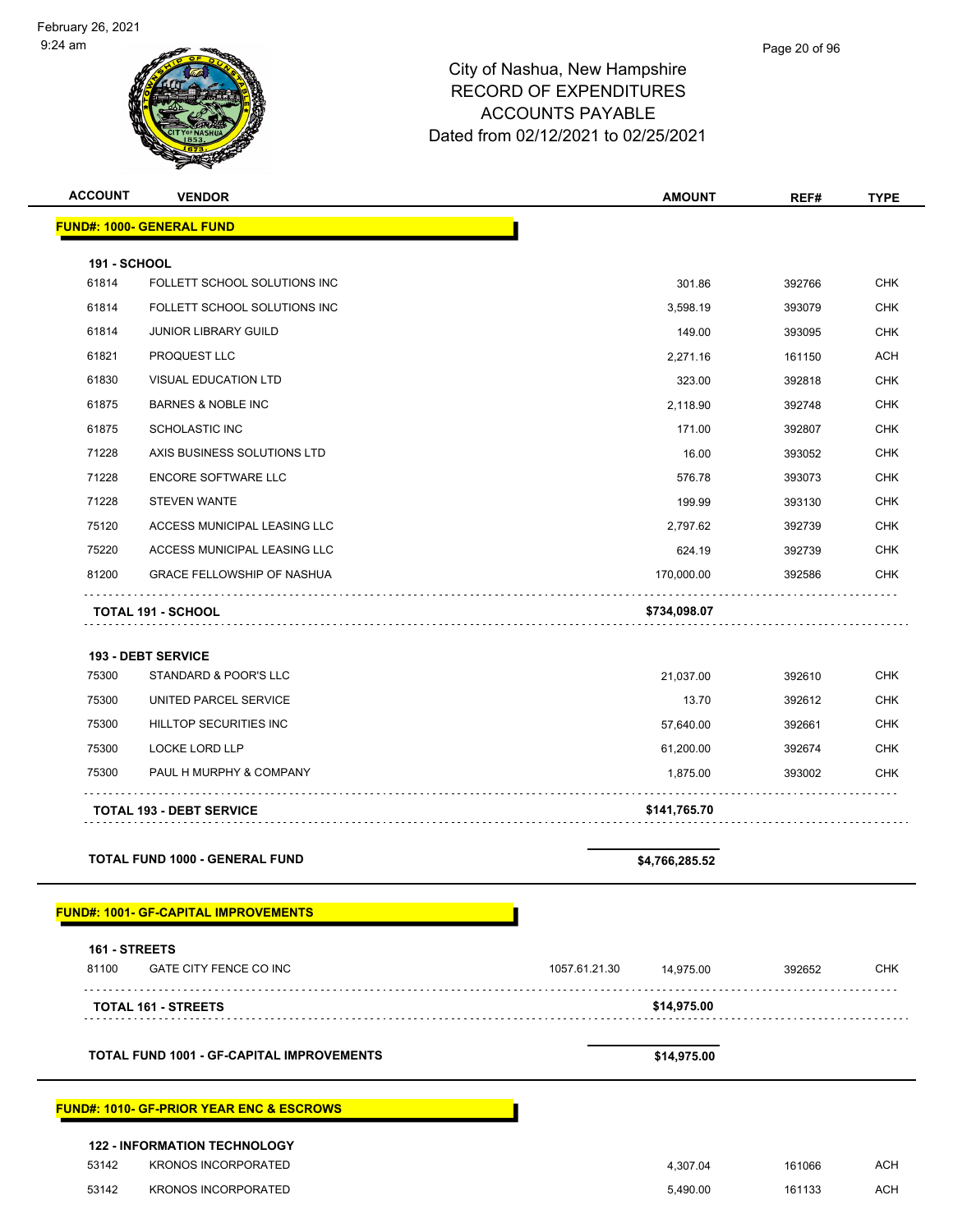| <b>ACCOUNT</b>         | <b>VENDOR</b>                                                     | <b>AMOUNT</b> | REF#        | <b>TYPE</b> |
|------------------------|-------------------------------------------------------------------|---------------|-------------|-------------|
|                        | <b>FUND#: 1010- GF-PRIOR YEAR ENC &amp; ESCROWS</b>               |               |             |             |
|                        | <b>TOTAL 122 - INFORMATION TECHNOLOGY</b>                         | \$9,797.04    |             |             |
| 150 - POLICE           |                                                                   |               |             |             |
| 55400                  | TRI-TECH FORENSICS INC                                            | 710.00        | 393025      | <b>CHK</b>  |
|                        | <b>TOTAL 150 - POLICE</b>                                         | \$710.00      |             |             |
| <b>152 - FIRE</b>      |                                                                   |               |             |             |
| 53135                  | ST JOSEPHS BUSINESS & HEALTH                                      | 148.10        | 392714      | <b>CHK</b>  |
|                        | <b>TOTAL 152 - FIRE</b>                                           | \$148.10      |             |             |
|                        |                                                                   |               |             |             |
| 161 - STREETS<br>54305 | <b>CENTRAL MASS SIGNAL LLC</b>                                    | 1,920.00      | 392940      | CHK         |
|                        | .<br><b>TOTAL 161 - STREETS</b>                                   | \$1,920.00    |             |             |
|                        |                                                                   |               |             |             |
| 54290                  | 170 - HYDROELECTRIC-PY ESCROWS<br><b>ESSEX POWER SERVICES INC</b> | 24,791.09     | 392648      | <b>CHK</b>  |
|                        |                                                                   |               |             |             |
|                        | <b>TOTAL 170 - HYDROELECTRIC-PY ESCROWS</b>                       | \$24,791.09   |             |             |
|                        | <b>171 - COMMUNITY SERVICES</b>                                   |               |             |             |
| 55699                  | <b>BARTIS RUSSELL BROADCASTING</b>                                | 250.00        | 392925<br>. | <b>CHK</b>  |
|                        | <b>TOTAL 171 - COMMUNITY SERVICES</b>                             | \$250.00      |             |             |
| <b>191 - SCHOOL</b>    |                                                                   |               |             |             |
| 53628                  | MSB CONSULTING GROUP LLC                                          | 161.11        | 392794      | <b>CHK</b>  |
| 53628                  | MSB CONSULTING GROUP LLC                                          | 193.06        | 393110      | <b>CHK</b>  |
| 55600                  | <b>IRON MOUNTAIN</b>                                              | 181.85        | 392778      | CHK         |
|                        | <b>TOTAL 191 - SCHOOL</b>                                         | \$536.02      |             |             |
|                        | <b>TOTAL FUND 1010 - GF-PRIOR YEAR ENC &amp; ESCROWS</b>          | \$38,152.25   |             |             |
|                        |                                                                   |               |             |             |
|                        | <b>FUND#: 2100- FOOD SERVICES FUND</b>                            |               |             |             |
| 61214                  | <b>BIMBO FOODS BAKERIES INC</b>                                   | 46.02         | 393057      | <b>CHK</b>  |
| 61214                  | M SAUNDERS INC                                                    | 1,517.70      | 393101      | <b>CHK</b>  |
| 61214                  | NORTHCENTER FOODS                                                 | 14,204.82     | 393114      | <b>CHK</b>  |
|                        | TOTAL FUND 2100 - FOOD SERVICES FUND                              | \$15,768.54   |             |             |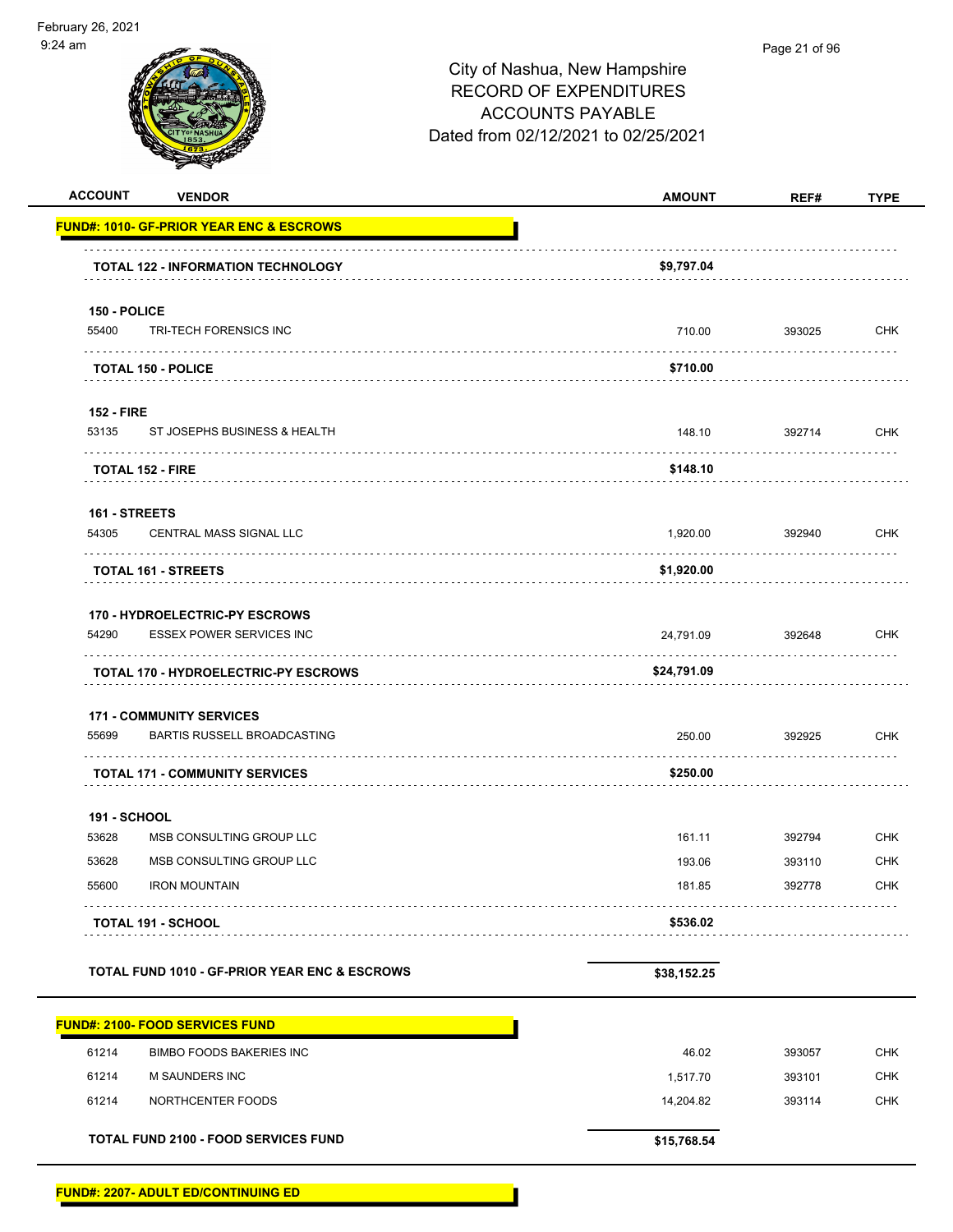February 26, 2021 9:24 am

| <b>ACCOUNT</b> | <b>VENDOR</b>                                      |             | <b>AMOUNT</b> | REF#   | <b>TYPE</b> |
|----------------|----------------------------------------------------|-------------|---------------|--------|-------------|
|                | <b>FUND#: 2207- ADULT ED/CONTINUING ED</b>         |             |               |        |             |
| 61135          | CARTRIDGE WORLD MANCHESTER                         |             | 72.00         | 392754 | <b>CHK</b>  |
|                | <b>TOTAL FUND 2207 - ADULT ED/CONTINUING ED</b>    |             | \$72.00       |        |             |
|                | <b>FUND#: 2212- ATHLETICS REVENUE FUND</b>         |             |               |        |             |
| 61299          | <b>SARAH PALING</b>                                |             | 9.29          | 393117 | <b>CHK</b>  |
|                | <b>TOTAL FUND 2212 - ATHLETICS REVENUE FUND</b>    |             | \$9.29        |        |             |
|                | <b>FUND#: 2217- SCHOOL FACILITIES RENTAL</b>       |             |               |        |             |
| 44590          | NEW ENGLAND CRUSADERS INC                          |             | 2,730.00      | 393113 | <b>CHK</b>  |
|                | <b>TOTAL FUND 2217 - SCHOOL FACILITIES RENTAL</b>  |             | \$2,730.00    |        |             |
|                |                                                    |             |               |        |             |
|                | <b>FUND#: 2505- PEG ACCESS CHANNELS FUND</b>       |             |               |        |             |
| 54114          | <b>LIBERTY UTILITIES - NH</b>                      |             | 72.35         | 392906 | <b>CHK</b>  |
| 54141          | PENNICHUCK WATER WORKS INC                         |             | 40.34         | 392909 | <b>CHK</b>  |
| 55300          | <b>JEFF POEHNERT</b>                               |             | 318.64        | 161141 | <b>ACH</b>  |
| 55699          | <b>JP PEST SERVICES LLC</b>                        |             | 74.24         | 161063 | <b>ACH</b>  |
| 55699          | AARDVARK THE DEAN OF CLEAN                         |             | 195.00        | 392615 | <b>CHK</b>  |
| 81100          | <b>ACCESS AV</b>                                   |             | 4,827.00      | 392616 | <b>CHK</b>  |
|                | <b>TOTAL FUND 2505 - PEG ACCESS CHANNELS FUND</b>  |             | \$5,527.57    |        |             |
|                | <b>FUND#: 2506- HUNT BLDG FACILITY RENTAL FUND</b> |             |               |        |             |
| 53628          | <b>COMCAST</b>                                     |             | 88.40         | 392593 | <b>CHK</b>  |
| 54114          | LIBERTY UTILITIES - NH                             |             | 546.90        | 392599 | <b>CHK</b>  |
| 54141          | PENNICHUCK WATER WORKS INC                         |             | 65.73         | 392909 | <b>CHK</b>  |
| 54236          | ADT COMMERCIAL LLC                                 |             | 64.30         | 392915 | <b>CHK</b>  |
|                | TOTAL FUND 2506 - HUNT BLDG FACILITY RENTAL FUND   |             | \$765.33      |        |             |
|                | <b>FUND#: 3035- FEMA DISASTER ASSIST GRANTS</b>    |             |               |        |             |
| 53107          | <b>DENNIS MIRES PA</b>                             | 20.1010.129 | 2,000.00      | 392951 | <b>CHK</b>  |
| 54821          | THE THRONE DEPOT                                   | 20.1006.106 | 818.00        | 393022 | <b>CHK</b>  |
| 55699          | LANGUAGE LINE SERVICES                             | 20.1006.156 | 793.98        | 392980 | <b>CHK</b>  |
| 61299          | WB MASON CO INC                                    | 20.1010.106 | 359.90        | 392723 | <b>CHK</b>  |
|                | TOTAL FUND 3035 - FEMA DISASTER ASSIST GRANTS      |             | \$3,971.88    |        |             |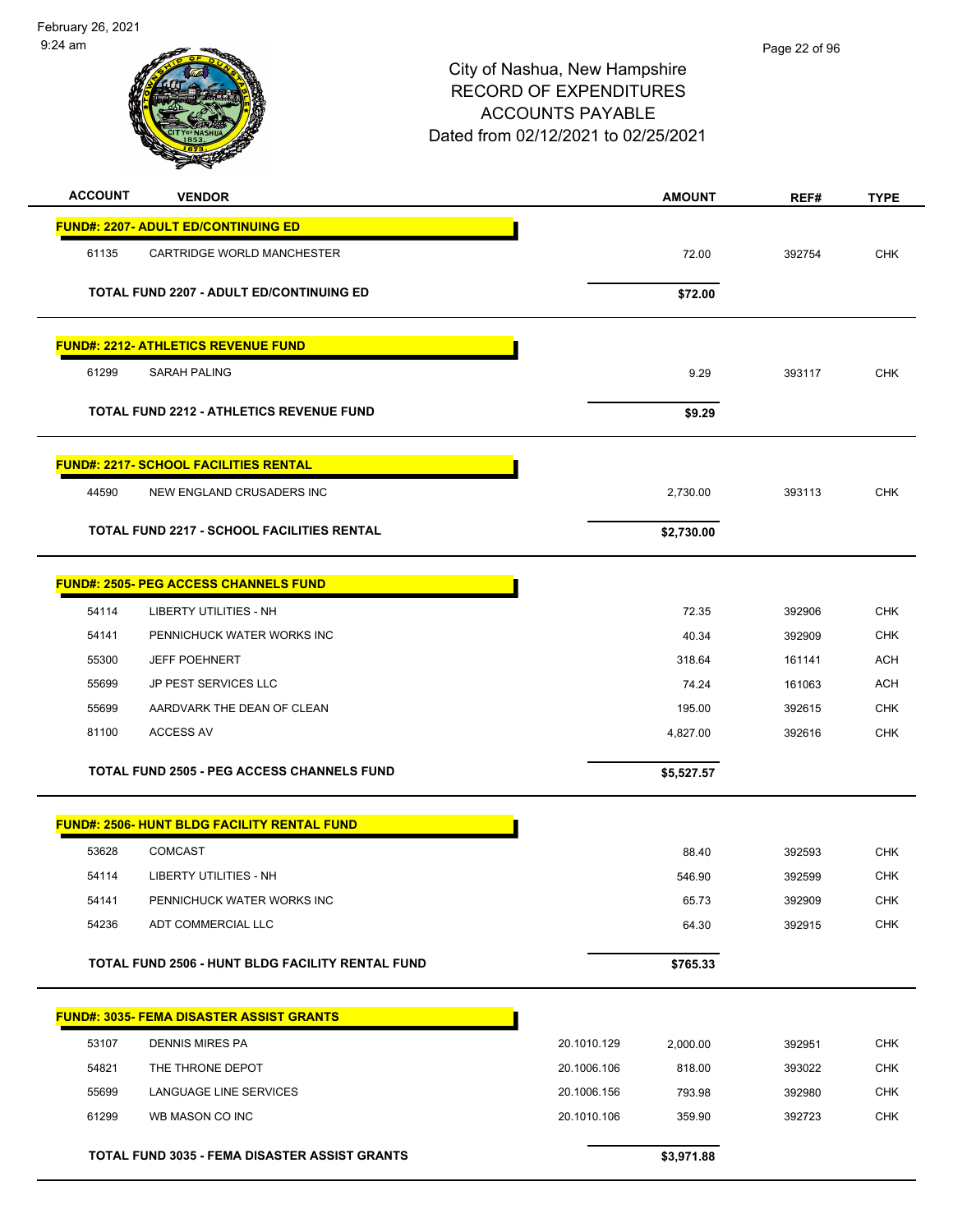February 26, 2021 9:24 am



| <b>ACCOUNT</b> | <b>VENDOR</b>                                           |               | <b>AMOUNT</b> | REF#   | <b>TYPE</b> |
|----------------|---------------------------------------------------------|---------------|---------------|--------|-------------|
|                | <b>FUND#: 3050- POLICE GRANTS FUND</b>                  |               |               |        |             |
| 71000          | MAXAVISION TECHNOLOGIES                                 | 50.1010.21.01 | 35,710.00     | 392679 | <b>CHK</b>  |
| 71221          | <b>GOVCONNECTION INC</b>                                | 50.1001.20.01 | 3,000.00      | 161059 | <b>ACH</b>  |
|                | <b>TOTAL FUND 3050 - POLICE GRANTS FUND</b>             |               | \$38,710.00   |        |             |
|                |                                                         |               |               |        |             |
|                | <b>FUND#: 3068- COMMUNITY SERVICES GRANTS FUND</b>      |               |               |        |             |
| 53400          | BARTIS RUSSELL BROADCASTING                             | 71.1015.21.01 | 775.00        | 392925 | <b>CHK</b>  |
| 53400          | <b>BARTIS RUSSELL BROADCASTING</b>                      | 71.1099.20.01 | 250.00        | 392925 | <b>CHK</b>  |
| 55600          | <b>ALPHAGRAPHICS</b>                                    | 71.1099.21.05 | 499.03        | 392622 | <b>CHK</b>  |
| 55699          | <b>HARBOR HOMES INC</b>                                 | 71.1006.18.03 | 6,252.00      | 392971 | <b>CHK</b>  |
| 55699          | <b>HARBOR HOMES INC</b>                                 | 71.1006.20.01 | 593.00        | 392971 | <b>CHK</b>  |
| 55810          | <b>HARBOR HOMES INC</b>                                 | 71.1006.18.03 | 38,593.00     | 392971 | <b>CHK</b>  |
| 61100          | PATRICIA CROOKER                                        | 71.1004.21.07 | 42.29         | 161121 | <b>ACH</b>  |
| 61135          | SOUTHERN NH MEDICAL CENTER                              | 71.1014.20.01 | 320.00        | 393012 | <b>CHK</b>  |
| 61142          | <b>BOUND TREE MEDICAL, LLC</b>                          | 71.1004.20.11 | 529.48        | 392933 | <b>CHK</b>  |
| 61250          | BARTIS RUSSELL BROADCASTING                             | 71.1004.20.03 | 300.00        | 392925 | <b>CHK</b>  |
| 61250          | <b>BARTIS RUSSELL BROADCASTING</b>                      | 71.1004.21.01 | 525.00        | 392925 | <b>CHK</b>  |
| 61250          | BARTIS RUSSELL BROADCASTING                             | 71.1004.21.02 | 275.00        | 392925 | <b>CHK</b>  |
| 61250          | BARTIS RUSSELL BROADCASTING                             | 71.1004.21.03 | 275.00        | 392925 | <b>CHK</b>  |
| 61250          | <b>BARTIS RUSSELL BROADCASTING</b>                      | 71.1004.21.06 | 275.00        | 392925 | <b>CHK</b>  |
| 61250          | <b>BARTIS RUSSELL BROADCASTING</b>                      | 71.1005.21.01 | 275.00        | 392925 | <b>CHK</b>  |
| 61250          | <b>BARTIS RUSSELL BROADCASTING</b>                      | 71.1099.20.05 | 500.00        | 392925 | CHK         |
| 61250          | <b>BARTIS RUSSELL BROADCASTING</b>                      | 71.1099.21.05 | 275.00        | 392925 | <b>CHK</b>  |
| 68235          | <b>HARBOR HOMES INC</b>                                 | 71.1006.18.03 | 2,550.00      | 392971 | <b>CHK</b>  |
| 68235          | <b>HARBOR HOMES INC</b>                                 | 71.1006.20.01 | 42.00         | 392971 | <b>CHK</b>  |
| 68332          | PALMERS CLEANERS INC                                    | 71.1004.21.10 | 78.75         | 392696 | <b>CHK</b>  |
| 68340          | UNITED WAY OF GREATER NASHUA                            | 71.1099.20.01 | 200.00        | 161143 | <b>ACH</b>  |
| 68350          | UNITED WAY OF GREATER NASHUA                            | 71.1099.20.01 | 50.00         | 161143 | <b>ACH</b>  |
|                | <b>TOTAL FUND 3068 - COMMUNITY SERVICES GRANTS FUND</b> |               | \$53,474.55   |        |             |

|       | <b>FUND#: 3070- COMMUNITY HEALTH GRANTS FUND</b> |               |        |        |            |
|-------|--------------------------------------------------|---------------|--------|--------|------------|
| 54221 | STERICYCLE INC                                   | 72.1009.21.02 | 203.19 | 393016 | CHK        |
| 61135 | HALO BRANDED SOLUTIONS INC                       | 72.1009.21.01 | 230.00 | 161126 | <b>ACH</b> |
| 61142 | MICRODAQ.COM.LTD                                 | 72.1002.21.01 | 98.00  | 392986 | CHK        |
| 61149 | ORASURE TECHNOLOGIES INC                         | 72.1009.21.01 | 567.79 | 392695 | CHK        |
| 61250 | BARTIS RUSSELL BROADCASTING                      | 72.1003.21.01 | 275.00 | 392925 | CHK        |
| 61250 | BARTIS RUSSELL BROADCASTING                      | 72.1009.21.01 | 275.00 | 392925 | CHK        |
| 61250 | BARTIS RUSSELL BROADCASTING                      | 72.1009.21.02 | 275.00 | 392925 | CHK        |
| 61250 | BARTIS RUSSELL BROADCASTING                      | 72.1013.20.01 | 250.00 | 392925 | CHK        |
|       |                                                  |               |        |        |            |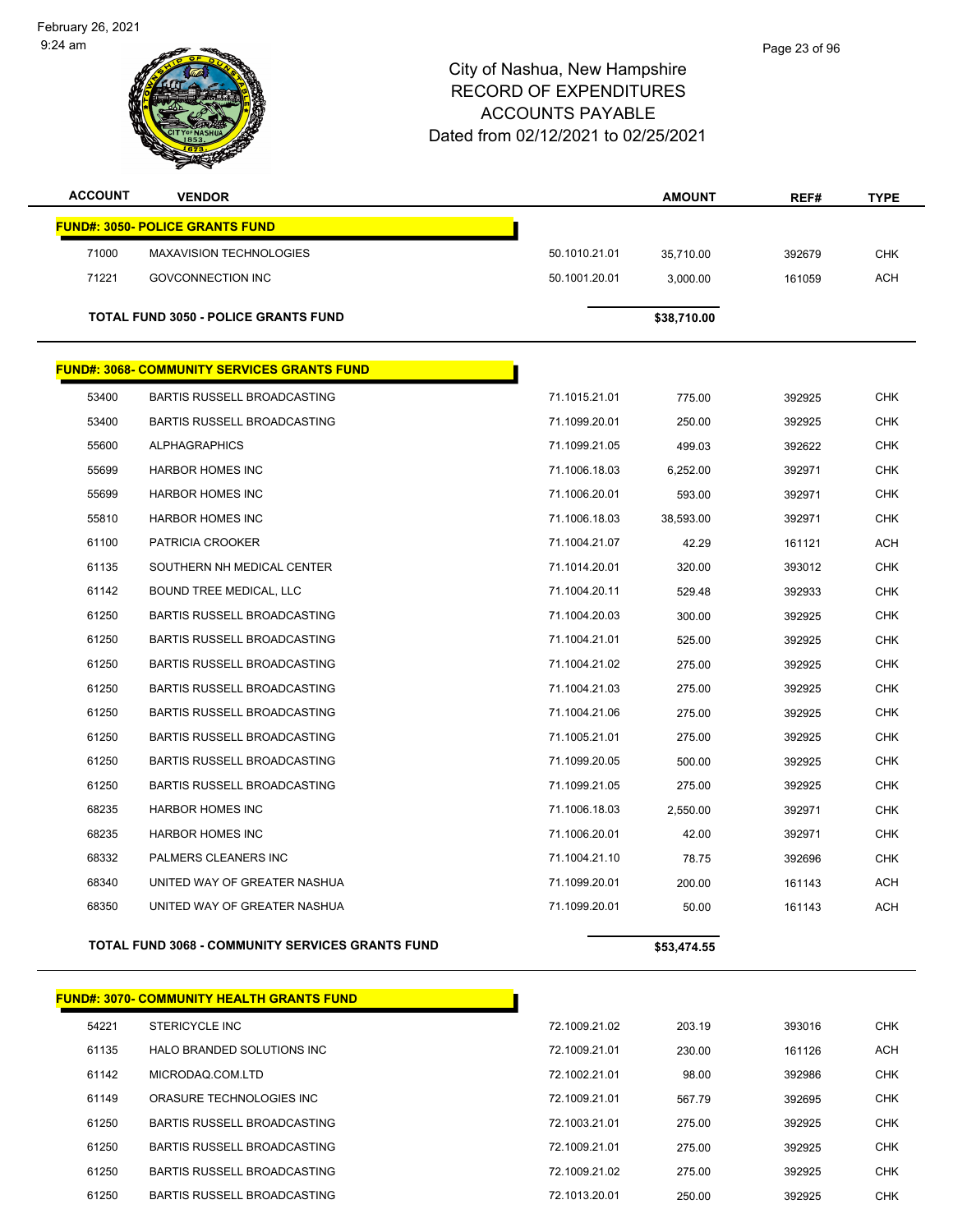| <b>ACCOUNT</b> | <b>VENDOR</b>                                         |                | <b>AMOUNT</b> | REF#   | <b>TYPE</b> |
|----------------|-------------------------------------------------------|----------------|---------------|--------|-------------|
|                | <b>TOTAL FUND 3070 - COMMUNITY HEALTH GRANTS FUND</b> |                | \$2,173.98    |        |             |
|                | <b>FUND#: 3090- URBAN PROGRAM GRANTS FUND</b>         |                |               |        |             |
| 68345          | <b>TINA NICKERSON</b>                                 | 1092.20.10.50  | 350.00        | 392879 | <b>CHK</b>  |
| 69025          | AJ WOOD CONSTRUCTION                                  | 8400.21.60.603 | 40,000.00     | 392587 | <b>CHK</b>  |
| 69075          | MARGUERITES PLACE INC                                 | 8400.21.30.312 | 4,687.93      | 161070 | <b>ACH</b>  |
| 69075          | <b>BOYS &amp; GIRLS CLUB OF</b>                       | 8400.21.30.315 | 3,999.43      | 392888 | <b>CHK</b>  |
|                | TOTAL FUND 3090 - URBAN PROGRAM GRANTS FUND           |                | \$49,037.36   |        |             |
|                | <b>FUND#: 3120- TRANSIT GRANTS FUND</b>               |                |               |        |             |
| 54114          | LIBERTY UTILITIES - NH                                | 5307.21.10.17  | 267.68        | 392906 | <b>CHK</b>  |
| 54114          | LIBERTY UTILITIES - NH                                | 5307.21.10.18  | 835.46        | 392907 | <b>CHK</b>  |
| 54114          | <b>LIBERTY UTILITIES - NH</b>                         | 5307.21.10.19  | 369.64        | 392603 | <b>CHK</b>  |
| 54141          | PENNICHUCK WATER WORKS INC                            | 5307.21.10.17  | 147.93        | 392909 | <b>CHK</b>  |
| 54280          | D & R PLUMBING & AIR CONDITION                        | 5307.21.40.20  | 968.00        | 392640 | <b>CHK</b>  |
| 54280          | BILLS WORLD CLASS CLEANING SER                        | 5307.21.40.20  | 550.00        | 392931 | <b>CHK</b>  |
| 55109          | CONSOLIDATED COMMUNICATIONS                           | 5307.21.10.10  | 223.15        | 392595 | <b>CHK</b>  |
| 55699          | JP PEST SERVICES LLC                                  | 5307.21.40.20  | 67.00         | 161063 | <b>ACH</b>  |
| 61299          | <b>FASTENAL CO</b>                                    | 5307.21.40.50  | (31.71)       | 392649 | <b>CHK</b>  |
| 61299          | <b>GRAINGER</b>                                       | 5307.21.40.50  | 14.58         | 392656 | <b>CHK</b>  |
| 61299          | SANEL NAPA                                            | 5307.21.40.50  | 41.40         | 392708 | <b>CHK</b>  |
| 61310          | ALTERNATIVE VEHICLE SERVICE GR                        | 5307.21.10.30  | 15,488.78     | 161117 | <b>ACH</b>  |
| 61615          | AMAZON CAPITAL SERV (CITY ACH)                        | 5307.21.10.30  | 196.89        | 161053 | <b>ACH</b>  |
| 61799          | ALLIANCE BUS GROUP INC                                | 5307.21.40.35  | 915.68        | 392621 | <b>CHK</b>  |
| 61799          | <b>GILLIG LLC</b>                                     | 5307.21.40.35  | 58.80         | 392654 | <b>CHK</b>  |
| 61799          | <b>MSA SAFETY SALES LLC</b>                           | 5307.21.40.35  | 811.00        | 392682 | <b>CHK</b>  |
| 61799          | <b>NEW ENGLAND KENWORTH</b>                           | 5307.21.40.35  | 51.20         | 392691 | CHK         |
| 61799          | SANEL NAPA                                            | 5307.21.40.35  | 74.48         | 392708 | <b>CHK</b>  |
| 61799          | <b>CUMMINS NORTHEAST LLC</b>                          | 5307.21.40.35  | 98.75         | 392947 | <b>CHK</b>  |
| 61799          | GILLIG LLC                                            | 5307.21.40.35  | 288.42        | 392965 | <b>CHK</b>  |
| 61799          | <b>GRAINGER</b>                                       | 5307.21.40.40  | 55.90         | 392656 | <b>CHK</b>  |
| 61799          | SANEL NAPA                                            | 5307.21.40.40  | 18.28         | 392708 | <b>CHK</b>  |
| 61799          | SANEL NAPA                                            | 5307.21.40.55  | 45.95         | 392708 | <b>CHK</b>  |
| 61799          | <b>INTERSTATE BILLING</b>                             | 5307.21.40.55  | 552.76        | 392976 | <b>CHK</b>  |
| 61799          | <b>QUIRK GM PARTS DEPOT</b>                           | 5310.18.90.92  | 1,755.00      | 392704 | <b>CHK</b>  |

**TOTAL FUND 3120 - TRANSIT GRANTS FUND \$23,865.02**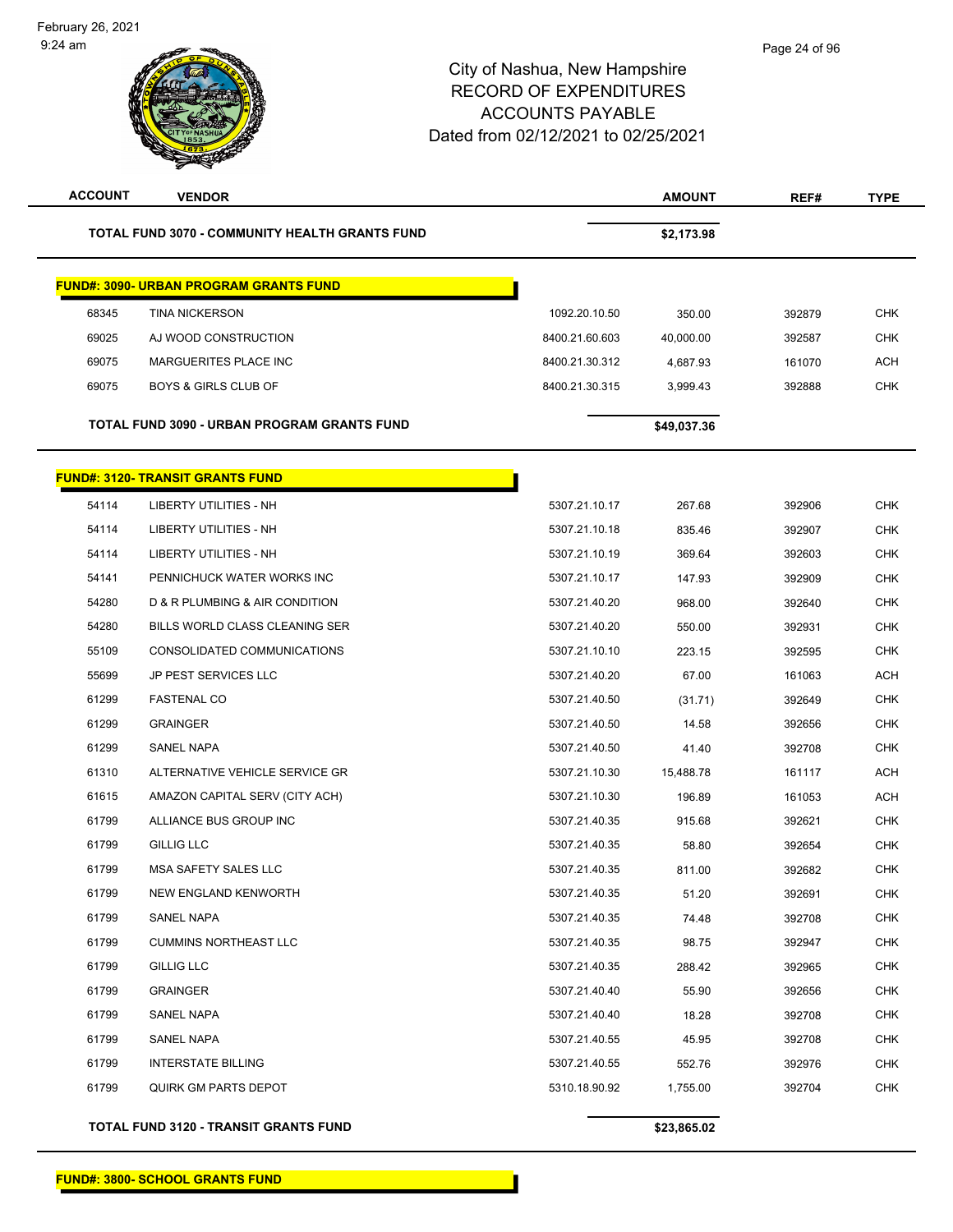

#### Page 25 of 96

| <b>ACCOUNT</b> | <b>VENDOR</b>                          |                 | <b>AMOUNT</b> | REF#   | <b>TYPE</b> |
|----------------|----------------------------------------|-----------------|---------------|--------|-------------|
|                | <b>FUND#: 3800- SCHOOL GRANTS FUND</b> |                 |               |        |             |
| 53628          | CASSIE YACKLEY, PSY.D PLLC             | 91.03499.992212 | 180.00        | 392755 | <b>CHK</b>  |
| 53628          | INTERIM HEALTH CARE                    | 91.03950.022190 | 1,144.00      | 392776 | <b>CHK</b>  |
| 53628          | <b>GATE CITY CHARTER SCHOOL</b>        | 91.03950.022190 | 556.50        | 393080 | <b>CHK</b>  |
| 53628          | INTERIM HEALTH CARE                    | 91.03950.022190 | 928.00        | 393092 | <b>CHK</b>  |
| 53628          | MOUNT PROSPECT ACADEMY INC             | 91.03950.022190 | 7,282.30      | 393109 | <b>CHK</b>  |
| 53628          | <b>STEVE BLUNT</b>                     | 91.37621.231249 | 200.00        | 392752 | <b>CHK</b>  |
| 53628          | <b>STEVE BLUNT</b>                     | 91.37621.231249 | 200.00        | 393058 | <b>CHK</b>  |
| 53628          | LTR TUTORING ASSOCIATES LLC            | 91.37621.232212 | 2,500.00      | 393100 | <b>CHK</b>  |
| 53628          | <b>BAYSTATE INTERPRETING</b>           | 91.37720.991265 | 26.25         | 392749 | <b>CHK</b>  |
| 53628          | LITERACY LEARNING SOLUTIONS            | 91.39521.022190 | 1,921.70      | 392786 | <b>CHK</b>  |
| 53628          | <b>SERESC</b>                          | 91.39521.022190 | 12,422.94     | 392812 | <b>CHK</b>  |
| 53628          | COMPUTER HUT dba IT INSIDERS           | 91.39821.991210 | 731.25        | 392779 | <b>CHK</b>  |
| 53628          | RECREATIONAL EDUCATION CTR             | 91.39821.991210 | 3,900.00      | 392802 | <b>CHK</b>  |
| 53628          | <b>BRIGHTSTAR CARE</b>                 | 91.39821.991210 | 68.00         | 393060 | <b>CHK</b>  |
| 53628          | HEAVEN SENT HOME CARE LLC              | 91.39821.991210 | 435.00        | 393086 | <b>CHK</b>  |
| 53999          | ROCKINGHAM CONTRACTING AND             | 91.39521.022190 | 3,150.00      | 392805 | <b>CHK</b>  |
| 53999          | ROCKINGHAM CONTRACTING AND             | 91.39521.022190 | 3,150.00      | 393123 | <b>CHK</b>  |
| 54807          | <b>FIRST CHURCH</b>                    | 91.37621.231240 | 3,702.60      | 393077 | <b>CHK</b>  |
| 55109          | CONSOLIDATED COMMUNICATIONS            | 91.37621.231240 | 199.15        | 392891 | <b>CHK</b>  |
| 55200          | <b>ESCO INSTITUTE</b>                  | 91.39021.041300 | 880.00        | 392762 | <b>CHK</b>  |
| 55400          | <b>CERISE BIENVENUE-BOSTON</b>         | 91.35020.992210 | 199.99        | 392751 | <b>CHK</b>  |
| 55607          | PETTY CASH                             | 91.37621.231249 | 54.75         | 392734 | CHK         |
| 61135          | WOODWIND & BRASSWIND                   | 91.03499.991160 | 37.50         | 392822 | <b>CHK</b>  |
| 61135          | WB MASON CO INC                        | 91.34521.991490 | 953.50        | 392820 | <b>CHK</b>  |
| 61135          | WB MASON CO INC                        | 91.34621.991490 | 2,065.96      | 392820 | <b>CHK</b>  |
| 61135          | <b>SCHOOL SPECIALTY</b>                | 91.34920.991102 | 3,997.98      | 392810 | <b>CHK</b>  |
| 61135          | WB MASON CO INC                        | 91.37621.231249 | 17.80         | 393132 | CHK         |
| 61135          | <b>ESCO INSTITUTE</b>                  | 91.39021.041300 | 154.00        | 393074 | <b>CHK</b>  |
| 61299          | (SCHOOL ACH) AMAZON CAPITAL SE         | 91.03959.021210 | 281.55        | 161083 | <b>ACH</b>  |
| 61299          | OTC BRANDS INC                         | 91.03959.021210 | 23.98         | 392732 | <b>CHK</b>  |
| 61299          | DISCOUNT SCHOOL SUPPLY                 | 91.03959.021210 | 374.69        | 392759 | <b>CHK</b>  |
| 61299          | LAKESHORE LEARNING MATERIALS           | 91.03959.021210 | 484.72        | 392781 | <b>CHK</b>  |
| 61299          | <b>MAXIAIDS</b>                        | 91.03959.021210 | 85.85         | 392788 | <b>CHK</b>  |
| 61299          | PRO-ED                                 | 91.03959.021210 | 51.70         | 392801 | CHK         |
| 61299          | <b>RIFTON EQUIPMENT</b>                | 91.03959.021210 | 1,237.50      | 392804 | <b>CHK</b>  |
| 61299          | <b>SCHOOL SPECIALTY</b>                | 91.03959.021210 | 1,271.92      | 392810 | <b>CHK</b>  |
| 61299          | THERAPY SHOPPE INC                     | 91.03959.021210 | 170.18        | 392816 | CHK         |
| 61299          | THERAPRO INC                           | 91.03959.021210 | 394.58        | 393128 | <b>CHK</b>  |
| 61299          | OTC BRANDS INC                         | 91.37621.151241 | 83.46         | 393040 | <b>CHK</b>  |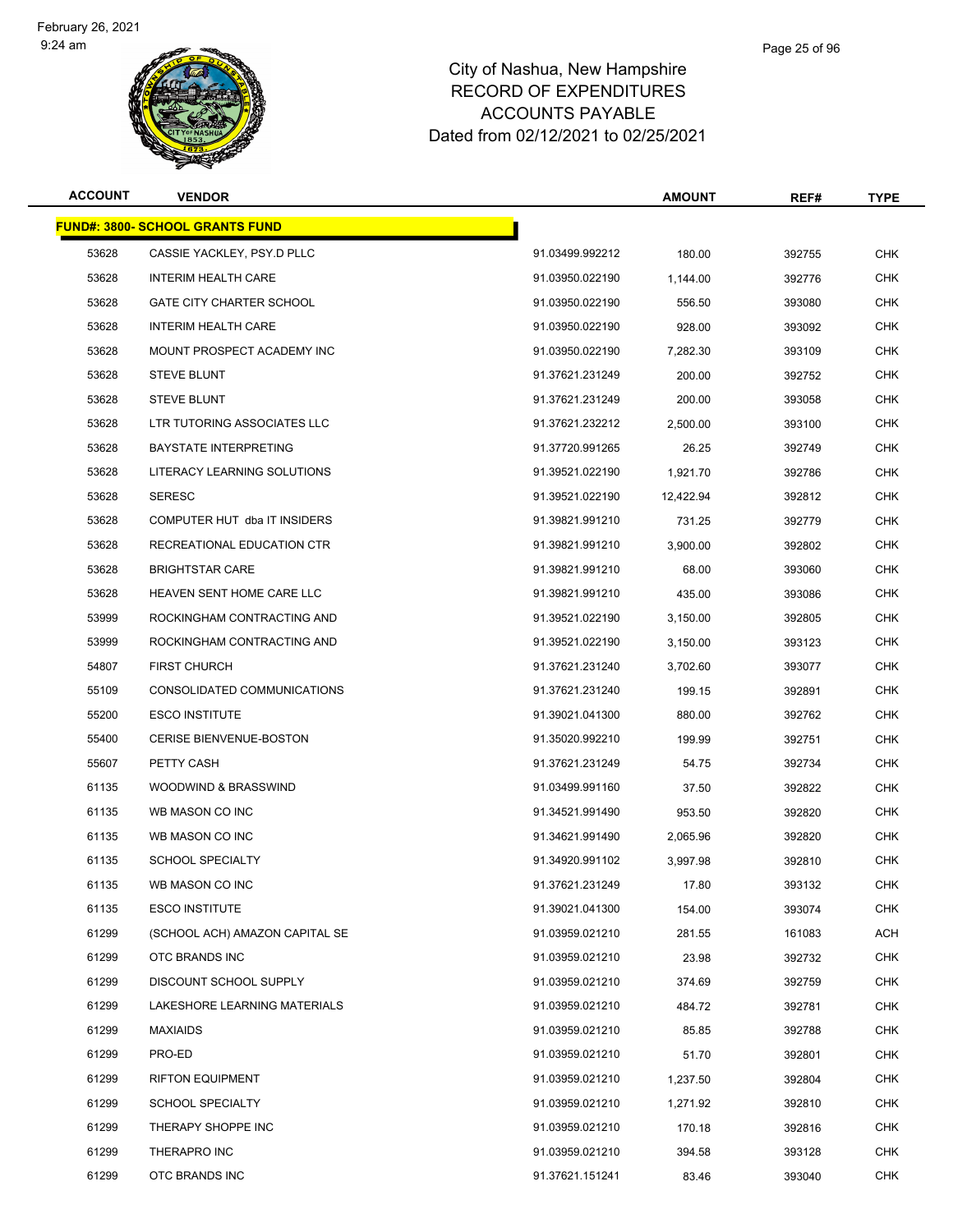

| <b>ACCOUNT</b> | <b>VENDOR</b>                                     |                 | <b>AMOUNT</b> | REF#   | <b>TYPE</b> |
|----------------|---------------------------------------------------|-----------------|---------------|--------|-------------|
|                | <b>FUND#: 3800- SCHOOL GRANTS FUND</b>            |                 |               |        |             |
| 61299          | WB MASON CO INC                                   | 91.37621.151241 | 183.92        | 393132 | <b>CHK</b>  |
| 61299          | (SCHOOL ACH) AMAZON CAPITAL SE                    | 91.39821.992690 | 1,506.78      | 161145 | <b>ACH</b>  |
| 61299          | IMPERIAL BAG & PAPER CO LLC                       | 91.39821.992690 | 4,867.00      | 392775 | <b>CHK</b>  |
| 61875          | AVB PRESS LLC                                     | 91.03959.021210 | 312.85        | 392743 | <b>CHK</b>  |
| 61875          | MCGRAW HILL SCHOOL EDUCATION                      | 91.03959.021210 | 1,145.96      | 392792 | <b>CHK</b>  |
| 61875          | MCGRAW HILL SCHOOL EDUCATION                      | 91.03959.021210 | 962.83        | 393106 | <b>CHK</b>  |
| 61875          | (SCHOOL ACH) AMAZON CAPITAL SE                    | 91.37621.231249 | 931.42        | 161083 | <b>ACH</b>  |
| 71221          | (SCHOOL ACH) AMAZON CAPITAL SE                    | 91.37621.231249 | 22.98         | 161145 | <b>ACH</b>  |
| 71228          | APPLE INC                                         | 91.03959.021210 | 2,000.00      | 393049 | <b>CHK</b>  |
| 71228          | OXFORD UNIVERSITY PRESS USA                       | 91.31120.162200 | 1,290.49      | 392798 | <b>CHK</b>  |
| 71228          | LEARNING A-Z                                      | 91.37721.991260 | 3,799.84      | 392783 | <b>CHK</b>  |
| 71228          | <b>DOCUSIGN INC</b>                               | 91.39821.991100 | 2,070.00      | 392760 | <b>CHK</b>  |
|                | <b>TOTAL FUND 3800 - SCHOOL GRANTS FUND</b>       |                 | \$74,613.37   |        |             |
|                | <b>FUND#: 3810- FOOD SERVICE GRANTS FUND</b>      |                 |               |        |             |
| 61214          | <b>M SAUNDERS INC</b>                             | 91.30921.093120 | 506.35        | 393101 | <b>CHK</b>  |
| 61214          | <b>M SAUNDERS INC</b>                             | 91.30921.123120 | 177.77        | 393101 | <b>CHK</b>  |
| 61214          | <b>M SAUNDERS INC</b>                             | 91.30921.143120 | 1,165.65      | 393101 | <b>CHK</b>  |
| 61214          | <b>M SAUNDERS INC</b>                             | 91.30921.153120 | 745.80        | 393101 | <b>CHK</b>  |
| 61214          | M SAUNDERS INC                                    | 91.30921.163120 | 1,116.45      | 393101 | <b>CHK</b>  |
| 61214          | <b>M SAUNDERS INC</b>                             | 91.30921.183120 | 471.40        | 393101 | <b>CHK</b>  |
| 61214          | M SAUNDERS INC                                    | 91.30921.203120 | 405.19        | 393101 | <b>CHK</b>  |
| 61299          | NORTHCENTER FOODS                                 | 91.30921.163120 | 36.26         | 393114 | <b>CHK</b>  |
|                | <b>TOTAL FUND 3810 - FOOD SERVICE GRANTS FUND</b> |                 | \$4,624.87    |        |             |
|                | <b>FUND#: 4025- DOJ DRUG FORFEITURE FUND</b>      |                 |               |        |             |
| 54100          | <b>EVERSOURCE</b>                                 |                 | 143.20        | 392597 | <b>CHK</b>  |
| 54899          | LITCHFIELD VANTAGE LLC                            |                 | 184.97        | 392672 | <b>CHK</b>  |
| 54899          | LITCHFIELD VANTAGE LLC                            |                 | 1,833.34      | 392673 | <b>CHK</b>  |
| 61799          | <b>QUIRK GM PARTS DEPOT</b>                       |                 | 17.33         | 392703 | <b>CHK</b>  |
| 71000          | AMAZON CAPITAL SERV (CITY ACH)                    |                 | 766.10        | 161053 | <b>ACH</b>  |
|                | TOTAL FUND 4025 - DOJ DRUG FORFEITURE FUND        |                 | \$2,944.94    |        |             |
|                | <b>FUND#: 4053- FIRE REGIONAL HAZMAT FUND</b>     |                 |               |        |             |
| 71000          | FIREMATIC SUPPLY CO INC                           |                 | 2,818.05      | 392650 | <b>CHK</b>  |
| 71000          | VERIZON WIRELESS-842015493                        |                 | 80.02         | 392910 | <b>CHK</b>  |
| 71000          | THERMO SCIENTIFIC PORTABLE                        |                 | 233.77        | 393023 | <b>CHK</b>  |
|                |                                                   |                 |               |        |             |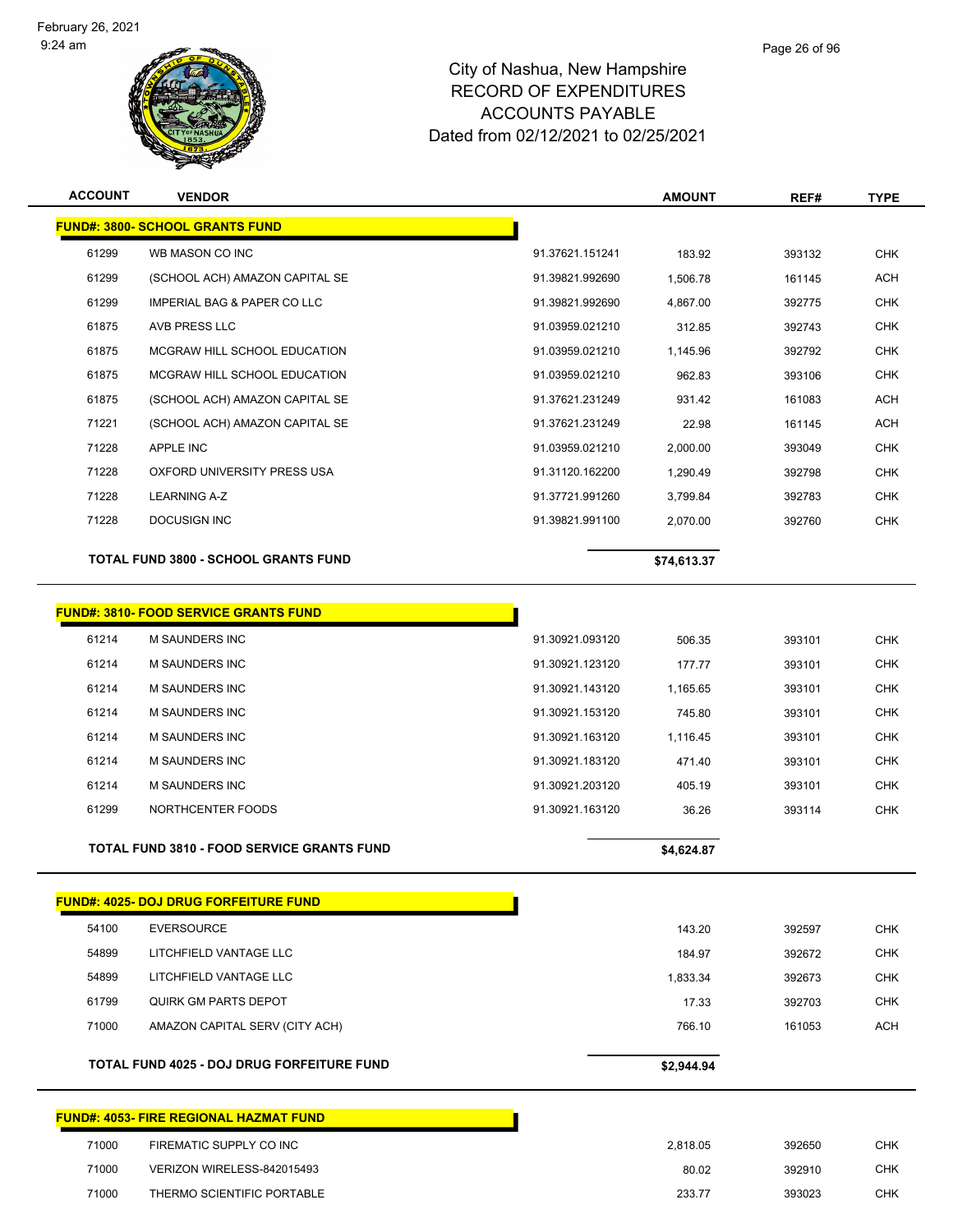| <b>ACCOUNT</b><br><b>VENDOR</b>                      |               | <b>AMOUNT</b> | REF#   | <b>TYPE</b> |
|------------------------------------------------------|---------------|---------------|--------|-------------|
| <b>TOTAL FUND 4053 - FIRE REGIONAL HAZMAT FUND</b>   |               | \$3,131.84    |        |             |
| <b>FUND#: 4085- RIVERFRONT PROMENADE TIF FUND</b>    |               |               |        |             |
| 53107<br>VANASSE HANGEN BRUSTLIN INC                 |               | 47,496.65     | 393031 | <b>CHK</b>  |
| TOTAL FUND 4085 - RIVERFRONT PROMENADE TIF FUND      |               | \$47,496.65   |        |             |
| <b>FUND#: 5000- CAP PROJECTS-GEN GOVT BLDGS</b>      |               |               |        |             |
| 81200<br>NORTHPOINT CONSTRUCTION MGMT                | 2019.29.19.02 | 24,572.50     | 392694 | <b>CHK</b>  |
| TOTAL FUND 5000 - CAP PROJECTS-GEN GOVT BLDGS        |               | \$24,572.50   |        |             |
| <b>FUND#: 5005- CAP PROJECTS-GEN GOVT</b>            |               |               |        |             |
| 53415<br>VISION GOVERNMENT SOLUTIONS                 | 2300.32.20.10 | 30,416.67     | 393032 | <b>CHK</b>  |
| TOTAL FUND 5005 - CAP PROJECTS-GEN GOVT              |               | \$30,416.67   |        |             |
| <b>FUND#: 5050- CAP PROJECTS-COMMUNICATIONS</b>      |               |               |        |             |
| 53999<br>HUDSON DESIGN GROUP LLC                     | 2008.57.15.01 | 900.00        | 392663 | <b>CHK</b>  |
| 81300<br>MOTOROLA SOLUTIONS INC                      | 2008.57.15.01 | 6,363.41      | 161075 | <b>ACH</b>  |
| <b>TOTAL FUND 5050 - CAP PROJECTS-COMMUNICATIONS</b> |               | \$7,263.41    |        |             |
| FUND#: 5060- CAPITAL PROJECTS-COMM HEALTH            |               |               |        |             |
| 81200<br><b>MARTINI NORTHERN LLC</b>                 | 1004.71.19.30 | 162,293.00    | 161135 | <b>ACH</b>  |
| 81200<br><b>COMCAST</b>                              | 1004.71.19.30 | 348.35        | 392593 | <b>CHK</b>  |
| <b>DENNIS MIRES PA</b><br>81200                      | 1004.71.19.30 | 3,000.00      | 392643 | <b>CHK</b>  |
| 81200<br>WHITING BUILDING LLC                        | 1004.71.19.30 | 24,150.00     | 392728 | <b>CHK</b>  |
| 81200<br>CONSOLIDATED COMMUNICATIONS                 | 1004.71.19.30 | 54.83         | 392890 | <b>CHK</b>  |
| TOTAL FUND 5060 - CAPITAL PROJECTS-COMM HEALTH       |               | \$189,846.18  |        |             |
| <b>FUND#: 5090- CAPITAL PROJECTS-HYDROELECTRIC</b>   |               |               |        |             |
| 81200<br>HL TURNER GROUP INC                         | 2202.70.20.30 | 22,469.49     | 392662 | <b>CHK</b>  |
| TOTAL FUND 5090 - CAPITAL PROJECTS-HYDROELECTRIC     |               | \$22,469.49   |        |             |
| <b>FUND#: 5200- CAPITAL PROJECTS-PUBLIC WORKS</b>    |               |               |        |             |
| 81704<br>HAYNER / SWANSON INC                        | 2055.60.20.30 | 7,290.00      | 161060 | <b>ACH</b>  |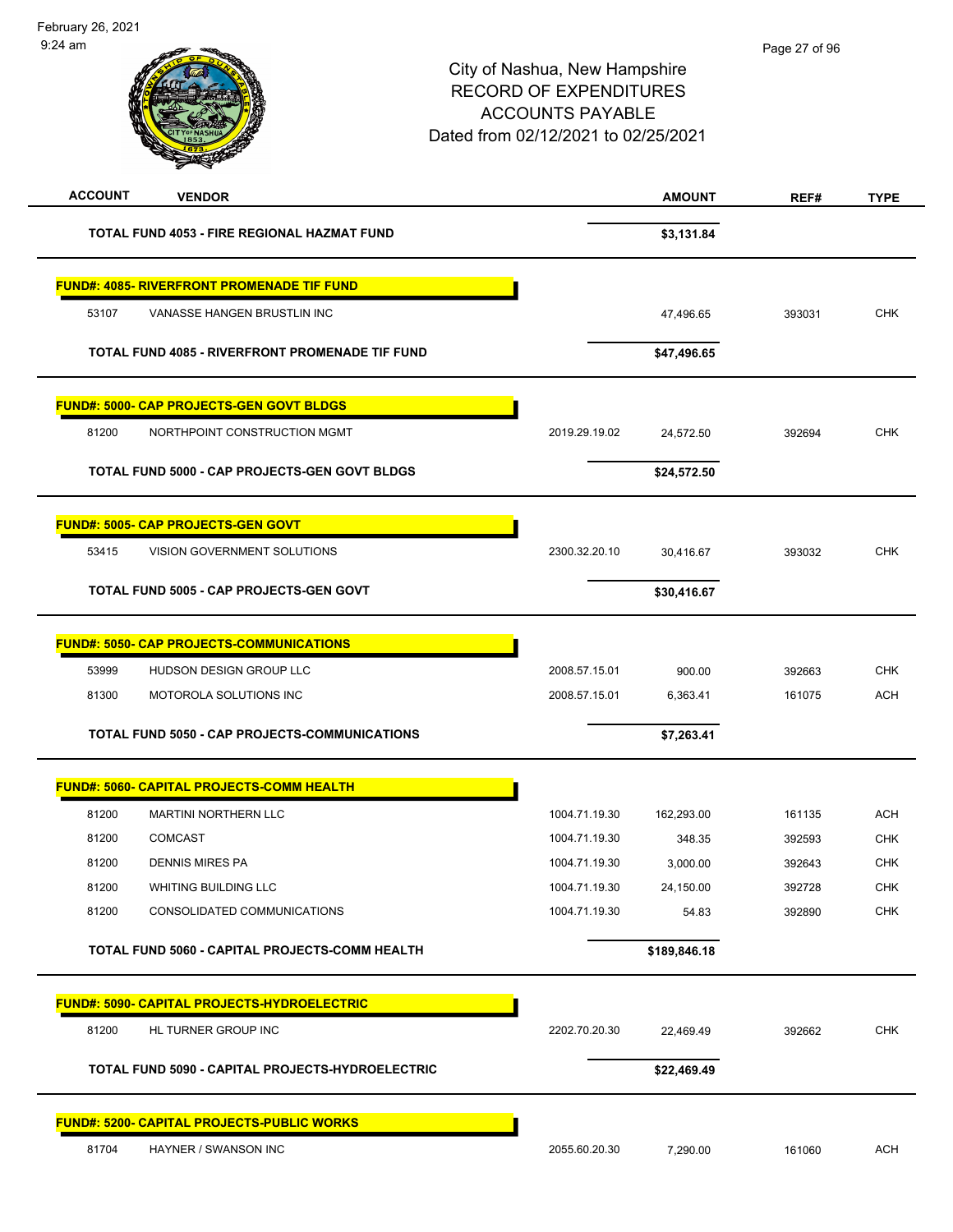| <b>ACCOUNT</b> | <b>VENDOR</b>                                     |               | <b>AMOUNT</b> | REF#   | <b>TYPE</b> |
|----------------|---------------------------------------------------|---------------|---------------|--------|-------------|
|                | TOTAL FUND 5200 - CAPITAL PROJECTS-PUBLIC WORKS   |               | \$7,290.00    |        |             |
|                | <b>FUND#: 5700- CAP PROJECTS-BROAD ST PARKWAY</b> |               |               |        |             |
| 81700          | HAYNER / SWANSON INC                              | 1061.60.05.65 | 1,502.40      | 161060 | <b>ACH</b>  |
| 81700          | PETTY CASH                                        | 1061.60.05.65 | 18.70         | 392881 | <b>CHK</b>  |
| 81700          | <b>LIBERTY UTILITIES - NH</b>                     | 1061.60.11.10 | 722.59        | 392606 | <b>CHK</b>  |
| 81700          | <b>EVERSOURCE</b>                                 | 1061.60.11.10 | 569.31        | 392898 | <b>CHK</b>  |
|                | TOTAL FUND 5700 - CAP PROJECTS-BROAD ST PARKWAY   |               | \$2,813.00    |        |             |
|                | <b>FUND#: 5800- SCHOOL CAPITAL PROJECTS FUND</b>  |               |               |        |             |
| 81200          | HAYNER / SWANSON INC                              | 1175.91.19.31 | 9,931.58      | 161147 | <b>ACH</b>  |
| 81200          | <b>HARRIMAN ASSOCIATES</b>                        | 1175.91.19.31 | 52,297.67     | 393084 | <b>CHK</b>  |
| 81200          | <b>WILLIAMS SCOTSMAN INC</b>                      | 1175.91.19.32 | 3,951.00      | 161152 | <b>ACH</b>  |
| 81200          | ALLIED UNIVERSAL TECHNOLOGY                       | 1175.91.19.32 | 285.87        | 393047 | CHK         |
| 81200          | <b>HARRIMAN ASSOCIATES</b>                        | 1175.91.19.32 | 14,965.00     | 393084 | <b>CHK</b>  |
| 81200          | <b>HARVEY CONSTRUCTION CORP</b>                   | 1175.91.19.32 | 580,946.79    | 393085 | <b>CHK</b>  |
| 81200          | JOHN TURNER CONSULTING INC                        | 1175.91.19.32 | 755.00        | 393094 | <b>CHK</b>  |
| 81200          | HAYNER / SWANSON INC                              | 1175.91.19.33 | 2,225.63      | 161147 | <b>ACH</b>  |
| 81200          | <b>HARRIMAN ASSOCIATES</b>                        | 1175.91.19.33 | 198,364.25    | 393084 | <b>CHK</b>  |
|                | TOTAL FUND 5800 - SCHOOL CAPITAL PROJECTS FUND    |               | \$863,722.79  |        |             |
|                | <b>FUND#: 6000- SOLID WASTE FUND</b>              |               |               |        |             |
| 54114          | AMERIGAS                                          |               | 1,683.45      | 392885 | <b>CHK</b>  |
| 54280          | <b>QED ENVIRONMETNAL SYSTEMS INC</b>              |               | (210.00)      | 161077 | <b>ACH</b>  |
| 54280          | AMAZON CAPITAL SERV (CITY ACH)                    |               | 45.46         | 161116 | <b>ACH</b>  |
| 54487          | QED ENVIRONMETNAL SYSTEMS INC                     |               | 840.27        | 161077 | <b>ACH</b>  |
| 54600          | MCNEILUS TRUCK & MANUFACTURING                    |               | 504.95        | 161138 | ACH         |
| 54600          | CARPARTS DISTRIBUTION CENTER,                     |               | 307.89        | 392634 | <b>CHK</b>  |
| 54600          | <b>FASTENAL CO</b>                                |               | 10.14         | 392649 | <b>CHK</b>  |
| 54600          | POWERPLAN                                         |               | 380.03        | 392702 | CHK         |
| 54600          | CARPARTS DISTRIBUTION CENTER,                     |               | 55.54         | 392937 | <b>CHK</b>  |
| 54600          | ENVIRONMENTAL EQUIPMENT SALES                     |               | 56.24         | 392958 | CHK         |
| 54600          | NEW ENGLAND KENWORTH                              |               | 286.56        | 392995 | <b>CHK</b>  |
| 54600          | NORTRAX INC                                       |               | 4,557.67      | 393000 | <b>CHK</b>  |
| 54625          | D & R TOWING INC                                  |               | 165.00        | 392949 | CHK         |
| 54828          | US BANK EQUIPMENT FINANCE                         |               | 97.26         | 393029 | CHK         |
| 55109          | CONSOLIDATED COMMUNICATIONS                       |               | 41.10         | 392595 | CHK         |
| 55109          | WINDSTREAM                                        |               | 4.92          | 392912 | <b>CHK</b>  |
|                |                                                   |               |               |        |             |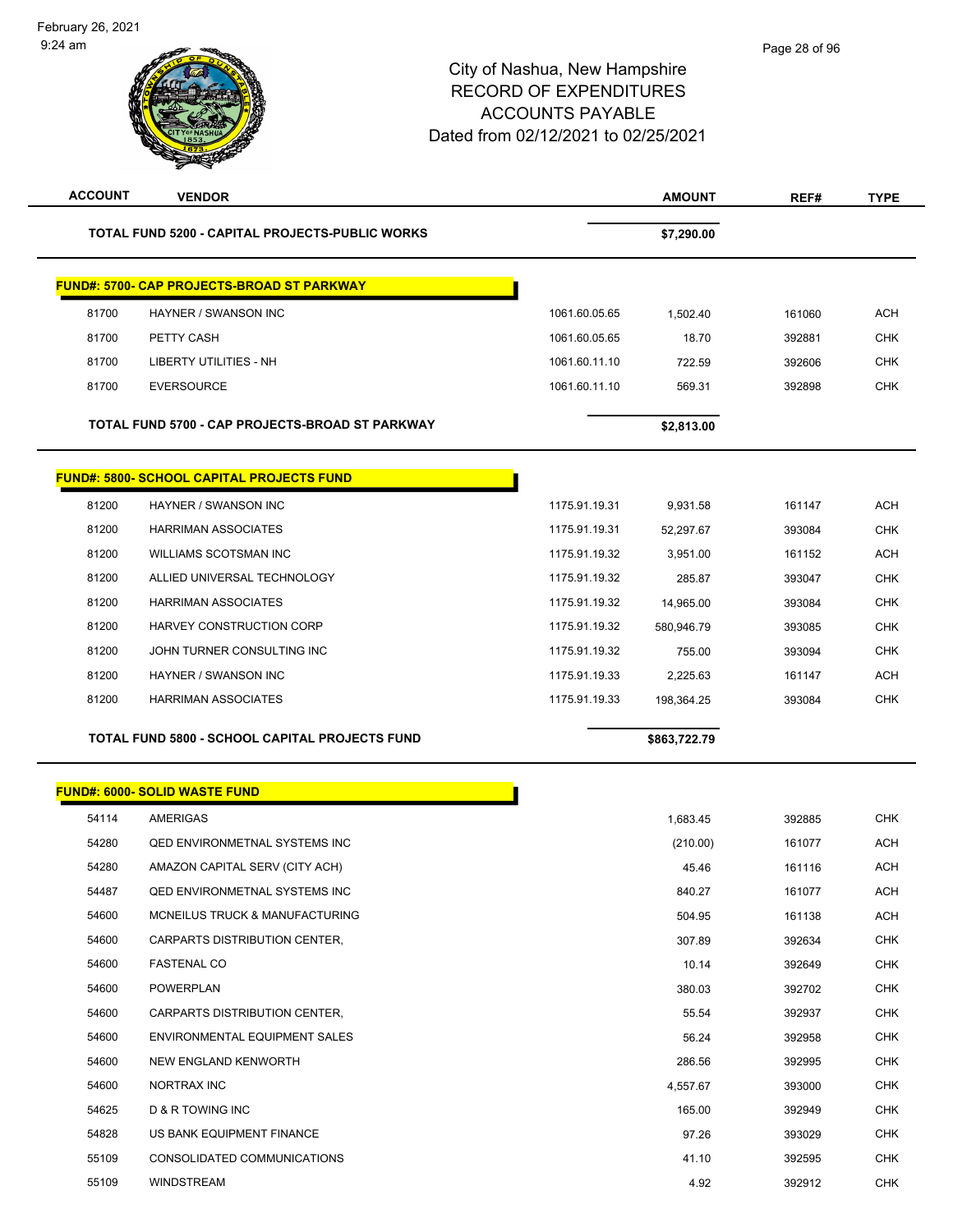

| <b>ACCOUNT</b> | <b>VENDOR</b>                             | <b>AMOUNT</b> | REF#   | <b>TYPE</b> |
|----------------|-------------------------------------------|---------------|--------|-------------|
|                | <b>FUND#: 6000- SOLID WASTE FUND</b>      |               |        |             |
| 55699          | <b>INTERSTATE REFRIGERANT</b>             | 240.00        | 161062 | <b>ACH</b>  |
| 55699          | <b>INTERSTATE REFRIGERANT</b>             | 174.00        | 161130 | <b>ACH</b>  |
| 55699          | <b>ACTION KING SERVICES</b>               | 125.00        | 392617 | <b>CHK</b>  |
| 55699          | JOHNSON CONTROLS SECURITY                 | 342.40        | 392667 | <b>CHK</b>  |
| 55699          | <b>NEW ENGLAND ENERGY SERVICES</b>        | 1,884.00      | 392689 | <b>CHK</b>  |
| 55699          | <b>COMCAST</b>                            | 155.20        | 392889 | <b>CHK</b>  |
| 55699          | <b>CALLOGIX INC</b>                       | 48.00         | 392936 | <b>CHK</b>  |
| 55699          | <b>CASELLA RECYCLING LLC</b>              | 12,592.20     | 392939 | <b>CHK</b>  |
| 55699          | SANBORN HEAD & ASSOC INC                  | 3,000.00      | 393009 | <b>CHK</b>  |
| 55699          | UNIVERSAL RECYCLING TECH                  | 4,610.56      | 393028 | <b>CHK</b>  |
| 61100          | WB MASON CO INC                           | 219.95        | 392723 | <b>CHK</b>  |
| 61107          | CINTAS#016                                | 49.35         | 392941 | <b>CHK</b>  |
| 61142          | UNIFIRST FIRST AID CORPORATION            | 81.99         | 393026 | <b>CHK</b>  |
| 61307          | SHATTUCK MALONE OIL CO                    | 503.21        | 392712 | <b>CHK</b>  |
| 61307          | SHATTUCK MALONE OIL CO                    | 1,257.26      | 393010 | <b>CHK</b>  |
| 61310          | ALTERNATIVE VEHICLE SERVICE GR            | 12,112.27     | 161117 | <b>ACH</b>  |
| 61428          | <b>BELLETETES INC</b>                     | 54.25         | 392927 | <b>CHK</b>  |
| 71228          | <b>DLT SOLUTIONS LLC</b>                  | 879.87        | 392644 | <b>CHK</b>  |
|                | <b>TOTAL FUND 6000 - SOLID WASTE FUND</b> | \$47,155.99   |        |             |

|       | <b>FUND#: 6200- WASTEWATER FUND</b> |        |        |
|-------|-------------------------------------|--------|--------|
| 21775 | ABSOLUTE TITLE LLC                  | 146.68 | 392826 |
| 21775 | <b>BETH ANN SCHMITT</b>             | 31.94  | 392827 |
| 21775 | <b>CHRISTOPHER BROGAN</b>           | 381.11 | 392828 |
| 21775 | <b>COURTNEY GENAO</b>               | 103.70 | 392829 |
| 21775 | FRANCESCO MANNINO                   | 81.50  | 392830 |
| 21775 | FRASCA TITLE, LLC                   | 19.47  | 392831 |
| 21775 | <b>GARY DEPAOLO</b>                 | 40.42  | 392832 |
| 21775 | <b>JARRETT SCARPACI</b>             | 105.51 | 392833 |
| 21775 | <b>JODY CORBETT</b>                 | 73.97  | 392834 |
| 21775 | <b>KAREN TAYLOR</b>                 | 52.48  | 392835 |
| 21775 | MARY ANN BIBAUD                     | 46.10  | 392837 |
| 21775 | <b>RALPH R WRIGHT</b>               | 62.53  | 392838 |
| 21775 | ST MARYS TITLE SERVICES             | 46.12  | 392839 |
| 21775 | STEWART TITLE CO.                   | 951.06 | 392840 |
| 21775 | SUMMIT TITLE SERVICES               | 183.24 | 392841 |
| 21775 | ARMAND CIRCHARO                     | 86.22  | 393140 |
| 21775 | IRIS MULLIGAN, ESTATE OF            | 49.52  | 393150 |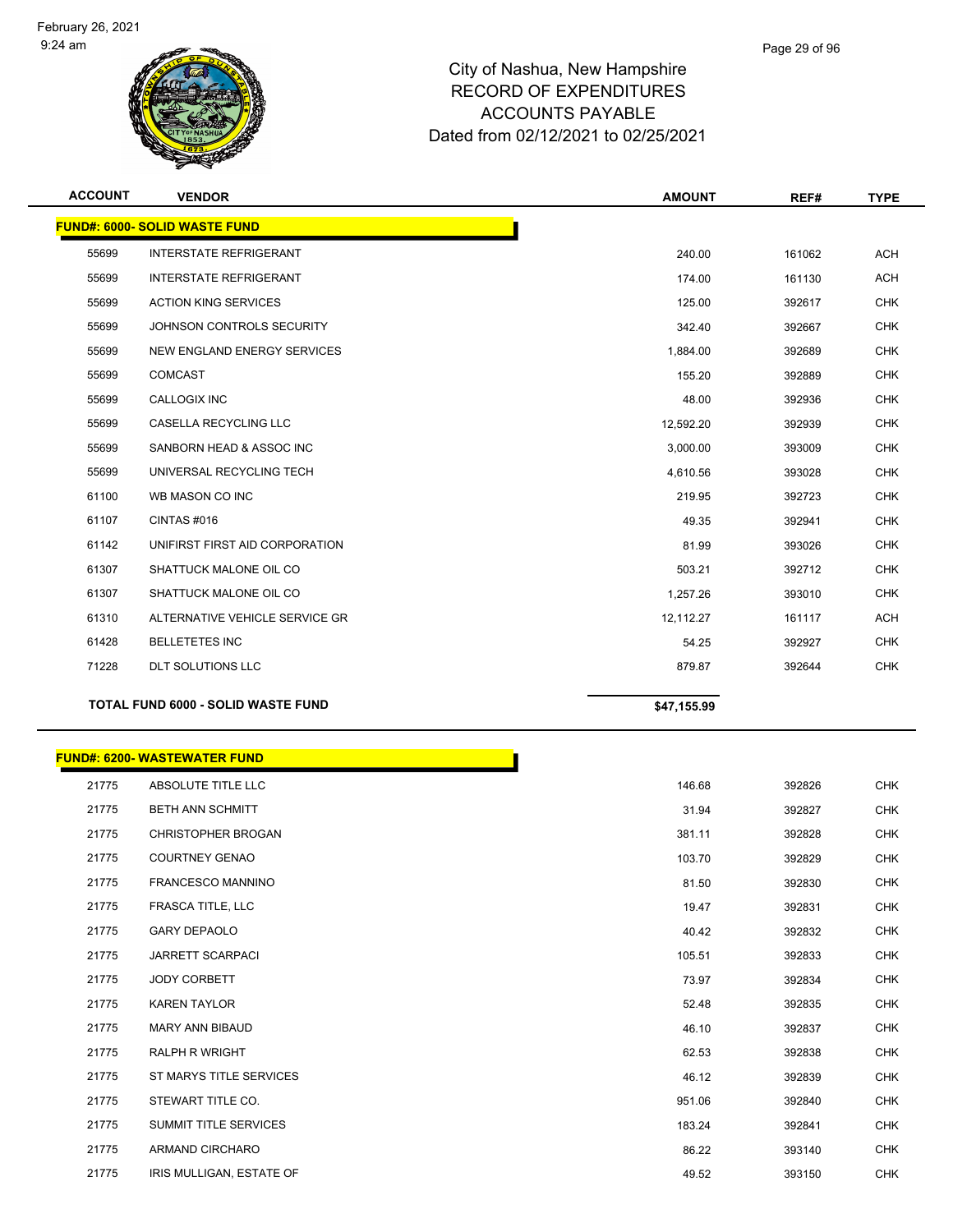

| <b>ACCOUNT</b> | <b>VENDOR</b>                       | <b>AMOUNT</b> | REF#   | <b>TYPE</b> |
|----------------|-------------------------------------|---------------|--------|-------------|
|                | <b>FUND#: 6200- WASTEWATER FUND</b> |               |        |             |
| 21775          | ROBERT & NICOLE MORIARTY            | 57.90         | 393158 | <b>CHK</b>  |
| 53107          | <b>HAZEN AND SAWYER</b>             | 647.34        | 161127 | <b>ACH</b>  |
| 53107          | EASTERN ANALYTICAL INC              | 448.00        | 392646 | <b>CHK</b>  |
| 53107          | FLOW ASSESSMENT SERVICES LLC        | 4,400.00      | 392962 | <b>CHK</b>  |
| 53467          | <b>MAILINGS UNLIMITED</b>           | 602.81        | 161069 | <b>ACH</b>  |
| 54100          | <b>EVERSOURCE</b>                   | 165.95        | 392597 | <b>CHK</b>  |
| 54100          | EVERSOUCE-POWER SUPPLY              | 52,476.25     | 392895 | <b>CHK</b>  |
| 54100          | <b>EVERSOURCE</b>                   | 1,473.69      | 392898 | <b>CHK</b>  |
| 54114          | SPRAGUE RESOURCES LP                | 7,690.71      | 393013 | <b>CHK</b>  |
| 54141          | PENNICHUCK WATER WORKS INC          | 691.29        | 392909 | <b>CHK</b>  |
| 54221          | <b>RESOURCE MANAGEMENT INC</b>      | 33,735.38     | 393005 | <b>CHK</b>  |
| 54487          | DIVERSIFIED PUMP & COMPRESSOR       | 4,376.75      | 161057 | <b>ACH</b>  |
| 54487          | M & M ELECTRICAL SUPPLY CO INC      | 1,636.80      | 161068 | <b>ACH</b>  |
| 54487          | <b>MOTION INDUSTRIES INC</b>        | 673.91        | 161074 | <b>ACH</b>  |
| 54487          | <b>FASTENAL CO</b>                  | 5.56          | 392649 | <b>CHK</b>  |
| 54487          | <b>WALKER WELLINGTON</b>            | 2,287.91      | 392722 | <b>CHK</b>  |
| 54487          | <b>FASTENAL CO</b>                  | 155.21        | 392960 | <b>CHK</b>  |
| 54487          | <b>GRAINGER</b>                     | 1,251.38      | 392966 | <b>CHK</b>  |
| 54487          | <b>HAJOCA CORPORATION</b>           | 16.11         | 392970 | <b>CHK</b>  |
| 54487          | MCMASTER-CARR                       | 382.77        | 392985 | <b>CHK</b>  |
| 54600          | MCDEVITT TRUCKS INC                 | 71.30         | 161136 | <b>ACH</b>  |
| 54600          | CARPARTS DISTRIBUTION CENTER,       | 38.55         | 392634 | <b>CHK</b>  |
| 54600          | CN WOOD CO INC                      | 525.00        | 392638 | <b>CHK</b>  |
| 54600          | D & R TOWING INC                    | 495.00        | 392641 | <b>CHK</b>  |
| 54600          | <b>SANEL NAPA</b>                   | 32.76         | 392707 | <b>CHK</b>  |
| 54600          | NEW ENGLAND KENWORTH                | 95.47         | 392995 | <b>CHK</b>  |
| 54828          | US BANK EQUIPMENT FINANCE           | 123.14        | 392719 | <b>CHK</b>  |
| 54828          | US BANK EQUIPMENT FINANCE           | 44.90         | 393029 | <b>CHK</b>  |
| 55109          | CONSOLIDATED COMMUNICATIONS         | 41.10         | 392890 | <b>CHK</b>  |
| 55109          | CONSOLIDATED COMMUNICATIONS         | 489.80        | 392891 | <b>CHK</b>  |
| 55109          | <b>WINDSTREAM</b>                   | 4.92          | 392912 | <b>CHK</b>  |
| 55118          | AT & T MOBILITY                     | 141.09        | 392887 | <b>CHK</b>  |
| 55618          | <b>CITIZENS BANK</b>                | 1,802.45      | 161120 | <b>ACH</b>  |
| 55699          | <b>BCV SYSTEMS</b>                  | 7,999.00      | 161054 | <b>ACH</b>  |
| 55699          | <b>CINTAS FIRE PROTECTION</b>       | 1,639.60      | 392636 | <b>CHK</b>  |
| 55699          | <b>EASTERN PIPE SERVICE LLC</b>     | 1,550.00      | 392647 | <b>CHK</b>  |
| 55699          | <b>GRANITE STATE PLUMBING &amp;</b> | 3,705.00      | 392658 | <b>CHK</b>  |
| 55699          | M B MAINTENANCE INC                 | 1,952.00      | 392675 | <b>CHK</b>  |
| 55699          | NEW ENGLAND BACKFLOW INC            | 850.00        | 392688 | CHK         |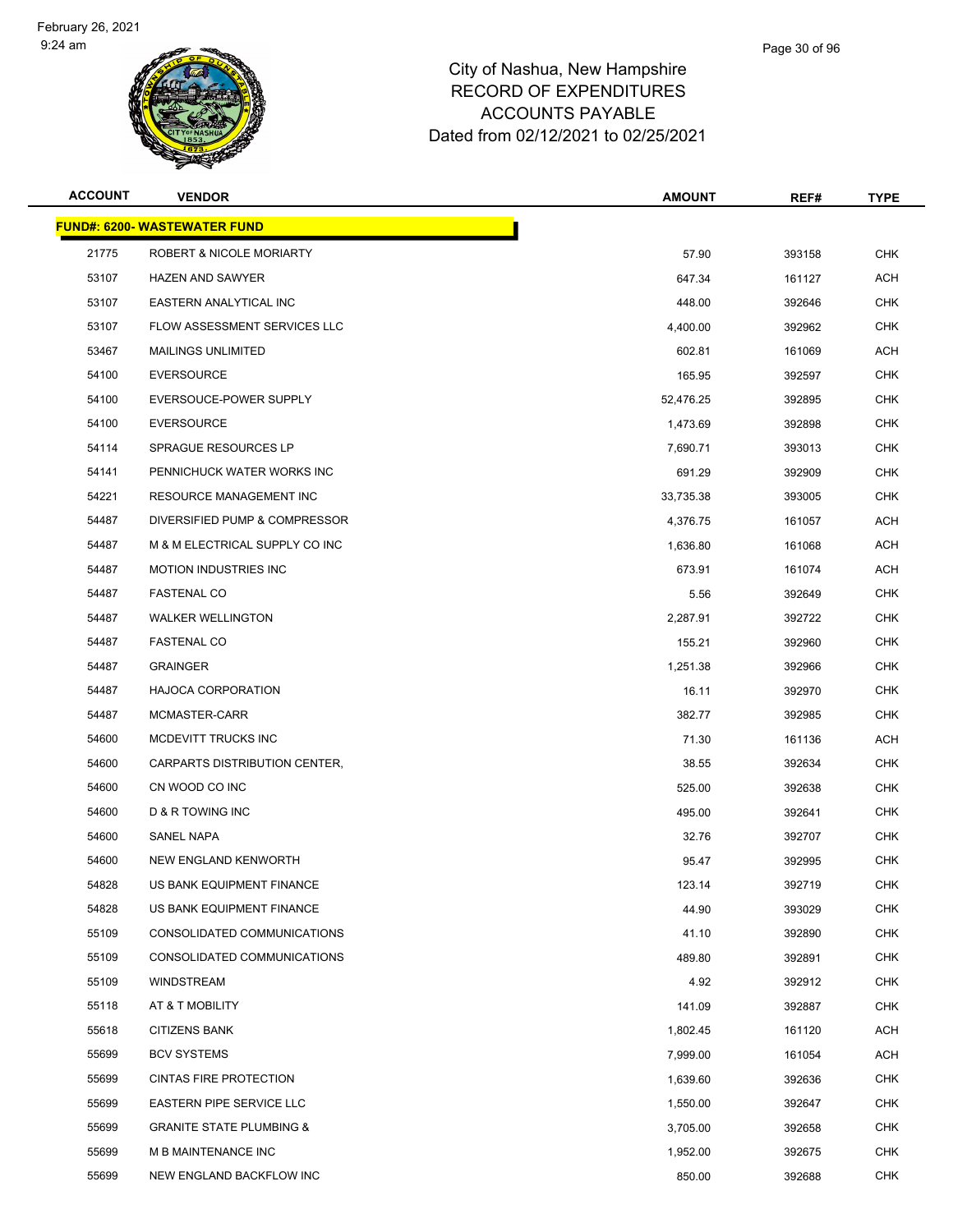#### Page 31 of 96

## City of Nashua, New Hampshire RECORD OF EXPENDITURES ACCOUNTS PAYABLE Dated from 02/12/2021 to 02/25/2021

| <b>ACCOUNT</b>                      | <b>VENDOR</b>                      |               | <b>AMOUNT</b> | REF#   | <b>TYPE</b> |
|-------------------------------------|------------------------------------|---------------|---------------|--------|-------------|
| <b>FUND#: 6200- WASTEWATER FUND</b> |                                    |               |               |        |             |
| 55699                               | CALLOGIX INC                       |               | 160.00        | 392936 | <b>CHK</b>  |
| 55699                               | THE METRO GROUP INC                |               | 175.00        | 393021 | <b>CHK</b>  |
| 55699                               | UNITED SITE SERVICES               |               | 278.00        | 393027 | <b>CHK</b>  |
| 61107                               | CINTAS#016                         |               | 620.47        | 392941 | <b>CHK</b>  |
| 61149                               | <b>VWR INTERNATIONAL</b>           |               | 195.88        | 392721 | <b>CHK</b>  |
| 61149                               | EMD MILLIPORE CORPORATION          |               | 1,024.53      | 392957 | <b>CHK</b>  |
| 61149                               | <b>HACH COMPANY</b>                |               | 663.52        | 392969 | <b>CHK</b>  |
| 61149                               | <b>VWR INTERNATIONAL</b>           |               | 1,437.81      | 393033 | <b>CHK</b>  |
| 61156                               | <b>BORDEN &amp; REMINGTON CORP</b> |               | 4,374.72      | 161055 | <b>ACH</b>  |
| 61156                               | <b>BORDEN &amp; REMINGTON CORP</b> |               | 3,522.34      | 161118 | <b>ACH</b>  |
| 61156                               | JCI JONES CHEMICAL INC             |               | 4,071.96      | 392977 | <b>CHK</b>  |
| 61156                               | POLYDYNE INC                       |               | 5,617.98      | 393004 | <b>CHK</b>  |
| 61299                               | MCKESSON MEDICAL-SURGICAL          |               | 186.39        | 161137 | <b>ACH</b>  |
| 61299                               | <b>FASTENAL CO</b>                 |               | 93.41         | 392649 | <b>CHK</b>  |
| 61299                               | <b>SANEL NAPA</b>                  |               | 17.85         | 392707 | <b>CHK</b>  |
| 61299                               | <b>VWR INTERNATIONAL</b>           |               | 1,979.02      | 392721 | <b>CHK</b>  |
| 61299                               | <b>BELLETETES INC</b>              |               | 25.96         | 392927 | <b>CHK</b>  |
| 61299                               | <b>FASTENAL CO</b>                 |               | 110.00        | 392960 | <b>CHK</b>  |
| 61299                               | HOME DEPOT CREDIT SERVICE 3065     |               | 133.16        | 392973 | <b>CHK</b>  |
| 61299                               | NASHUA GLASS                       |               | 15.00         | 392990 | <b>CHK</b>  |
| 61299                               | <b>VWR INTERNATIONAL</b>           |               | 161.92        | 393033 | <b>CHK</b>  |
| 61310                               | ALTERNATIVE VEHICLE SERVICE GR     |               | 898.61        | 161117 | <b>ACH</b>  |
| 61428                               | <b>FASTENAL CO</b>                 |               | 262.92        | 392649 | <b>CHK</b>  |
| 61428                               | <b>FASTENAL CO</b>                 |               | 274.56        | 392960 | <b>CHK</b>  |
| 61830                               | MSDSONLINE DBA VELOCITYEHS         |               | 499.00        | 392683 | <b>CHK</b>  |
| 71025                               | <b>GRAINGER</b>                    |               | 109.63        | 392656 | <b>CHK</b>  |
| 71025                               | <b>FASTENAL CO</b>                 |               | 350.90        | 392960 | CHK         |
| 71228                               | DLT SOLUTIONS LLC                  |               | 3,519.46      | 392644 | <b>CHK</b>  |
| 81300                               | <b>WALDRON ENGINEERING &amp;</b>   | 2044.69.18.30 | 5,905.00      | 161080 | <b>ACH</b>  |
| 81700                               | HAYNER / SWANSON INC               | 1052.69.19.30 | 24,881.76     | 161060 | <b>ACH</b>  |
| 81700                               | KENYON PIPELINE INSPECTION LLC     | 1052.69.20.30 | 87,449.90     | 161065 | <b>ACH</b>  |
| 81700                               | WATERLINE INDUSTRIES CORP          | 1054.69.19.30 | 8,539.46      | 161081 | <b>ACH</b>  |
| 81700                               | <b>WRIGHT-PIERCE</b>               | 1054.69.19.30 | 16,939.99     | 161082 | <b>ACH</b>  |
| 81700                               | <b>WRIGHT-PIERCE</b>               | 2041.69.17.30 | 12,784.35     | 161082 | <b>ACH</b>  |
|                                     |                                    |               |               |        |             |

#### **TOTAL FUND 6200 - WASTEWATER FUND \$324,518.83**

#### **FUND#: 6201- WERF-WASTEWATER EQUIP RESERVE**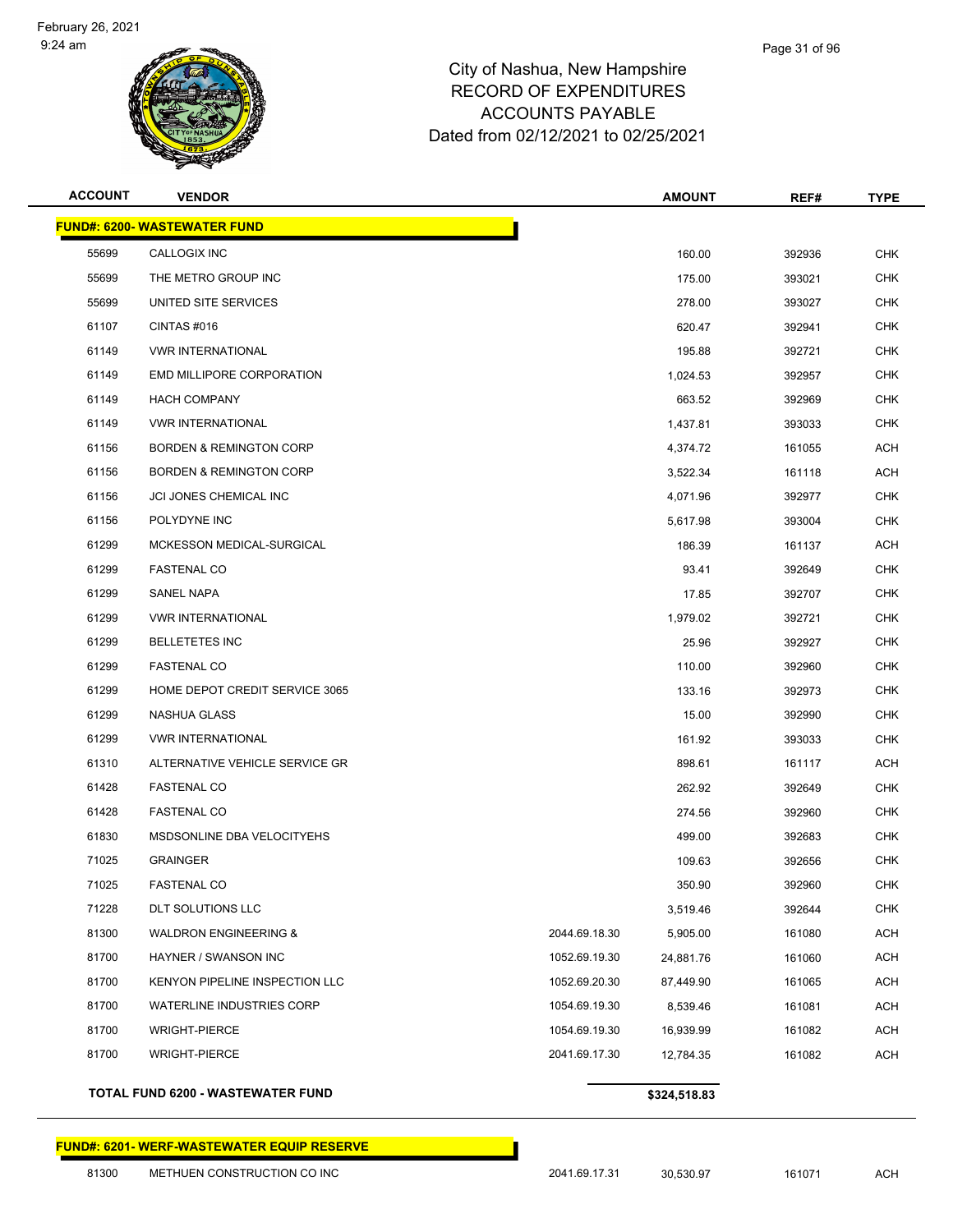| <b>ACCOUNT</b>                                  | <b>VENDOR</b>                                    | <b>AMOUNT</b> | REF#   | <b>TYPE</b> |
|-------------------------------------------------|--------------------------------------------------|---------------|--------|-------------|
| TOTAL FUND 6201 - WERF-WASTEWATER EQUIP RESERVE |                                                  | \$30,530.97   |        |             |
|                                                 | <b>FUND#: 6500- PROPERTY &amp; CASUALTY FUND</b> |               |        |             |
| 54236                                           | STANLEY CONVERGENT SECURITY                      | 540.00        | 393015 | <b>CHK</b>  |
| 59207                                           | <b>CPTE NASHUA</b>                               | 492.00        | 392853 | <b>CHK</b>  |
| 59207                                           | DARTMOUTH HITCHCOCK CLINIC                       | 357.00        | 392854 | <b>CHK</b>  |
| 59207                                           | ELLIOT HOSPITAL                                  | 2,817.75      | 392855 | <b>CHK</b>  |
| 59207                                           | FOUR SEASONS ORTHOPEDIC CENTER                   | 1,713.75      | 392856 | <b>CHK</b>  |
| 59207                                           | <b>THANG NGUYEN</b>                              | 23.00         | 392858 | <b>CHK</b>  |
| 59207                                           | NORTHEAST REHABILITATION HOSP                    | 591.00        | 392859 | <b>CHK</b>  |
| 59207                                           | PAIN SOLUTIONS PLLC                              | 1,745.00      | 392860 | <b>CHK</b>  |
| 59207                                           | PERFORMANCE REHAB INC                            | 1,635.00      | 392861 | <b>CHK</b>  |
| 59207                                           | ST JOSEPH HOSPITAL                               | 6,166.80      | 392863 | <b>CHK</b>  |
| 59207                                           | STONERIVER PHARMACY SOLUTIONS                    | 218.30        | 392864 | <b>CHK</b>  |
| 59207                                           | <b>VRS DISABILITY MANAGEMENT</b>                 | 815.40        | 392865 | <b>CHK</b>  |
| 59207                                           | APPLE NASHUA LLC                                 | 271.48        | 393165 | <b>CHK</b>  |
| 59207                                           | CENTERS FOR PAIN SOLUTIONS LLC                   | 1,275.00      | 393166 | <b>CHK</b>  |
| 59207                                           | <b>CPTE NASHUA</b>                               | 7,511.00      | 393167 | <b>CHK</b>  |
| 59207                                           | DARTMOUTH HITCHCOCK CLINIC                       | 875.00        | 393168 | <b>CHK</b>  |
| 59207                                           | FOUR SEASONS ORTHOPEDIC CENTER                   | 444.00        | 393169 | <b>CHK</b>  |
| 59207                                           | GOFFSTOWN PHYSICAL THERAPY                       | 380.00        | 393170 | <b>CHK</b>  |
| 59207                                           | INJURED WORKERS PHARMACY LLC                     | 433.84        | 393171 | <b>CHK</b>  |
| 59207                                           | MARY HITCHCOCK MEMORIAL HOSP                     | 62.00         | 393173 | <b>CHK</b>  |
| 59207                                           | NH NEUROSPINE INSTITUTE                          | 280.00        | 393175 | CHK         |
| 59207                                           | ORTHOPEDIC PHYSICAL THERAPY                      | 190.00        | 393176 | <b>CHK</b>  |
| 59207                                           | PAIN SOLUTIONS PLLC                              | 200.00        | 393177 | <b>CHK</b>  |
| 59207                                           | PERFORMANCE REHAB INC                            | 510.00        | 393178 | <b>CHK</b>  |
| 59207                                           | ST JOSEPH HOSPITAL                               | 4,227.30      | 393179 | <b>CHK</b>  |
| 59207                                           | STONERIVER PHARMACY SOLUTIONS                    | 114.10        | 393180 | <b>CHK</b>  |
| 59207                                           | UNITY SURVEILLANCE &                             | 2,982.00      | 393181 | <b>CHK</b>  |
| 59207                                           | VRS DISABILITY MANAGEMENT                        | 650.50        | 393182 | <b>CHK</b>  |
| 59225                                           | <b>SKLAWYERS PLLC</b>                            | 5,000.00      | 392883 | <b>CHK</b>  |
| 59250                                           | PORTLAND GLASS                                   | 203.00        | 392862 | <b>CHK</b>  |
| 59250                                           | MARVELL PLATE GLASS INC                          | 1,678.38      | 393172 | <b>CHK</b>  |
| 59275                                           | <b>ILLG AUTOMOTIVE CORP</b>                      | 2,249.44      | 392857 | <b>CHK</b>  |
| 59275                                           | DAVE POTHIER                                     | 1,424.95      | 392882 | <b>CHK</b>  |
| 59275                                           | ALEXIS TURGEON                                   | 677.28        | 392884 | CHK         |
| 59275                                           | METROPOLITAN APPRAISAL                           | 100.00        | 393174 | <b>CHK</b>  |
| 59275                                           | UNITY SURVEILLANCE &                             | 1,750.00      | 393181 | CHK         |
| 61100                                           | WB MASON CO INC                                  | 226.73        | 393034 | <b>CHK</b>  |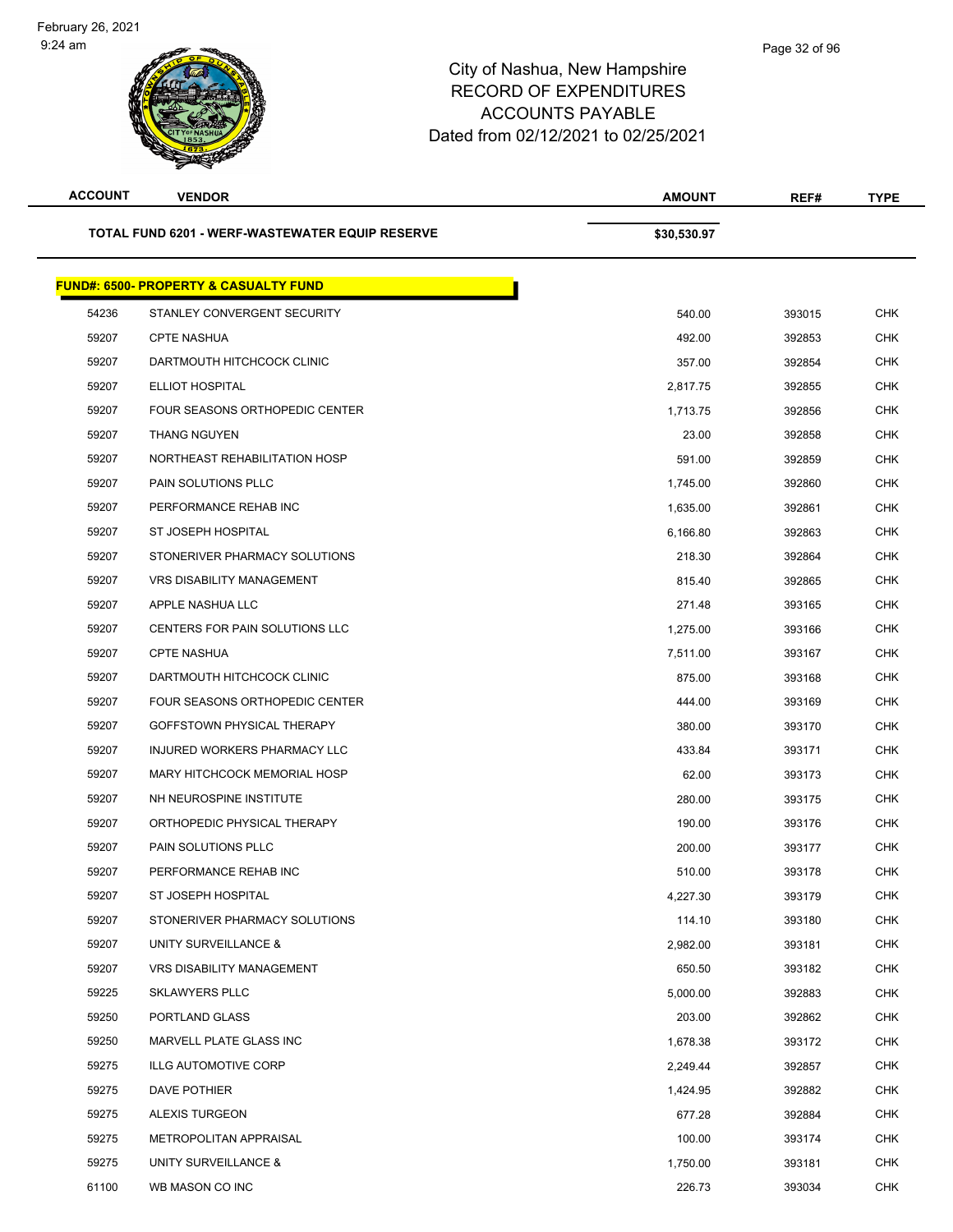February 26, 2021 9:24 am

| <b>ACCOUNT</b>                                   | <b>VENDOR</b>                                         | <b>AMOUNT</b>          | REF#   | <b>TYPE</b> |  |  |
|--------------------------------------------------|-------------------------------------------------------|------------------------|--------|-------------|--|--|
| <b>FUND#: 6500- PROPERTY &amp; CASUALTY FUND</b> |                                                       |                        |        |             |  |  |
| 68360                                            | PASTORI KRANS PLLC                                    | 665.00                 | 393001 | <b>CHK</b>  |  |  |
| 68360                                            | HW STAFFING SOLUTIONS                                 | 128<br>661.12          | 392664 | <b>CHK</b>  |  |  |
| 68360                                            | HW STAFFING SOLUTIONS                                 | 128<br>826.40          | 392974 | <b>CHK</b>  |  |  |
|                                                  | <b>TOTAL FUND 6500 - PROPERTY &amp; CASUALTY FUND</b> |                        |        |             |  |  |
|                                                  |                                                       | \$52,983.52            |        |             |  |  |
|                                                  | <b>FUND#: 6600- BENEFITS SELF INSURANCE FUND</b>      |                        |        |             |  |  |
| 21520                                            | COLONIAL LIFE AND ACCIDENT INS                        | 1,053.36               | 161033 | <b>ACH</b>  |  |  |
| 21520                                            | COLONIAL LIFE AND ACCIDENT INS                        | 1,675.02               | 161094 | <b>ACH</b>  |  |  |
| 21553                                            | ANTHEM BLUE CROSS /BLUE SHIELD                        | 456,626.30             | 161030 | <b>ACH</b>  |  |  |
| 45676                                            | ANTHEM BCBS OF NE                                     | (97, 359.10)           | 161029 | <b>ACH</b>  |  |  |
| 45676                                            | ANTHEM BCBS OF NE                                     | (7, 116.73)            | 161091 | <b>ACH</b>  |  |  |
| 52815                                            | ANTHEM BCBS OF NE                                     | 4,872.00               | 161029 | <b>ACH</b>  |  |  |
| 53452                                            | <b>LEDDY GROUP</b>                                    | 211.20                 | 161067 | <b>ACH</b>  |  |  |
| 53999                                            | PART D ADVISORS, INC                                  | 11,101.00              | 392697 | <b>CHK</b>  |  |  |
| 59165                                            | ANTHEM BCBS OF NE                                     | 100,033.44             | 161029 | <b>ACH</b>  |  |  |
| 59500                                            | ANTHEM BCBS OF NE                                     | 93,655.89              | 161029 | ACH         |  |  |
| 59507                                            | ANTHEM BCBS OF NE                                     | 657,719.55             | 161029 | <b>ACH</b>  |  |  |
| 59507                                            | ANTHEM BCBS OF NE                                     | 222,336.93             | 161091 | <b>ACH</b>  |  |  |
| 59507                                            | ANTHEM BCBS OF NE                                     | 981,145.11             | 161029 | <b>ACH</b>  |  |  |
| 59507                                            | ANTHEM BCBS OF NE                                     | 507,638.79             | 161091 | <b>ACH</b>  |  |  |
| 59507                                            | ANTHEM BCBS OF NE                                     | 56,353.44              | 161029 | <b>ACH</b>  |  |  |
| 59507                                            | ANTHEM BCBS OF NE                                     | 26,855.80              | 161091 | <b>ACH</b>  |  |  |
| 59525                                            | NORTHEAST DELTA DENTAL                                | 60,370.78              | 161031 | <b>ACH</b>  |  |  |
| 59525                                            | NORTHEAST DELTA DENTAL                                | 64,385.70              | 161092 | <b>ACH</b>  |  |  |
|                                                  | TOTAL FUND 6600 - BENEFITS SELF INSURANCE FUND        | \$3,141,558.48         |        |             |  |  |
|                                                  |                                                       |                        |        |             |  |  |
|                                                  | <b>FUND#: 7026- CAPITAL EQUIPMENT RESERVE FUND</b>    |                        |        |             |  |  |
| 81500                                            | ADVANCED ELECTRONIC DESIGN INC                        | CERF50.21<br>12,810.78 | 392916 | <b>CHK</b>  |  |  |
|                                                  | TOTAL FUND 7026 - CAPITAL EQUIPMENT RESERVE FUND      | \$12,810.78            |        |             |  |  |
|                                                  | <b>FUND#: 7506- ETF CONTRIB-WOODLAWN CEMETERY</b>     |                        |        |             |  |  |
| 61299                                            | <b>HARDY DORIC INC</b>                                | 780.00                 | 392660 | <b>CHK</b>  |  |  |
|                                                  | TOTAL FUND 7506 - ETF CONTRIB-WOODLAWN CEMETERY       | \$780.00               |        |             |  |  |
|                                                  |                                                       |                        |        |             |  |  |
|                                                  | <b>FUND#: 7511- POLICE-LAW ENF PROGRAMS ETF</b>       |                        |        |             |  |  |
| 55200                                            | <b>BOYS &amp; GIRLS CLUB OF</b>                       | 250.00                 | 392888 | <b>CHK</b>  |  |  |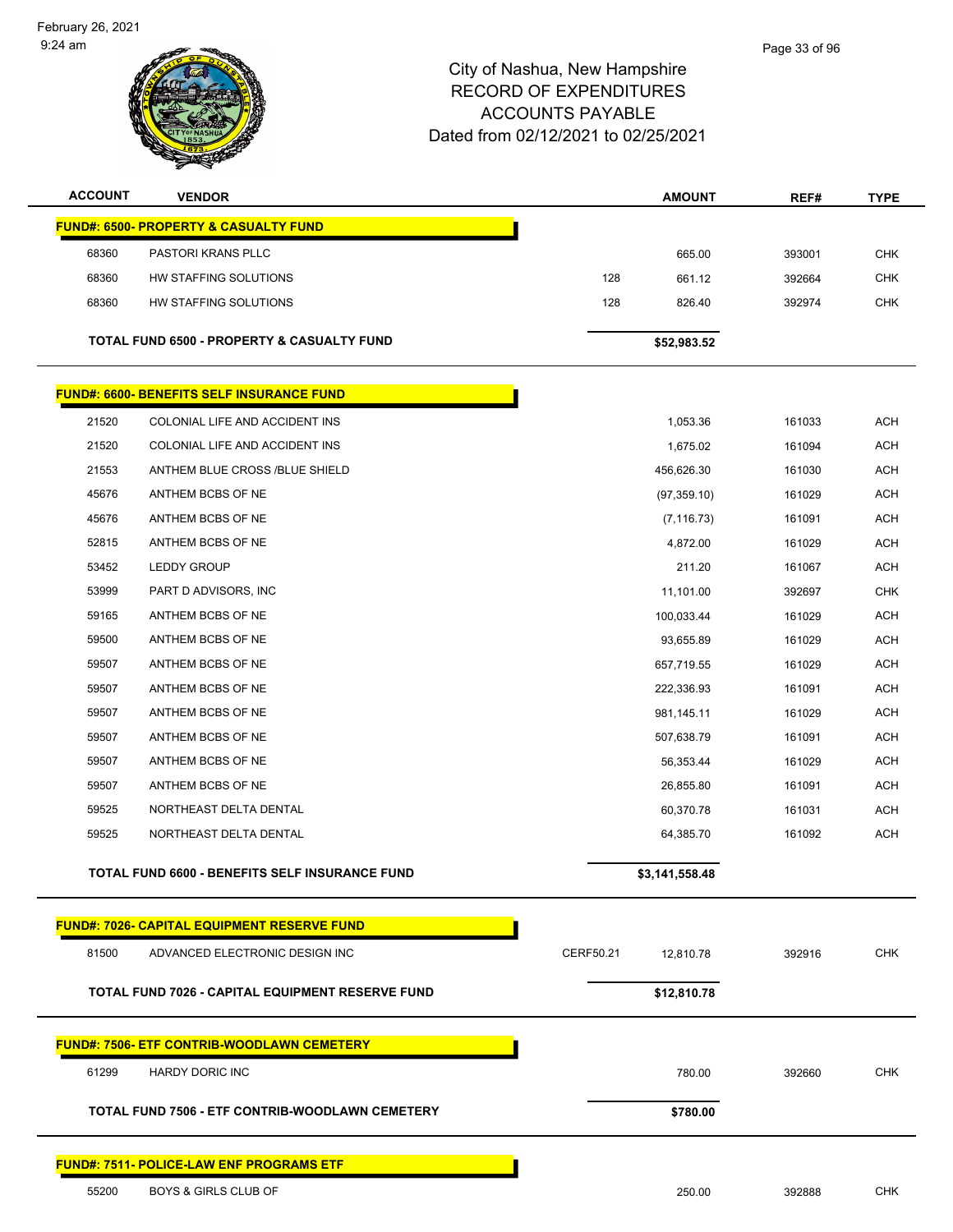| <b>ACCOUNT</b>                                          | <b>VENDOR</b>                                      | <b>AMOUNT</b> | REF#   | <b>TYPE</b> |
|---------------------------------------------------------|----------------------------------------------------|---------------|--------|-------------|
| TOTAL FUND 7511 - POLICE-LAW ENF PROGRAMS ETF           |                                                    | \$250.00      |        |             |
|                                                         | <b>FUND#: 7565- SCHOOL RELATED PROGRAMS-ETF</b>    |               |        |             |
| 61135                                                   | <b>DAVID FRENCH MUSIC</b>                          | 12,221.00     | 393070 | <b>CHK</b>  |
| 61135                                                   | WB MASON CO INC                                    | 121.53        | 393132 | <b>CHK</b>  |
| <b>TOTAL FUND 7565 - SCHOOL RELATED PROGRAMS-ETF</b>    |                                                    | \$12,342.53   |        |             |
|                                                         | <b>FUND#: 8063- LIBRARY-HENRY STEARNS FUND</b>     |               |        |             |
| 61807                                                   | <b>INGRAM LIBRARY SERVICES LLC</b>                 | 22.90         | 161061 | <b>ACH</b>  |
| 61807                                                   | <b>BAKER &amp; TAYLOR</b>                          | 250.63        | 392624 | <b>CHK</b>  |
| 61807                                                   | <b>BAKER &amp; TAYLOR</b>                          | 200.70        | 392924 | <b>CHK</b>  |
| <b>TOTAL FUND 8063 - LIBRARY-HENRY STEARNS FUND</b>     |                                                    | \$474.23      |        |             |
|                                                         | <b>FUND#: 8646- COLLEEN DARWISH MEM SCHOLARSHP</b> |               |        |             |
| 68370                                                   | <b>KAYLEE THISTLE AND</b>                          | 500.00        | 392866 | <b>CHK</b>  |
| <b>TOTAL FUND 8646 - COLLEEN DARWISH MEM SCHOLARSHP</b> |                                                    | \$500.00      |        |             |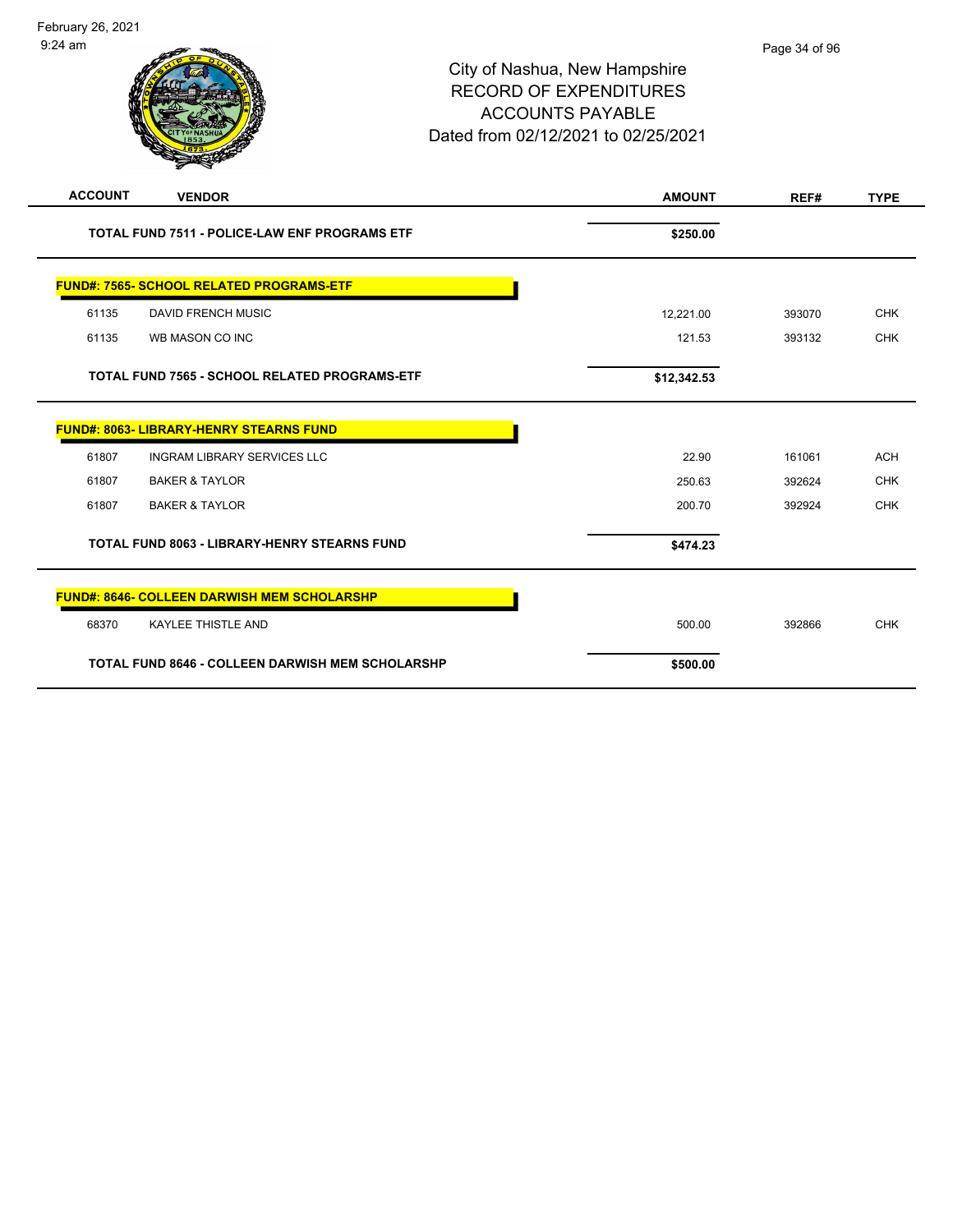

| <b>ACCOUNT</b> | <b>VENDOR</b> |                                        | <b>AMOUNT</b><br>REF# | <b>TYPE</b> |
|----------------|---------------|----------------------------------------|-----------------------|-------------|
|                |               | <b>EXPENDITURE SUMMARY BY FUND</b>     | <b>AMOUNT</b>         |             |
|                | 1000          | <b>GENERAL FUND</b>                    | 4,766,285.52          |             |
|                | 1001          | <b>GF-CAPITAL IMPROVEMENTS</b>         | 14,975.00             |             |
|                | 1010          | <b>GF-PRIOR YEAR ENC &amp; ESCROWS</b> | 38,152.25             |             |
|                | 2100          | <b>FOOD SERVICES FUND</b>              | 15.768.54             |             |
|                | 2207          | ADULT ED/CONTINUING ED                 | 72.00                 |             |
|                | 2212          | ATHLETICS REVENUE FUND                 | 9.29                  |             |
|                | 2217          | <b>SCHOOL FACILITIES RENTAL</b>        | 2,730.00              |             |
|                | 2505          | PEG ACCESS CHANNELS FUND               | 5,527.57              |             |
|                | 2506          | HUNT BLDG FACILITY RENTAL FUND         | 765.33                |             |
|                | 3035          | FEMA DISASTER ASSIST GRANTS            | 3,971.88              |             |
|                | 3050          | POLICE GRANTS FUND                     | 38,710.00             |             |
|                | 3068          | <b>COMMUNITY SERVICES GRANTS FUND</b>  | 53,474.55             |             |
|                | 3070          | COMMUNITY HEALTH GRANTS FUND           | 2,173.98              |             |
|                | 3090          | URBAN PROGRAM GRANTS FUND              | 49,037.36             |             |
|                | 3120          | <b>TRANSIT GRANTS FUND</b>             | 23,865.02             |             |
|                | 3800          | <b>SCHOOL GRANTS FUND</b>              | 74,613.37             |             |
|                | 3810          | <b>FOOD SERVICE GRANTS FUND</b>        | 4,624.87              |             |
|                | 4025          | <b>DOJ DRUG FORFEITURE FUND</b>        | 2,944.94              |             |
|                | 4053          | FIRE REGIONAL HAZMAT FUND              | 3,131.84              |             |
|                | 4085          | RIVERFRONT PROMENADE TIF FUND          | 47,496.65             |             |
|                | 5000          | CAP PROJECTS-GEN GOVT BLDGS            | 24,572.50             |             |
|                | 5005          | CAP PROJECTS-GEN GOVT                  | 30,416.67             |             |
|                | 5050          | CAP PROJECTS-COMMUNICATIONS            | 7,263.41              |             |
|                | 5060          | CAPITAL PROJECTS-COMM HEALTH           | 189,846.18            |             |
|                | 5090          | CAPITAL PROJECTS-HYDROELECTRIC         | 22,469.49             |             |
|                | 5200          | CAPITAL PROJECTS-PUBLIC WORKS          | 7,290.00              |             |
|                | 5700          | CAP PROJECTS-BROAD ST PARKWAY          | 2,813.00              |             |
|                | 5800          | SCHOOL CAPITAL PROJECTS FUND           | 863,722.79            |             |
|                | 6000          | SOLID WASTE FUND                       | 47,155.99             |             |
|                | 6200          | WASTEWATER FUND                        | 324,518.83            |             |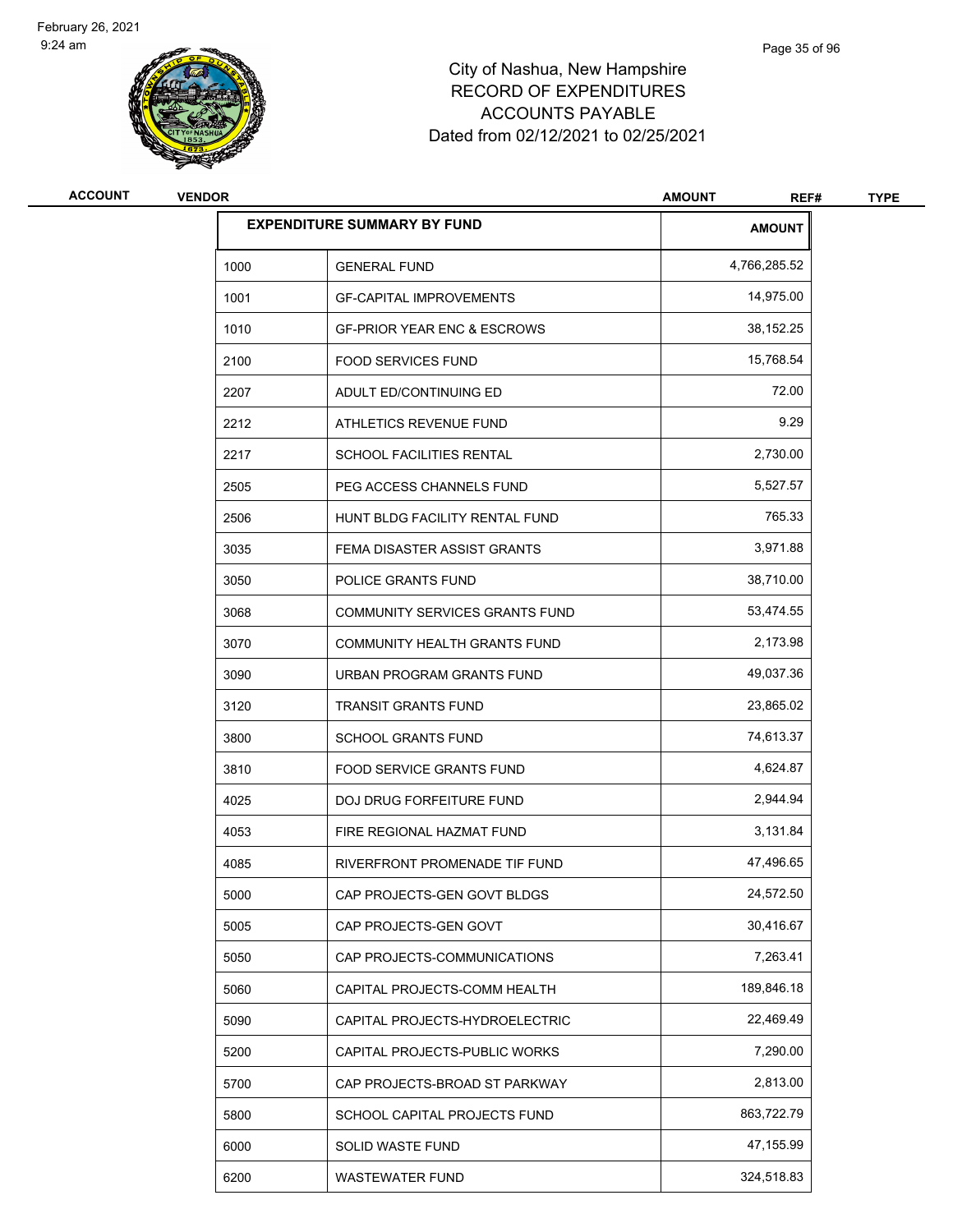

| ACCOUNT | <b>VENDOR</b> |                                       | <b>AMOUNT</b><br>REF# | <b>TYPE</b> |
|---------|---------------|---------------------------------------|-----------------------|-------------|
|         |               |                                       | <b>AMOUNT</b>         |             |
|         | 6201          | WERF-WASTEWATER EQUIP RESERVE         | 30,530.97             |             |
|         | 6500          | PROPERTY & CASUALTY FUND              | 52,983.52             |             |
|         | 6600          | BENEFITS SELF INSURANCE FUND          | 3,141,558.48          |             |
|         | 7026          | CAPITAL EQUIPMENT RESERVE FUND        | 12,810.78             |             |
|         | 7506          | ETF CONTRIB-WOODLAWN CEMETERY         | 780.00                |             |
|         | 7511          | POLICE-LAW ENF PROGRAMS ETF           | 250.00                |             |
|         | 7565          | <b>SCHOOL RELATED PROGRAMS-ETF</b>    | 12,342.53             |             |
|         | 8063          | LIBRARY-HENRY STEARNS FUND            | 474.23                |             |
|         | 8646          | <b>COLLEEN DARWISH MEM SCHOLARSHP</b> | 500.00                |             |
|         | <b>TOTAL:</b> |                                       | 9,920,629.33          |             |
|         |               |                                       |                       |             |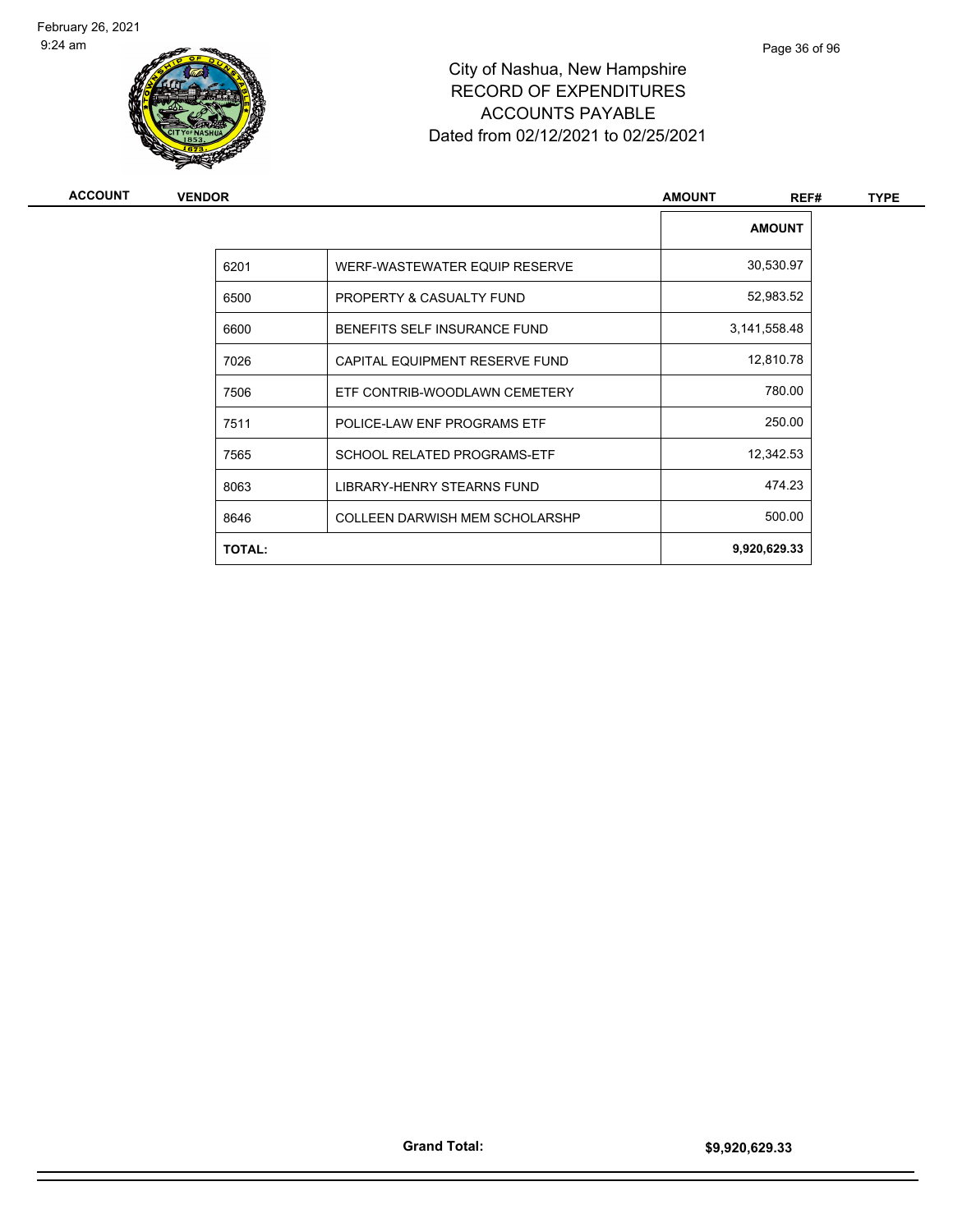

Page 37 of 96

| <b>STARTING</b> |                                   |                                      |                                          |               |
|-----------------|-----------------------------------|--------------------------------------|------------------------------------------|---------------|
|                 | <b>PAY DATE</b>                   | <b>ACCOUNT</b>                       | <b>DESCRIPTION</b>                       | <b>AMOUNT</b> |
|                 | <b>FUND#: 1000 - GENERAL FUND</b> |                                      |                                          |               |
|                 |                                   |                                      |                                          |               |
| 101             | <b>MAYOR</b>                      |                                      |                                          |               |
|                 | 2/18/21                           | 51100                                | CHIEF OF STAFF                           | 1,787.45      |
|                 | 2/25/21                           | 51100                                | CHIEF OF STAFF                           | 1,787.45      |
|                 | 2/18/21                           | 51100                                | COMMUNICATIONS & SPECIAL PRJ COORDINATOR | 938.90        |
|                 | 2/25/21                           | 51100                                | COMMUNICATIONS & SPECIAL PRJ COORDINATOR | 938.90        |
|                 | 2/18/21                           | 51100                                | <b>COMMUNICATIONS REPRESENTATIVE</b>     | 840.20        |
|                 | 2/25/21                           | 51100                                | <b>COMMUNICATIONS REPRESENTATIVE</b>     | 840.20        |
|                 | 2/18/21                           | 51100                                | CONSTITUENT SERVICES COORDINATOR         | 902.85        |
|                 | 2/25/21                           | 51100                                | CONSTITUENT SERVICES COORDINATOR         | 902.85        |
|                 | 2/18/21                           | 51500                                | <b>MAYOR</b>                             | 2,334.30      |
|                 | 2/25/21                           | 51500                                | MAYOR                                    | 2,334.30      |
|                 | 2/25/21                           | 55118                                | TELEPHONE-CELLULAR                       | 150.00        |
|                 | <b>TOTAL 101 - MAYOR</b>          |                                      |                                          | \$13,757.40   |
| 102             |                                   | <b>BOARD OF ALDERMEN</b>             |                                          |               |
|                 | 2/18/21                           | 51100                                | LEGISLATIVE AFFAIRS MANAGER              | 1,673.10      |
|                 | 2/25/21                           | 51100                                | LEGISLATIVE AFFAIRS MANAGER              | 1,673.10      |
|                 | 2/18/21                           | 51200                                | LEGISLATIVE TRANSCRIPTION SPEC           | 374.49        |
|                 | 2/25/21                           | 51200                                | LEGISLATIVE TRANSCRIPTION SPEC           | 355.77        |
|                 |                                   | <b>TOTAL 102 - BOARD OF ALDERMEN</b> |                                          | \$4,076.46    |
| 103             | LEGAL                             |                                      |                                          |               |
|                 | 2/18/21                           | 51100                                | <b>CORPORATION COUNSEL</b>               | 2,714.65      |
|                 | 2/25/21                           | 51100                                | <b>CORPORATION COUNSEL</b>               | 2.714.65      |
|                 | 2/18/21                           | 51100                                | DEPUTY CORPORATION COUNSEL               | 4,609.65      |
|                 | 2/25/21                           | 51100                                | DEPUTY CORPORATION COUNSEL               | 4,609.65      |
|                 | 2/18/21                           | 51100                                | <b>LEGAL ASSISTANT</b>                   | 2,143.70      |
|                 | 2/25/21                           | 51100                                | <b>LEGAL ASSISTANT</b>                   | 2,143.71      |
|                 | 2/18/21                           | 51100                                | RIGHT TO KNOW COORDINATOR                | 1,350.50      |
|                 | 2/25/21                           | 51100                                | RIGHT TO KNOW COORDINATOR                | 1,350.50      |
|                 | 2/18/21                           | 51300                                | <b>LEGAL ASSISTANT</b>                   | 10.37         |
|                 | 2/25/21                           | 55118                                | TELEPHONE-CELLULAR                       | 100.00        |
|                 | <b>TOTAL 103 - LEGAL</b>          |                                      |                                          | \$21,747.38   |
| 106             |                                   | <b>ADMINISTRATIVE SERVICES</b>       |                                          |               |
|                 | 2/18/21                           | 51100                                | ADMINISTRATIVE ASSISTANT I               | 778.65        |
|                 | 2/25/21                           | 51100                                | ADMINISTRATIVE ASSISTANT I               | 778.65        |
|                 | 2/18/21                           | 51100                                | ADMINISTRATIVE SERVICES DIRECTOR         | 2,144.95      |
|                 | 2/25/21                           | 51100                                | ADMINISTRATIVE SERVICES DIRECTOR         | 2,144.95      |

2/18/21 51100 GRANT WRITER 697.15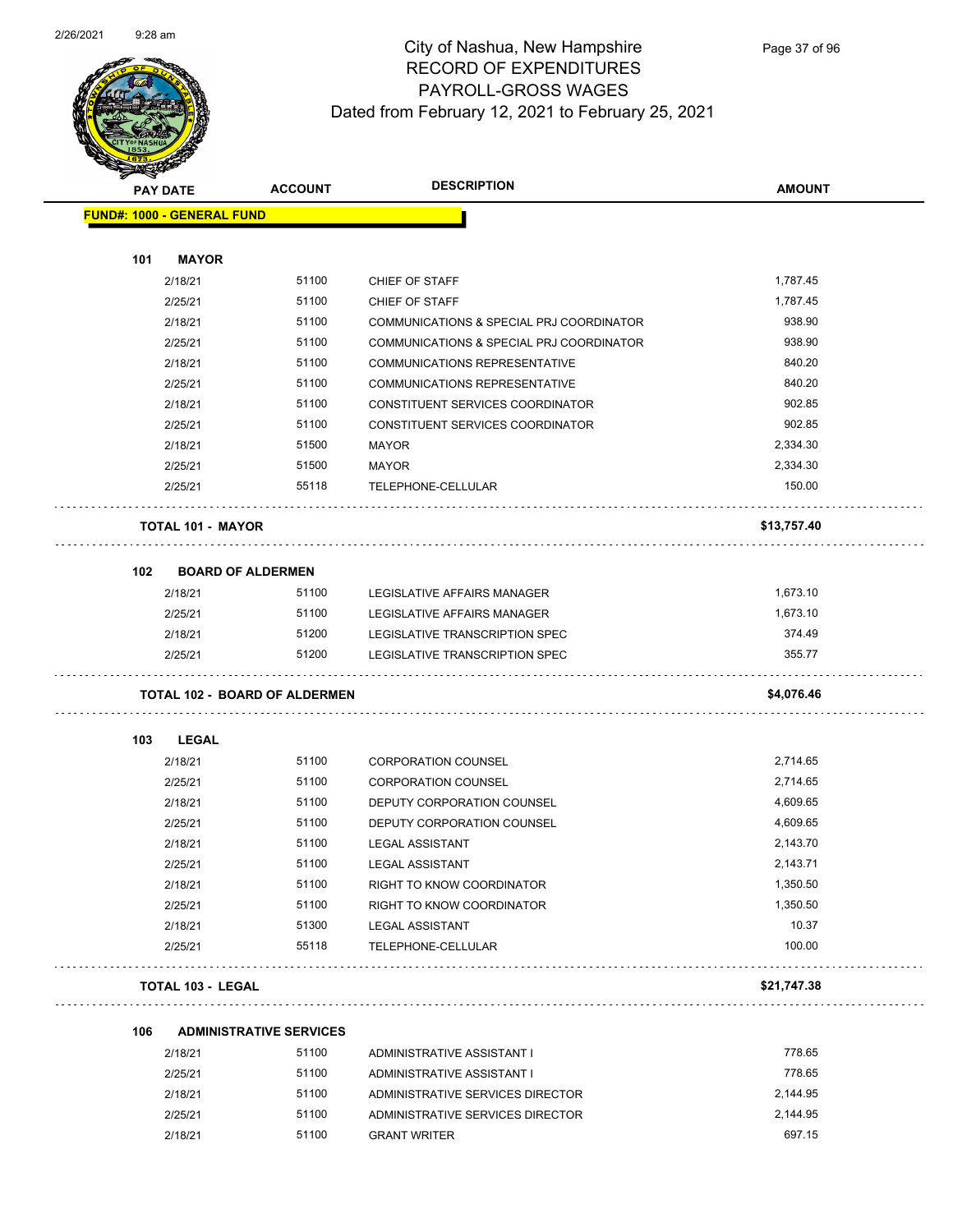RECORD OF EXPENDITURES PAYROLL-GROSS WAGES

# Dated from February 12, 2021 to February 25, 2021

City of Nashua, New Hampshire

|     | <b>PAY DATE</b>                   | <b>ACCOUNT</b>                                   | <b>DESCRIPTION</b>                                               | <b>AMOUNT</b>     |
|-----|-----------------------------------|--------------------------------------------------|------------------------------------------------------------------|-------------------|
|     | <b>FUND#: 1000 - GENERAL FUND</b> |                                                  |                                                                  |                   |
| 106 |                                   | <b>ADMINISTRATIVE SERVICES</b>                   |                                                                  |                   |
|     | 2/25/21                           | 51100                                            | <b>GRANT WRITER</b>                                              | 697.15            |
|     | 2/25/21                           | 55118                                            | TELEPHONE-CELLULAR                                               | 50.00             |
|     |                                   | <b>TOTAL 106 - ADMINISTRATIVE SERVICES</b>       |                                                                  | \$7,291.50        |
| 107 | <b>CITY CLERK</b>                 |                                                  |                                                                  |                   |
|     | 2/18/21                           | 51100                                            | ACTING DEPUTY CITY CLERK                                         | 953.30            |
|     | 2/25/21                           | 51100                                            | ACTING DEPUTY CITY CLERK                                         | 953.30            |
|     | 2/18/21                           | 51100                                            | <b>CITY CLERK</b>                                                | 2,010.85          |
|     | 2/25/21                           | 51100                                            | <b>CITY CLERK</b>                                                | 2,010.85          |
|     | 2/18/21                           | 51100                                            | <b>CLERK VITAL RECORDS II</b>                                    | 1,904.85          |
|     | 2/25/21                           | 51100                                            | <b>CLERK VITAL RECORDS II</b>                                    | 1,904.85          |
|     | 2/18/21                           | 51400                                            | <b>CITY CLERK TEMP</b>                                           | 180.00            |
|     | 2/25/21                           | 51400                                            | <b>CITY CLERK TEMP</b>                                           | 225.00            |
|     | <b>TOTAL 107 - CITY CLERK</b>     |                                                  |                                                                  | \$10,143.00       |
| 108 |                                   | <b>ENERGY MANAGEMENT</b>                         |                                                                  |                   |
|     | 2/18/21                           | 51100                                            | <b>ENERGY MANAGER</b>                                            | 1,487.20          |
|     | 2/25/21                           | 51100                                            | <b>ENERGY MANAGER</b>                                            | 1,487.20          |
|     | 2/25/21                           | 55118                                            | TELEPHONE-CELLULAR                                               | 50.00             |
|     |                                   | <b>TOTAL 108 - ENERGY MANAGEMENT</b>             |                                                                  | \$3,024.40        |
|     |                                   |                                                  |                                                                  |                   |
| 110 |                                   | <b>ARLINGTON ST COMMUNITY CENTER</b>             |                                                                  |                   |
|     | 2/18/21                           | 51100                                            | ARLINGTON STREET COMMUNITY CENTER DIRECTOR                       | 1,106.00          |
|     | 2/25/21<br>2/25/21                | 51100<br>55118                                   | ARLINGTON STREET COMMUNITY CENTER DIRECTOR<br>TELEPHONE-CELLULAR | 1,106.00<br>50.00 |
|     |                                   | <b>TOTAL 110 - ARLINGTON ST COMMUNITY CENTER</b> |                                                                  | \$2,262.00        |
| 111 | <b>HUMAN RESOURCES</b>            | .                                                |                                                                  |                   |
|     | 2/18/21                           | 51100                                            | HR SPECIALIST                                                    | 916.60            |
|     | 2/25/21                           | 51100                                            | HR SPECIALIST                                                    | 916.60            |
|     | 2/18/21                           | 51100                                            | HRIS & PAYROLL ANALYST                                           | 1,321.95          |
|     | 2/25/21                           | 51100                                            | <b>HRIS &amp; PAYROLL ANALYST</b>                                | 1,321.95          |
|     | 2/18/21                           | 51100                                            | HUMAN RESOURCES DIRECTOR                                         | 2,021.44          |
|     | 2/25/21                           | 51100                                            | HUMAN RESOURCES DIRECTOR                                         | 2,021.45          |
|     | 2/18/21                           | 51100                                            | HUMAN RESOURCES MANAGER                                          | 1,391.00          |
|     | 2/25/21                           | 51100                                            | HUMAN RESOURCES MANAGER                                          | 1,391.00          |
|     |                                   |                                                  |                                                                  |                   |
|     | 2/18/21                           | 51100                                            | PAYROLL ANALYST                                                  | 2,488.63          |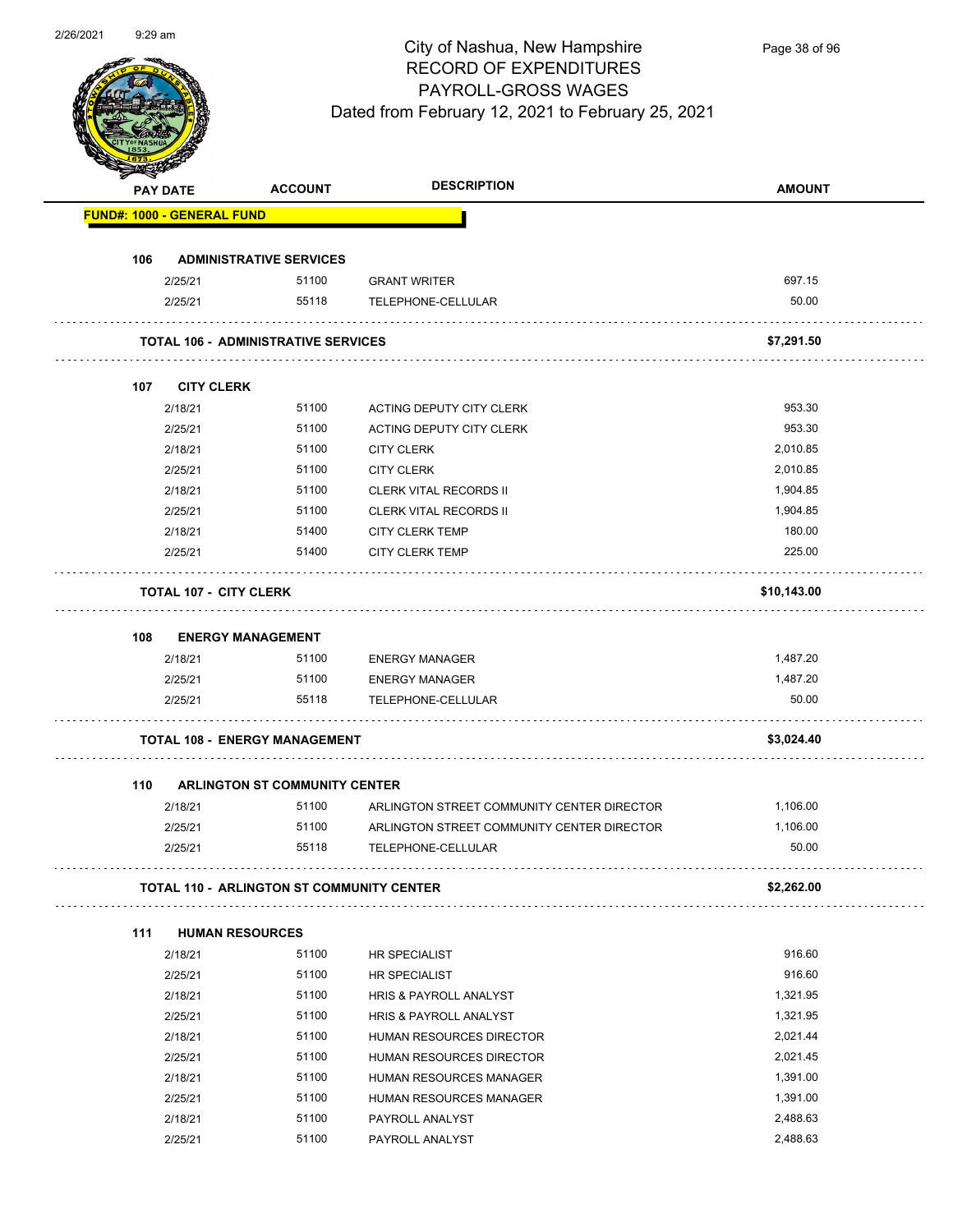

Page 39 of 96

| <b>PAY DATE</b>                   | <b>ACCOUNT</b>                            | <b>DESCRIPTION</b>                       | <b>AMOUNT</b> |
|-----------------------------------|-------------------------------------------|------------------------------------------|---------------|
| <b>FUND#: 1000 - GENERAL FUND</b> |                                           |                                          |               |
|                                   |                                           |                                          |               |
| 111                               | <b>HUMAN RESOURCES</b>                    |                                          |               |
| 2/18/21                           | 51100                                     | PAYROLL MANAGER                          | 1,709.25      |
| 2/25/21                           | 51100                                     | PAYROLL MANAGER                          | 1,709.25      |
| 2/18/21                           | 51200                                     | ADMINISTRATIVE ASSISTANT I               | 436.95        |
| 2/25/21                           | 51200                                     | ADMINISTRATIVE ASSISTANT I               | 384.50        |
| 2/18/21                           | 51300                                     | PAYROLL ANALYST                          | 512.26        |
| 2/25/21                           | 51300                                     | PAYROLL ANALYST                          | 770.60        |
| 2/25/21                           | 55118                                     | TELEPHONE-CELLULAR                       | 50.00         |
|                                   | <b>TOTAL 111 - HUMAN RESOURCES</b>        |                                          | \$21,852.06   |
| 122                               | <b>INFORMATION TECHNOLOGY</b>             |                                          |               |
| 2/18/21                           | 51100                                     | ADMIN ASSISTANT III                      | 845.70        |
| 2/25/21                           | 51100                                     | ADMIN ASSISTANT III                      | 845.70        |
| 2/18/21                           | 51100                                     | DEPUTY DIRECTOR IT                       | 2,378.15      |
| 2/25/21                           | 51100                                     | DEPUTY DIRECTOR IT                       | 2,378.15      |
| 2/18/21                           | 51100                                     | ENTERPRISE SYS ADMINISTRATOR             | 1,748.80      |
| 2/25/21                           | 51100                                     | ENTERPRISE SYS ADMINISTRATOR             | 1,748.80      |
| 2/18/21                           | 51100                                     | ERP SYSTEM ADMIN DBA                     | 2,010.85      |
| 2/25/21                           | 51100                                     | ERP SYSTEM ADMIN DBA                     | 2,010.85      |
| 2/18/21                           | 51100                                     | IT APPLICATIONS ANALYST                  | 2,919.70      |
| 2/25/21                           | 51100                                     | IT APPLICATIONS ANALYST                  | 2,919.70      |
| 2/18/21                           | 51100                                     | IT DIVISION DIRECTOR                     | 2,573.90      |
| 2/25/21                           | 51100                                     | IT DIVISION DIRECTOR                     | 2,573.90      |
| 2/18/21                           | 51100                                     | IT INFRASTRUCTURE ANALYST                | 1,360.80      |
| 2/25/21                           | 51100                                     | IT INFRASTRUCTURE ANALYST                | 1,360.80      |
| 2/18/21                           | 51100                                     | IT MANAGER, INFRASTRUCTURE               | 1,709.25      |
| 2/25/21                           | 51100                                     | IT MANAGER, INFRASTRUCTURE               | 1,709.25      |
| 2/18/21                           | 51100                                     | IT MANAGER, PROJECT/DEVELOPMENT SERVICES | 1,783.60      |
| 2/25/21                           | 51100                                     | IT MANAGER, PROJECT/DEVELOPMENT SERVICES | 1,783.60      |
| 2/18/21                           | 51100                                     | TECHNICAL SPEC II NET SUPPORT            | 1,298.65      |
| 2/25/21                           | 51100                                     | TECHNICAL SPEC II NET SUPPORT            | 1,298.65      |
| 2/18/21                           | 51100                                     | <b>TECHNICAL SPECIALIST I</b>            | 906.66        |
| 2/25/21                           | 51100                                     | TECHNICAL SPECIALIST I                   | 906.65        |
| 2/18/21                           | 51100                                     | WEB ADMINISTRATOR/GRAPHIC DESINGER       | 1,003.10      |
| 2/25/21                           | 51100                                     | WEB ADMINISTRATOR/GRAPHIC DESINGER       | 1,003.10      |
| 2/18/21                           | 51300                                     | <b>TECHNICAL SPECIALIST I</b>            | 110.50        |
| 2/25/21                           | 51300                                     | <b>TECHNICAL SPECIALIST I</b>            | 42.50         |
| 2/25/21                           | 55118                                     | TELEPHONE-CELLULAR                       | 234.00        |
|                                   | <b>TOTAL 122 - INFORMATION TECHNOLOGY</b> |                                          | \$41,465.31   |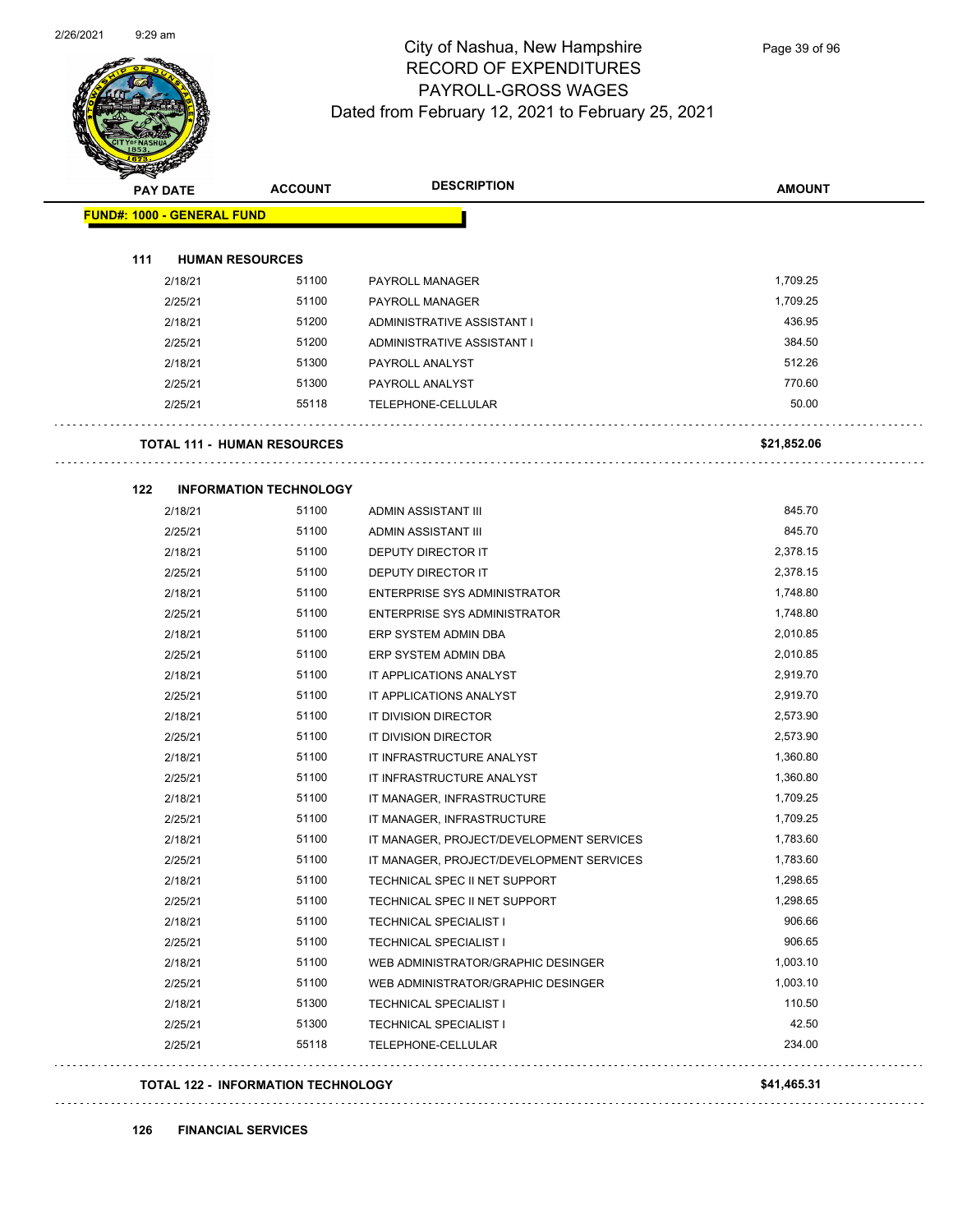

| <b>PAY DATE</b>                   | <b>ACCOUNT</b> | <b>DESCRIPTION</b>                 | <b>AMOUNT</b>      |
|-----------------------------------|----------------|------------------------------------|--------------------|
| <b>FUND#: 1000 - GENERAL FUND</b> |                |                                    |                    |
|                                   |                |                                    |                    |
| 126<br><b>FINANCIAL SERVICES</b>  |                |                                    |                    |
| 2/18/21                           | 51100          | <b>ACCOUNTANT</b>                  | 1,083.55           |
| 2/25/21                           | 51100          | <b>ACCOUNTANT</b>                  | 1,083.55           |
| 2/18/21                           | 51100          | ACCOUNTS PAYABLE COORDINATOR       | 2,409.60           |
| 2/25/21                           | 51100          | ACCOUNTS PAYABLE COORDINATOR       | 2,409.60           |
| 2/18/21                           | 51100          | ACCOUNTS PAYABLE SUPV              | 1,206.50           |
| 2/25/21                           | 51100          | ACCOUNTS PAYABLE SUPV              | 1,206.50           |
| 2/18/21                           | 51100          | CFO COMPTROLLER                    | 2,714.65           |
| 2/25/21                           | 51100          | CFO COMPTROLLER                    | 2,714.65           |
| 2/18/21                           | 51100          | DEP TREASURER TAX COLLECTOR        | 2,940.00           |
| 2/25/21                           | 51100          | DEP TREASURER TAX COLLECTOR        | 2,940.00           |
| 2/18/21                           | 51100          | DPW COLLECTIONS SPEC III           | 610.30             |
| 2/25/21                           | 51100          | DPW COLLECTIONS SPEC III           | 722.38             |
| 2/18/21                           | 51100          | FINANCE AND ADMIN MANAGER          | 904.90             |
| 2/25/21                           | 51100<br>51100 | FINANCE AND ADMIN MANAGER          | 904.90<br>1,006.99 |
| 2/18/21<br>2/25/21                | 51100          | MVR CLERK I                        | 1,083.29           |
| 2/18/21                           | 51100          | <b>MVR CLERK I</b><br>MVR CLERK II | 969.35             |
| 2/25/21                           | 51100          | <b>MVR CLERK II</b>                | 969.35             |
| 2/18/21                           | 51100          | MVR CLERK III                      | 1,593.60           |
| 2/25/21                           | 51100          | MVR CLERK III                      | 1,578.45           |
| 2/18/21                           | 51100          | ORDINANCE VIOLATIONS COORDINATOR   | 295.53             |
| 2/25/21                           | 51100          | ORDINANCE VIOLATIONS COORDINATOR   | 480.25             |
| 2/18/21                           | 51100          | REVENUE ACCOUNTS SPEC              | 916.00             |
| 2/25/21                           | 51100          | REVENUE ACCOUNTS SPEC              | 916.00             |
| 2/18/21                           | 51100          | REVENUE COORDINATOR                | 1,125.70           |
| 2/25/21                           | 51100          | REVENUE COORDINATOR                | 1,125.70           |
| 2/18/21                           | 51100          | SENIOR FINANCE MANAGER             | 1,809.80           |
| 2/25/21                           | 51100          | <b>SENIOR FINANCE MANAGER</b>      | 1,809.80           |
| 2/18/21                           | 51100          | SENIOR FINANCIAL ANALYST           | 1,293.40           |
| 2/25/21                           | 51100          | SENIOR FINANCIAL ANALYST           | 1,293.40           |
| 2/18/21                           | 51100          | SR MGR ACCT FIN REPORTING          | 1,407.60           |
| 2/25/21                           | 51100          | SR MGR ACCT FIN REPORTING          | 1,407.60           |
| 2/18/21                           | 51100          | SUPV VEHICLE REGISTRATION          | 1,307.05           |
| 2/25/21                           | 51100          | SUPV VEHICLE REGISTRATION          | 1,307.05           |
| 2/18/21                           | 51100          | TREASURER TAX COLLECTOR            | 2,252.15           |
| 2/25/21                           | 51100          | TREASURER TAX COLLECTOR            | 2,252.15           |
| 2/18/21                           | 51200          | <b>ACCOUNTING TEMP</b>             | 161.25             |
| 2/25/21                           | 51200          | <b>ACCOUNTING TEMP</b>             | 52.50              |
| 2/18/21                           | 51200          | TRUST ACCOUNTANT PT                | 789.00             |
| 2/25/21                           | 51200          | TRUST ACCOUNTANT PT                | 815.30             |
| 2/18/21                           | 51300          | DPW COLLECTIONS SPEC III           | 28.61              |
| 2/25/21                           | 51300          | DPW COLLECTIONS SPEC III           | 159.44             |
| 2/18/21                           | 51300          | <b>MVR CLERK I</b>                 | 11.44              |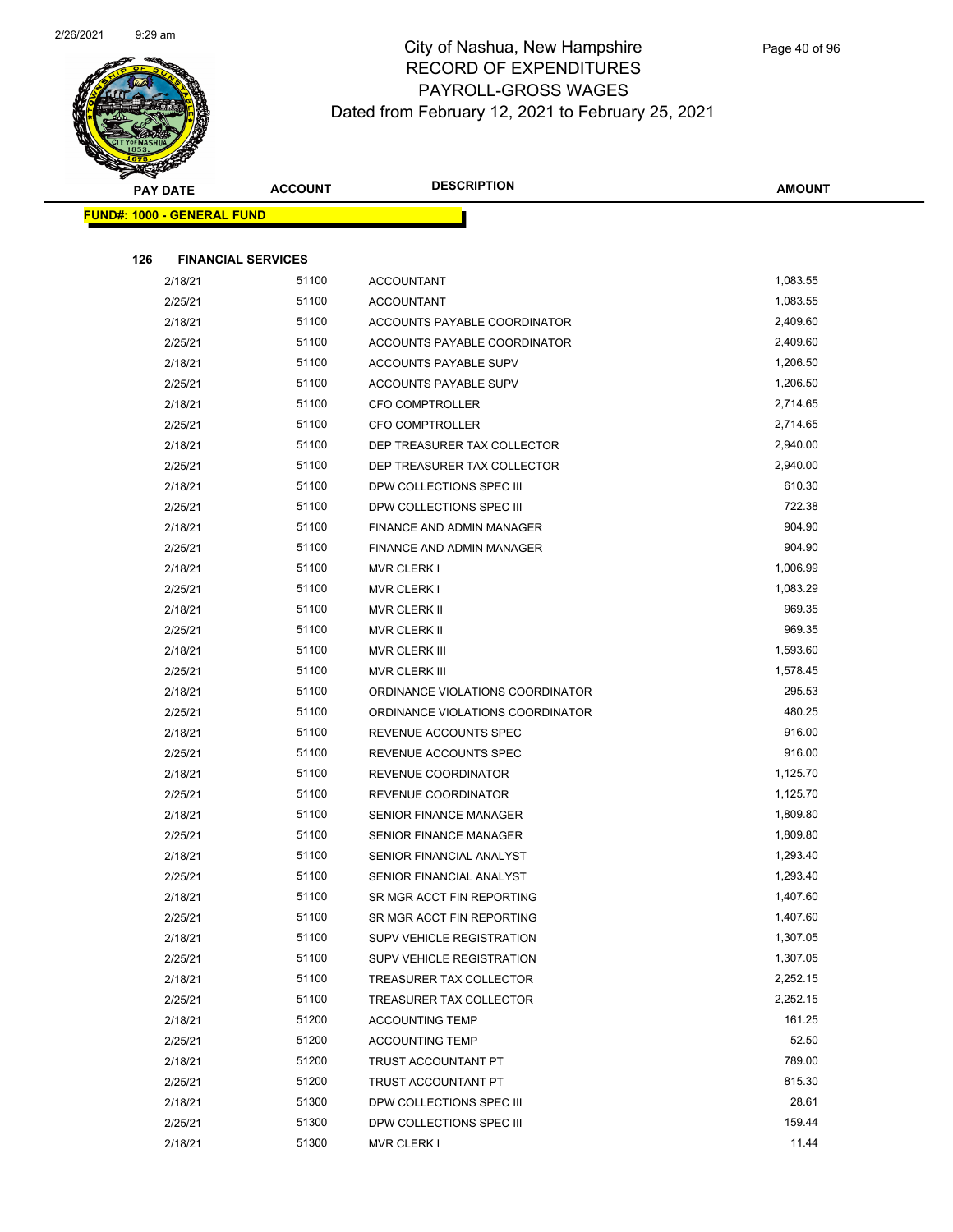

| <b>The Case</b>                       |                |                                |                  |
|---------------------------------------|----------------|--------------------------------|------------------|
| <b>PAY DATE</b>                       | <b>ACCOUNT</b> | <b>DESCRIPTION</b>             | <b>AMOUNT</b>    |
| <b>FUND#: 1000 - GENERAL FUND</b>     |                |                                |                  |
|                                       |                |                                |                  |
| 126<br><b>FINANCIAL SERVICES</b>      |                |                                | 5.72             |
| 2/25/21                               | 51300          | MVR CLERK I                    | 5.94             |
| 2/25/21                               | 51300<br>51300 | MVR CLERK II                   | 7.70             |
| 2/18/21                               |                | MVR CLERK III                  |                  |
| 2/25/21                               | 51300          | MVR CLERK III                  | 14.48            |
| 2/18/21                               | 51300          | REVENUE ACCOUNTS SPEC          | 85.88            |
| 2/18/21                               | 51300          | REVENUE COORDINATOR            | 422.14<br>189.96 |
| 2/25/21                               | 51300          | REVENUE COORDINATOR            |                  |
| 2/25/21                               | 51300          | TRUST ACCOUNTANT PT            | 295.87           |
| 2/25/21                               | 55118          | TELEPHONE-CELLULAR             | 250.00           |
| <b>TOTAL 126 - FINANCIAL SERVICES</b> |                |                                | \$55,346.52      |
|                                       |                |                                |                  |
| 129<br><b>CITY BUILDINGS</b>          |                |                                |                  |
| 2/18/21                               | 51100          | <b>BUILDING MANAGER</b>        | 1,382.25         |
| 2/25/21                               | 51100          | <b>BUILDING MANAGER</b>        | 1,382.25         |
| 2/18/21                               | 51100          | <b>CUSTODIAN I</b>             | 1,292.64         |
| 2/25/21                               | 51100          | <b>CUSTODIAN I</b>             | 1,308.35         |
| 2/18/21                               | 51100          | <b>MAINTENANCE SPEC</b>        | 1,380.35         |
| 2/25/21                               | 51100          | MAINTENANCE SPEC               | 1,383.90         |
| 2/18/21                               | 51200          | <b>CUSTODIAN I</b>             | 362.75           |
| 2/25/21                               | 51200          | <b>CUSTODIAN I</b>             | 362.76           |
| 2/18/21                               | 51300          | <b>BUILDING MANAGER</b>        | 12.96            |
| 2/18/21                               | 51300          | <b>CUSTODIAN I</b>             | 23.56            |
| 2/25/21                               | 55118          | TELEPHONE-CELLULAR             | 34.00            |
| <b>TOTAL 129 - CITY BUILDINGS</b>     |                |                                | \$8,925.77       |
|                                       |                |                                |                  |
| 130<br><b>PURCHASING</b>              |                |                                |                  |
| 2/18/21                               | 51100          | PURCHASING AGENT I             | 790.45           |
| 2/25/21                               | 51100          | PURCHASING AGENT I             | 790.45           |
| 2/18/21                               | 51100          | PURCHASING AGENT II            | 981.40           |
| 2/25/21                               | 51100          | PURCHASING AGENT II            | 981.40           |
| 2/18/21                               | 51100          | PURCHASING MANAGER             | 1,809.80         |
| 2/25/21                               | 51100          | PURCHASING MANAGER             | 1,809.80         |
| 2/18/21                               | 51200          | MESSENGER MAIL DISTRIBUTION CL | 355.40           |
| 2/25/21                               | 51200          | MESSENGER MAIL DISTRIBUTION CL | 343.15           |
| <b>TOTAL 130 - PURCHASING</b>         |                |                                | \$7,861.85       |
| 131<br><b>HUNT BUILDING</b>           |                |                                |                  |
| 2/18/21                               | 51100          | HUNT MEMORIAL BLDG & ARTS ADM  | 417.45           |

2/25/21 51100 HUNT MEMORIAL BLDG & ARTS ADM 417.45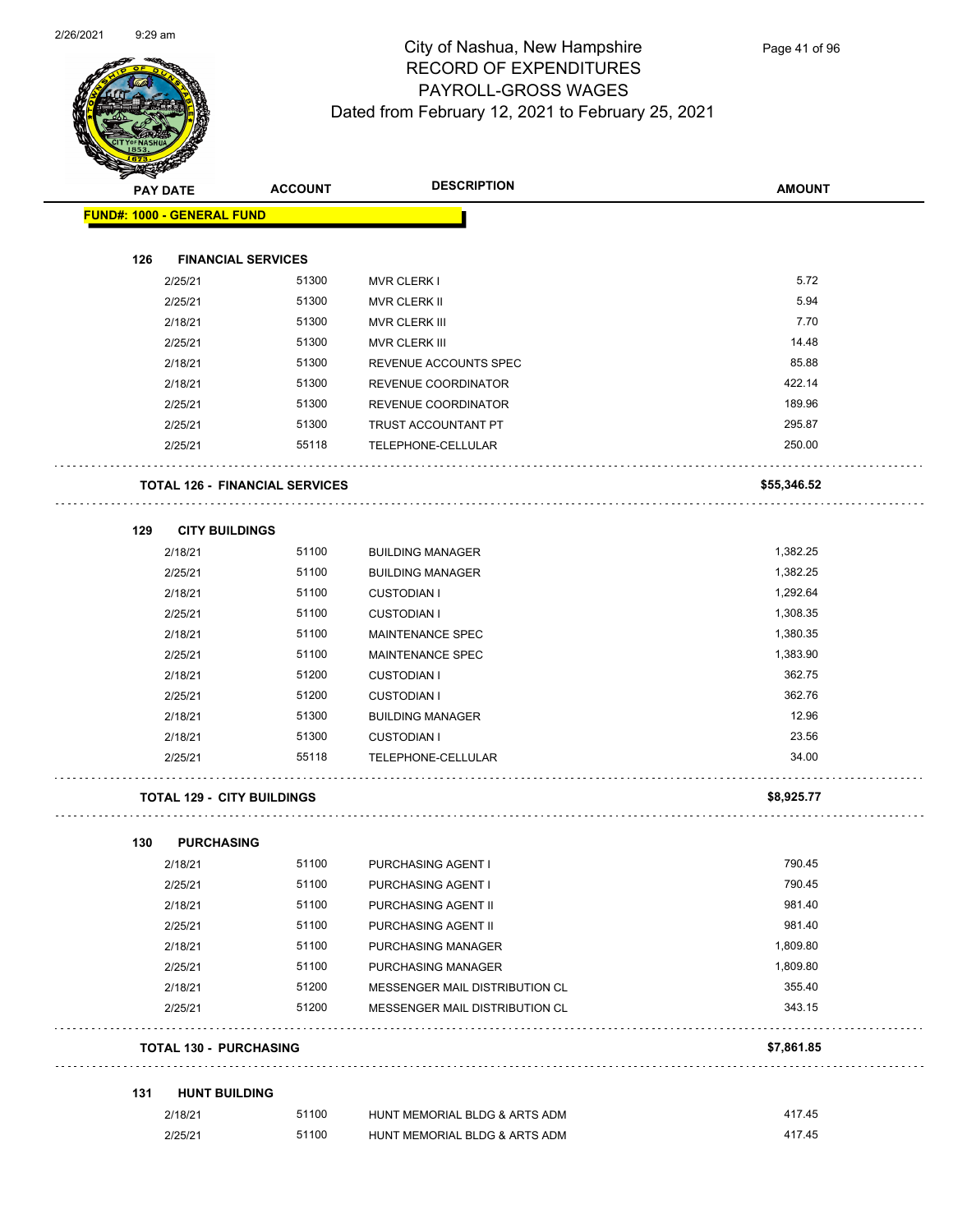

Page 42 of 96

| <b>PAY DATE</b> |                              | <b>ACCOUNT</b>                       | <b>DESCRIPTION</b>            | <b>AMOUNT</b> |
|-----------------|------------------------------|--------------------------------------|-------------------------------|---------------|
|                 | FUND#: 1000 - GENERAL FUND   |                                      |                               |               |
|                 | TOTAL 131 - HUNT BUILDING    |                                      |                               | \$834.90      |
| 132             | <b>ASSESSING</b>             |                                      |                               |               |
|                 | 2/18/21                      | 51100                                | ASSESSING ADMIN SPEC II CSR   | 1,498.35      |
|                 | 2/25/21                      | 51100                                | ASSESSING ADMIN SPEC II CSR   | 1,498.35      |
|                 | 2/18/21                      | 51100                                | ASSESSOR I                    | 898.10        |
|                 | 2/25/21                      | 51100                                | ASSESSOR I                    | 898.10        |
|                 | 2/18/21                      | 51100                                | ASSESSOR II                   | 1,194.60      |
|                 | 2/25/21                      | 51100                                | ASSESSOR II                   | 1,194.60      |
|                 | 2/18/21                      | 51100                                | ASSESSOR III                  | 2,569.15      |
|                 | 2/25/21                      | 51100                                | <b>ASSESSOR III</b>           | 2,569.15      |
|                 | 2/18/21                      | 51100                                | <b>CHIEF ASSESSOR</b>         | 2,286.60      |
|                 | 2/25/21                      | 51100                                | <b>CHIEF ASSESSOR</b>         | 2,286.60      |
|                 | 2/25/21                      | 51512                                | <b>CITY CLERK TEMP</b>        | 125.00        |
|                 | 2/25/21                      | 51512                                | ELECTED BOARD MEMBER          | 250.00        |
|                 | <b>TOTAL 132 - ASSESSING</b> |                                      |                               | \$17,268.60   |
| 134             | GIS                          |                                      |                               |               |
|                 | 2/18/21                      | 51100                                | <b>GIS TECHNICIAN II</b>      | 1,223.50      |
|                 | 2/25/21                      | 51100                                | <b>GIS TECHNICIAN II</b>      | 1,223.50      |
|                 | <b>TOTAL 134 - GIS</b>       |                                      |                               | \$2,447.00    |
| 140             | <b>PINEWOOD CEMETERY</b>     |                                      |                               |               |
|                 | 2/25/21                      | 55314                                | FIXED RATE MILEAGE ALLOWANCE  | 100.00        |
|                 |                              | <b>TOTAL 140 - PINEWOOD CEMETERY</b> |                               | \$100.00      |
| 142             | <b>WOODLAWN CEMETERY</b>     |                                      |                               |               |
|                 | 2/18/21                      | 51100                                | <b>GROUNDSKEEPER CEMETERY</b> | 754.09        |
|                 | 2/25/21                      | 51100                                | <b>GROUNDSKEEPER CEMETERY</b> | 754.10        |
|                 | 2/18/21                      | 51100                                | MAINTENANCE GROUNDS WPO       | 754.09        |
|                 | 2/18/21                      | 51100                                | SUBFOREMAN CEMETERY           | 955.15        |
|                 | 2/25/21                      | 51100                                | SUBFOREMAN CEMETERY           | 955.15        |
|                 | 2/18/21                      | 51100                                | SUPERINTENDENT CEMETERY I     | 1,307.05      |
|                 | 2/25/21                      | 51100                                | SUPERINTENDENT CEMETERY I     | 1,307.05      |
|                 | 2/25/21                      | 51300                                | SUBFOREMAN CEMETERY           | 125.37        |
|                 | 2/25/21                      | 51400                                | SEASONAL                      | 329.00        |
|                 | 2/18/21                      | 51750                                | MAINTENANCE GROUNDS WPO       | 3,339.61      |
|                 |                              | <b>TOTAL 142 - WOODLAWN CEMETERY</b> |                               | \$10,580.66   |
|                 |                              |                                      |                               |               |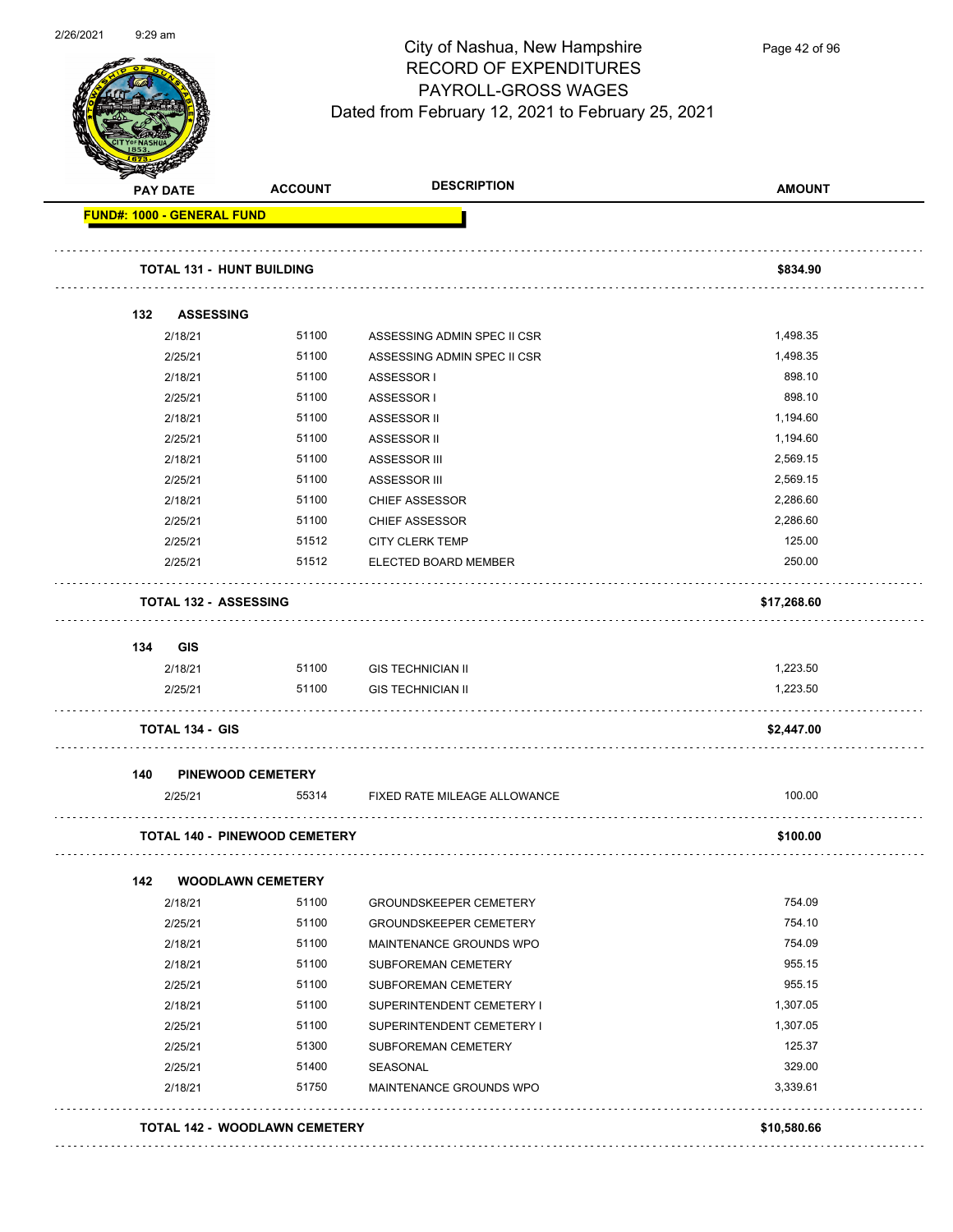

| <b>PAY DATE</b>                   | <b>ACCOUNT</b>                                        | <b>DESCRIPTION</b>                                                       | <b>AMOUNT</b>      |
|-----------------------------------|-------------------------------------------------------|--------------------------------------------------------------------------|--------------------|
| <b>FUND#: 1000 - GENERAL FUND</b> |                                                       |                                                                          |                    |
|                                   |                                                       |                                                                          |                    |
| 144                               | <b>EDGEWOOD &amp; SUBURBAN CEMETERIES</b>             |                                                                          |                    |
| 2/18/21                           | 51100                                                 | <b>GROUNDSKEEPER CEMETERY</b>                                            | 1,362.15           |
| 2/25/21                           | 51100                                                 | <b>GROUNDSKEEPER CEMETERY</b>                                            | 1,362.15           |
| 2/18/21                           | 51100                                                 | SUBFOREMAN CEMETERY                                                      | 824.60             |
| 2/25/21                           | 51100                                                 | SUBFOREMAN CEMETERY                                                      | 824.61             |
| 2/18/21                           | 51100                                                 | SUPERINTENDENT CEMETERY II                                               | 1,307.05           |
| 2/25/21                           | 51100                                                 | SUPERINTENDENT CEMETERY II                                               | 1,307.05           |
| 2/18/21                           | 51300                                                 | <b>GROUNDSKEEPER CEMETERY</b>                                            | 80.61              |
| 2/25/21                           | 51300                                                 | <b>GROUNDSKEEPER CEMETERY</b>                                            | 78.83              |
| 2/18/21                           | 51300                                                 | SUBFOREMAN CEMETERY                                                      | 100.50             |
| 2/25/21                           | 51300                                                 | SUBFOREMAN CEMETERY                                                      | 92.77              |
| 2/25/21                           | 55314                                                 | FIXED RATE MILEAGE ALLOWANCE                                             | 100.00             |
|                                   |                                                       |                                                                          |                    |
|                                   | <b>TOTAL 144 - EDGEWOOD &amp; SUBURBAN CEMETERIES</b> |                                                                          | \$7,440.32         |
|                                   |                                                       |                                                                          |                    |
| 150<br><b>POLICE</b>              |                                                       |                                                                          |                    |
| 2/18/21                           | 51100                                                 | <b>1ST YEAR OFFICERS</b>                                                 | 11,692.45          |
| 2/25/21                           | 51100                                                 | <b>1ST YEAR OFFICERS</b>                                                 | 11,692.45          |
| 2/18/21                           | 51100                                                 | 1st YR OFFICER CERT II PSB                                               | 1,465.80           |
| 2/25/21                           | 51100                                                 | 1st YR OFFICER CERT II PSB                                               | 1,465.80           |
| 2/18/21                           | 51100                                                 | 1ST YR OFFICERS CERTIFIED SPEC                                           | 1,110.90           |
| 2/25/21                           | 51100                                                 | 1ST YR OFFICERS CERTIFIED SPEC                                           | 1,110.90           |
| 2/18/21                           | 51100                                                 | 1st YR SPECIAL OFFICER CERTIFIED II                                      | 10,260.57          |
| 2/25/21                           | 51100                                                 | 1st YR SPECIAL OFFICER CERTIFIED II                                      | 10,260.55          |
| 2/18/21                           | 51100                                                 | <b>ACCOUNT CLERK III</b>                                                 | 2,397.95           |
| 2/25/21                           | 51100                                                 | <b>ACCOUNT CLERK III</b>                                                 | 2,397.96           |
| 2/18/21                           | 51100                                                 | ADMIN ASSISTANT I DETECTIVES                                             | 2,951.19           |
| 2/25/21                           | 51100                                                 | ADMIN ASSISTANT I DETECTIVES                                             | 2,951.20           |
| 2/18/21                           | 51100                                                 | ADMIN ASSISTANT I LEGAL                                                  | 795.35             |
| 2/25/21                           | 51100                                                 | ADMIN ASSISTANT I LEGAL                                                  | 795.35             |
| 2/18/21                           | 51100<br>51100                                        | ADMIN ASSISTANT II LEGAL                                                 | 805.80<br>805.80   |
| 2/25/21                           | 51100                                                 | ADMIN ASSISTANT II LEGAL                                                 | 1,010.30           |
| 2/18/21                           |                                                       | ADMIN ASSISTANT III PROF STANDARDS<br>ADMIN ASSISTANT III PROF STANDARDS |                    |
| 2/25/21<br>2/18/21                | 51100<br>51100                                        | ADMIN ASSISTANT III SERVICES                                             | 1,010.30<br>832.85 |
|                                   | 51100                                                 | ADMIN ASSISTANT III SERVICES                                             | 832.85             |
| 2/25/21<br>2/18/21                | 51100                                                 | ADMIN ASSISTANT IV UNIFORM FIELD OPS                                     | 876.45             |
| 2/25/21                           | 51100                                                 | ADMIN ASSISTANT IV UNIFORM FIELD OPS                                     | 876.45             |
|                                   | 51100                                                 |                                                                          | 1,024.00           |
| 2/18/21<br>2/25/21                | 51100                                                 | ADMIN SUPERVISOR DETECTIVES<br>ADMIN SUPERVISOR DETECTIVES               | 1,024.00           |
|                                   | 51100                                                 | ADMINISTRATIVE PROJECT SPEC                                              | 1,394.25           |
| 2/18/21<br>2/25/21                | 51100                                                 | ADMINISTRATIVE PROJECT SPEC                                              | 1,394.25           |
| 2/18/21                           | 51100                                                 | ANIMAL CONTROL OFFICER                                                   | 360.77             |
| 2/25/21                           | 51100                                                 | ANIMAL CONTROL OFFICER                                                   | 360.77             |
|                                   |                                                       |                                                                          |                    |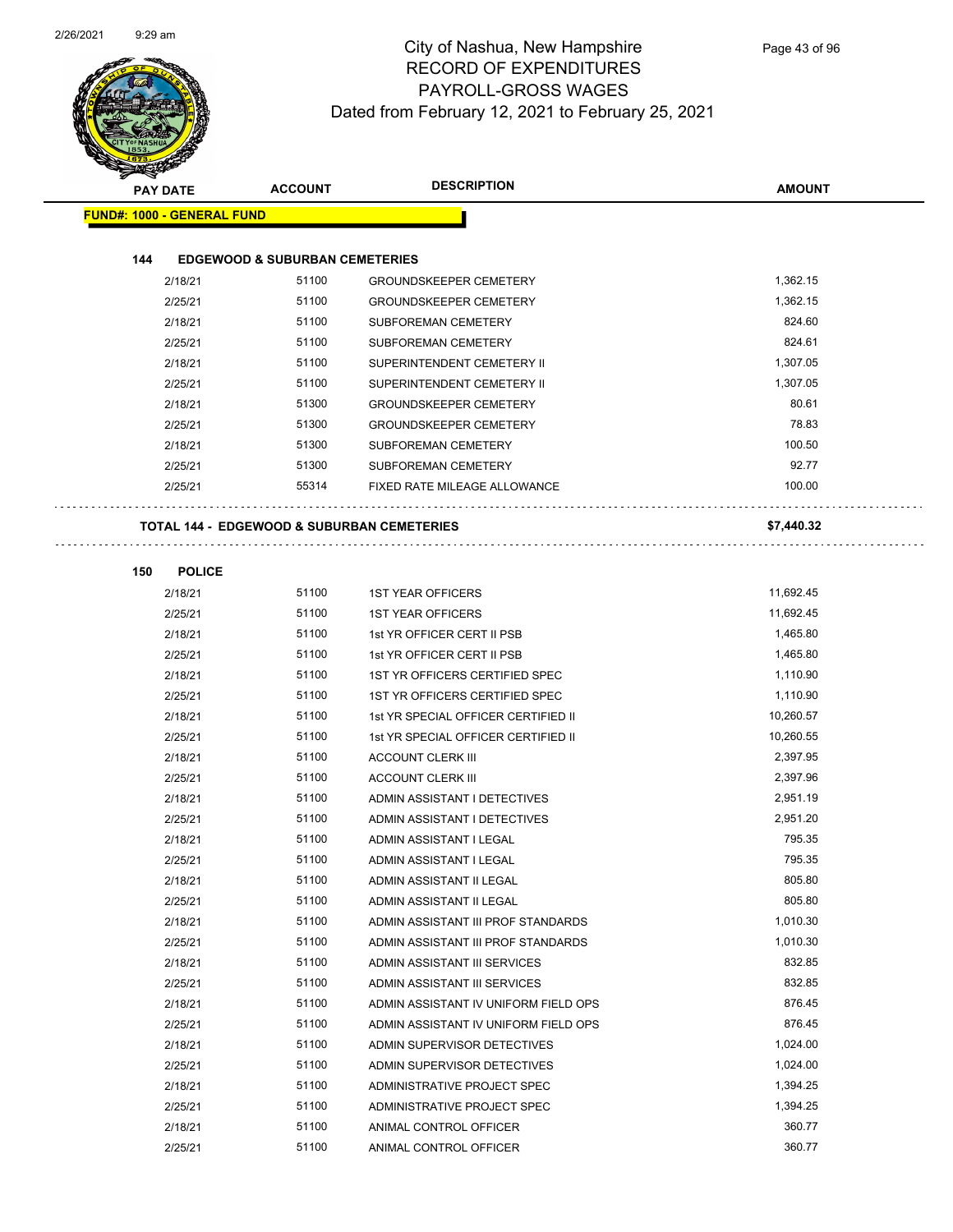

|     | <b>PAY DATE</b>                   | <b>ACCOUNT</b> | <b>DESCRIPTION</b>                             | <b>AMOUNT</b> |  |
|-----|-----------------------------------|----------------|------------------------------------------------|---------------|--|
|     | <b>FUND#: 1000 - GENERAL FUND</b> |                |                                                |               |  |
|     |                                   |                |                                                |               |  |
| 150 | <b>POLICE</b>                     |                |                                                |               |  |
|     | 2/18/21                           | 51100          | ASSISTANT RECORDS MANAGER                      | 1,115.40      |  |
|     | 2/25/21                           | 51100          | ASSISTANT RECORDS MANAGER                      | 1,115.40      |  |
|     | 2/18/21                           | 51100          | AUTO MECHANIC 1ST CLASS                        | 1,803.50      |  |
|     | 2/25/21                           | 51100          | AUTO MECHANIC 1ST CLASS                        | 1,803.50      |  |
|     | 2/18/21                           | 51100          | <b>BUILDING MAINTENANCE SUPV</b>               | 1,115.40      |  |
|     | 2/25/21                           | 51100          | <b>BUILDING MAINTENANCE SUPV</b>               | 1,115.39      |  |
|     | 2/18/21                           | 51100          | <b>CAPTAIN</b>                                 | 17, 137. 74   |  |
|     | 2/25/21                           | 51100          | <b>CAPTAIN</b>                                 | 17, 137. 74   |  |
|     | 2/18/21                           | 51100          | CHIEF OF POLICE                                | 3,016.50      |  |
|     | 2/25/21                           | 51100          | CHIEF OF POLICE                                | 3,016.50      |  |
|     | 2/18/21                           | 51100          | COMM TECH ALL DESIGNATIONS                     | 9,793.95      |  |
|     | 2/25/21                           | 51100          | COMM TECH ALL DESIGNATIONS                     | 9,793.95      |  |
|     | 2/18/21                           | 51100          | <b>CRIME ANALYST</b>                           | 1,126.90      |  |
|     | 2/25/21                           | 51100          | <b>CRIME ANALYST</b>                           | 1,126.90      |  |
|     | 2/18/21                           | 51100          | <b>CUSTODIAN II</b>                            | 715.15        |  |
|     | 2/25/21                           | 51100          | <b>CUSTODIAN II</b>                            | 715.15        |  |
|     | 2/18/21                           | 51100          | <b>CUSTODIAN III</b>                           | 1,628.80      |  |
|     | 2/25/21                           | 51100          | <b>CUSTODIAN III</b>                           | 1,628.80      |  |
|     | 2/18/21                           | 51100          | DEPUTY CHIEF OF POLICE                         | 5,467.00      |  |
|     | 2/25/21                           | 51100          | DEPUTY CHIEF OF POLICE                         | 5,467.00      |  |
|     | 2/18/21                           | 51100          | DETENTION SPEC                                 | 2,794.00      |  |
|     | 2/25/21                           | 51100          | DETENTION SPEC                                 | 2,794.00      |  |
|     | 2/18/21                           | 51100          | DISPATCHERS ALL DESIGNATIONS                   | 4,847.04      |  |
|     | 2/25/21                           | 51100          | DISPATCHERS ALL DESIGNATIONS                   | 4,847.05      |  |
|     | 2/18/21                           | 51100          | FLEET MAINTENANCE ASST SUPV                    | 1,044.85      |  |
|     | 2/25/21                           | 51100          | FLEET MAINTENANCE ASST SUPV                    | 1,044.85      |  |
|     | 2/18/21                           | 51100          | IT MANAGER/RADIO SYSTEMS NETWORK ADMINISTRATOR | 1,576.55      |  |
|     | 2/25/21                           | 51100          | IT MANAGER/RADIO SYSTEMS NETWORK ADMINISTRATOR | 1,576.55      |  |
|     | 2/18/21                           | 51100          | IT PROGRAMS ADMIN & INSTRUCTOR                 | 1,173.15      |  |
|     | 2/25/21                           | 51100          | IT PROGRAMS ADMIN & INSTRUCTOR                 | 1,175.61      |  |
|     | 2/18/21                           | 51100          | LIEUTENANT                                     | 18,763.45     |  |
|     | 2/25/21                           | 51100          | LIEUTENANT                                     | 18,763.45     |  |
|     | 2/18/21                           | 51100          | NPD BUSINESS COORDINATOR                       | 1,172.25      |  |
|     | 2/25/21                           | 51100          | NPD BUSINESS COORDINATOR                       | 1,172.25      |  |
|     | 2/18/21                           | 51100          | NPD BUSINESS MANAGER                           | 1,809.80      |  |
|     | 2/25/21                           | 51100          | NPD BUSINESS MANAGER                           | 1,809.80      |  |
|     | 2/18/21                           | 51100          | NPD NETWORK ADMINISTRATOR                      | 1,494.30      |  |
|     | 2/25/21                           | 51100          | NPD NETWORK ADMINISTRATOR                      | 1,494.30      |  |
|     | 2/18/21                           | 51100          | PARALEGAL                                      | 895.05        |  |
|     | 2/25/21                           | 51100          | PARALEGAL                                      | 895.05        |  |
|     | 2/18/21                           | 51100          | PATROLMAN ALL RANKS                            | 170,668.03    |  |
|     | 2/25/21                           | 51100          | PATROLMAN ALL RANKS                            | 171,767.50    |  |
|     | 2/18/21                           | 51100          | POLICE ATTORNEY                                | 3,045.70      |  |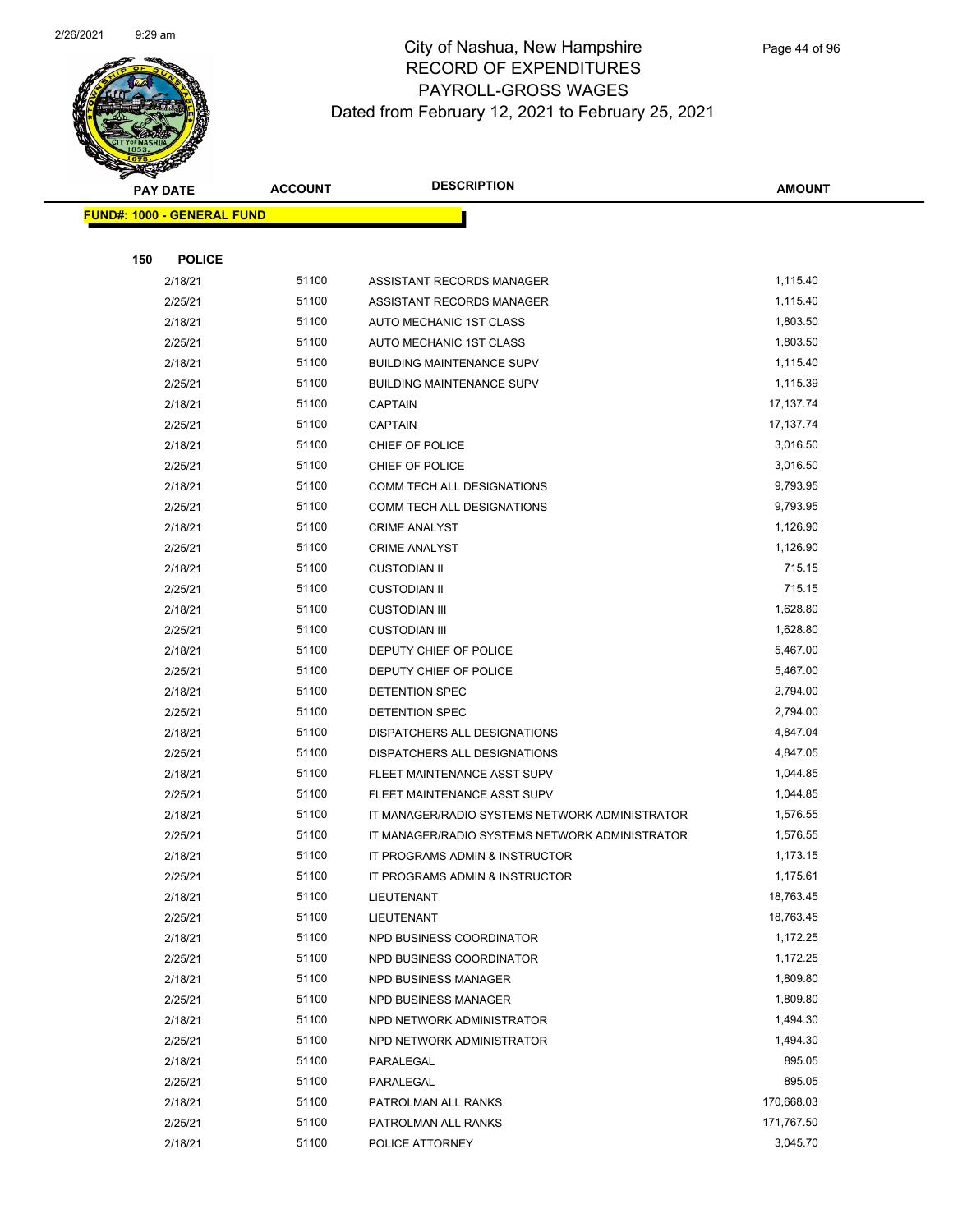

|     | <b>PAY DATE</b>            | <b>ACCOUNT</b> | <b>DESCRIPTION</b>                      | <b>AMOUNT</b>    |
|-----|----------------------------|----------------|-----------------------------------------|------------------|
|     | FUND#: 1000 - GENERAL FUND |                |                                         |                  |
|     |                            |                |                                         |                  |
| 150 | <b>POLICE</b>              |                |                                         |                  |
|     | 2/25/21                    | 51100          | POLICE ATTORNEY                         | 3,045.70         |
|     | 2/18/21                    | 51100          | <b>RECORDS &amp; COMMUNICATIONS MGR</b> | 1,724.10         |
|     | 2/25/21                    | 51100          | <b>RECORDS &amp; COMMUNICATIONS MGR</b> | 1,724.10         |
|     | 2/18/21                    | 51100          | <b>RECORDS TECHNICIAN I</b>             | 1,437.20         |
|     | 2/25/21                    | 51100          | <b>RECORDS TECHNICIAN I</b>             | 1,437.20         |
|     | 2/18/21                    | 51100          | RECORDS TECHNICIAN II                   | 1,653.55         |
|     | 2/25/21                    | 51100          | RECORDS TECHNICIAN II                   | 1,653.55         |
|     | 2/18/21                    | 51100          | <b>SERGEANT</b>                         | 45,671.13        |
|     | 2/25/21                    | 51100          | <b>SERGEANT</b>                         | 45,671.11        |
|     | 2/18/21                    | 51100          | SHIFT LEADER                            | 2,396.80         |
|     | 2/25/21                    | 51100          | <b>SHIFT LEADER</b>                     | 2,396.79         |
|     | 2/18/21                    | 51100          | <b>SUPV POLICE FLEET</b>                | 1,417.09         |
|     | 2/25/21                    | 51100          | <b>SUPV POLICE FLEET</b>                | 1,417.10         |
|     | 2/18/21                    | 51200          | <b>ACCREDITATION MANAGER</b>            | 1,183.52         |
|     | 2/25/21                    | 51200          | <b>ACCREDITATION MANAGER</b>            | 1,183.52         |
|     | 2/18/21                    | 51200          | POLICE ATTORNEY                         | 1,668.88         |
|     | 2/25/21                    | 51200          | POLICE ATTORNEY                         | 1,668.88         |
|     | 2/25/21                    | 51300          | 1st YR OFFICER CERT II PSB              | 54.96            |
|     | 2/25/21                    | 51300          | 1ST YR OFFICERS CERTIFIED SPEC          | 62.49            |
|     | 2/18/21                    | 51300          | AUTO MECHANIC 1ST CLASS                 | 360.75           |
|     | 2/25/21                    | 51300          | AUTO MECHANIC 1ST CLASS                 | 201.36           |
|     | 2/25/21                    | 51300          | <b>BUILDING MAINTENANCE SUPV</b>        | 42.55            |
|     | 2/18/21                    | 51300          | <b>CUSTODIAN II</b>                     | 134.09           |
|     | 2/25/21                    | 51300          | <b>CUSTODIAN II</b>                     | 80.46            |
|     | 2/18/21                    | 51300          | FLEET MAINTENANCE ASST SUPV             | 159.61<br>239.42 |
|     | 2/25/21                    | 51300<br>51300 | FLEET MAINTENANCE ASST SUPV             | 119.10           |
|     | 2/18/21<br>2/18/21         | 51300          | LIEUTENANT<br>PATROLMAN ALL RANKS       | 1,971.09         |
|     | 2/25/21                    | 51300          | PATROLMAN ALL RANKS                     | 1,517.43         |
|     | 2/18/21                    | 51300          | SERGEANT                                | 73.47            |
|     | 2/25/21                    | 51309          | 1st YR OFFICER CERT II PSB              | 274.83           |
|     | 2/18/21                    | 51309          | PATROLMAN ALL RANKS                     | 346.49           |
|     | 2/25/21                    | 51309          | PATROLMAN ALL RANKS                     | 2,124.48         |
|     | 2/18/21                    | 51309          | SERGEANT                                | 144.50           |
|     | 2/25/21                    | 51309          | <b>SERGEANT</b>                         | 722.94           |
|     | 2/18/21                    | 51315          | <b>1ST YEAR OFFICERS</b>                | 119.58           |
|     | 2/25/21                    | 51315          | <b>1ST YEAR OFFICERS</b>                | 239.16           |
|     | 2/18/21                    | 51315          | PATROLMAN ALL RANKS                     | 348.95           |
|     | 2/25/21                    | 51315          | PATROLMAN ALL RANKS                     | 666.13           |
|     | 2/18/21                    | 51322          | <b>1ST YEAR OFFICERS</b>                | 717.48           |
|     | 2/25/21                    | 51322          | <b>1ST YEAR OFFICERS</b>                | 538.11           |
|     | 2/25/21                    | 51322          | 1ST YR OFFICERS CERTIFIED SPEC          | 145.80           |
|     | 2/18/21                    | 51322          | 1st YR SPECIAL OFFICER CERTIFIED II     | 797.01           |
|     |                            |                |                                         |                  |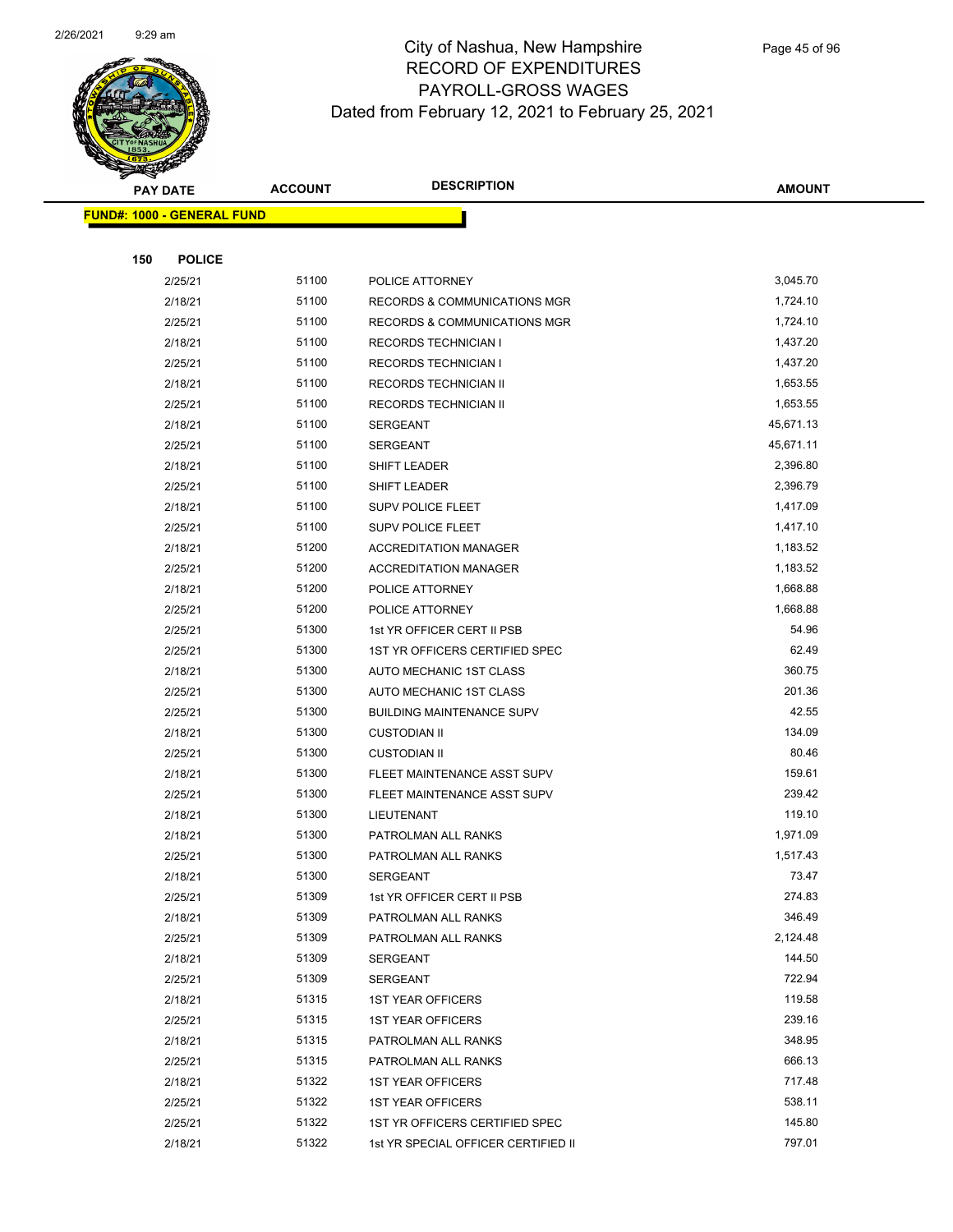

|     | <b>PAY DATE</b>                   | <b>ACCOUNT</b> | <b>DESCRIPTION</b>                                                    | <b>AMOUNT</b>      |
|-----|-----------------------------------|----------------|-----------------------------------------------------------------------|--------------------|
|     | <b>FUND#: 1000 - GENERAL FUND</b> |                |                                                                       |                    |
|     |                                   |                |                                                                       |                    |
| 150 | <b>POLICE</b>                     |                |                                                                       |                    |
|     | 2/25/21                           | 51322          | 1st YR SPECIAL OFFICER CERTIFIED II                                   | 274.83             |
|     | 2/18/21                           | 51322          | PATROLMAN ALL RANKS                                                   | 3,358.20           |
|     | 2/25/21                           | 51322          | PATROLMAN ALL RANKS                                                   | 3,450.84           |
|     | 2/18/21                           | 51322          | SERGEANT                                                              | 293.80             |
|     | 2/18/21                           | 51330          | <b>1ST YEAR OFFICERS</b>                                              | 797.20             |
|     | 2/25/21                           | 51330          | <b>1ST YEAR OFFICERS</b>                                              | 1,594.40           |
|     | 2/18/21                           | 51330          | 1st YR SPECIAL OFFICER CERTIFIED II                                   | 439.74             |
|     | 2/25/21                           | 51330          | 1st YR SPECIAL OFFICER CERTIFIED II                                   | 678.22             |
|     | 2/18/21                           | 51330          | COMM TECH ALL DESIGNATIONS                                            | 684.26             |
|     | 2/25/21                           | 51330          | COMM TECH ALL DESIGNATIONS                                            | 613.56             |
|     | 2/18/21                           | 51330          | <b>DETENTION SPEC</b>                                                 | 566.26             |
|     | 2/25/21                           | 51330          | DETENTION SPEC                                                        | 705.40             |
|     | 2/18/21                           | 51330          | DISPATCHERS ALL DESIGNATIONS                                          | 706.76             |
|     | 2/25/21                           | 51330          | DISPATCHERS ALL DESIGNATIONS                                          | 424.05             |
|     | 2/18/21                           | 51330          | LIEUTENANT                                                            | 628.59             |
|     | 2/18/21                           | 51330          | PATROLMAN ALL RANKS                                                   | 6,583.55           |
|     | 2/25/21                           | 51330          | PATROLMAN ALL RANKS                                                   | 18,060.50          |
|     | 2/18/21                           | 51330          | <b>SERGEANT</b>                                                       | 4,653.85           |
|     | 2/25/21                           | 51330          | <b>SERGEANT</b>                                                       | 1,745.25           |
|     | 2/18/21                           | 51412          | ADMIN ASSISTANT I DETECTIVES                                          | 141.35             |
|     | 2/18/21                           | 51600          | ADMIN SUPERVISOR DETECTIVES                                           | 500.00             |
|     | 2/18/21                           | 51600          | <b>CAPTAIN</b>                                                        | 1,050.00           |
|     | 2/18/21                           | 51600          | COMM TECH ALL DESIGNATIONS                                            | 1,000.00           |
|     | 2/18/21                           | 51600          | DISPATCHERS ALL DESIGNATIONS                                          | 300.00             |
|     | 2/18/21                           | 51600          | PATROLMAN ALL RANKS                                                   | 1,000.00           |
|     | 2/25/21                           | 51628          | <b>1ST YEAR OFFICERS</b>                                              | 2,338.49<br>293.16 |
|     | 2/25/21                           | 51628          | 1st YR OFFICER CERT II PSB                                            |                    |
|     | 2/25/21                           | 51628<br>51628 | 1ST YR OFFICERS CERTIFIED SPEC<br>1st YR SPECIAL OFFICER CERTIFIED II | 222.18<br>2,052.12 |
|     | 2/25/21<br>2/25/21                | 51628          | ANIMAL CONTROL OFFICER                                                | 209.90             |
|     | 2/25/21                           | 51628          | <b>CAPTAIN</b>                                                        | 3,427.55           |
|     | 2/25/21                           | 51628          | CHIEF OF POLICE                                                       | 603.30             |
|     | 2/25/21                           | 51628          | COMM TECH ALL DESIGNATIONS                                            | 1,958.79           |
|     | 2/25/21                           | 51628          | DEPUTY CHIEF OF POLICE                                                | 1,093.40           |
|     | 2/25/21                           | 51628          | DETENTION SPEC                                                        | 558.80             |
|     | 2/25/21                           | 51628          | DISPATCHERS ALL DESIGNATIONS                                          | 969.41             |
|     | 2/25/21                           | 51628          | LIEUTENANT                                                            | 3,752.69           |
|     | 2/25/21                           | 51628          | PATROLMAN ALL RANKS                                                   | 34,349.00          |
|     | 2/25/21                           | 51628          | SERGEANT                                                              | 9,134.24           |
|     | 2/25/21                           | 51628          | SHIFT LEADER                                                          | 479.36             |
|     | 2/18/21                           | 52809          | <b>WELLNESS PROGRAM</b>                                               | 350.00             |
|     | 2/25/21                           | 52809          | <b>WELLNESS PROGRAM</b>                                               | 550.00             |
|     | 2/25/21                           | 55118          | TELEPHONE-CELLULAR                                                    | 140.00             |
|     |                                   |                |                                                                       |                    |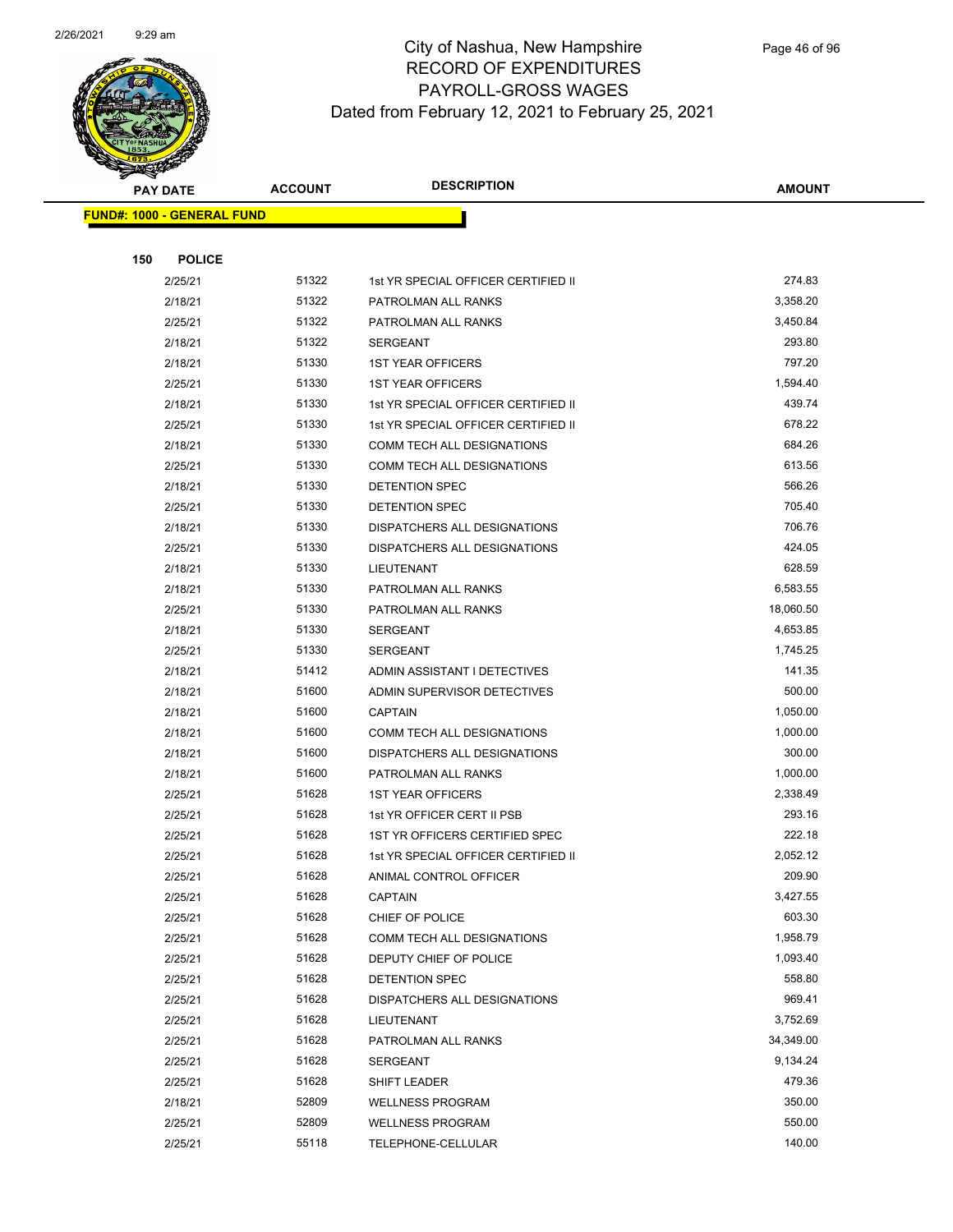

Page 47 of 96

| <b>PAY DATE</b>                   | <b>ACCOUNT</b> | <b>DESCRIPTION</b>              | <b>AMOUNT</b> |
|-----------------------------------|----------------|---------------------------------|---------------|
| <b>FUND#: 1000 - GENERAL FUND</b> |                |                                 |               |
|                                   |                |                                 |               |
| 150<br><b>POLICE</b>              |                |                                 |               |
| 2/18/21                           | 61107          | <b>CLOTHING &amp; UNIFORMS</b>  | 515.76        |
| 2/25/21                           | 61107          | <b>CLOTHING &amp; UNIFORMS</b>  | 664.78        |
|                                   |                |                                 |               |
| <b>TOTAL 150 - POLICE</b>         |                |                                 | \$819,888.51  |
|                                   |                |                                 |               |
| 152<br><b>FIRE</b>                |                |                                 |               |
| 2/18/21                           | 51100          | ADMINISTRATIVE ASSISTANT II     | 2,575.00      |
| 2/25/21                           | 51100          | ADMINISTRATIVE ASSISTANT II     | 2,575.00      |
| 2/18/21                           | 51100          | <b>ASST FIRE CHIEF</b>          | 2,573.92      |
| 2/25/21                           | 51100          | <b>ASST FIRE CHIEF</b>          | 2,573.92      |
| 2/18/21                           | 51100          | ASST SUPERINTENDENT FIRE ALARM  | 1,746.04      |
| 2/25/21                           | 51100          | ASST SUPERINTENDENT FIRE ALARM  | 1,746.04      |
| 2/18/21                           | 51100          | ASST SUPERINTENDENT FIRE FLEET  | 1,637.00      |
| 2/25/21                           | 51100          | ASST SUPERINTENDENT FIRE FLEET  | 1,637.00      |
| 2/18/21                           | 51100          | ASST SUPERINTENDENT PREVENTION  | 3,509.64      |
| 2/25/21                           | 51100          | ASST SUPERINTENDENT PREVENTION  | 3,509.64      |
| 2/18/21                           | 51100          | <b>CAPTAIN</b>                  | 12,296.31     |
| 2/25/21                           | 51100          | <b>CAPTAIN</b>                  | 12,296.29     |
| 2/18/21                           | 51100          | CAPTAIN FIRE TRAINING SAFETY    | 1,928.20      |
| 2/25/21                           | 51100          | CAPTAIN FIRE TRAINING SAFETY    | 1,928.20      |
| 2/18/21                           | 51100          | <b>DEPUTY FIRE CHIEF</b>        | 9,069.12      |
| 2/25/21                           | 51100          | <b>DEPUTY FIRE CHIEF</b>        | 9,069.11      |
| 2/18/21                           | 51100          | <b>EXEC ASST BUSINESS COORD</b> | 1,126.20      |
| 2/25/21                           | 51100          | <b>EXEC ASST BUSINESS COORD</b> | 1,126.20      |
| 2/18/21                           | 51100          | <b>FIRE CHIEF</b>               | 2,815.20      |
| 2/25/21                           | 51100          | <b>FIRE CHIEF</b>               | 2,815.20      |
| 2/18/21                           | 51100          | FIRE DISPATCH ALL RANKS         | 7,963.20      |
| 2/25/21                           | 51100          | FIRE DISPATCH ALL RANKS         | 6,134.97      |
| 2/18/21                           | 51100          | FIRE DISPATCH SUPERVISOR        | 5,448.23      |
| 2/25/21                           | 51100          | FIRE DISPATCH SUPERVISOR        | 4,704.91      |
| 2/18/21                           | 51100          | FIRE LIEUTENANT                 | 43,964.63     |
| 2/25/21                           | 51100          | FIRE LIEUTENANT                 | 43,999.66     |
| 2/18/21                           | 51100          | <b>FIRE MECHANIC</b>            | 1,465.88      |
| 2/25/21                           | 51100          | <b>FIRE MECHANIC</b>            | 1,465.88      |
| 2/18/21                           | 51100          | FIRE TRAINING OFFICER           | 1,711.68      |
| 2/25/21                           | 51100          | FIRE TRAINING OFFICER           | 1,711.68      |
| 2/18/21                           | 51100          | FIREFIGHTERS ALL RANKS          | 130,989.55    |
| 2/25/21                           | 51100          | FIREFIGHTERS ALL RANKS          | 130,379.73    |
| 2/18/21                           | 51100          | SUPERINTENDENT FIRE ALARM       | 1,967.00      |
| 2/25/21                           | 51100          | SUPERINTENDENT FIRE ALARM       | 1,967.00      |
| 2/18/21                           | 51100          | SUPERINTENDENT FIRE FLEET       | 1,909.12      |
| 2/25/21                           | 51100          | SUPERINTENDENT FIRE FLEET       | 1,909.12      |
| 2/18/21                           | 51100          | SUPERINTENDENT FIRE PREVENTION  | 1,947.48      |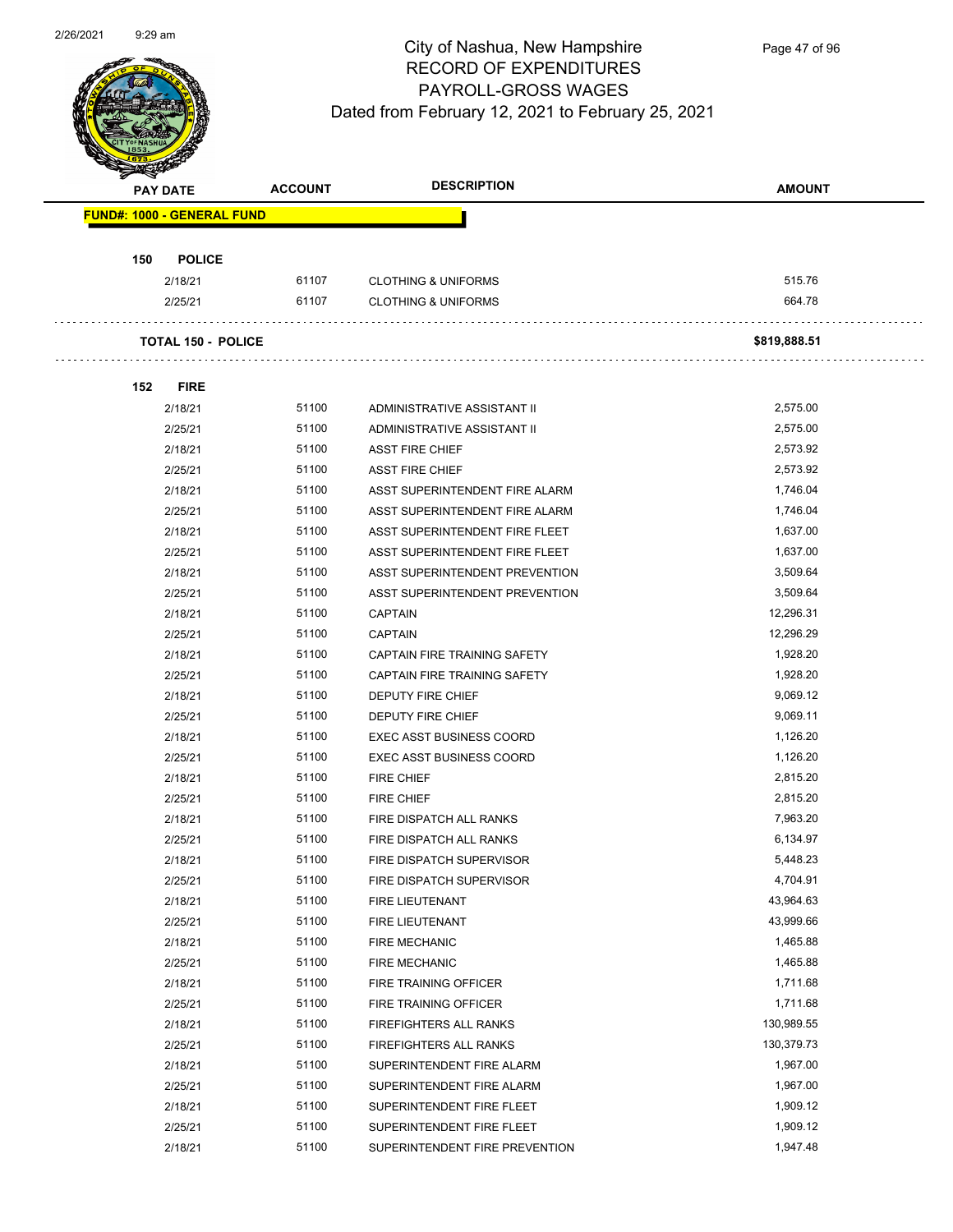

|     | <b>PAY DATE</b>                    | <b>ACCOUNT</b> | <b>DESCRIPTION</b>             | <b>AMOUNT</b> |
|-----|------------------------------------|----------------|--------------------------------|---------------|
|     | <u> FUND#: 1000 - GENERAL FUND</u> |                |                                |               |
|     |                                    |                |                                |               |
| 152 | <b>FIRE</b>                        |                |                                |               |
|     | 2/25/21                            | 51100          | SUPERINTENDENT FIRE PREVENTION | 1,947.48      |
|     | 2/18/21                            | 51300          | ASST SUPERINTENDENT FIRE ALARM | 170.46        |
|     | 2/25/21                            | 51300          | ASST SUPERINTENDENT FIRE ALARM | (170.46)      |
|     | 2/18/21                            | 51300          | ASST SUPERINTENDENT FIRE FLEET | 306.94        |
|     | 2/18/21                            | 51300          | ASST SUPERINTENDENT PREVENTION | 309.90        |
|     | 2/18/21                            | 51300          | <b>FIRE MECHANIC</b>           | 274.86        |
|     | 2/25/21                            | 51300          | <b>FIRE MECHANIC</b>           | 192.39        |
|     | 2/25/21                            | 51300          | FIREFIGHTERS ALL RANKS         | 9,797.83      |
|     | 2/18/21                            | 51300          | SUPERINTENDENT FIRE FLEET      | 217.46        |
|     | 2/25/21                            | 51300          | SUPERINTENDENT FIRE FLEET      | 217.46        |
|     | 2/18/21                            | 51330          | <b>CAPTAIN</b>                 | 122.63        |
|     | 2/25/21                            | 51330          | <b>CAPTAIN</b>                 | 501.94        |
|     | 2/18/21                            | 51330          | DEPUTY FIRE CHIEF              | 433.77        |
|     | 2/18/21                            | 51330          | FIRE DISPATCH ALL RANKS        | 2,934.29      |
|     | 2/25/21                            | 51330          | FIRE DISPATCH ALL RANKS        | 5,152.84      |
|     | 2/18/21                            | 51330          | FIRE DISPATCH SUPERVISOR       | 854.46        |
|     | 2/25/21                            | 51330          | FIRE DISPATCH SUPERVISOR       | 2,972.76      |
|     | 2/18/21                            | 51330          | <b>FIRE LIEUTENANT</b>         | 4,504.78      |
|     | 2/25/21                            | 51330          | FIRE LIEUTENANT                | 2,656.95      |
|     | 2/18/21                            | 51330          | FIREFIGHTERS ALL RANKS         | 17,787.38     |
|     | 2/25/21                            | 51330          | FIREFIGHTERS ALL RANKS         | 11,357.36     |
|     | 2/25/21                            | 51628          | ASST SUPERINTENDENT FIRE ALARM | 436.51        |
|     | 2/25/21                            | 51628          | ASST SUPERINTENDENT FIRE FLEET | 409.25        |
|     | 2/25/21                            | 51628          | ASST SUPERINTENDENT PREVENTION | 877.41        |
|     | 2/25/21                            | 51628          | <b>CAPTAIN</b>                 | 3,074.06      |
|     | 2/25/21                            | 51628          | CAPTAIN FIRE TRAINING SAFETY   | 482.05        |
|     | 2/25/21                            | 51628          | FIRE DISPATCH ALL RANKS        | 2,035.61      |
|     | 2/25/21                            | 51628          | FIRE DISPATCH SUPERVISOR       | 1,506.62      |
|     | 2/25/21                            | 51628          | FIRE LIEUTENANT                | 11,385.48     |
|     | 2/25/21                            | 51628          | <b>FIRE MECHANIC</b>           | 366.47        |
|     | 2/25/21                            | 51628          | FIRE TRAINING OFFICER          | 427.92        |
|     | 2/18/21                            | 51628          | FIREFIGHTERS ALL RANKS         | 35.52         |
|     | 2/25/21                            | 51628          | FIREFIGHTERS ALL RANKS         | 32,972.65     |
|     | 2/25/21                            | 51628          | SUPERINTENDENT FIRE ALARM      | 491.75        |
|     | 2/25/21                            | 51628          | SUPERINTENDENT FIRE FLEET      | 477.28        |
|     | 2/25/21                            | 51628          | SUPERINTENDENT FIRE PREVENTION | 486.87        |
|     | 2/18/21                            | 51650          | <b>CAPTAIN</b>                 | 423.59        |
|     | 2/25/21                            | 51650          | <b>CAPTAIN</b>                 | 1,254.07      |
|     | 2/18/21                            | 51650          | DEPUTY FIRE CHIEF              | 1,297.83      |
|     | 2/18/21                            | 51650          | FIRE LIEUTENANT                | 11,881.83     |
|     | 2/25/21                            | 51650          | FIRE LIEUTENANT                | 7,730.18      |
|     | 2/18/21                            | 51650          | FIREFIGHTERS ALL RANKS         | 43,280.22     |
|     | 2/25/21                            | 51650          | FIREFIGHTERS ALL RANKS         | 29,025.56     |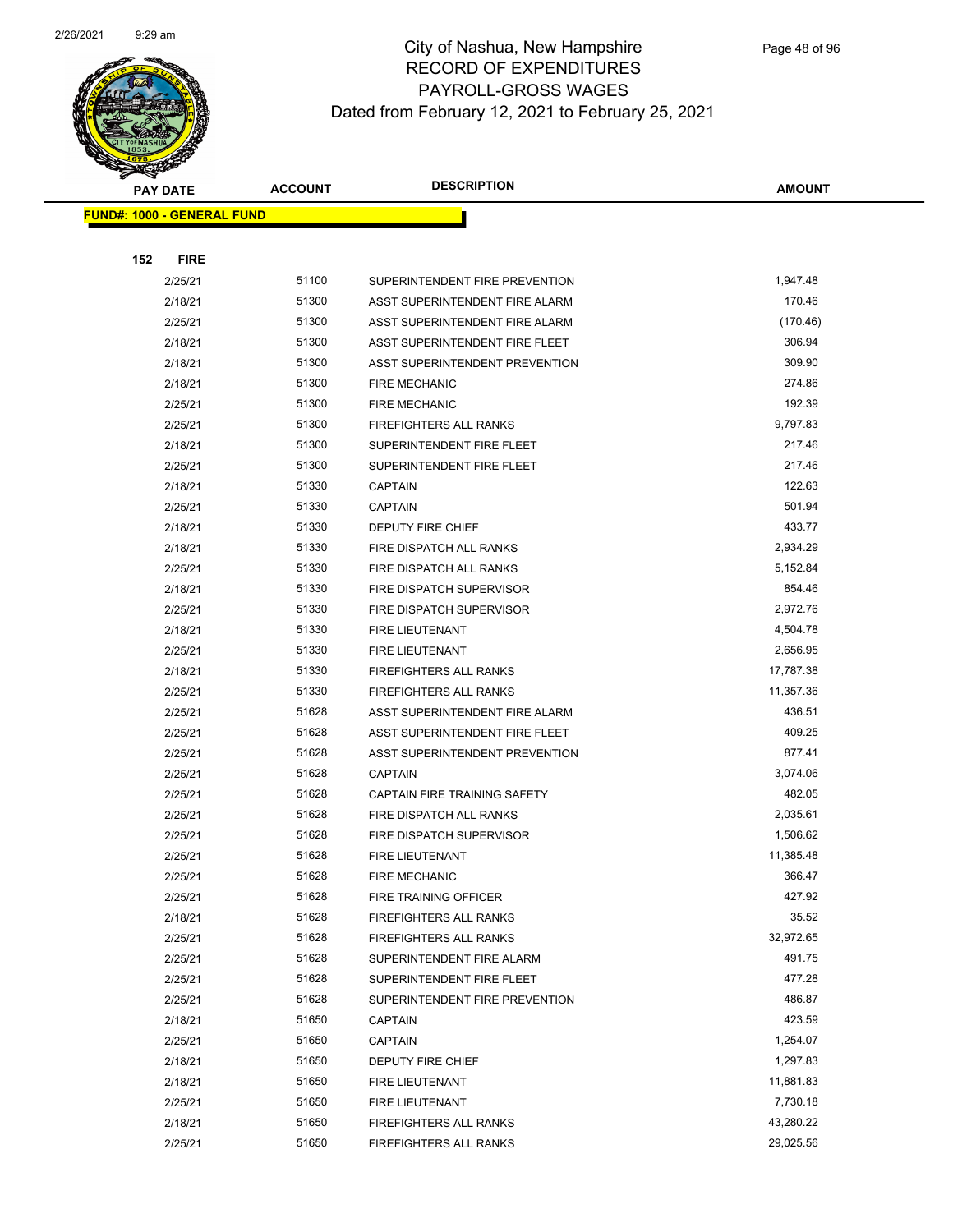

|     | <b>PAY DATE</b>                   | <b>ACCOUNT</b> | <b>DESCRIPTION</b>              | <b>AMOUNT</b> |
|-----|-----------------------------------|----------------|---------------------------------|---------------|
|     | <b>FUND#: 1000 - GENERAL FUND</b> |                |                                 |               |
|     |                                   |                |                                 |               |
| 152 | <b>FIRE</b>                       |                |                                 |               |
|     | 2/18/21                           | 51700          | ASST SUPERINTENDENT FIRE ALARM  | 21.83         |
|     | 2/25/21                           | 51700          | ASST SUPERINTENDENT FIRE ALARM  | 21.83         |
|     | 2/18/21                           | 51700          | ASST SUPERINTENDENT PREVENTION  | 43.87         |
|     | 2/25/21                           | 51700          | ASST SUPERINTENDENT PREVENTION  | 43.87         |
|     | 2/18/21                           | 51700          | <b>CAPTAIN</b>                  | 354.85        |
|     | 2/25/21                           | 51700          | <b>CAPTAIN</b>                  | 354.85        |
|     | 2/18/21                           | 51700          | CAPTAIN FIRE TRAINING SAFETY    | 24.10         |
|     | 2/25/21                           | 51700          | CAPTAIN FIRE TRAINING SAFETY    | 24.10         |
|     | 2/18/21                           | 51700          | FIRE DISPATCH ALL RANKS         | 15.89         |
|     | 2/25/21                           | 51700          | FIRE DISPATCH ALL RANKS         | 15.89         |
|     | 2/18/21                           | 51700          | FIRE DISPATCH SUPERVISOR        | 18.34         |
|     | 2/25/21                           | 51700          | <b>FIRE DISPATCH SUPERVISOR</b> | 18.34         |
|     | 2/18/21                           | 51700          | FIRE LIEUTENANT                 | 1,307.33      |
|     | 2/25/21                           | 51700          | FIRE LIEUTENANT                 | 1,363.67      |
|     | 2/18/21                           | 51700          | FIRE TRAINING OFFICER           | 21.40         |
|     | 2/25/21                           | 51700          | FIRE TRAINING OFFICER           | 21.40         |
|     | 2/18/21                           | 51700          | <b>FIREFIGHTERS ALL RANKS</b>   | 2,930.89      |
|     | 2/25/21                           | 51700          | <b>FIREFIGHTERS ALL RANKS</b>   | 2,930.89      |
|     | 2/18/21                           | 51700          | SUPERINTENDENT FIRE ALARM       | 24.59         |
|     | 2/25/21                           | 51700          | SUPERINTENDENT FIRE ALARM       | 24.59         |
|     | 2/18/21                           | 51700          | SUPERINTENDENT FIRE FLEET       | 23.86         |
|     | 2/25/21                           | 51700          | SUPERINTENDENT FIRE FLEET       | 23.86         |
|     | 2/18/21                           | 51700          | SUPERINTENDENT FIRE PREVENTION  | 24.34         |
|     | 2/25/21                           | 51700          | SUPERINTENDENT FIRE PREVENTION  | 24.34         |
|     | 2/25/21                           | 51900          | <b>ASST FIRE CHIEF</b>          | 100.00        |
|     | 2/25/21                           | 51900          | ASST SUPERINTENDENT FIRE ALARM  | 100.00        |
|     | 2/25/21                           | 51900          | ASST SUPERINTENDENT FIRE FLEET  | 100.00        |
|     | 2/25/21                           | 51900          | ASST SUPERINTENDENT PREVENTION  | 200.00        |
|     | 2/25/21                           | 51900          | <b>CAPTAIN</b>                  | 650.00        |
|     | 2/25/21                           | 51900          | CAPTAIN FIRE TRAINING SAFETY    | 50.00         |
|     | 2/25/21                           | 51900          | DEPUTY FIRE CHIEF               | 400.00        |
|     | 2/25/21                           | 51900          | <b>FIRE CHIEF</b>               | 100.00        |
|     | 2/18/21                           | 51900          | FIRE DISPATCH ALL RANKS         | 50.00         |
|     | 2/25/21                           | 51900          | FIRE DISPATCH ALL RANKS         | 450.00        |
|     | 2/25/21                           | 51900          | FIRE DISPATCH SUPERVISOR        | 400.00        |
|     | 2/25/21                           | 51900          | FIRE LIEUTENANT                 | 2,800.00      |
|     | 2/25/21                           | 51900          | <b>FIRE TRAINING OFFICER</b>    | 100.00        |
|     | 2/25/21                           | 51900          | <b>FIREFIGHTERS ALL RANKS</b>   | 9,700.00      |
|     | 2/25/21                           | 51900          | SUPERINTENDENT FIRE ALARM       | 100.00        |
|     | 2/25/21                           | 51900          | SUPERINTENDENT FIRE FLEET       | 100.00        |
|     | 2/25/21                           | 51900          | SUPERINTENDENT FIRE PREVENTION  | 100.00        |
|     | 2/25/21                           | 55118          | TELEPHONE-CELLULAR              | 684.00        |
|     | 2/18/21                           | 61107          | <b>CLOTHING &amp; UNIFORMS</b>  | 635.66        |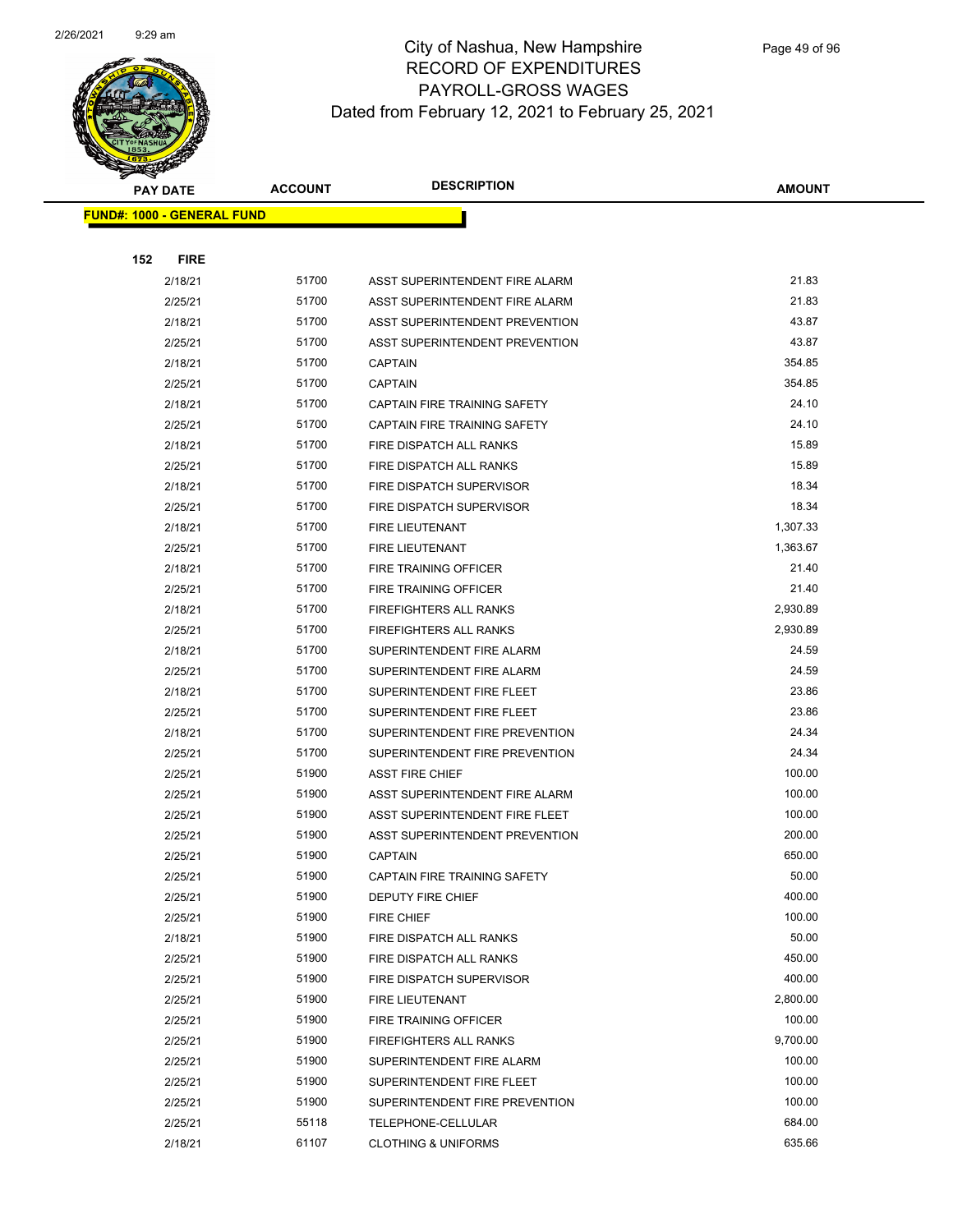

Page 50 of 96

| <b>PAY DATE</b>                   | <b>ACCOUNT</b>                          | <b>DESCRIPTION</b>                             | <b>AMOUNT</b>   |
|-----------------------------------|-----------------------------------------|------------------------------------------------|-----------------|
| <b>FUND#: 1000 - GENERAL FUND</b> |                                         |                                                |                 |
| <b>TOTAL 152 - FIRE</b>           |                                         |                                                | \$707,593.74    |
| 153                               | <b>BUILDING INSPECTION</b>              |                                                |                 |
| 2/18/21                           | 51100                                   | <b>BLD INSP ASST PLANS EXAMINER</b>            | 1,090.60        |
| 2/25/21                           | 51100                                   | <b>BLD INSP ASST PLANS EXAMINER</b>            | 1,090.60        |
| 2/18/21                           | 51100                                   | <b>BUILDING AND UTILITIES INSPCTR</b>          | 3,787.50        |
| 2/25/21                           | 51100                                   | <b>BUILDING AND UTILITIES INSPCTR</b>          | 3,787.50        |
| 2/18/21                           | 51100                                   | <b>BUILDING DEPARTMENT MANAGER</b>             | 1,709.25        |
| 2/25/21                           | 51100                                   | <b>BUILDING DEPARTMENT MANAGER</b>             | 1,709.25        |
| 2/18/21                           | 51100                                   | PERMIT TECHNICIAN I                            | 1,341.90        |
| 2/25/21                           | 51100                                   | PERMIT TECHNICIAN I                            | 1,341.90        |
| 2/18/21                           | 51100                                   | <b>PLANS EXAMINER</b>                          | 1,324.60        |
| 2/25/21                           | 51100                                   | <b>PLANS EXAMINER</b>                          | 1,324.61        |
|                                   | <b>TOTAL 153 - BUILDING INSPECTION</b>  |                                                | \$18,507.71     |
| 155                               | <b>CODE ENFORCEMENT</b>                 |                                                |                 |
| 2/18/21                           | 51100                                   | <b>CODE ENFORCEMENT OFFICER II</b>             | 2,941.44        |
| 2/25/21                           | 51100                                   | <b>CODE ENFORCEMENT OFFICER II</b>             | 2,878.85        |
| 2/18/21                           | 51100                                   | MGR CODE ENFORCEMENT DEPT                      | 1,702.60        |
| 2/25/21                           | 51100                                   | MGR CODE ENFORCEMENT DEPT                      | 1,702.60        |
| 2/25/21                           | 55118                                   | TELEPHONE-CELLULAR                             | 59.50           |
|                                   | <b>TOTAL 155 - CODE ENFORCEMENT</b>     |                                                | \$9,284.99      |
| 156                               | <b>EMERGENCY MANAGEMENT</b>             |                                                |                 |
| 2/18/21                           | 51100                                   | EMERGENCY MANAGEMENT COORDINAT                 | 918.40          |
| 2/25/21                           | 51100                                   | EMERGENCY MANAGEMENT COORDINAT                 | 918.40          |
| 2/18/21                           | 51100                                   | EMERGENCY MANAGEMENT DIRECTOR                  | 1,809.80        |
| 2/25/21                           | 51100                                   | <b>EMERGENCY MANAGEMENT DIRECTOR</b>           | 1,809.80        |
| 2/25/21                           | 55118                                   | TELEPHONE-CELLULAR                             | 100.00          |
|                                   | <b>TOTAL 156 - EMERGENCY MANAGEMENT</b> |                                                | \$5,556.40<br>. |
| 157                               | <b>CITYWIDE COMMUNICATIONS</b>          |                                                |                 |
| 2/18/21                           | 51100                                   | <b>COMM SYS ENGR TECH</b>                      | 1,063.27        |
| 2/25/21                           | 51100                                   | <b>COMM SYS ENGR TECH</b>                      | 1,063.27        |
| 2/18/21                           | 51100                                   | IT MANAGER/RADIO SYSTEMS NETWORK ADMINISTRATOR | 394.15          |
| 2/25/21                           | 51100                                   | IT MANAGER/RADIO SYSTEMS NETWORK ADMINISTRATOR | 394.15          |
| 2/18/21                           | 51200                                   | RADIO SYSTEMS MANAGER                          | 1,488.24        |
| 2/25/21                           | 51200                                   | RADIO SYSTEMS MANAGER                          | 1,488.24        |
|                                   |                                         |                                                |                 |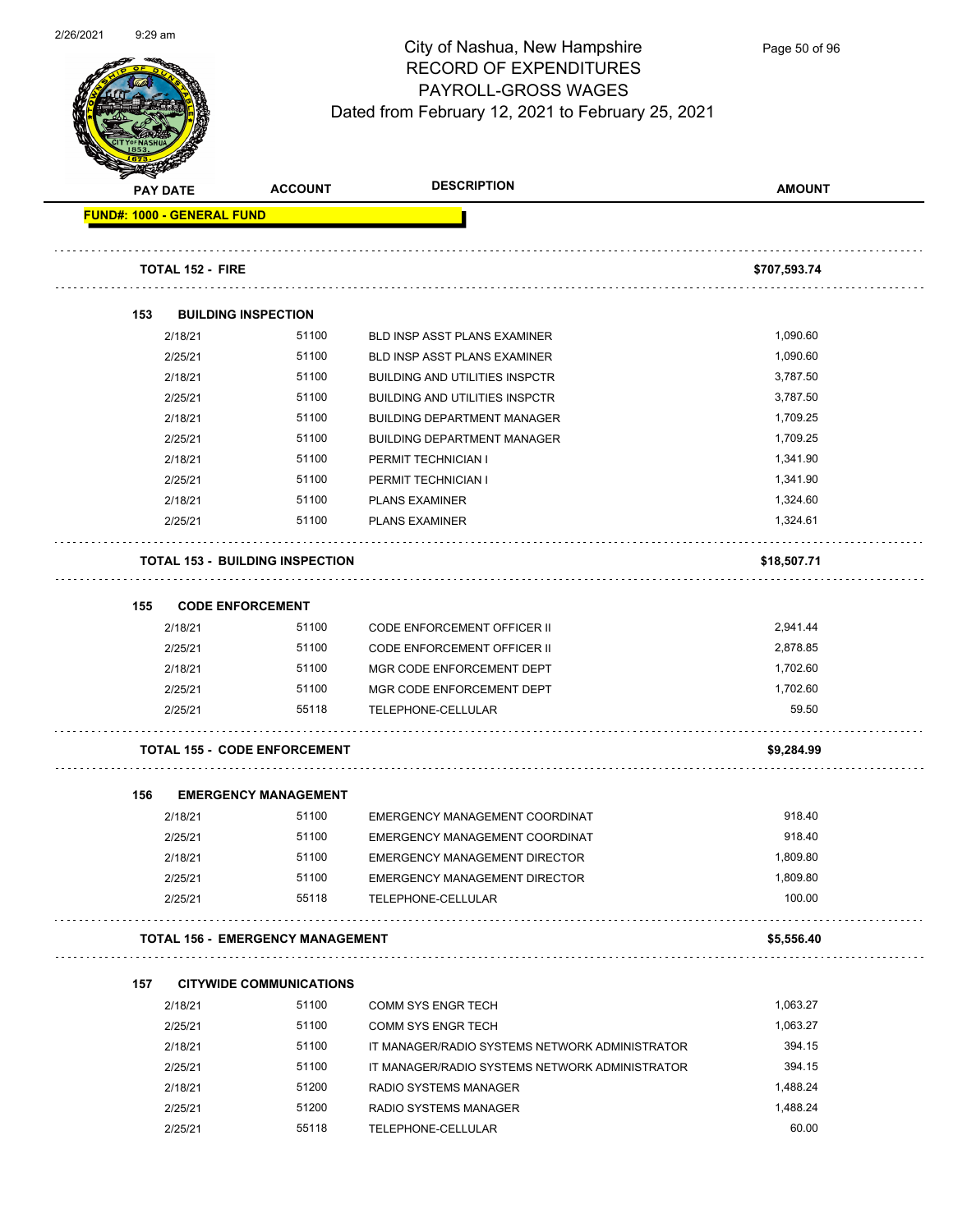

Page 51 of 96

| <b>Andrew School</b><br><b>PAY DATE</b> | <b>ACCOUNT</b>                             | <b>DESCRIPTION</b>                                  | <b>AMOUNT</b>        |
|-----------------------------------------|--------------------------------------------|-----------------------------------------------------|----------------------|
| <b>FUND#: 1000 - GENERAL FUND</b>       |                                            |                                                     |                      |
|                                         |                                            |                                                     |                      |
|                                         | <b>TOTAL 157 - CITYWIDE COMMUNICATIONS</b> |                                                     | \$5,951.32           |
| 158                                     | <b>PARKING ENFORCEMENT</b>                 |                                                     |                      |
| 2/18/21                                 | 51100                                      | <b>MVR CLERK I</b>                                  | 305.15               |
| 2/25/21                                 | 51100                                      | <b>MVR CLERK I</b>                                  | 305.15               |
| 2/18/21                                 | 51100                                      | <b>MVR CLERK II</b>                                 | 335.10               |
| 2/25/21                                 | 51100                                      | <b>MVR CLERK II</b>                                 | 335.10               |
| 2/18/21                                 | 51100                                      | ORDINANCE VIOLATIONS COORDINATOR                    | 126.67               |
| 2/25/21                                 | 51100                                      | ORDINANCE VIOLATIONS COORDINATOR                    | 205.83               |
| 2/18/21                                 | 51100                                      | PARKING MANAGER                                     | 334.49               |
| 2/25/21                                 | 51100                                      | <b>PARKING MANAGER</b>                              | 334.50               |
| 2/18/21                                 | 51200                                      | PARKING ENFORCEMENT SPECIALIST                      | 959.35               |
| 2/25/21                                 | 51200                                      | PARKING ENFORCEMENT SPECIALIST                      | 955.15               |
| 2/25/21                                 | 55118                                      | TELEPHONE-CELLULAR                                  | 12.50                |
|                                         | <b>TOTAL 158 - PARKING ENFORCEMENT</b>     |                                                     | \$4,208.99           |
|                                         |                                            |                                                     |                      |
| 160                                     | <b>PW-ADMIN &amp; ENGINEERING</b>          |                                                     |                      |
| 2/18/21                                 | 51100                                      | ADMINISTRATIVE ASSISTANT II                         | 806.55               |
| 2/25/21                                 | 51100                                      | ADMINISTRATIVE ASSISTANT II                         | 806.55               |
| 2/18/21                                 | 51100                                      | ASSISTANT CONSTRUCTION ENGINEER                     | 1,129.00             |
| 2/25/21                                 | 51100                                      | ASSISTANT CONSTRUCTION ENGINEER                     | 1,129.00             |
| 2/18/21                                 | 51100                                      | ASSISTANT DIRECTOR OF PUBLIC WORKS                  | 1,801.70             |
| 2/25/21                                 | 51100                                      | ASSISTANT DIRECTOR OF PUBLIC WORKS                  | 1,801.70             |
| 2/18/21                                 | 51100                                      | <b>CITY ENGINEER</b>                                | 1,237.40             |
| 2/25/21                                 | 51100                                      | <b>CITY ENGINEER</b>                                | 1,237.40             |
| 2/18/21                                 | 51100<br>51100                             | <b>CITY SURVEYOR</b>                                | 1,282.35<br>1,282.35 |
| 2/25/21<br>2/18/21                      | 51100                                      | <b>CITY SURVEYOR</b><br><b>DEPUTY CITY ENGINEER</b> | 814.40               |
| 2/25/21                                 | 51100                                      | DEPUTY CITY ENGINEER                                | 814.40               |
| 2/18/21                                 | 51100                                      | <b>DIRECTOR PUBLIC WORKS</b>                        | 1,970.65             |
| 2/25/21                                 | 51100                                      | <b>DIRECTOR PUBLIC WORKS</b>                        | 1,970.65             |
| 2/18/21                                 | 51100                                      | DIVISION OPERATIONS MANAGER                         | 1,351.10             |
| 2/25/21                                 | 51100                                      | DIVISION OPERATIONS MANAGER                         | 1,310.16             |
| 2/18/21                                 | 51100                                      | DPW CONTRACT ADMINISTRATOR                          | 380.31               |
| 2/25/21                                 | 51100                                      | DPW CONTRACT ADMINISTRATOR                          | 380.31               |
| 2/18/21                                 | 51100                                      | <b>ENGINEERING INSPECTOR</b>                        | 2,135.35             |
| 2/25/21                                 | 51100                                      | <b>ENGINEERING INSPECTOR</b>                        | 2,135.35             |
| 2/18/21                                 | 51100                                      | <b>EXECUTIVE ASSISTANT</b>                          | 826.25               |
| 2/25/21                                 | 51100                                      | EXECUTIVE ASSISTANT                                 | 826.25               |
| 2/18/21                                 | 51100                                      | <b>GIS SPECIALIST</b>                               | 508.40               |
| 2/25/21                                 | 51100                                      | <b>GIS SPECIALIST</b>                               | 508.40               |
| 2/18/21                                 | 51100                                      | PUBLIC RELATIONS ADMINISTRATOR                      | 784.24               |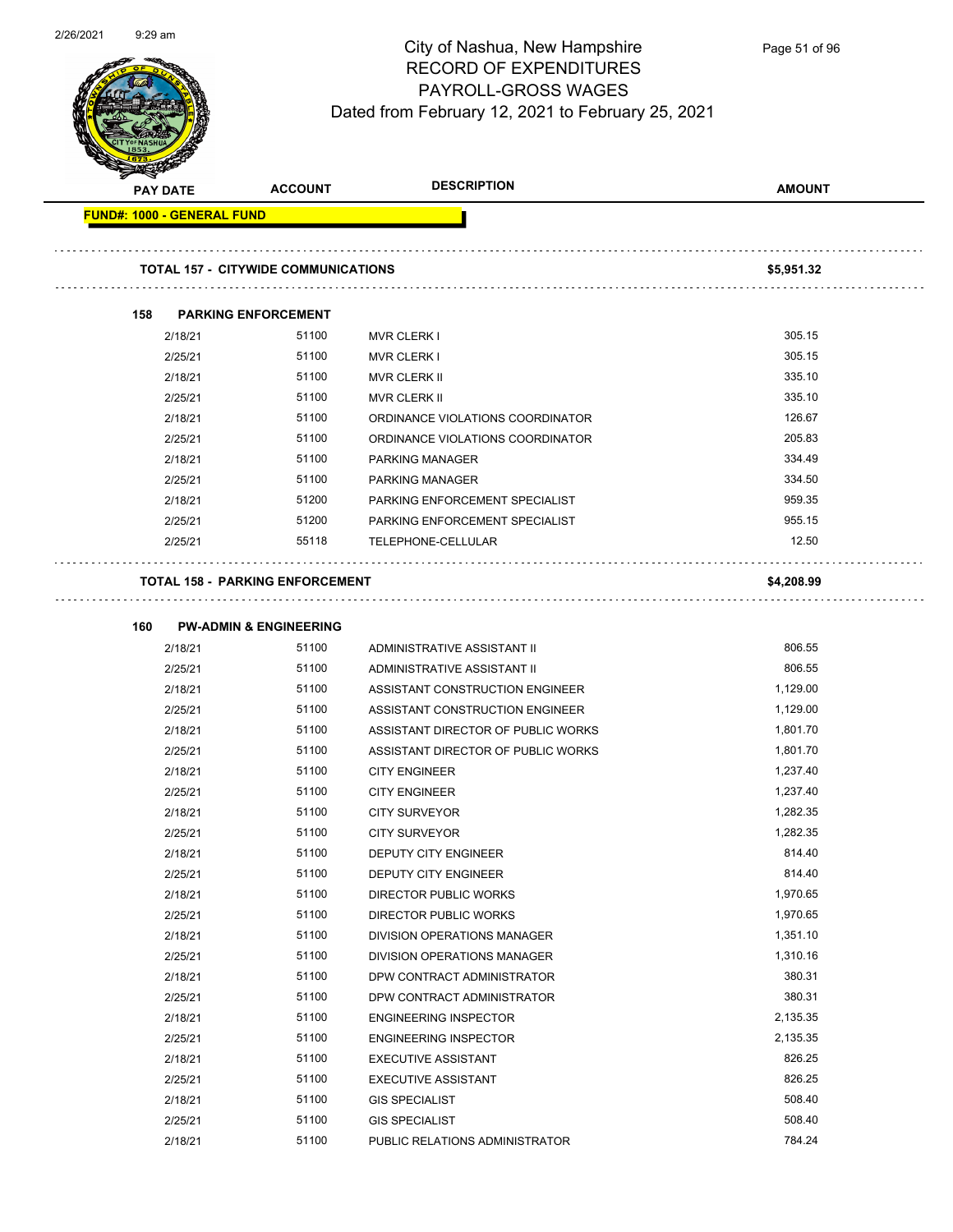

| <b>PAY DATE</b>                    | <b>ACCOUNT</b>                    | <b>DESCRIPTION</b>             | <b>AMOUNT</b> |
|------------------------------------|-----------------------------------|--------------------------------|---------------|
| <b>FUND#: 1000 - GENERAL FUND</b>  |                                   |                                |               |
|                                    |                                   |                                |               |
| 160                                | <b>PW-ADMIN &amp; ENGINEERING</b> |                                |               |
| 2/25/21                            | 51100                             | PUBLIC RELATIONS ADMINISTRATOR | 784.24        |
| 2/18/21                            | 51100                             | SENIOR STAFF ENGINEER          | 1,902.60      |
| 2/25/21                            | 51100                             | <b>SENIOR STAFF ENGINEER</b>   | 1,902.60      |
| 2/18/21                            | 51100                             | <b>SENIOR TRAFFIC ENGINEER</b> | 1,809.79      |
| 2/25/21                            | 51100                             | <b>SENIOR TRAFFIC ENGINEER</b> | 1,809.79      |
| 2/18/21                            | 51100                             | <b>STAFF ENGINEER</b>          | 1,191.00      |
| 2/25/21                            | 51100                             | <b>STAFF ENGINEER</b>          | 1,191.00      |
| 2/18/21                            | 51100                             | STREET CONSTRUCTION ENGINEER   | 1,508.15      |
| 2/25/21                            | 51100                             | STREET CONSTRUCTION ENGINEER   | 1,508.15      |
| 2/25/21                            | 51300                             | <b>ENGINEERING INSPECTOR</b>   | 118.93        |
| 2/25/21                            | 55118                             | TELEPHONE-CELLULAR             | 427.45        |
|                                    |                                   |                                |               |
| TOTAL 160 - PW-ADMIN & ENGINEERING |                                   |                                | \$43,383.92   |
|                                    |                                   |                                |               |
| 161<br><b>STREETS</b>              |                                   |                                |               |
| 2/18/21                            | 51100                             | ADMINISTRATIVE ASSISTANT II    | 839.35        |
| 2/25/21                            | 51100                             | ADMINISTRATIVE ASSISTANT II    | 839.35        |
| 2/18/21                            | 51100                             | AUTO MECH 1ST CLASS NIGHTS     | 4,353.61      |
| 2/25/21                            | 51100                             | AUTO MECH 1ST CLASS NIGHTS     | 4,292.38      |
| 2/18/21                            | 51100                             | AUTO MECH 2ND CLASS            | 1,959.20      |
| 2/25/21                            | 51100                             | AUTO MECH 2ND CLASS            | 1,959.20      |
| 2/18/21                            | 51100                             | AUTO MECH 2ND CLASS NIGHTS     | 795.68        |
| 2/25/21                            | 51100                             | AUTO MECH 2ND CLASS NIGHTS     | 793.28        |
| 2/18/21                            | 51100                             | AUTO MECHANIC 1ST CLASS        | 3,229.22      |
| 2/25/21                            | 51100                             | AUTO MECHANIC 1ST CLASS        | 3,222.47      |
| 2/18/21                            | 51100                             | EQUIP OPR STREET REPAIR        | 5,301.84      |
| 2/25/21                            | 51100                             | EQUIP OPR STREET REPAIR        | 5,889.60      |
| 2/18/21                            | 51100                             | FLEET MAINTENANCE FOREMAN      | 1,351.10      |
| 2/25/21                            | 51100                             | FLEET MAINTENANCE FOREMAN      | 1,351.10      |
| 2/18/21                            | 51100                             | FLEET MANAGER STREET DEPT      | 1,230.64      |
| 2/25/21                            | 51100                             | FLEET MANAGER STREET DEPT      | 1,230.65      |
| 2/18/21                            | 51100                             | FOREMAN LABOR STREET           | 2,702.20      |
| 2/25/21                            | 51100                             | FOREMAN LABOR STREET           | 2,702.20      |
| 2/18/21                            | 51100                             | <b>MASON PIPELAYER</b>         | 2,822.40      |
| 2/25/21                            | 51100                             | <b>MASON PIPELAYER</b>         | 2,822.40      |
| 2/18/21                            | 51100                             | OPERATIONS SUPERVISOR          | 1,138.65      |
| 2/25/21                            | 51100                             | OPERATIONS SUPERVISOR          | 910.92        |
| 2/18/21                            | 51100                             | <b>SIGN MAINTENANCE</b>        | 2,852.16      |
| 2/25/21                            | 51100                             | SIGN MAINTENANCE               | 2,897.96      |
| 2/18/21                            | 51100                             | STOREKEEPER PWD                | 1,048.50      |
| 2/25/21                            | 51100                             | STOREKEEPER PWD                | 1,115.58      |
| 2/18/21                            | 51100                             | <b>STREET FOREMAN</b>          | 2,675.68      |
| 2/25/21                            | 51100                             | <b>STREET FOREMAN</b>          | 2,675.70      |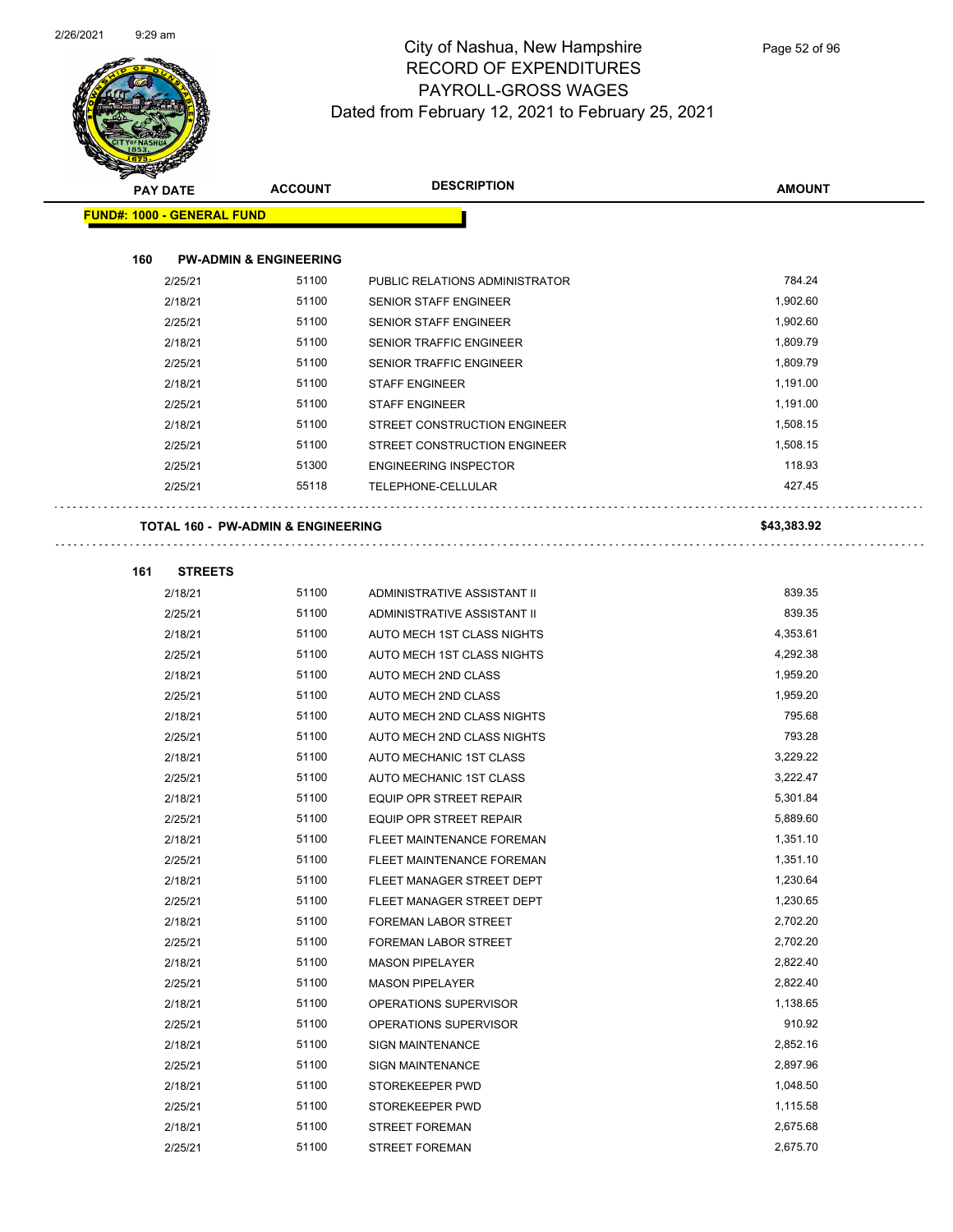

|     | <b>PAY DATE</b>                    | <b>ACCOUNT</b> | <b>DESCRIPTION</b>                 | AMOUNT    |
|-----|------------------------------------|----------------|------------------------------------|-----------|
|     | <u> FUND#: 1000 - GENERAL FUND</u> |                |                                    |           |
|     |                                    |                |                                    |           |
| 161 | <b>STREETS</b>                     |                |                                    |           |
|     | 2/18/21                            | 51100          | SUPERINTENDENT OF STREETS          | 2,010.85  |
|     | 2/25/21                            | 51100          | SUPERINTENDENT OF STREETS          | 2,010.85  |
|     | 2/18/21                            | 51100          | <b>TRAFFIC FOREMAN</b>             | 1,378.10  |
|     | 2/25/21                            | 51100          | <b>TRAFFIC FOREMAN</b>             | 1,378.10  |
|     | 2/18/21                            | 51100          | <b>TRAFFIC TECHNICIAN I</b>        | 1,255.05  |
|     | 2/25/21                            | 51100          | <b>TRAFFIC TECHNICIAN I</b>        | 1,255.05  |
|     | 2/18/21                            | 51100          | TRUCK DRIVER STREET REPAIR         | 17,055.61 |
|     | 2/25/21                            | 51100          | TRUCK DRIVER STREET REPAIR         | 16,651.03 |
|     | 2/18/21                            | 51100          | <b>WELDER FIRST CLASS</b>          | 1,060.80  |
|     | 2/25/21                            | 51100          | <b>WELDER FIRST CLASS</b>          | 1,060.80  |
|     | 2/25/21                            | 51300          | <b>ADMINISTRATIVE ASSISTANT II</b> | 7.87      |
|     | 2/18/21                            | 51300          | AUTO MECH 1ST CLASS NIGHTS         | 1,744.63  |
|     | 2/25/21                            | 51300          | AUTO MECH 1ST CLASS NIGHTS         | 1,611.92  |
|     | 2/18/21                            | 51300          | AUTO MECH 2ND CLASS                | 2,221.43  |
|     | 2/25/21                            | 51300          | AUTO MECH 2ND CLASS                | 2,463.98  |
|     | 2/18/21                            | 51300          | AUTO MECH 2ND CLASS NIGHTS         | 1,304.37  |
|     | 2/25/21                            | 51300          | AUTO MECH 2ND CLASS NIGHTS         | 520.61    |
|     | 2/18/21                            | 51300          | AUTO MECHANIC 1ST CLASS            | 1,202.12  |
|     | 2/25/21                            | 51300          | AUTO MECHANIC 1ST CLASS            | 689.20    |
|     | 2/18/21                            | 51300          | AUTOMATED TRASH COLLECTION OPR     | 3,624.79  |
|     | 2/25/21                            | 51300          | AUTOMATED TRASH COLLECTION OPR     | 1,824.70  |
|     | 2/18/21                            | 51300          | <b>COLLECTION EQUIP OPR</b>        | 3,607.76  |
|     | 2/25/21                            | 51300          | <b>COLLECTION EQUIP OPR</b>        | 2,978.15  |
|     | 2/18/21                            | 51300          | COLLECTION EQUIP OPR LANDFILL      | 1,309.30  |
|     | 2/25/21                            | 51300          | COLLECTION EQUIP OPR LANDFILL      | 788.11    |
|     | 2/25/21                            | 51300          | <b>COLLECTION SYSTEMS OPERATOR</b> | 202.05    |
|     | 2/18/21                            | 51300          | DIVISION OPERATIONS MANAGER        | 1,699.09  |
|     | 2/25/21                            | 51300          | DIVISION OPERATIONS MANAGER        | 849.54    |
|     | 2/18/21                            | 51300          | EQUIP OPR STREET REPAIR            | 3,839.23  |
|     | 2/25/21                            | 51300          | EQUIP OPR STREET REPAIR            | 4,521.40  |
|     | 2/18/21                            | 51300          | EQUIPMENT OPERATOR, PARKS          | 658.10    |
|     | 2/18/21                            | 51300          | EQUIPMENT OPR LANDFILL             | 3,404.89  |
|     | 2/25/21                            | 51300          | <b>EQUIPMENT OPR LANDFILL</b>      | 1,407.50  |
|     | 2/18/21                            | 51300          | FLEET MAINTENANCE FOREMAN          | 1,367.97  |
|     | 2/18/21                            | 51300          | FOREMAN LABOR PARK                 | 2,938.65  |
|     | 2/25/21                            | 51300          | FOREMAN LABOR PARK                 | 1,304.67  |
|     | 2/18/21                            | 51300          | FOREMAN LABOR STREET               | 4,015.29  |
|     | 2/25/21                            | 51300          | FOREMAN LABOR STREET               | 2,545.97  |
|     | 2/18/21                            | 51300          | <b>GROUNDSKEEPER MAINTENANCE</b>   | 9,101.69  |
|     | 2/25/21                            | 51300          | <b>GROUNDSKEEPER MAINTENANCE</b>   | 4,972.09  |
|     | 2/18/21                            | 51300          | <b>GROUNDSMAN I</b>                | 3,605.29  |
|     | 2/25/21                            | 51300          | <b>GROUNDSMAN I</b>                | 3,072.26  |
|     | 2/18/21                            | 51300          | <b>LEAD GROUNDSMAN</b>             | 1,289.54  |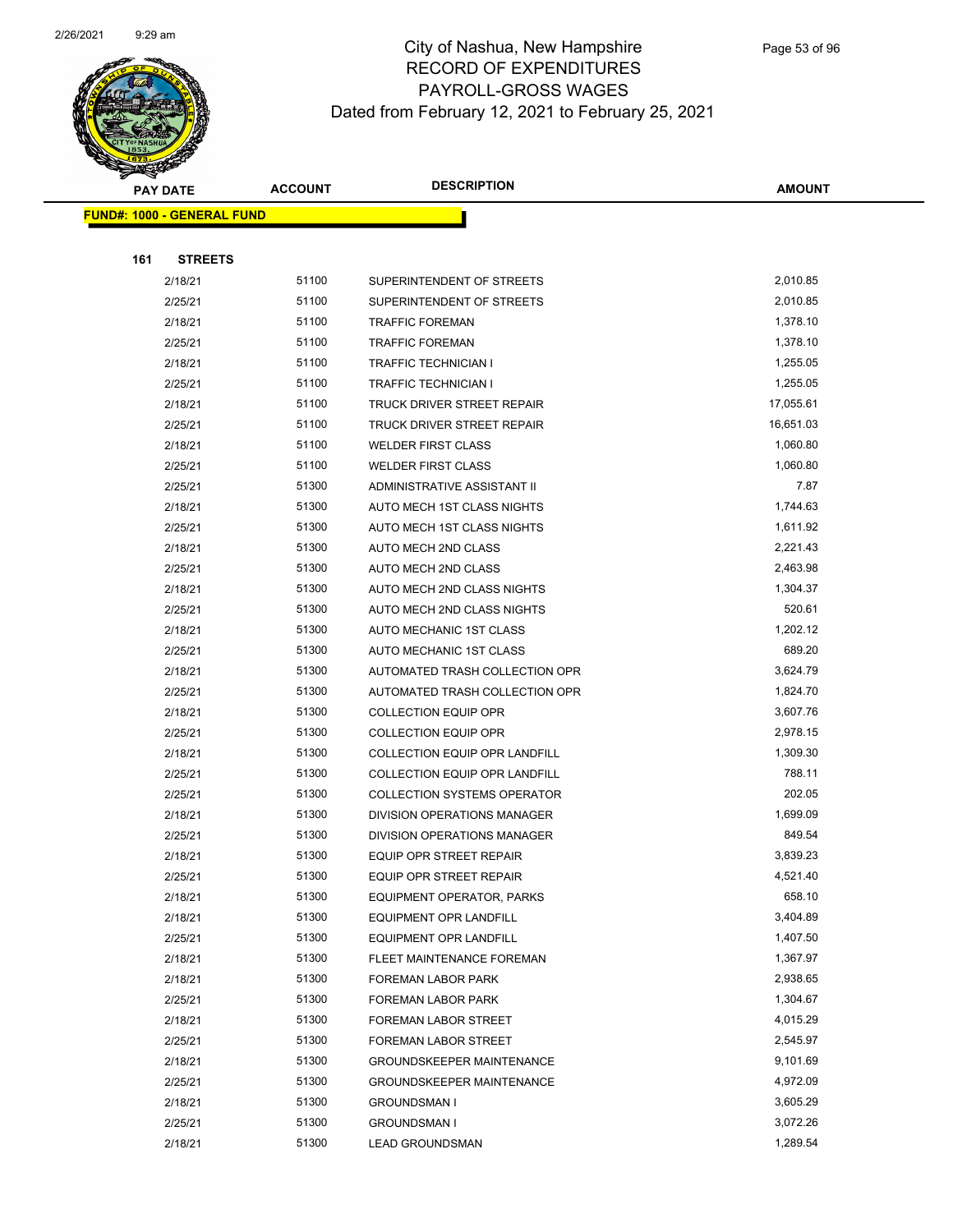

Page 54 of 96

| <b>PAY DATE</b>                   | <b>ACCOUNT</b> | <b>DESCRIPTION</b>             | <b>AMOUNT</b> |
|-----------------------------------|----------------|--------------------------------|---------------|
| <b>FUND#: 1000 - GENERAL FUND</b> |                |                                |               |
|                                   |                |                                |               |
| 161<br><b>STREETS</b>             |                |                                |               |
| 2/25/21                           | 51300          | <b>LEAD GROUNDSMAN</b>         | 936.67        |
| 2/18/21                           | 51300          | <b>MASON PIPELAYER</b>         | 2,509.32      |
| 2/25/21                           | 51300          | <b>MASON PIPELAYER</b>         | 3,175.73      |
| 2/25/21                           | 51300          | <b>MECHANIC WWTP 1ST CLASS</b> | 61.12         |
| 2/18/21                           | 51300          | OPERATIONS SUPERVISOR          | 693.88        |
| 2/25/21                           | 51300          | OPERATIONS SUPERVISOR          | 1,412.65      |
| 2/18/21                           | 51300          | <b>SIGN MAINTENANCE</b>        | 1,352.30      |
| 2/25/21                           | 51300          | <b>SIGN MAINTENANCE</b>        | 1,198.04      |
| 2/18/21                           | 51300          | SOLID WASTE FOREMAN            | 1,709.97      |
| 2/25/21                           | 51300          | <b>SOLID WASTE FOREMAN</b>     | 1,380.64      |
| 2/18/21                           | 51300          | STELLOS STADIUM ATTENDANT      | 1,116.99      |
| 2/25/21                           | 51300          | STELLOS STADIUM ATTENDANT      | 920.48        |
| 2/18/21                           | 51300          | STOREKEEPER PWD                | 442.35        |
| 2/25/21                           | 51300          | STOREKEEPER PWD                | 201.82        |
| 2/18/21                           | 51300          | <b>STREET FOREMAN</b>          | 1,893.51      |
| 2/25/21                           | 51300          | <b>STREET FOREMAN</b>          | 2,640.82      |
| 2/18/21                           | 51300          | <b>TRAFFIC TECHNICIAN I</b>    | 296.87        |
| 2/25/21                           | 51300          | <b>TRAFFIC TECHNICIAN I</b>    | 424.09        |
| 2/18/21                           | 51300          | TRUCK DRIVER STREET REPAIR     | 17,944.59     |
| 2/25/21                           | 51300          | TRUCK DRIVER STREET REPAIR     | 16,308.23     |
| 2/18/21                           | 51300          | <b>WELDER FIRST CLASS</b>      | 965.45        |
| 2/25/21                           | 51300          | <b>WELDER FIRST CLASS</b>      | 1,371.97      |
| 2/25/21                           | 51600          | TRUCK DRIVER STREET REPAIR     | 624.66        |
| 2/25/21                           | 51750          | TRUCK DRIVER STREET REPAIR     | 12.33         |
| 2/25/21                           | 55118          | TELEPHONE-CELLULAR             | 152.00        |
|                                   |                |                                |               |

#### **TOTAL 161 - STREETS \$246,559.90**

| 166 | <b>PARKING OPERATIONS</b> |       |                           |          |
|-----|---------------------------|-------|---------------------------|----------|
|     | 2/18/21                   | 51100 | PARKING MAINTENANCE       | 1,346.31 |
|     | 2/25/21                   | 51100 | PARKING MAINTENANCE       | 1.346.30 |
|     | 2/18/21                   | 51100 | PARKING MANAGER           | 1,003.46 |
|     | 2/25/21                   | 51100 | PARKING MANAGER           | 1,003.45 |
|     | 2/25/21                   | 51100 | TRANSIT MECHANICS         | 20.00    |
|     | 2/18/21                   | 51200 | PARKING MAINTENANCE       | 536.21   |
|     | 2/25/21                   | 51200 | PARKING MAINTENANCE       | 395.97   |
|     | 2/18/21                   | 51300 | PARKING MAINTENANCE       | 637.38   |
|     | 2/25/21                   | 51300 | PARKING MAINTENANCE       | 410.20   |
|     | 2/18/21                   | 51400 | <b>ECD PARKING INTERN</b> | 270.00   |
|     | 2/25/21                   | 51400 | <b>ECD PARKING INTERN</b> | 262.50   |
|     | 2/25/21                   | 55118 | TELEPHONE-CELLULAR        | 137.50   |
|     |                           |       |                           |          |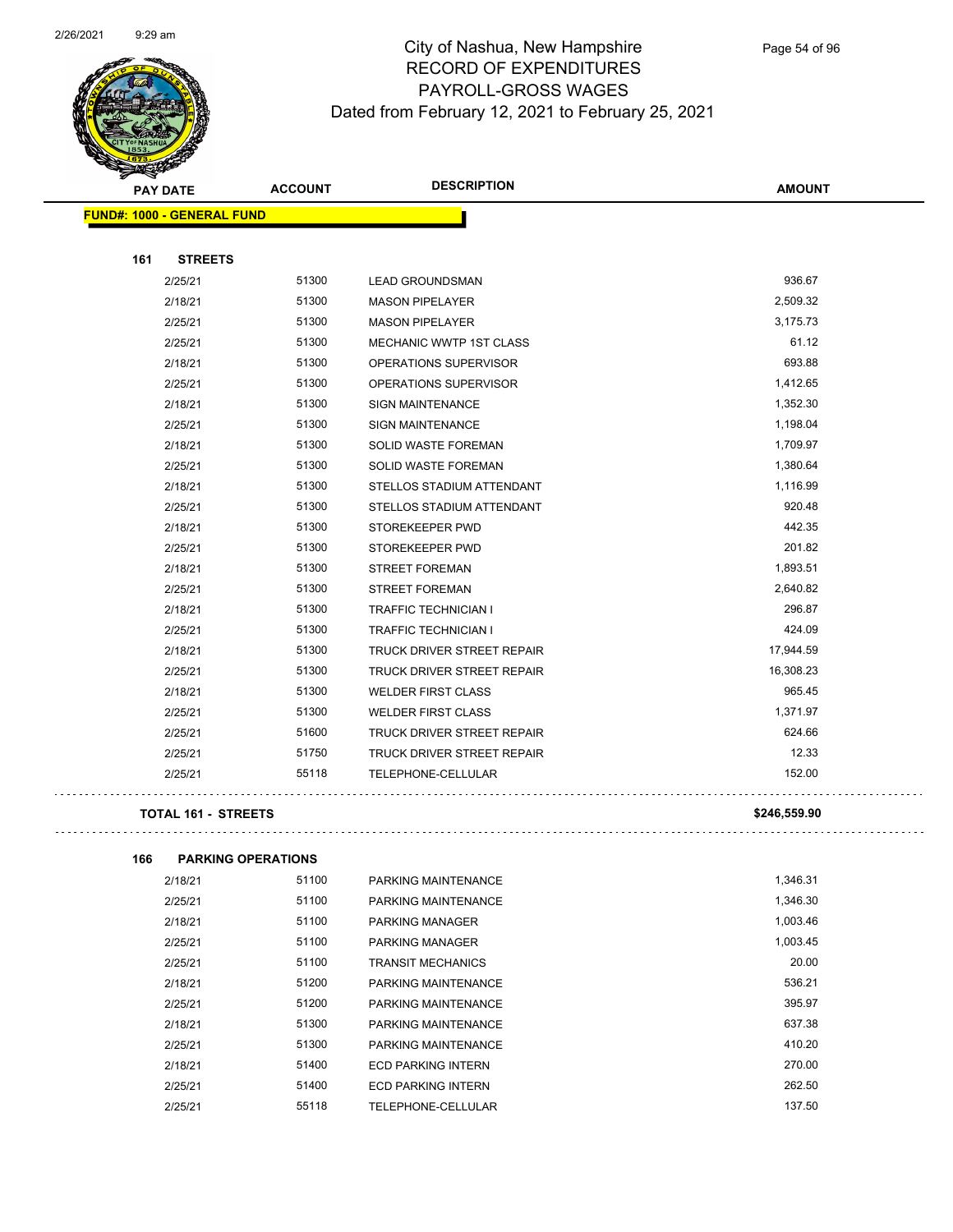

Page 55 of 96

| <b>Service</b><br><b>PAY DATE</b> |         | <b>ACCOUNT</b>                        | <b>DESCRIPTION</b>               | <b>AMOUNT</b> |
|-----------------------------------|---------|---------------------------------------|----------------------------------|---------------|
| <b>FUND#: 1000 - GENERAL FUND</b> |         |                                       |                                  |               |
|                                   |         | <b>TOTAL 166 - PARKING OPERATIONS</b> |                                  | \$7,369.28    |
|                                   |         |                                       |                                  |               |
| 171                               |         | <b>COMMUNITY SERVICES</b>             |                                  |               |
|                                   | 2/18/21 | 51100                                 | DIRECTOR HEALTH AND COMM SVS     | 2,198.55      |
|                                   | 2/25/21 | 51100                                 | DIRECTOR HEALTH AND COMM SVS     | 2,198.55      |
|                                   | 2/18/21 | 51100                                 | <b>EPIDEMIOLOGIST</b>            | 1,148.10      |
|                                   | 2/25/21 | 51100                                 | <b>EPIDEMIOLOGIST</b>            | 1,148.10      |
|                                   | 2/18/21 | 51100                                 | <b>HEALTH PROGRAM SPEC</b>       | 1,031.15      |
|                                   | 2/25/21 | 51100                                 | <b>HEALTH PROGRAM SPEC</b>       | 1,031.15      |
|                                   | 2/25/21 | 55118                                 | TELEPHONE-CELLULAR               | 50.00         |
|                                   |         | <b>TOTAL 171 - COMMUNITY SERVICES</b> |                                  | \$8,805.60    |
| 172                               |         | <b>COMMUNITY HEALTH</b>               |                                  |               |
|                                   | 2/18/21 | 51100                                 | ADMINISTRATIVE ASSISTANT II      | 903.60        |
|                                   | 2/25/21 | 51100                                 | ADMINISTRATIVE ASSISTANT II      | 903.61        |
|                                   | 2/18/21 | 51100                                 | <b>BILINGUAL OUTREACH WORKER</b> | 979.10        |
|                                   | 2/25/21 | 51100                                 | <b>BILINGUAL OUTREACH WORKER</b> | 1,003.58      |
|                                   | 2/18/21 | 51100                                 | CHIEF PUBLIC HEALTH NURSE        | 1,740.10      |
|                                   | 2/25/21 | 51100                                 | CHIEF PUBLIC HEALTH NURSE        | 1,740.10      |
|                                   | 2/18/21 | 51100                                 | PUB HEALTH NURSE                 | 3,868.90      |
|                                   | 2/25/21 | 51100                                 | PUB HEALTH NURSE                 | 3,868.90      |
|                                   | 2/18/21 | 51300                                 | BILINGUAL OUTREACH WORKER        | 146.87        |
|                                   | 2/25/21 | 51412                                 | <b>NURSE ELM</b>                 | 61.14         |
|                                   | 2/18/21 | 51412                                 | NURSE PER DIEM (PRACTIONER)      | 668.46        |
|                                   | 2/25/21 | 51412                                 | NURSE PER DIEM (PRACTIONER)      | 438.68        |
|                                   | 2/18/21 | 51412                                 | PUB HEALTH NURSE                 | 137.41        |
|                                   | 2/25/21 | 51412                                 | PUB HEALTH NURSE                 | 19.11         |
|                                   | 2/25/21 | 55118                                 | TELEPHONE-CELLULAR               | 50.00         |
|                                   | 2/25/21 | 61110                                 | PROTECTIVE CLOTHING              | 199.99        |
|                                   |         | <b>TOTAL 172 - COMMUNITY HEALTH</b>   |                                  | \$16,729.55   |
| 173                               |         | <b>ENVIRONMENTAL HEALTH</b>           |                                  |               |
|                                   | 2/18/21 | 51100                                 | DEP HEALTH OFFICER/LAB DIRECTOR  | 1,312.10      |
|                                   | 2/25/21 | 51100                                 | DEP HEALTH OFFICER/LAB DIRECTOR  | 1,312.10      |
|                                   | 2/18/21 | 51100                                 | ENVIRONMENTAL HEALTH SPEC        | 2,813.95      |
|                                   | 2/25/21 | 51100                                 | ENVIRONMENTAL HEALTH SPEC        | 2,813.95      |
|                                   | 2/18/21 | 51100                                 | ENVIRONMENTAL TECH OFFICE MGR    | 1,106.00      |
|                                   | 2/25/21 | 51100                                 | ENVIRONMENTAL TECH OFFICE MGR    | 1,106.00      |
|                                   | 2/18/21 | 51100                                 | MANAGER ENVIRONMENTAL HEALTH     | 1,709.25      |
|                                   | 2/25/21 | 51100                                 | MANAGER ENVIRONMENTAL HEALTH     | 1,709.25      |

2/25/21 51300 ENVIRONMENTAL TECH OFFICE MGR 207.37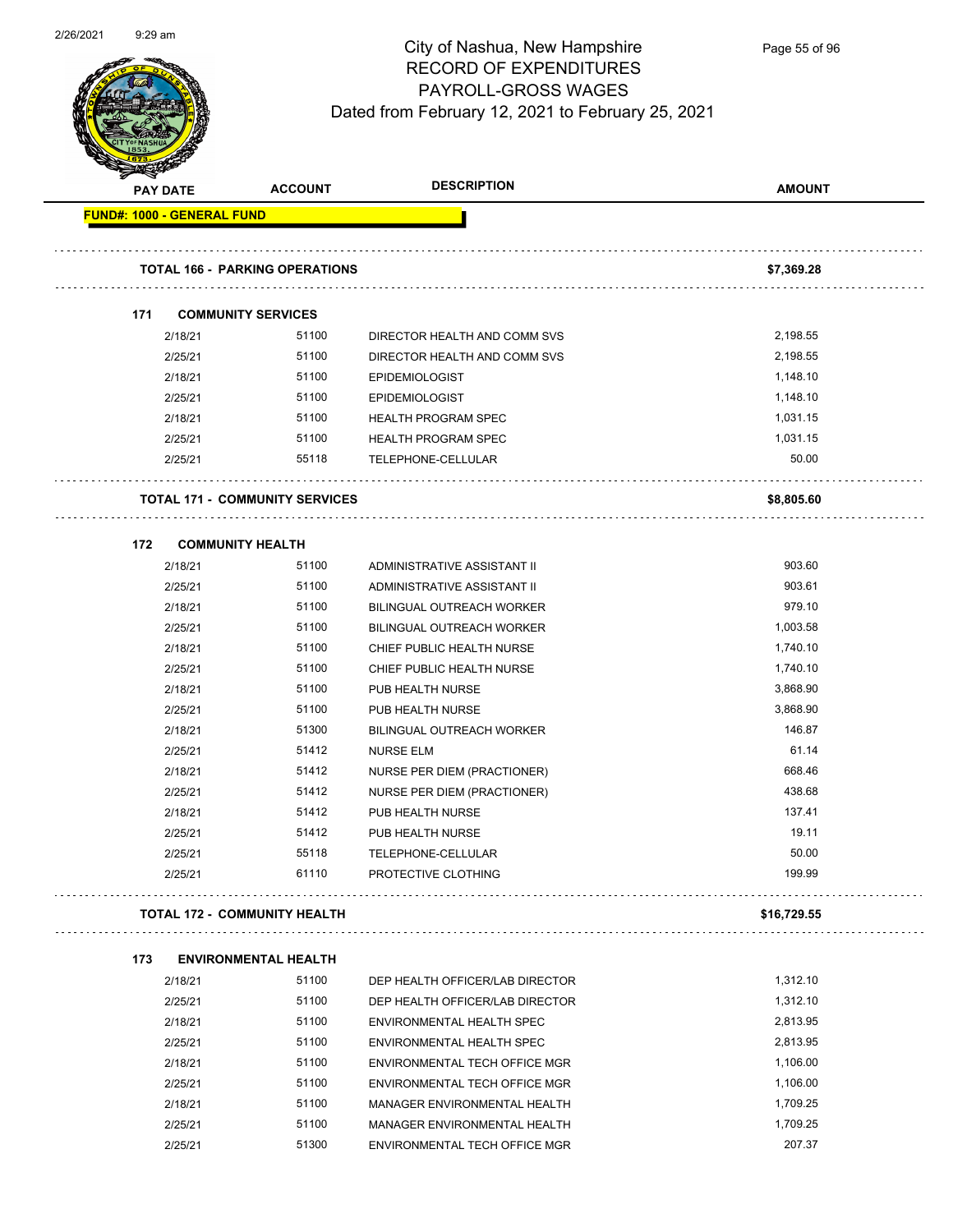Page 56 of 96

| <b>PAY DATE</b>                   | <b>ACCOUNT</b>                            | <b>DESCRIPTION</b>               | <b>AMOUNT</b> |
|-----------------------------------|-------------------------------------------|----------------------------------|---------------|
| <b>FUND#: 1000 - GENERAL FUND</b> |                                           |                                  |               |
| 173                               | <b>ENVIRONMENTAL HEALTH</b>               |                                  |               |
| 2/25/21                           | 55118                                     | TELEPHONE-CELLULAR               | 67.00         |
|                                   | <b>TOTAL 173 - ENVIRONMENTAL HEALTH</b>   |                                  | \$14,156.97   |
| 174                               | <b>WELFARE ADMINISTRATION</b>             |                                  |               |
| 2/18/21                           | 51100                                     | CASE TECHNICIAN WELFARE          | 2,755.70      |
| 2/25/21                           | 51100                                     | CASE TECHNICIAN WELFARE          | 2,755.70      |
| 2/18/21                           | 51100                                     | <b>INTAKE WORKER</b>             | 899.50        |
| 2/25/21                           | 51100                                     | <b>INTAKE WORKER</b>             | 899.50        |
| 2/18/21                           | 51100                                     | SENIOR CASE TECHNICIAN           | 1,072.45      |
| 2/25/21                           | 51100                                     | SENIOR CASE TECHNICIAN           | 1,072.45      |
| 2/18/21                           | 51100                                     | <b>WELFARE OFFICER</b>           | 1,809.80      |
| 2/25/21                           | 51100                                     | <b>WELFARE OFFICER</b>           | 1,809.80      |
| 2/25/21                           | 55118                                     | TELEPHONE-CELLULAR               | 50.00         |
|                                   | <b>TOTAL 174 - WELFARE ADMINISTRATION</b> |                                  | \$13,124.90   |
| 177                               | <b>PARKS &amp; RECREATION</b>             |                                  |               |
| 2/18/21                           | 51100                                     | ADMINISTRATIVE ASSISTANT II      | 877.35        |
| 2/25/21                           | 51100                                     | ADMINISTRATIVE ASSISTANT II      | 877.35        |
| 2/18/21                           | 51100                                     | EQUIPMENT OPERATOR, PARKS        | 979.60        |
| 2/25/21                           | 51100                                     | EQUIPMENT OPERATOR, PARKS        | 979.60        |
| 2/18/21                           | 51100                                     | <b>FOREMAN LABOR PARK</b>        | 4,053.29      |
| 2/25/21                           | 51100                                     | <b>FOREMAN LABOR PARK</b>        | 4,053.30      |
| 2/18/21                           | 51100                                     | <b>GROUNDSKEEPER MAINTENANCE</b> | 6,911.52      |
| 2/25/21                           | 51100                                     | <b>GROUNDSKEEPER MAINTENANCE</b> | 7,114.80      |
| 2/18/21                           | 51100                                     | <b>GROUNDSMAN I</b>              | 5,040.00      |
| 2/25/21                           | 51100                                     | <b>GROUNDSMAN I</b>              | 5,062.56      |
| 2/18/21                           | 51100                                     | <b>GROUNDSMAN II</b>             | 876.49        |
| 2/25/21                           | 51100                                     | <b>GROUNDSMAN II</b>             | 882.00        |
| 2/18/21                           | 51100                                     | <b>LEAD GROUNDSMAN</b>           | 1,975.42      |
| 2/25/21                           | 51100                                     | <b>LEAD GROUNDSMAN</b>           | 1,969.22      |
| 2/18/21                           | 51100                                     | PROGRAM COORDINATOR              | 398.74        |
| 2/25/21                           | 51100                                     | PROGRAM COORDINATOR              | 398.75        |
| 2/18/21                           | 51100                                     | RECREATION PROGRAM MANAGER       | 1,157.25      |
| 2/25/21                           | 51100                                     | RECREATION PROGRAM MANAGER       | 1,157.25      |
| 2/18/21                           | 51100                                     | STELLOS STADIUM ATTENDANT        | 979.60        |
| 2/25/21                           | 51100                                     | STELLOS STADIUM ATTENDANT        | 979.60        |
| 2/18/21                           | 51100                                     | SUPERINTENDENT OF PARKS RECR     | 2,082.10      |
| 2/25/21                           | 51100                                     | SUPERINTENDENT OF PARKS RECR     | 2,082.10      |
|                                   |                                           |                                  |               |
| 2/18/21                           | 51300                                     | ADMINISTRATIVE ASSISTANT II      | 49.35         |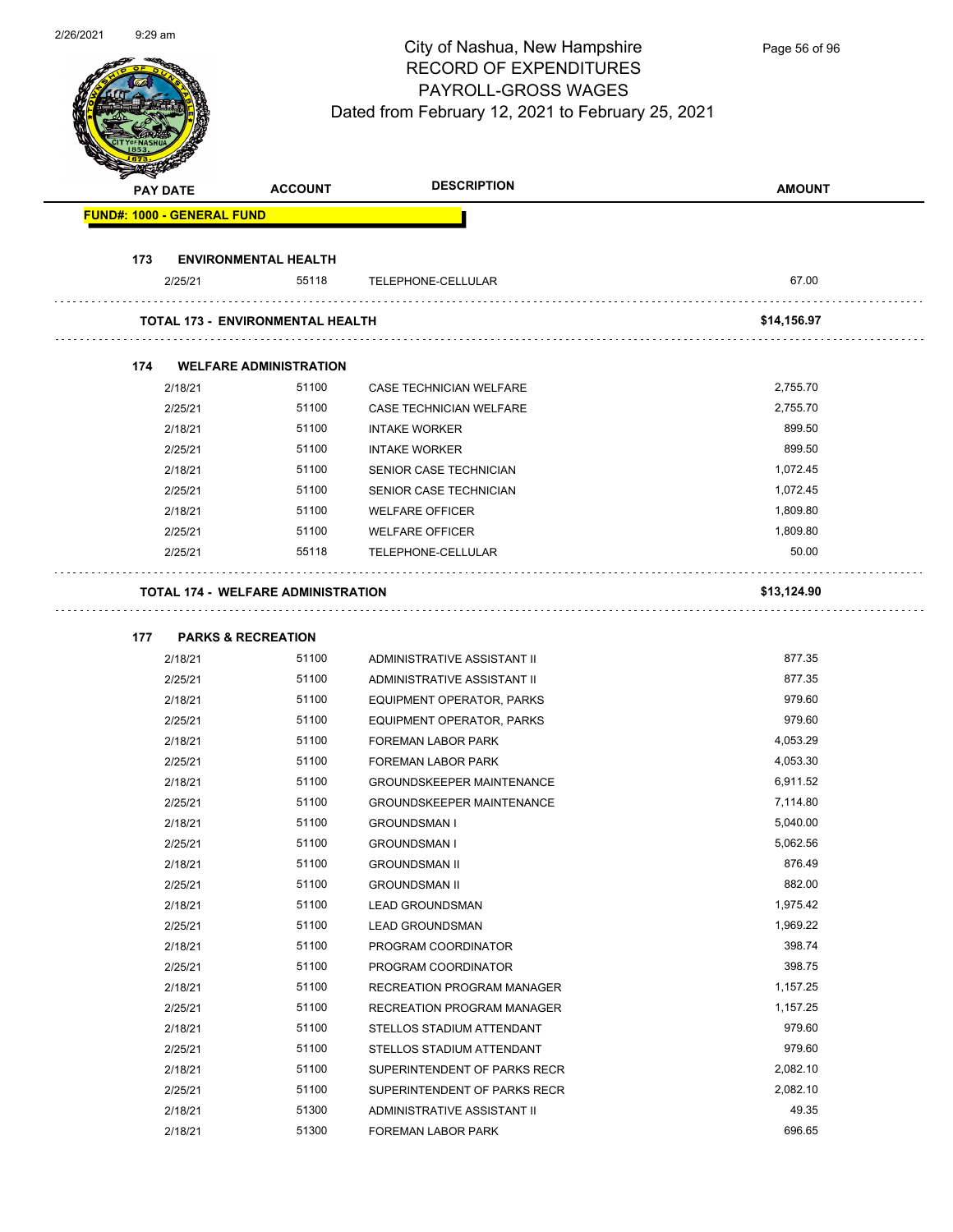

Page 57 of 96

| <b>Allen</b>                      |                 |                                           |                                  |               |
|-----------------------------------|-----------------|-------------------------------------------|----------------------------------|---------------|
|                                   | <b>PAY DATE</b> | <b>ACCOUNT</b>                            | <b>DESCRIPTION</b>               | <b>AMOUNT</b> |
| <b>FUND#: 1000 - GENERAL FUND</b> |                 |                                           |                                  |               |
|                                   |                 |                                           |                                  |               |
| 177                               |                 | <b>PARKS &amp; RECREATION</b>             |                                  |               |
|                                   | 2/25/21         | 51300                                     | <b>FOREMAN LABOR PARK</b>        | 861.31        |
|                                   | 2/18/21         | 51300                                     | <b>GROUNDSKEEPER MAINTENANCE</b> | 1,018.30      |
|                                   | 2/25/21         | 51300                                     | <b>GROUNDSKEEPER MAINTENANCE</b> | 466.04        |
|                                   | 2/18/21         | 51300                                     | <b>GROUNDSMAN I</b>              | 262.23        |
|                                   | 2/25/21         | 51300                                     | <b>GROUNDSMAN I</b>              | 324.34        |
|                                   | 2/18/21         | 51300                                     | <b>LEAD GROUNDSMAN</b>           | 9.43          |
|                                   | 2/25/21         | 51300                                     | <b>LEAD GROUNDSMAN</b>           | 150.90        |
|                                   | 2/18/21         | 51300                                     | PROGRAM COORDINATOR              | 22.42         |
|                                   | 2/25/21         | 55118                                     | TELEPHONE-CELLULAR               | 118.00        |
|                                   |                 |                                           |                                  |               |
|                                   |                 | <b>TOTAL 177 - PARKS &amp; RECREATION</b> |                                  | \$54,866.86   |
|                                   |                 |                                           |                                  |               |
| 179                               | <b>LIBRARY</b>  |                                           |                                  |               |
|                                   | 2/18/21         | 51100                                     | ASSISTANT DIRECTOR LIBRARY       | 1,709.25      |
|                                   | 2/25/21         | 51100                                     | ASSISTANT DIRECTOR LIBRARY       | 1,709.25      |
|                                   | 2/18/21         | 51100                                     | ASSISTANT LIBRARIAN CIRCULATIO   | 1,119.75      |
|                                   | 2/25/21         | 51100                                     | ASSISTANT LIBRARIAN CIRCULATIO   | 1,119.75      |
|                                   | 2/18/21         | 51100                                     | ASSISTANT LIBRARIAN TECH SVS     | 534.34        |
|                                   | 2/25/21         | 51100                                     | ASSISTANT LIBRARIAN TECH SVS     | 534.35        |
|                                   | 2/18/21         | 51100                                     | <b>DIRECTOR LIBRARY</b>          | 2,252.15      |
|                                   | 2/25/21         | 51100                                     | <b>DIRECTOR LIBRARY</b>          | 2,252.15      |
|                                   | 2/18/21         | 51100                                     | EXECUTIVE ASST OFFICE MANAGER    | 983.10        |
|                                   | 2/25/21         | 51100                                     | EXECUTIVE ASST OFFICE MANAGER    | 983.10        |
|                                   | 2/18/21         | 51100                                     | IT COORDINATOR                   | 1,103.25      |
|                                   | 2/25/21         | 51100                                     | IT COORDINATOR                   | 1,103.25      |
|                                   | 2/18/21         | 51100                                     | <b>JANITOR</b>                   | 620.70        |
|                                   | 2/25/21         | 51100                                     | <b>JANITOR</b>                   | 620.70        |
|                                   | 2/18/21         | 51100                                     | LIBRARIAN ADULT SERVICES         | 1,091.10      |
|                                   | 2/25/21         | 51100                                     | LIBRARIAN ADULT SERVICES         | 1,091.10      |
|                                   | 2/18/21         | 51100                                     | <b>LIBRARIAN CIRCULATION</b>     | 1,253.30      |
|                                   | 2/25/21         | 51100                                     | <b>LIBRARIAN CIRCULATION</b>     | 1,253.32      |
|                                   | 2/18/21         | 51100                                     | LIBRARIAN OUTREACH SVS           | 1,253.33      |
|                                   | 2/25/21         | 51100                                     | <b>LIBRARIAN OUTREACH SVS</b>    | 1,253.31      |
|                                   | 2/18/21         | 51100                                     | <b>LIBRARIAN TECH SERVICES</b>   | 1,253.31      |
|                                   | 2/25/21         | 51100                                     | <b>LIBRARIAN TECH SERVICES</b>   | 1,253.31      |
|                                   | 2/18/21         | 51100                                     | <b>LIBRARIAN YOUTH SERVICES</b>  | 1,884.14      |
|                                   | 2/25/21         | 51100                                     | <b>LIBRARIAN YOUTH SERVICES</b>  | 1,884.15      |
|                                   | 2/18/21         | 51100                                     | LIBRARY ASSISTANT CIRCULATION    | 7,057.78      |
|                                   | 2/25/21         | 51100                                     | LIBRARY ASSISTANT CIRCULATION    | 7,057.76      |
|                                   | 2/18/21         | 51100                                     | LIBRARY ASSISTANT MEDIA SERVIC   | 844.71        |
|                                   | 2/25/21         | 51100                                     | LIBRARY ASSISTANT MEDIA SERVIC   | 844.71        |
|                                   | 2/18/21         | 51100                                     | LIBRARY ASSISTANT TECH SVS       | 922.25        |
|                                   | 2/25/21         | 51100                                     | LIBRARY ASSISTANT TECH SVS       | 922.26        |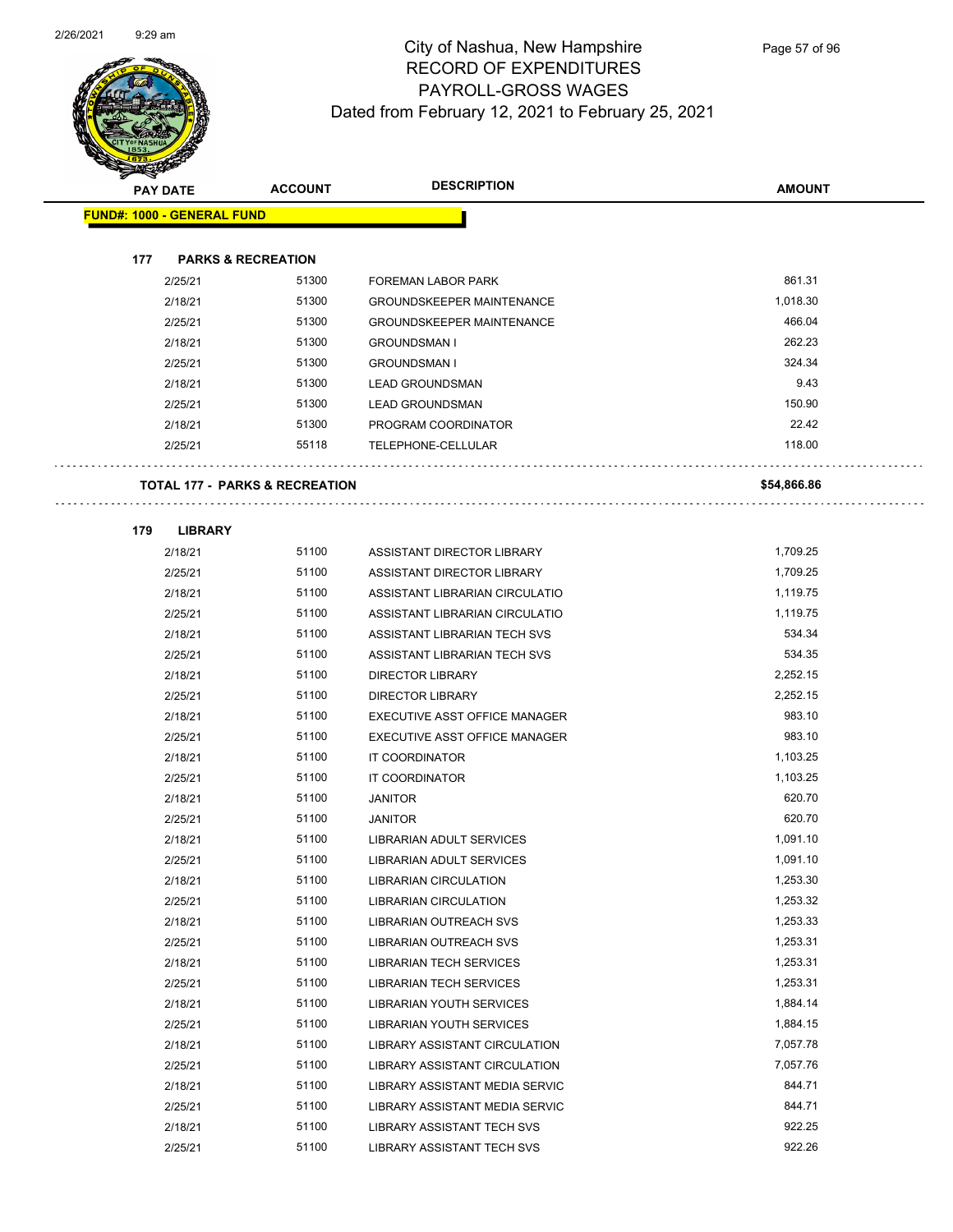

| <b>PAY DATE</b>                   | <b>ACCOUNT</b> | <b>DESCRIPTION</b>                    | <b>AMOUNT</b> |
|-----------------------------------|----------------|---------------------------------------|---------------|
| <b>FUND#: 1000 - GENERAL FUND</b> |                |                                       |               |
| 179<br><b>LIBRARY</b>             |                |                                       |               |
| 2/18/21                           | 51100          | LIBRARY ASSISTANT YOUTH SERVIC        | 2,356.68      |
| 2/25/21                           | 51100          | <b>LIBRARY ASSISTANT YOUTH SERVIC</b> | 2,356.66      |
| 2/18/21                           | 51100          | <b>MAINTENANCE SUPV</b>               | 1,038.90      |
|                                   |                |                                       |               |
| 2/25/21                           | 51100          | <b>MAINTENANCE SUPV</b>               | 1,038.90      |
| 2/18/21                           | 51100          | PAGE & COLLECTION COORDINATOR         | 955.40        |
| 2/25/21                           | 51100          | PAGE & COLLECTION COORDINATOR         | 955.40        |
| 2/18/21                           | 51100          | REFERENCE LIBRARIAN ADULT SERV        | 3,886.96      |
| 2/25/21                           | 51100          | REFERENCE LIBRARIAN ADULT SERV        | 3,886.97      |
| 2/18/21                           | 51100          | REFERENCE LIBRARIAN TECH SVS          | 1,061.12      |
| 2/25/21                           | 51100          | REFERENCE LIBRARIAN TECH SVS          | 1,061.11      |
| 2/18/21                           | 51100          | <b>SECURITY LIBRARY</b>               | 713.30        |
| 2/25/21                           | 51100          | <b>SECURITY LIBRARY</b>               | 713.30        |
| 2/18/21                           | 51200          | <b>JANITOR</b>                        | 273.69        |
| 2/25/21                           | 51200          | <b>JANITOR</b>                        | 270.39        |
| 2/18/21                           | 51200          | LIBRARY ASSISTANT TECH SVS            | 527.95        |
| 2/25/21                           | 51200          | <b>LIBRARY ASSISTANT TECH SVS</b>     | 527.95        |
| 2/18/21                           | 51200          | REFERENCE LIBRARIAN ADULT SERV        | 571.46        |
| 2/25/21                           | 51200          | REFERENCE LIBRARIAN ADULT SERV        | 571.46        |
| 2/18/21                           | 51200          | <b>SECURITY LIBRARY</b>               | 386.05        |
| 2/25/21                           | 51200          | <b>SECURITY LIBRARY</b>               | 405.35        |
| 2/25/21                           | 51300          | <b>LIBRARIAN CIRCULATION</b>          | 35.25         |
| 2/25/21                           | 51300          | <b>LIBRARIAN YOUTH SERVICES</b>       | 71.71         |
| <b>TOTAL 179 - LIBRARY</b>        |                |                                       | \$71.430.89   |

 $\sim 100$ 

. . . . . . . . . . . . . . . .

| 181     | <b>COMMUNITY DEVELOPMENT</b>             |                                |             |  |
|---------|------------------------------------------|--------------------------------|-------------|--|
| 2/18/21 | 51100                                    | ADMINISTRATIVE ASSISTANT II    | 806.55      |  |
| 2/25/21 | 51100                                    | ADMINISTRATIVE ASSISTANT II    | 806.55      |  |
| 2/18/21 | 51100                                    | DIRECTOR COMMUNITY DEVELOPMENT | 2,473.35    |  |
| 2/25/21 | 51100                                    | DIRECTOR COMMUNITY DEVELOPMENT | 2,473.35    |  |
| 2/18/21 | 51100                                    | <b>TRANSPORTATION PLANNER</b>  | 1,339.60    |  |
| 2/25/21 | 51100                                    | <b>TRANSPORTATION PLANNER</b>  | 1,339.60    |  |
| 2/18/21 | 51100                                    | <b>WATERWAYS MANAGER</b>       | 1,709.25    |  |
| 2/25/21 | 51100                                    | <b>WATERWAYS MANAGER</b>       | 1,709.25    |  |
| 2/18/21 | 51200                                    | ADMINISTRATIVE ASSISTANT I     | 398.47      |  |
| 2/25/21 | 51200                                    | ADMINISTRATIVE ASSISTANT I     | 440.41      |  |
| 2/18/21 | 51400                                    | <b>INTERN</b>                  | 100.00      |  |
| 2/25/21 | 51400                                    | <b>INTERN</b>                  | 50.00       |  |
| 2/25/21 | 55118                                    | TELEPHONE-CELLULAR             | 50.00       |  |
|         | <b>TOTAL 181 - COMMUNITY DEVELOPMENT</b> |                                | \$13,696.38 |  |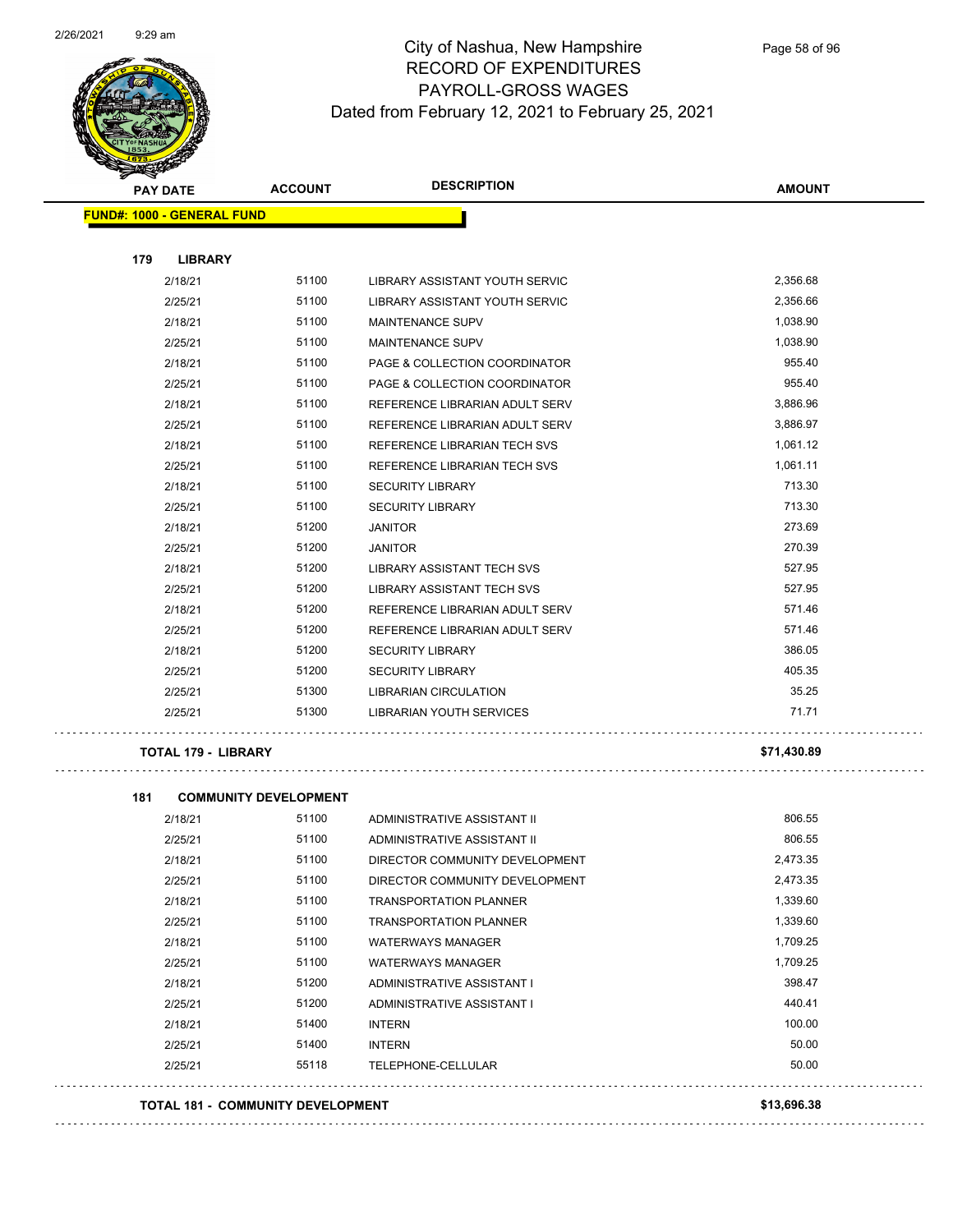

| ទ<br>$\mathcal{A}$ .                    |                             |                               |               |
|-----------------------------------------|-----------------------------|-------------------------------|---------------|
| <b>PAY DATE</b>                         | <b>ACCOUNT</b>              | <b>DESCRIPTION</b>            | <b>AMOUNT</b> |
| <b>FUND#: 1000 - GENERAL FUND</b>       |                             |                               |               |
|                                         |                             |                               |               |
| 182                                     | <b>PLANNING AND ZONING</b>  |                               |               |
| 2/18/21                                 | 51100                       | <b>COMMUNICATION SPEC</b>     | 60.41         |
| 2/25/21                                 | 51100                       | <b>COMMUNICATION SPEC</b>     | 60.40         |
| 2/18/21                                 | 51100                       | DEPARTMENT COORDINATOR        | 1,069.50      |
| 2/25/21                                 | 51100                       | DEPARTMENT COORDINATOR        | 1,069.50      |
| 2/18/21                                 | 51100                       | DEPUTY PLANNING MANAGER       | 2,918.35      |
| 2/25/21                                 | 51100                       | DEPUTY PLANNING MANAGER       | 2,918.35      |
| 2/18/21                                 | 51100                       | MANAGER PLANNING DEPT         | 1,850.75      |
| 2/25/21                                 | 51100                       | <b>MANAGER PLANNING DEPT</b>  | 1,850.75      |
| 2/18/21                                 | 51100                       | <b>PLANNER I</b>              | 1,656.57      |
| 2/25/21                                 | 51100                       | <b>PLANNER I</b>              | 1,656.57      |
| 2/18/21                                 | 51100                       | <b>ZONING COORDINATOR</b>     | 856.10        |
| 2/25/21                                 | 51100                       | ZONING COORDINATOR            | 856.10        |
| 2/18/21                                 | 53428                       | STENOGRAPHIC SERVICES         | 500.00        |
| <b>TOTAL 182 - PLANNING AND ZONING</b>  |                             |                               | \$17,323.35   |
|                                         |                             |                               |               |
| 183                                     | <b>ECONOMIC DEVELOPMENT</b> |                               | 976.00        |
| 2/18/21                                 | 51100                       | DWNTWN SPCLST & OED PGRM COOR |               |
| 2/25/21                                 | 51100                       | DWNTWN SPCLST & OED PGRM COOR | 976.00        |
| 2/18/21                                 | 51100                       | <b>ECONOMIC DEV DIRECTOR</b>  | 2,332.80      |
| 2/25/21                                 | 51100                       | ECONOMIC DEV DIRECTOR         | 2,332.80      |
| 2/18/21                                 | 51100                       | HUNT MEMORIAL BLDG & ARTS ADM | 417.45        |
| 2/25/21                                 | 51100                       | HUNT MEMORIAL BLDG & ARTS ADM | 417.45        |
| 2/25/21                                 | 55118                       | TELEPHONE-CELLULAR            | 85.00         |
| <b>TOTAL 183 - ECONOMIC DEVELOPMENT</b> |                             |                               | \$7,537.50    |
| <b>SCHOOL</b><br>191                    |                             |                               |               |
| 2/25/21                                 | 51100                       | 21 CENTURY COORDINATOR        | 2,415.80      |
| 2/18/21                                 | 51100                       | <b>7PAR CTE NHN</b>           | 453.08        |
| 2/25/21                                 | 51100                       | <b>7PAR CTE NHN</b>           | 445.95        |
| 2/25/21                                 | 51100                       | ASSISTANT DIRECTOR BUSINESS   | 3,201.20      |
| 2/25/21                                 | 51100                       | ASSISTANT PRINCIPAL AMH       | 1,605.70      |
| 2/25/21                                 | 51100                       | ASSISTANT PRINCIPAL BIC       | 2,923.10      |
| 2/25/21                                 | 51100                       | ASSISTANT PRINCIPAL BIR       | 1,533.60      |

2/25/21 51100 ASSISTANT PRINCIPAL BRO 3,195.70 2/25/21 51100 ASSISTANT PRINCIPAL CHARL 3,357.70 2/25/21 51100 ASSISTANT PRINCIPAL DR CRSP 1,437.50 2/25/21 51100 ASSISTANT PRINCIPAL ELM 6,865.40 2/25/21 51100 ASSISTANT PRINCIPAL FES 2,923.10 2/25/21 51100 ASSISTANT PRINCIPAL FMS 3,336.50 2/25/21 51100 ASSISTANT PRINCIPAL LEDGE 3,458.40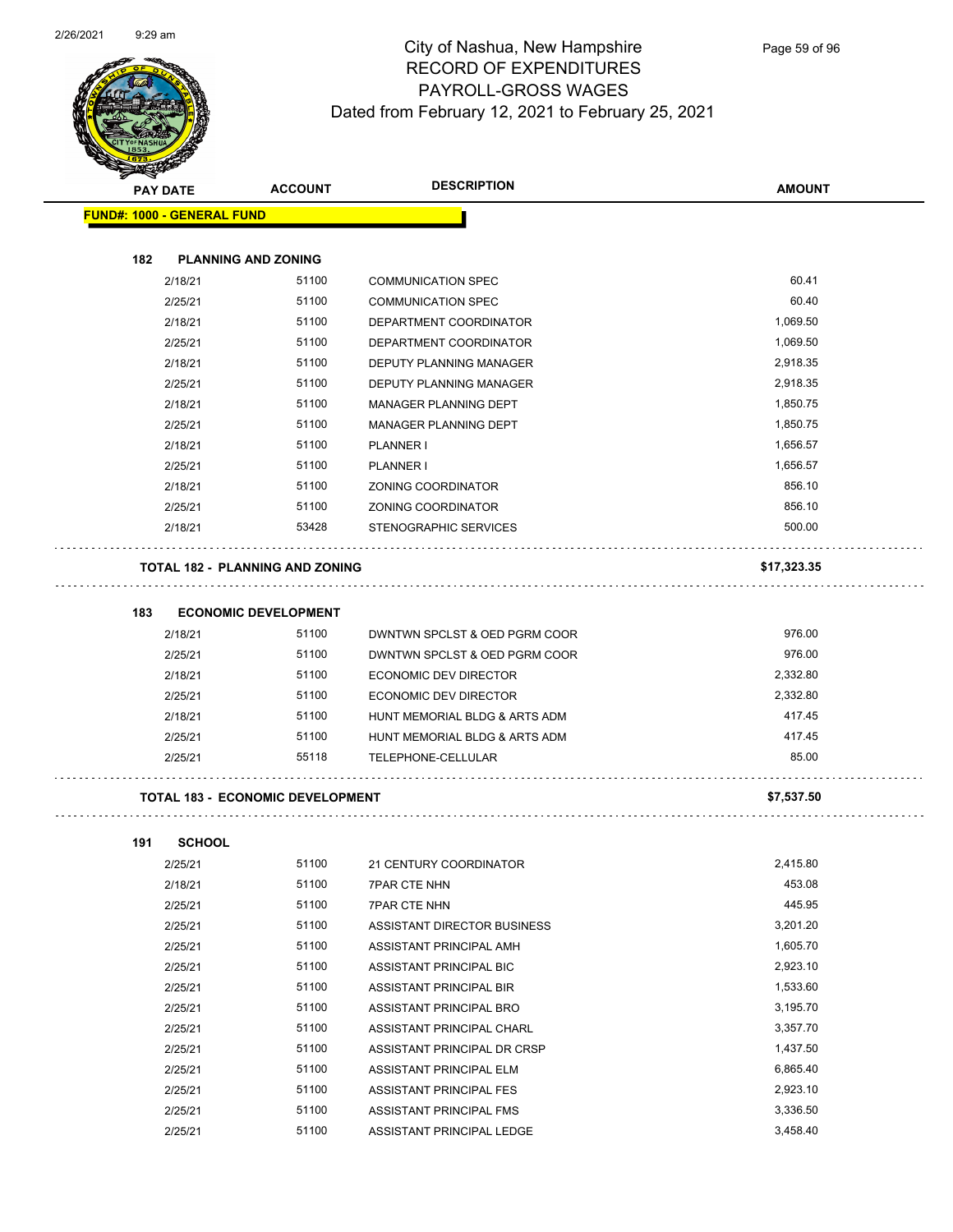

Page 60 of 96

|     | <b>PAY DATE</b>                   | <b>ACCOUNT</b> | <b>DESCRIPTION</b>                                      | <b>AMOUNT</b>        |
|-----|-----------------------------------|----------------|---------------------------------------------------------|----------------------|
|     | <b>FUND#: 1000 - GENERAL FUND</b> |                |                                                         |                      |
|     |                                   |                |                                                         |                      |
| 191 | <b>SCHOOL</b>                     |                |                                                         |                      |
|     | 2/25/21                           | 51100          | ASSISTANT PRINCIPAL MDE                                 | 3,163.50             |
|     | 2/25/21                           | 51100          | ASSISTANT PRINCIPAL MTP                                 | 1,461.50             |
|     | 2/25/21                           | 51100          | ASSISTANT PRINCIPAL NHN                                 | 14,015.30            |
|     | 2/25/21                           | 51100          | ASSISTANT PRINCIPAL NHS                                 | 14,153.80            |
|     | 2/25/21                           | 51100          | ASSISTANT PRINCIPAL NSE                                 | 3,115.40             |
|     | 2/25/21                           | 51100          | ASSISTANT PRINCIPAL PMS                                 | 3,684.60             |
|     | 2/25/21                           | 51100          | ASSISTANT PRINCIPAL SHE                                 | 1,485.60             |
|     | 2/25/21                           | 51100          | ASSISTANT SUPERINTENDENT                                | 10,182.70            |
|     | 2/25/21                           | 51100          | ASST DIRECTOR PLANT OPS                                 | 4,987.00             |
|     | 2/25/21                           | 51100          | <b>ASST DIRECTOR SPED</b>                               | 6,611.80             |
|     | 2/25/21                           | 51100          | ASST SYSTEMS ADMIN FULL YEAR                            | 17,681.20            |
|     | 2/25/21                           | 51100          | <b>ATTENDANCE OFFICER</b>                               | 2,582.00             |
|     | 2/25/21                           | 51100          | BRENTWOOD COORDINATOR                                   | 2,888.90             |
|     | 2/25/21                           | 51100          | CAREER CENTER COORD NHS                                 | 1,596.10             |
|     | 2/25/21                           | 51100          | CHIEF OPERATING OFFICER                                 | 4,542.60             |
|     | 2/18/21                           | 51100          | CLERICAL ACADEMY NHN                                    | 3,170.97             |
|     | 2/25/21                           | 51100          | CLERICAL ACADEMY NHN                                    | 3,193.15             |
|     | 2/18/21                           | 51100          | CLERICAL ACADEMY NHS                                    | 3,155.30             |
|     | 2/25/21                           | 51100          | CLERICAL ACADEMY NHS                                    | 3,125.46             |
|     | 2/25/21                           | 51100          | CLERICAL ADULT ED NHN                                   | 656.40               |
|     | 2/18/21                           | 51100<br>51100 | <b>CLERICAL ASST SUPER SUP</b>                          | 1,493.18<br>1,497.27 |
|     | 2/25/21<br>2/18/21                | 51100          | <b>CLERICAL ASST SUPER SUP</b><br>CLERICAL ATHLETIC NHN | 831.75               |
|     | 2/25/21                           | 51100          | CLERICAL ATHLETIC NHN                                   | 831.75               |
|     | 2/18/21                           | 51100          | <b>CLERICAL ATHLETIC NHS</b>                            | 745.90               |
|     | 2/25/21                           | 51100          | CLERICAL ATHLETIC NHS                                   | 745.90               |
|     | 2/18/21                           | 51100          | <b>CLERICAL BUSINESS</b>                                | 3,273.80             |
|     | 2/25/21                           | 51100          | <b>CLERICAL BUSINESS</b>                                | 3,230.04             |
|     | 2/18/21                           | 51100          | CLERICAL CHIEF OP OFFICER SUP                           | 775.60               |
|     | 2/25/21                           | 51100          | CLERICAL CHIEF OP OFFICER SUP                           | 791.11               |
|     | 2/18/21                           | 51100          | CLERICAL CTE NHN                                        | 671.33               |
|     | 2/25/21                           | 51100          | <b>CLERICAL CTE NHN</b>                                 | 709.15               |
|     | 2/18/21                           | 51100          | CLERICAL GUIDANCE ELM                                   | 709.15               |
|     | 2/25/21                           | 51100          | CLERICAL GUIDANCE ELM                                   | 709.15               |
|     | 2/18/21                           | 51100          | CLERICAL GUIDANCE NHN                                   | 2,122.70             |
|     | 2/25/21                           | 51100          | CLERICAL GUIDANCE NHN                                   | 2,167.44             |
|     | 2/18/21                           | 51100          | <b>CLERICAL GUIDANCE NHS</b>                            | 1,455.05             |
|     | 2/25/21                           | 51100          | CLERICAL GUIDANCE NHS                                   | 1,436.14             |
|     | 2/18/21                           | 51100          | CLERICAL HUMAN RESOURCES                                | 2,359.77             |
|     | 2/25/21                           | 51100          | <b>CLERICAL HUMAN RESOURCES</b>                         | 2,330.69             |
|     | 2/18/21                           | 51100          | <b>CLERICAL PAYROLL SUP</b>                             | 1,602.00             |
|     | 2/25/21                           | 51100          | <b>CLERICAL PAYROLL SUP</b>                             | 1,602.00             |
|     | 2/18/21                           | 51100          | <b>CLERICAL PLANT OPS</b>                               | 781.50               |
|     |                                   |                |                                                         |                      |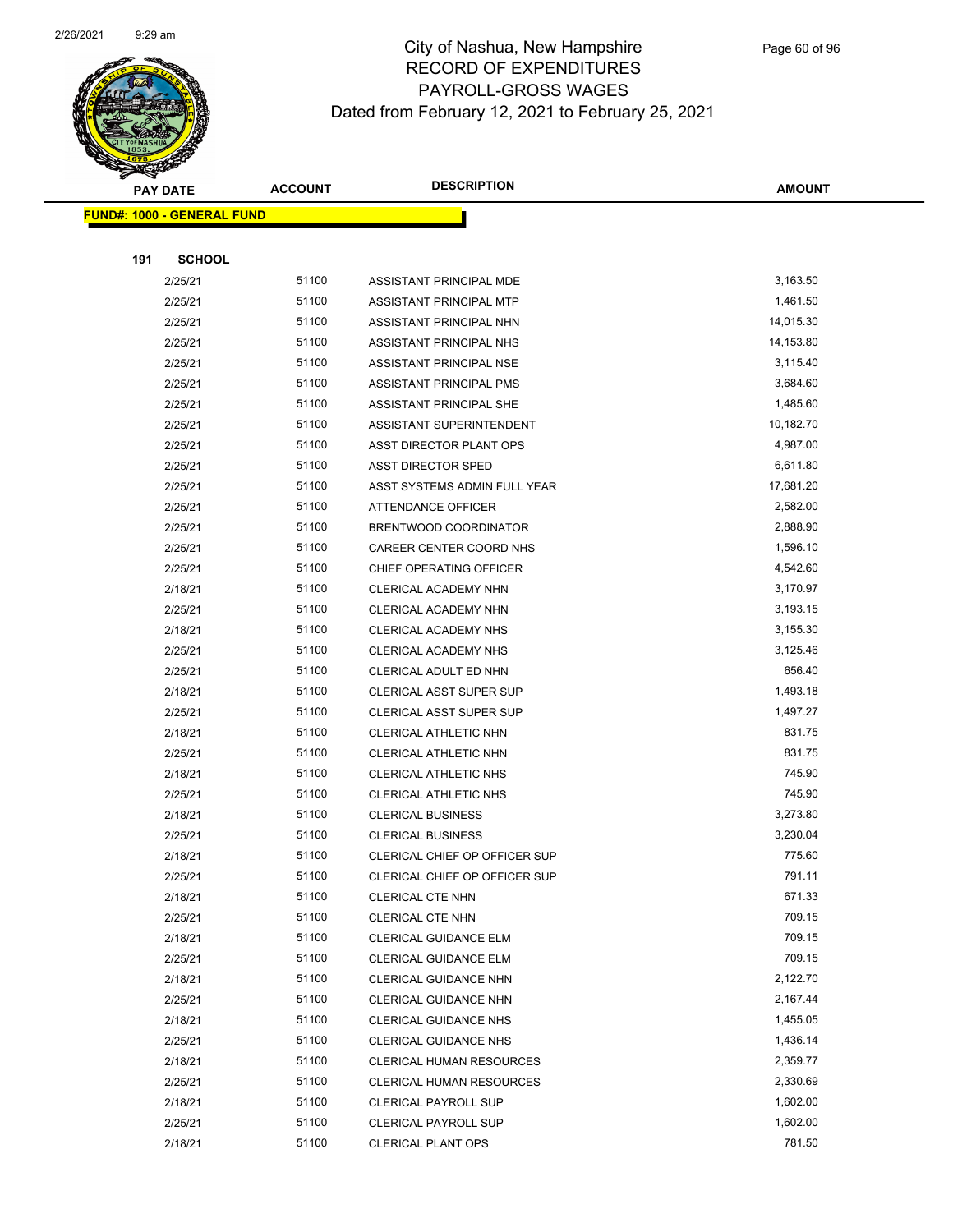

Page 61 of 96

|     | <b>PAY DATE</b>                   | <b>ACCOUNT</b> | <b>DESCRIPTION</b>                                             | <b>AMOUNT</b>        |
|-----|-----------------------------------|----------------|----------------------------------------------------------------|----------------------|
|     | <b>FUND#: 1000 - GENERAL FUND</b> |                |                                                                |                      |
|     |                                   |                |                                                                |                      |
| 191 | <b>SCHOOL</b>                     |                |                                                                |                      |
|     | 2/25/21                           | 51100          | <b>CLERICAL PLANT OPS</b>                                      | 781.50               |
|     | 2/18/21                           | 51100          | <b>CLERICAL PRINCIPAL AMH</b>                                  | 1,522.19             |
|     | 2/25/21                           | 51100          | <b>CLERICAL PRINCIPAL AMH</b>                                  | 1,527.40             |
|     | 2/18/21                           | 51100          | <b>CLERICAL PRINCIPAL BIC</b>                                  | 1,613.25             |
|     | 2/25/21                           | 51100          | <b>CLERICAL PRINCIPAL BIC</b>                                  | 1,613.25             |
|     | 2/18/21                           | 51100          | <b>CLERICAL PRINCIPAL BIR</b>                                  | 1,663.50             |
|     | 2/25/21                           | 51100          | <b>CLERICAL PRINCIPAL BIR</b>                                  | 1,663.50             |
|     | 2/18/21                           | 51100          | <b>CLERICAL PRINCIPAL BRO</b>                                  | 1,540.90             |
|     | 2/25/21                           | 51100          | CLERICAL PRINCIPAL BRO                                         | 1,540.90             |
|     | 2/18/21                           | 51100          | CLERICAL PRINCIPAL CHA                                         | 1,563.00             |
|     | 2/25/21                           | 51100          | CLERICAL PRINCIPAL CHA                                         | 1,563.00             |
|     | 2/18/21                           | 51100          | <b>CLERICAL PRINCIPAL DRC</b>                                  | 1,529.65             |
|     | 2/25/21                           | 51100          | <b>CLERICAL PRINCIPAL DRC</b>                                  | 1,529.65             |
|     | 2/18/21                           | 51100          | <b>CLERICAL PRINCIPAL ELM</b>                                  | 2,792.98             |
|     | 2/25/21                           | 51100          | <b>CLERICAL PRINCIPAL ELM</b>                                  | 2,783.52             |
|     | 2/18/21                           | 51100          | <b>CLERICAL PRINCIPAL FES</b>                                  | 1,566.40             |
|     | 2/25/21                           | 51100          | <b>CLERICAL PRINCIPAL FES</b>                                  | 1,566.40             |
|     | 2/18/21                           | 51100          | <b>CLERICAL PRINCIPAL FMS</b>                                  | 2,264.61             |
|     | 2/25/21                           | 51100          | CLERICAL PRINCIPAL FMS                                         | 2,275.55             |
|     | 2/18/21                           | 51100          | <b>CLERICAL PRINCIPAL LDG</b>                                  | 1,490.65             |
|     | 2/25/21                           | 51100          | CLERICAL PRINCIPAL LDG                                         | 1,490.65             |
|     | 2/18/21                           | 51100          | CLERICAL PRINCIPAL MDE                                         | 1,602.00             |
|     | 2/25/21                           | 51100          | CLERICAL PRINCIPAL MDE                                         | 1,437.90             |
|     | 2/18/21                           | 51100          | <b>CLERICAL PRINCIPAL MTP</b>                                  | 1,502.30             |
|     | 2/25/21                           | 51100          | <b>CLERICAL PRINCIPAL MTP</b>                                  | 1,529.65             |
|     | 2/18/21                           | 51100<br>51100 | <b>CLERICAL PRINCIPAL NHN</b>                                  | 1,490.65<br>1,490.65 |
|     | 2/25/21                           | 51100          | CLERICAL PRINCIPAL NHN                                         | 1,633.97             |
|     | 2/18/21<br>2/25/21                | 51100          | <b>CLERICAL PRINCIPAL NHS</b><br><b>CLERICAL PRINCIPAL NHS</b> | 2,225.60             |
|     | 2/18/21                           | 51100          | <b>CLERICAL PRINCIPAL NSE</b>                                  | 1,540.89             |
|     | 2/25/21                           | 51100          | <b>CLERICAL PRINCIPAL NSE</b>                                  | 1,535.35             |
|     | 2/18/21                           | 51100          | <b>CLERICAL PRINCIPAL PMS</b>                                  | 2,140.06             |
|     | 2/25/21                           | 51100          | <b>CLERICAL PRINCIPAL PMS</b>                                  | 2,159.47             |
|     | 2/18/21                           | 51100          | CLERICAL PRINCIPAL SHE                                         | 1,572.11             |
|     | 2/25/21                           | 51100          | <b>CLERICAL PRINCIPAL SHE</b>                                  | 1,577.65             |
|     | 2/18/21                           | 51100          | CLERICAL RECEPTIONIST NHN                                      | 831.76               |
|     | 2/25/21                           | 51100          | CLERICAL RECEPTIONIST NHN                                      | 831.75               |
|     | 2/18/21                           | 51100          | CLERICAL RECEPTIONIST NHS                                      | 709.15               |
|     | 2/25/21                           | 51100          | CLERICAL RECEPTIONIST NHS                                      | 704.42               |
|     | 2/18/21                           | 51100          | <b>CLERICAL REGISTRAR NHN</b>                                  | 709.15               |
|     | 2/25/21                           | 51100          | <b>CLERICAL REGISTRAR NHN</b>                                  | 709.15               |
|     | 2/18/21                           | 51100          | CLERICAL SPECIAL ED NHN                                        | 745.90               |
|     | 2/25/21                           | 51100          | CLERICAL SPECIAL ED NHN                                        | 745.90               |
|     |                                   |                |                                                                |                      |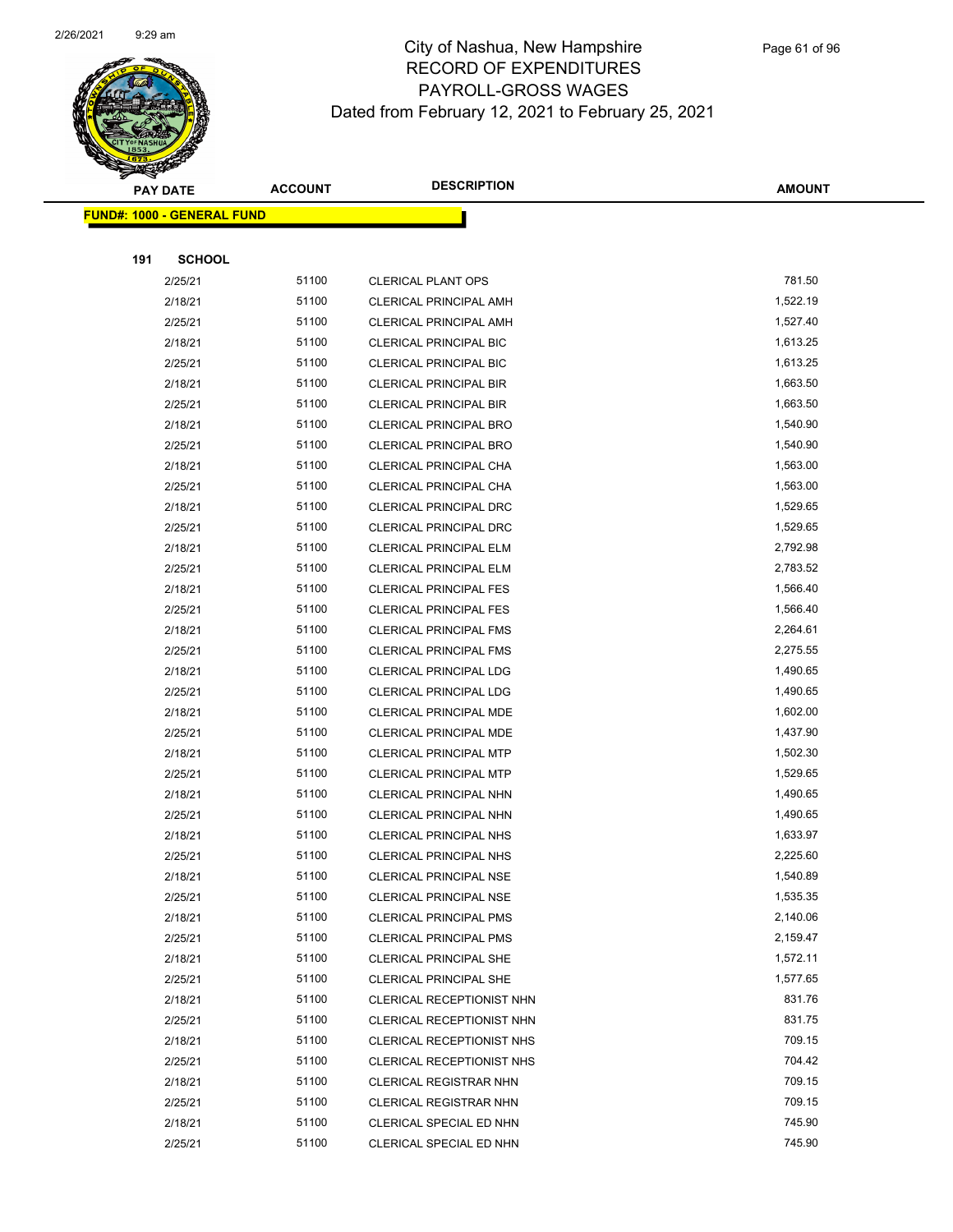

|     | <b>PAY DATE</b>                   | <b>ACCOUNT</b> | <b>DESCRIPTION</b>                 | <b>AMOUNT</b> |
|-----|-----------------------------------|----------------|------------------------------------|---------------|
|     | <b>FUND#: 1000 - GENERAL FUND</b> |                |                                    |               |
|     |                                   |                |                                    |               |
| 191 | <b>SCHOOL</b>                     |                |                                    |               |
|     | 2/18/21                           | 51100          | CLERICAL SPECIAL ED NHS            | 745.90        |
|     | 2/25/21                           | 51100          | CLERICAL SPECIAL ED NHS            | 745.90        |
|     | 2/18/21                           | 51100          | CLERICAL SPECIAL ED SUP            | 1,418.30      |
|     | 2/25/21                           | 51100          | CLERICAL SPECIAL ED SUP            | 1,380.47      |
|     | 2/18/21                           | 51100          | <b>CLERICAL STUDENT SERV SUP</b>   | 864.40        |
|     | 2/25/21                           | 51100          | <b>CLERICAL STUDENT SERV SUP</b>   | 864.40        |
|     | 2/18/21                           | 51100          | CLERICAL SUPERINTENDANT HRLY       | 840.95        |
|     | 2/25/21                           | 51100          | CLERICAL SUPERINTENDANT HRLY       | 857.33        |
|     | 2/25/21                           | 51100          | <b>CLERICAL SUPERINTENDANT SUP</b> | 1,941.90      |
|     | 2/18/21                           | 51100          | <b>CUSTODIAN AMH</b>               | 1,526.48      |
|     | 2/25/21                           | 51100          | <b>CUSTODIAN AMH</b>               | 1,505.60      |
|     | 2/18/21                           | 51100          | <b>CUSTODIAN ASST HEAD ELM</b>     | 857.20        |
|     | 2/25/21                           | 51100          | <b>CUSTODIAN ASST HEAD ELM</b>     | 857.20        |
|     | 2/18/21                           | 51100          | <b>CUSTODIAN ASST HEAD FMS</b>     | 348.25        |
|     | 2/25/21                           | 51100          | <b>CUSTODIAN ASST HEAD FMS</b>     | 348.25        |
|     | 2/18/21                           | 51100          | <b>CUSTODIAN ASST HEAD NHN</b>     | 1,722.41      |
|     | 2/25/21                           | 51100          | <b>CUSTODIAN ASST HEAD NHN</b>     | 1,722.41      |
|     | 2/18/21                           | 51100          | <b>CUSTODIAN ASST HEAD NHS</b>     | 1,722.42      |
|     | 2/25/21                           | 51100          | <b>CUSTODIAN ASST HEAD NHS</b>     | 1,722.41      |
|     | 2/18/21                           | 51100          | <b>CUSTODIAN ASST HEAD PMS</b>     | 857.20        |
|     | 2/25/21                           | 51100          | <b>CUSTODIAN ASST HEAD PMS</b>     | 857.20        |
|     | 2/18/21                           | 51100          | <b>CUSTODIAN BIC</b>               | 1,355.04      |
|     | 2/25/21                           | 51100          | <b>CUSTODIAN BIC</b>               | 1,505.60      |
|     | 2/18/21                           | 51100          | <b>CUSTODIAN BIR</b>               | 1,505.60      |
|     | 2/25/21                           | 51100          | <b>CUSTODIAN BIR</b>               | 1,505.60      |
|     | 2/18/21                           | 51100          | <b>CUSTODIAN BRO</b>               | 1,500.90      |
|     | 2/25/21                           | 51100          | <b>CUSTODIAN BRO</b>               | 1,505.60      |
|     | 2/18/21                           | 51100          | <b>CUSTODIAN CHA</b>               | 1,468.00      |
|     | 2/25/21                           | 51100          | <b>CUSTODIAN CHA</b>               | 1,468.00      |
|     | 2/18/21                           | 51100          | <b>CUSTODIAN DRC</b>               | 1,505.60      |
|     | 2/25/21                           | 51100          | <b>CUSTODIAN DRC</b>               | 1,505.60      |
|     | 2/18/21                           | 51100          | <b>CUSTODIAN ELM</b>               | 6,119.61      |
|     | 2/25/21                           | 51100          | <b>CUSTODIAN ELM</b>               | 6,119.60      |
|     | 2/18/21                           | 51100          | <b>CUSTODIAN FES</b>               | 1,505.60      |
|     | 2/25/21                           | 51100          | <b>CUSTODIAN FES</b>               | 752.80        |
|     | 2/18/21                           | 51100          | <b>CUSTODIAN FMS</b>               | 3,011.20      |
|     | 2/25/21                           | 51100          | <b>CUSTODIAN FMS</b>               | 3,011.20      |
|     | 2/18/21                           | 51100          | <b>CUSTODIAN HEAD AMH</b>          | 857.20        |
|     | 2/25/21                           | 51100          | <b>CUSTODIAN HEAD AMH</b>          | 857.20        |
|     | 2/18/21                           | 51100          | <b>CUSTODIAN HEAD BIC</b>          | 702.90        |
|     | 2/25/21                           | 51100          | <b>CUSTODIAN HEAD BIC</b>          | 857.20        |
|     | 2/18/21                           | 51100          | <b>CUSTODIAN HEAD BIR</b>          | 857.20        |
|     | 2/25/21                           | 51100          | <b>CUSTODIAN HEAD BIR</b>          | 857.20        |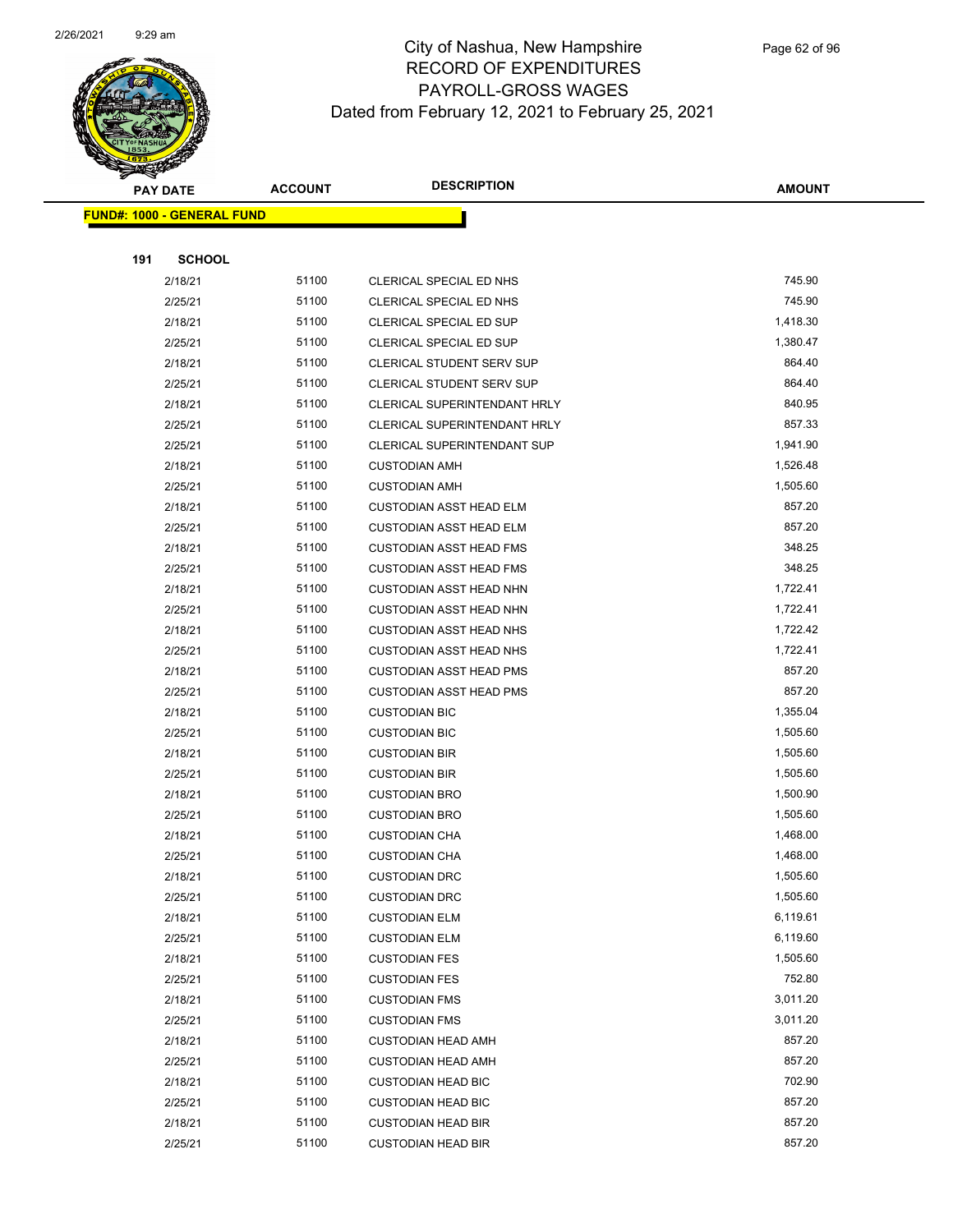

|     | <b>PAY DATE</b>                   | <b>ACCOUNT</b> | <b>DESCRIPTION</b>                           | <b>AMOUNT</b>        |
|-----|-----------------------------------|----------------|----------------------------------------------|----------------------|
|     | <b>FUND#: 1000 - GENERAL FUND</b> |                |                                              |                      |
|     |                                   |                |                                              |                      |
| 191 | <b>SCHOOL</b>                     |                |                                              |                      |
|     | 2/18/21                           | 51100          | <b>CUSTODIAN HEAD BRO</b>                    | 857.20               |
|     | 2/25/21                           | 51100          | <b>CUSTODIAN HEAD BRO</b>                    | 857.20               |
|     | 2/18/21                           | 51100          | <b>CUSTODIAN HEAD CHA</b>                    | 857.20               |
|     | 2/25/21                           | 51100          | <b>CUSTODIAN HEAD CHA</b>                    | 857.20               |
|     | 2/18/21                           | 51100          | <b>CUSTODIAN HEAD DRC</b>                    | 857.20               |
|     | 2/25/21                           | 51100          | <b>CUSTODIAN HEAD DRC</b>                    | 857.20               |
|     | 2/18/21                           | 51100          | <b>CUSTODIAN HEAD ELM</b>                    | 1,016.00             |
|     | 2/25/21                           | 51100          | <b>CUSTODIAN HEAD ELM</b>                    | 1,016.00             |
|     | 2/18/21                           | 51100          | <b>CUSTODIAN HEAD FES</b>                    | 857.21               |
|     | 2/25/21                           | 51100          | <b>CUSTODIAN HEAD FES</b>                    | 857.20               |
|     | 2/18/21                           | 51100          | <b>CUSTODIAN HEAD FMS</b>                    | 1,016.00             |
|     | 2/25/21                           | 51100          | <b>CUSTODIAN HEAD FMS</b>                    | 1,016.00             |
|     | 2/18/21                           | 51100          | <b>CUSTODIAN HEAD LDG</b>                    | 857.20               |
|     | 2/25/21                           | 51100          | <b>CUSTODIAN HEAD LDG</b>                    | 857.20               |
|     | 2/18/21                           | 51100          | <b>CUSTODIAN HEAD MDE</b>                    | 857.20               |
|     | 2/25/21                           | 51100          | <b>CUSTODIAN HEAD MDE</b>                    | 857.20               |
|     | 2/18/21                           | 51100          | <b>CUSTODIAN HEAD MTP</b>                    | 857.20               |
|     | 2/25/21                           | 51100          | <b>CUSTODIAN HEAD MTP</b>                    | 857.20               |
|     | 2/18/21                           | 51100          | <b>CUSTODIAN HEAD NHN</b>                    | 1,022.00             |
|     | 2/25/21                           | 51100          | <b>CUSTODIAN HEAD NHN</b>                    | 1,022.00             |
|     | 2/18/21                           | 51100          | <b>CUSTODIAN HEAD NHS</b>                    | 1,022.00             |
|     | 2/25/21                           | 51100          | <b>CUSTODIAN HEAD NHS</b>                    | 1,022.00             |
|     | 2/18/21                           | 51100          | <b>CUSTODIAN HEAD NSE</b>                    | 865.20               |
|     | 2/25/21                           | 51100          | <b>CUSTODIAN HEAD NSE</b>                    | 865.20               |
|     | 2/18/21                           | 51100          | <b>CUSTODIAN HEAD PMS</b>                    | 1,016.00             |
|     | 2/25/21                           | 51100          | <b>CUSTODIAN HEAD PMS</b>                    | 1,016.00             |
|     | 2/18/21                           | 51100          | <b>CUSTODIAN HEAD SHE</b>                    | 857.20               |
|     | 2/25/21                           | 51100          | <b>CUSTODIAN HEAD SHE</b>                    | 857.20               |
|     | 2/18/21<br>2/25/21                | 51100<br>51100 | <b>CUSTODIAN LDG</b>                         | 1,526.48<br>1,505.60 |
|     | 2/18/21                           | 51100          | <b>CUSTODIAN LDG</b><br><b>CUSTODIAN MDE</b> | 1,526.48             |
|     | 2/25/21                           | 51100          | <b>CUSTODIAN MDE</b>                         | 1,505.60             |
|     | 2/18/21                           | 51100          | <b>CUSTODIAN MTP</b>                         | 1,526.48             |
|     | 2/25/21                           | 51100          | <b>CUSTODIAN MTP</b>                         | 1,505.60             |
|     | 2/18/21                           | 51100          | <b>CUSTODIAN NHN</b>                         | 10,579.20            |
|     | 2/25/21                           | 51100          | <b>CUSTODIAN NHN</b>                         | 9,826.40             |
|     | 2/18/21                           | 51100          | <b>CUSTODIAN NHS</b>                         | 10,565.60            |
|     | 2/25/21                           | 51100          | <b>CUSTODIAN NHS</b>                         | 10,565.60            |
|     | 2/18/21                           | 51100          | <b>CUSTODIAN NSE</b>                         | 1,505.60             |
|     | 2/25/21                           | 51100          | <b>CUSTODIAN NSE</b>                         | 1,505.60             |
|     | 2/18/21                           | 51100          | <b>CUSTODIAN PMS</b>                         | 2,258.40             |
|     | 2/25/21                           | 51100          | <b>CUSTODIAN PMS</b>                         | 2,309.52             |
|     | 2/18/21                           | 51100          | <b>CUSTODIAN SHE</b>                         | 1,505.60             |
|     |                                   |                |                                              |                      |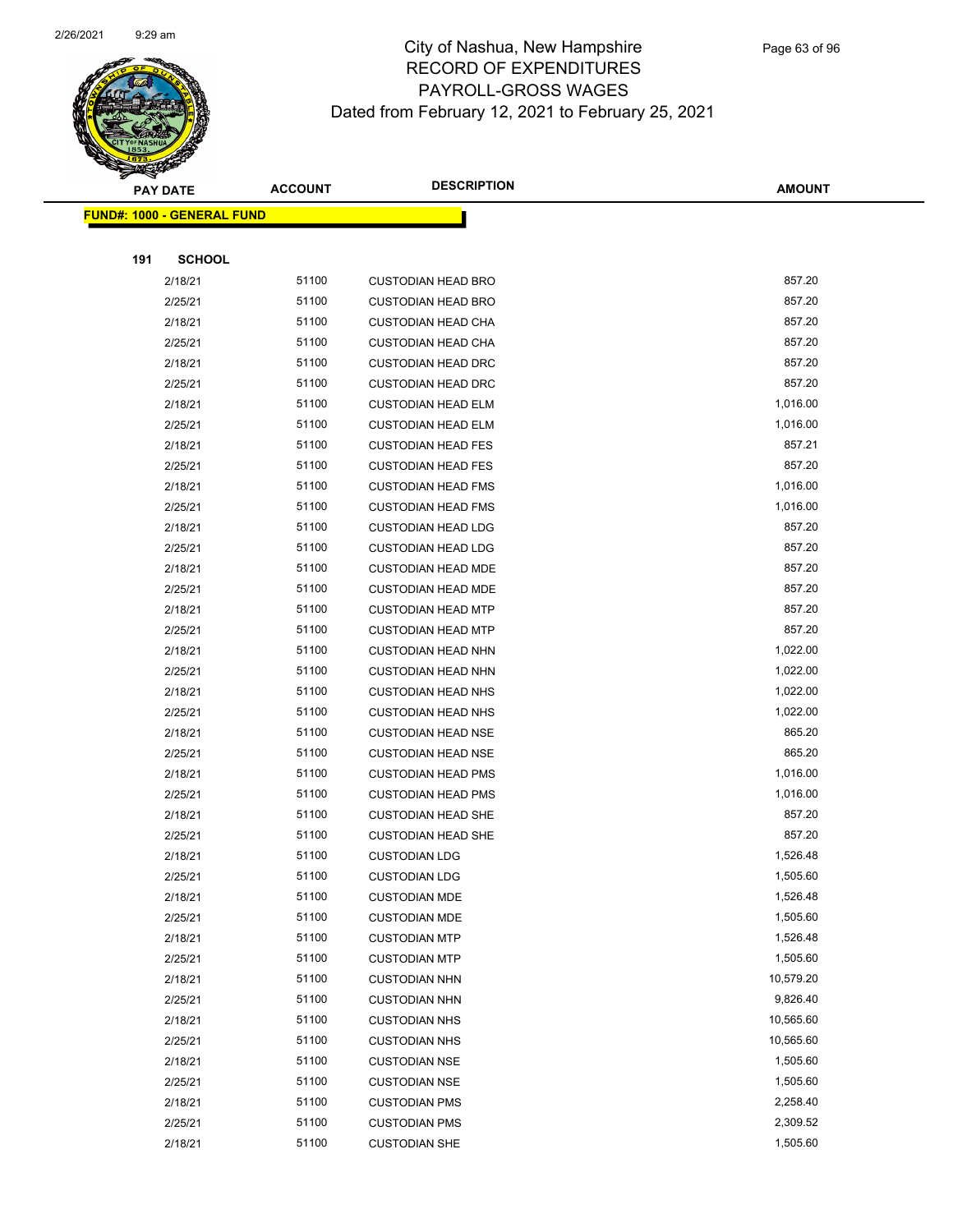

|     | <b>PAY DATE</b>                   | <b>ACCOUNT</b> | <b>DESCRIPTION</b>                                      | <b>AMOUNT</b>        |
|-----|-----------------------------------|----------------|---------------------------------------------------------|----------------------|
|     | <b>FUND#: 1000 - GENERAL FUND</b> |                |                                                         |                      |
|     |                                   |                |                                                         |                      |
| 191 | <b>SCHOOL</b>                     |                |                                                         |                      |
|     | 2/25/21                           | 51100          | <b>CUSTODIAN SHE</b>                                    | 1,505.60             |
|     | 2/25/21                           | 51100          | <b>CUSTODIAN SUPERVISOR WPO</b>                         | 4,473.40             |
|     | 2/18/21                           | 51100          | <b>CUSTODIAN WID</b>                                    | 752.80               |
|     | 2/25/21                           | 51100          | <b>CUSTODIAN WID</b>                                    | 752.80               |
|     | 2/25/21                           | 51100          | DATA ANALYST                                            | 3,261.20             |
|     | 2/25/21                           | 51100          | <b>DIRECTOR ATHLETICS</b>                               | 3,913.30             |
|     | 2/25/21                           | 51100          | <b>DIRECTOR COM GRANTS</b>                              | 3,422.10             |
|     | 2/25/21                           | 51100          | <b>DIRECTOR GUIDANCE</b>                                | 6,869.40             |
|     | 2/25/21                           | 51100          | DIRECTOR HUMAN RESOURCES                                | 3,595.80             |
|     | 2/25/21                           | 51100          | DIRECTOR PLANT OPS                                      | 4,062.20             |
|     | 2/25/21                           | 51100          | DIRECTOR SPECIAL ED                                     | 3,801.40             |
|     | 2/25/21                           | 51100          | DIRECTOR STUDENT SERVICES                               | 3,568.10             |
|     | 2/25/21                           | 51100          | DIRECTOR TECHNOLOGY                                     | 3,730.30             |
|     | 2/25/21                           | 51100          | DIRECTOR TRANSPORTATION                                 | 3,396.70             |
|     | 2/25/21                           | 51100          | DIRECTOR VOCATIONAL                                     | 6,250.00             |
|     | 2/25/21                           | 51100          | ELL COMMUNICATIONS COORDINATOR                          | 2,088.60             |
|     | 2/25/21                           | 51100          | ELL OUTREACH WORKER                                     | 1,810.20             |
|     | 2/18/21                           | 51100          | <b>GRANT WRITER</b>                                     | 697.10               |
|     | 2/25/21                           | 51100          | <b>GRANT WRITER</b>                                     | 697.10               |
|     | 2/25/21                           | 51100          | GUIDANCE COUNSELOR AMH                                  | 2,469.50             |
|     | 2/25/21                           | 51100          | GUIDANCE COUNSELOR BIC                                  | 2,168.60             |
|     | 2/25/21                           | 51100          | <b>GUIDANCE COUNSELOR BIR</b>                           | 3,071.60             |
|     | 2/25/21                           | 51100          | GUIDANCE COUNSELOR BRO                                  | 2,036.20             |
|     | 2/25/21                           | 51100          | GUIDANCE COUNSELOR CHA                                  | 3,071.60             |
|     | 2/25/21                           | 51100          | GUIDANCE COUNSELOR DRC                                  | 2,979.50             |
|     | 2/25/21                           | 51100          | <b>GUIDANCE COUNSELOR ELM</b>                           | 13,092.50            |
|     | 2/25/21                           | 51100          | <b>GUIDANCE COUNSELOR FES</b>                           | 2,168.60             |
|     | 2/25/21                           | 51100          | GUIDANCE COUNSELOR FMS                                  | 5,651.40             |
|     | 2/25/21<br>2/25/21                | 51100<br>51100 | GUIDANCE COUNSELOR LDG<br><b>GUIDANCE COUNSELOR MDE</b> | 3,071.60<br>2,933.60 |
|     |                                   | 51100          | <b>GUIDANCE COUNSELOR MTP</b>                           | 2,979.50             |
|     | 2/25/21<br>2/25/21                | 51100          | GUIDANCE COUNSELOR NHN                                  | 16,941.30            |
|     | 2/25/21                           | 51100          | <b>GUIDANCE COUNSELOR NHS</b>                           | 18,556.90            |
|     | 2/25/21                           | 51100          | GUIDANCE COUNSELOR NSE                                  | 2,979.50             |
|     | 2/25/21                           | 51100          | <b>GUIDANCE COUNSELOR PMS</b>                           | 8,492.40             |
|     | 2/25/21                           | 51100          | <b>GUIDANCE COUNSELOR SHE</b>                           | 2,979.50             |
|     | 2/25/21                           | 51100          | HOME SCHOOL CORD TTI                                    | 183.00               |
|     | 2/25/21                           | 51100          | JOB DEVELOPER SPED NHN                                  | 3,071.60             |
|     | 2/25/21                           | 51100          | LIBRARIAN AMH                                           | 2,045.30             |
|     | 2/25/21                           | 51100          | <b>LIBRARIAN BIC</b>                                    | 1,960.00             |
|     | 2/25/21                           | 51100          | LIBRARIAN BIR                                           | 2,291.00             |
|     | 2/25/21                           | 51100          | <b>LIBRARIAN BRO</b>                                    | 2,260.00             |
|     | 2/25/21                           | 51100          | LIBRARIAN CHA                                           | 3,071.60             |
|     |                                   |                |                                                         |                      |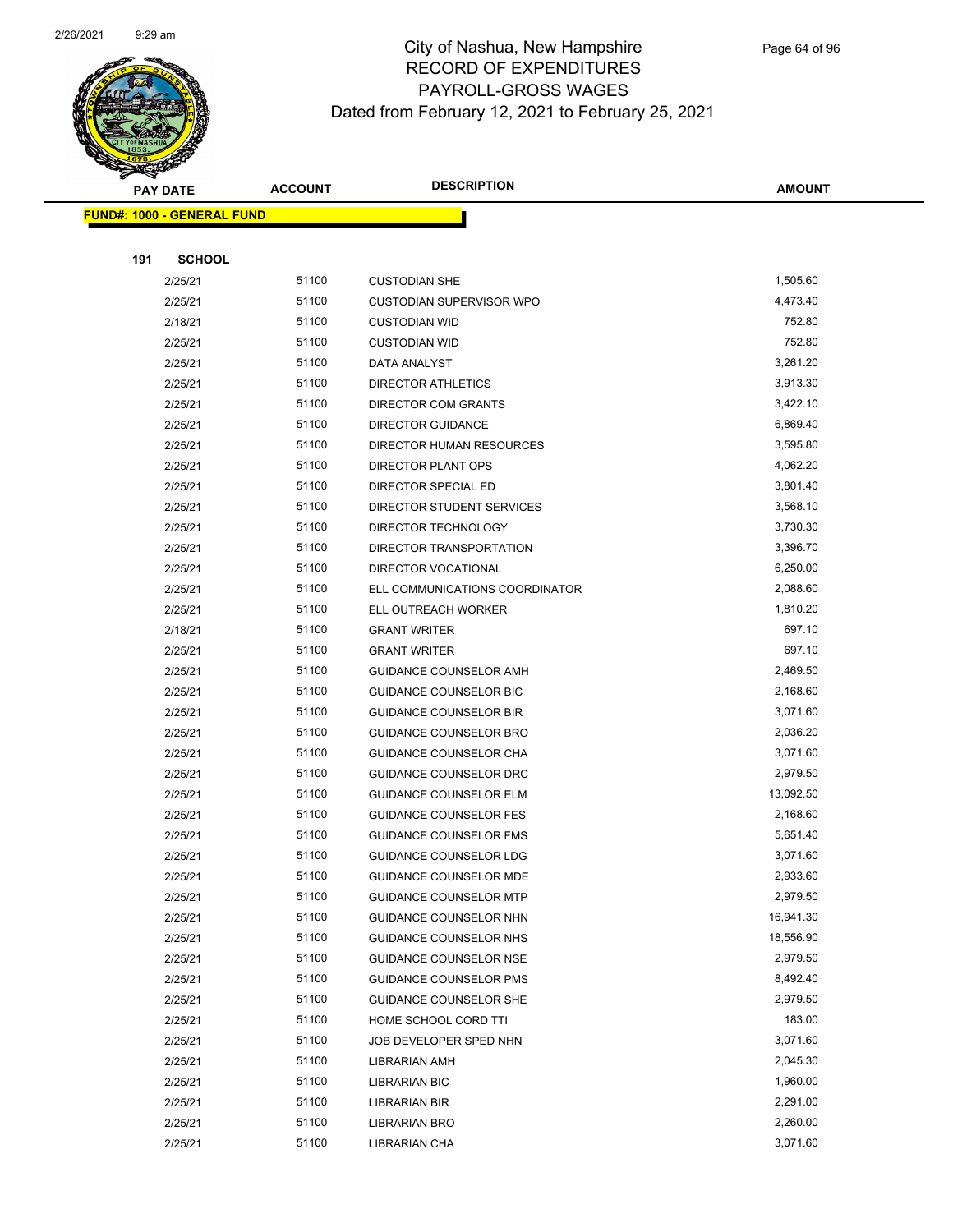

|     | <b>PAY DATE</b>                    | <b>ACCOUNT</b> | <b>DESCRIPTION</b>                   | AMOUNT               |
|-----|------------------------------------|----------------|--------------------------------------|----------------------|
|     | <u> FUND#: 1000 - GENERAL FUND</u> |                |                                      |                      |
|     |                                    |                |                                      |                      |
| 191 | <b>SCHOOL</b>                      |                |                                      |                      |
|     | 2/25/21                            | 51100          | <b>LIBRARIAN DRC</b>                 | 2,316.40             |
|     | 2/25/21                            | 51100          | LIBRARIAN ELM                        | 2,162.90             |
|     | 2/25/21                            | 51100          | <b>LIBRARIAN FES</b>                 | 2,979.50             |
|     | 2/25/21                            | 51100          | <b>LIBRARIAN FMS</b>                 | 3,071.60             |
|     | 2/25/21                            | 51100          | <b>LIBRARIAN LDG</b>                 | 1,891.40             |
|     | 2/25/21                            | 51100          | <b>LIBRARIAN MDE</b>                 | 2,933.60             |
|     | 2/25/21                            | 51100          | <b>LIBRARIAN MTP</b>                 | 1,792.60             |
|     | 2/25/21                            | 51100          | LIBRARIAN NHN                        | 4,773.50             |
|     | 2/25/21                            | 51100          | <b>LIBRARIAN NHS</b>                 | 6,106.40             |
|     | 2/25/21                            | 51100          | <b>LIBRARIAN NSE</b>                 | 2,933.60             |
|     | 2/25/21                            | 51100          | <b>LIBRARIAN PMS</b>                 | 2,095.80             |
|     | 2/25/21                            | 51100          | <b>LIBRARIAN SHE</b>                 | 2,979.50             |
|     | 2/25/21                            | 51100          | LICENSED PRACTICAL NURSE ELM         | 1,522.40             |
|     | 2/25/21                            | 51100          | LICENSED PRACTICAL NURSE FMS         | 1,601.00             |
|     | 2/25/21                            | 51100          | LICENSED PRACTICAL NURSE NHS         | 1,595.89             |
|     | 2/18/21                            | 51100          | MAINTENANCE ALARM WPO                | 1,048.40             |
|     | 2/25/21                            | 51100          | MAINTENANCE ALARM WPO                | 1,048.40             |
|     | 2/18/21                            | 51100          | MAINTENANCE CARPENTER WPO            | 1,056.40             |
|     | 2/25/21                            | 51100          | MAINTENANCE CARPENTER WPO            | 1,056.40             |
|     | 2/18/21                            | 51100          | MAINTENANCE ELECTRICIAN WPO          | 2,228.00             |
|     | 2/25/21                            | 51100          | MAINTENANCE ELECTRICIAN WPO          | 2,228.00             |
|     | 2/18/21                            | 51100          | MAINTENANCE GRDS FORMEN WPO          | 1,056.40             |
|     | 2/25/21                            | 51100          | MAINTENANCE GRDS FORMEN WPO          | 1,056.40             |
|     | 2/18/21                            | 51100          | MAINTENANCE GROUNDS WPO              | 3,625.60             |
|     | 2/25/21                            | 51100          | MAINTENANCE GROUNDS WPO              | 4,440.01             |
|     | 2/18/21                            | 51100          | MAINTENANCE HVAC WPO                 | 6,547.20             |
|     | 2/25/21                            | 51100          | MAINTENANCE HVAC WPO                 | 6,526.74             |
|     | 2/18/21                            | 51100          | <b>MAINTENANCE MESSENGER WPO</b>     | 1,016.00             |
|     | 2/25/21                            | 51100          | MAINTENANCE MESSENGER WPO            | 1,016.00             |
|     | 2/18/21                            | 51100          | MAINTENANCE PLUMBER WPO              | 1,118.00             |
|     | 2/25/21                            | 51100          | MAINTENANCE PLUMBER WPO              | 1,118.00             |
|     | 2/18/21                            | 51100          | MAINTENANCE TRADES WPO               | 3,222.80             |
|     | 2/25/21                            | 51100          | MAINTENANCE TRADES WPO               | 3,222.80             |
|     | 2/25/21                            | 51100          | <b>MARKETING TEACHER NHS</b>         | 2,876.80             |
|     | 2/25/21                            | 51100          | <b>NURSE AMH</b>                     | 2,795.40<br>2,795.40 |
|     | 2/25/21                            | 51100<br>51100 | <b>NURSE BIC</b>                     | 2,751.30             |
|     | 2/25/21<br>2/25/21                 | 51100          | <b>NURSE BIR</b><br><b>NURSE BRO</b> | 2,795.40             |
|     | 2/25/21                            | 51100          |                                      | 1,832.00             |
|     |                                    | 51100          | <b>NURSE CHA</b>                     | 2,795.40             |
|     | 2/25/21<br>2/25/21                 | 51100          | <b>NURSE DRC</b>                     | 3,303.60             |
|     | 2/25/21                            | 51100          | <b>NURSE ELM</b><br><b>NURSE FES</b> | 1,962.50             |
|     | 2/25/21                            | 51100          | <b>NURSE FMS</b>                     | 3,432.70             |
|     |                                    |                |                                      |                      |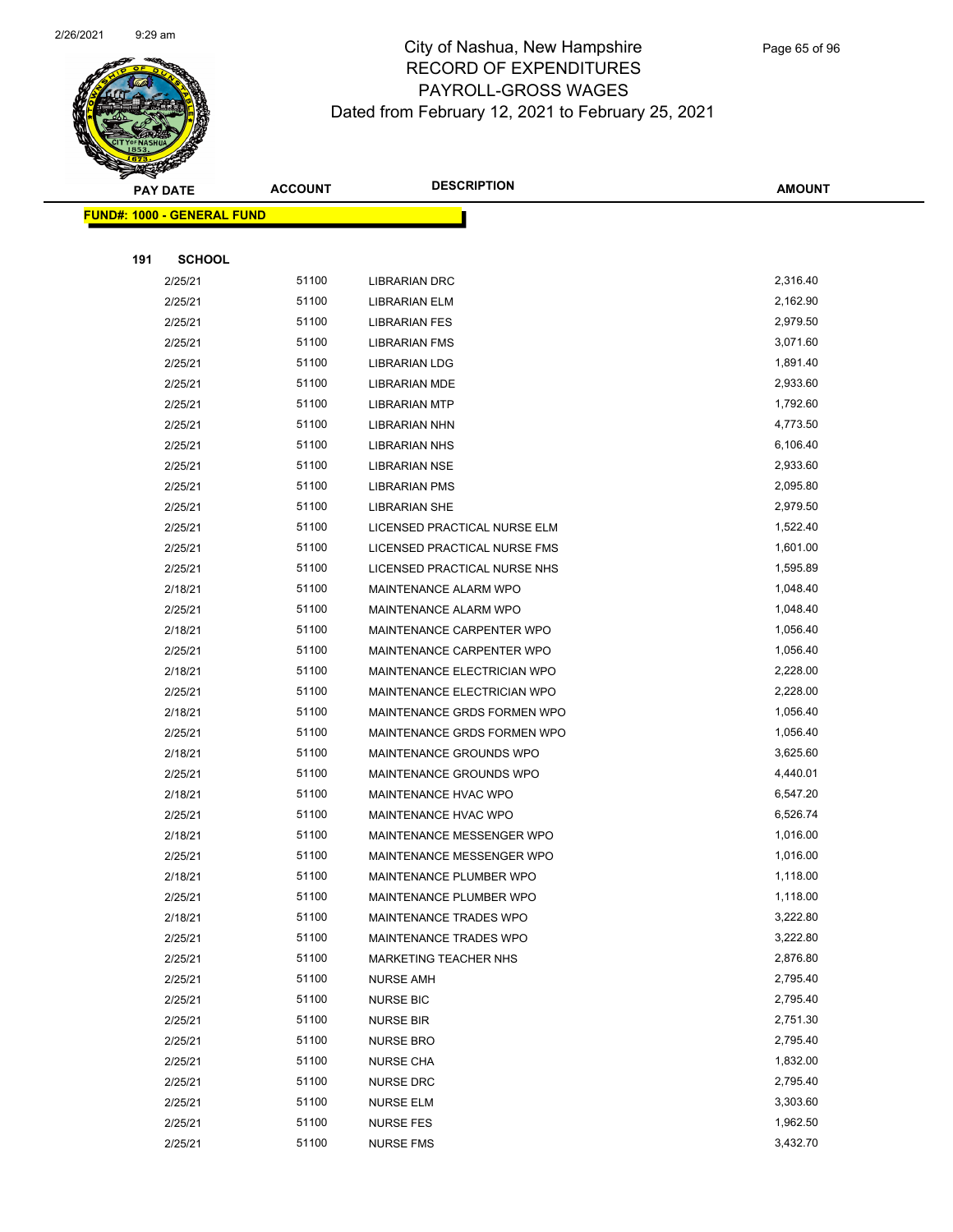

|     | <b>PAY DATE</b>                   | <b>ACCOUNT</b> | <b>DESCRIPTION</b>                         | <b>AMOUNT</b>      |
|-----|-----------------------------------|----------------|--------------------------------------------|--------------------|
|     | <b>FUND#: 1000 - GENERAL FUND</b> |                |                                            |                    |
|     |                                   |                |                                            |                    |
| 191 | <b>SCHOOL</b>                     |                |                                            |                    |
|     | 2/25/21                           | 51100          | <b>NURSE LDG</b>                           | 2,632.70           |
|     | 2/25/21                           | 51100          | <b>NURSE MDE</b>                           | 2,319.40           |
|     | 2/25/21                           | 51100          | <b>NURSE MTP</b>                           | 1,913.90           |
|     | 2/25/21                           | 51100          | <b>NURSE NHN</b>                           | 3,728.50           |
|     | 2/25/21                           | 51100          | <b>NURSE NHS</b>                           | 4,397.20           |
|     | 2/25/21                           | 51100          | <b>NURSE NSE</b>                           | 2,795.40           |
|     | 2/25/21                           | 51100          | <b>NURSE PMS</b>                           | 4,522.80           |
|     | 2/25/21                           | 51100          | <b>NURSE SHE</b>                           | 1,888.80           |
|     | 2/25/21                           | 51100          | OFFICE MANAGER SPED                        | 2,082.90           |
|     | 2/25/21                           | 51100          | OUT DISTRICT COORDINATOR                   | 2,996.20           |
|     | 2/18/21                           | 51100          | PARA ALT AMH                               | 607.11             |
|     | 2/25/21                           | 51100          | PARA ALT AMH                               | 622.56             |
|     | 2/18/21                           | 51100          | PARA ALT FMS                               | 643.89             |
|     | 2/25/21                           | 51100          | PARA ALT FMS                               | 654.03             |
|     | 2/18/21                           | 51100          | PARA ALT PMS                               | 445.95             |
|     | 2/25/21                           | 51100          | PARA ALT PMS                               | 297.39             |
|     | 2/18/21                           | 51100          | PARA DW SPEC ED AMH                        | 8,407.51           |
|     | 2/25/21                           | 51100          | PARA DW SPEC ED AMH                        | 8,478.68           |
|     | 2/18/21                           | 51100          | PARA DW SPEC ED BIR                        | 3,005.17           |
|     | 2/25/21                           | 51100          | PARA DW SPEC ED BIR                        | 2,880.44           |
|     | 2/18/21                           | 51100          | PARA DW SPEC ED BRO                        | 5,728.49           |
|     | 2/25/21                           | 51100          | PARA DW SPEC ED BRO                        | 5,557.30           |
|     | 2/18/21                           | 51100          | PARA DW SPEC ED CHA                        | 9,659.36           |
|     | 2/25/21                           | 51100          | PARA DW SPEC ED CHA                        | 9,653.08           |
|     | 2/18/21                           | 51100          | PARA DW SPEC ED FMS                        | 6,402.63           |
|     | 2/25/21                           | 51100<br>51100 | PARA DW SPEC ED FMS                        | 5,996.21<br>504.00 |
|     | 2/18/21<br>2/25/21                | 51100          | PARA DW SPEC ED LDG<br>PARA DW SPEC ED LDG | 525.00             |
|     | 2/18/21                           | 51100          | PARA DW SPEC ED MDE                        | 7,133.98           |
|     | 2/25/21                           | 51100          | PARA DW SPEC ED MDE                        | 7,077.34           |
|     | 2/18/21                           | 51100          | PARA DW SPEC ED MTP                        | 1,409.21           |
|     | 2/25/21                           | 51100          | PARA DW SPEC ED MTP                        | 1,426.38           |
|     | 2/18/21                           | 51100          | PARA DW SPEC ED NHN                        | 4,987.63           |
|     | 2/25/21                           | 51100          | PARA DW SPEC ED NHN                        | 5,038.38           |
|     | 2/18/21                           | 51100          | PARA DW SPEC ED NHS                        | 7,270.02           |
|     | 2/25/21                           | 51100          | PARA DW SPEC ED NHS                        | 7,266.77           |
|     | 2/18/21                           | 51100          | PARA DW SPEC ED NSE                        | 5,565.32           |
|     | 2/25/21                           | 51100          | PARA DW SPEC ED NSE                        | 5,887.69           |
|     | 2/18/21                           | 51100          | PARA DW SPEC ED PMS                        | 646.55             |
|     | 2/25/21                           | 51100          | PARA DW SPEC ED PMS                        | 641.38             |
|     | 2/18/21                           | 51100          | PARA DW SPEC ED SHE                        | 9,255.22           |
|     | 2/25/21                           | 51100          | PARA DW SPEC ED SHE                        | 9,375.53           |
|     | 2/18/21                           | 51100          | PARA DW SPEC ED WID                        | 549.00             |
|     |                                   |                |                                            |                    |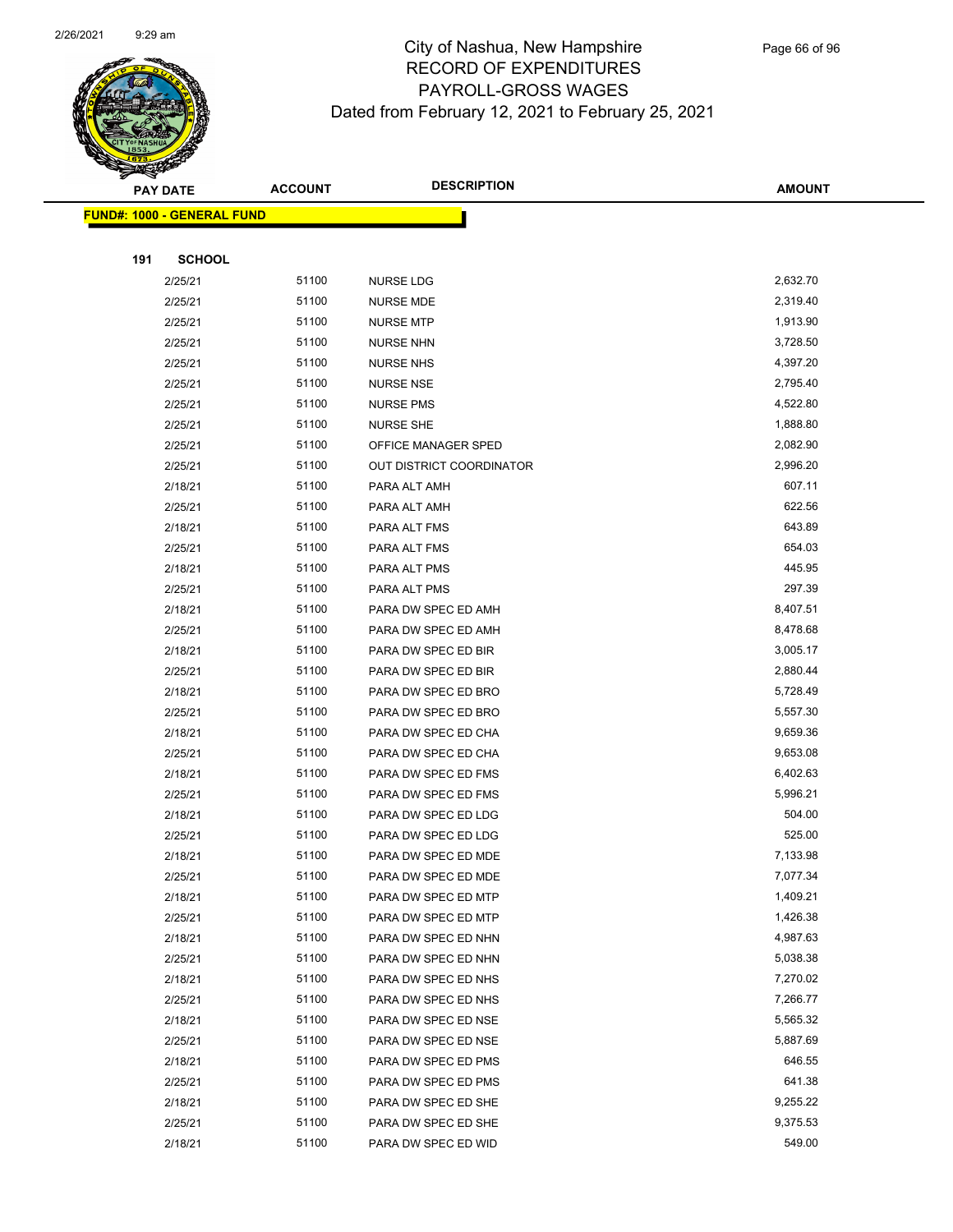

|     | <b>PAY DATE</b>                   | <b>ACCOUNT</b> | <b>DESCRIPTION</b>             | <b>AMOUNT</b>        |
|-----|-----------------------------------|----------------|--------------------------------|----------------------|
|     | <b>FUND#: 1000 - GENERAL FUND</b> |                |                                |                      |
|     |                                   |                |                                |                      |
| 191 | <b>SCHOOL</b>                     |                |                                |                      |
|     | 2/25/21                           | 51100          | PARA DW SPEC ED WID            | 549.00               |
|     | 2/18/21                           | 51100          | PARA DW SPEC ELM               | 8,565.12             |
|     | 2/25/21                           | 51100          | PARA DW SPEC ELM               | 8,031.58             |
|     | 2/18/21                           | 51100          | PARA ELL BIR                   | 525.51               |
|     | 2/25/21                           | 51100          | PARA ELL BIR                   | 535.43               |
|     | 2/18/21                           | 51100          | PARA ELL DRC                   | 594.90               |
|     | 2/25/21                           | 51100          | PARA ELL DRC                   | 594.90               |
|     | 2/18/21                           | 51100          | PARA ELL ELM                   | 415.50               |
|     | 2/25/21                           | 51100          | PARA ELL ELM                   | 470.92               |
|     | 2/18/21                           | 51100          | PARA ELL FES                   | 578.10               |
|     | 2/25/21                           | 51100          | PARA ELL FES                   | 578.10               |
|     | 2/18/21                           | 51100          | PARA ELL LDG                   | 594.90               |
|     | 2/25/21                           | 51100          | PARA ELL LDG                   | 594.90               |
|     | 2/25/21                           | 51100          | PARA ELL MTP                   | 249.30               |
|     | 2/18/21                           | 51100          | PARA ELL SHE                   | 644.50               |
|     | 2/25/21                           | 51100          | PARA ELL SHE                   | 644.50               |
|     | 2/18/21                           | 51100          | PARA INST AMH                  | 3,071.61             |
|     | 2/25/21                           | 51100          | PARA INST AMH                  | 3,084.41             |
|     | 2/18/21                           | 51100          | PARA INST BIC                  | 5,609.61             |
|     | 2/25/21                           | 51100          | PARA INST BIC                  | 5,609.61             |
|     | 2/18/21                           | 51100          | PARA INST BIR                  | 3,224.10             |
|     | 2/25/21                           | 51100          | PARA INST BIR                  | 4,055.11             |
|     | 2/18/21                           | 51100          | PARA INST BRO                  | 2,788.14             |
|     | 2/25/21                           | 51100          | PARA INST BRO                  | 3,021.07             |
|     | 2/18/21                           | 51100          | PARA INST CHA                  | 3,833.22             |
|     | 2/25/21                           | 51100          | PARA INST CHA                  | 3,819.08             |
|     | 2/18/21                           | 51100          | PARA INST DRC                  | 3,585.00             |
|     | 2/25/21                           | 51100          | PARA INST DRC                  | 3,585.01             |
|     | 2/18/21                           | 51100          | PARA INST ELM                  | 4,963.40             |
|     | 2/25/21                           | 51100          | PARA INST ELM                  | 4,913.51             |
|     | 2/18/21                           | 51100          | PARA INST FES                  | 5,513.08             |
|     | 2/25/21                           | 51100          | PARA INST FES                  | 5,513.08             |
|     | 2/18/21                           | 51100          | PARA INST FMS                  | 4,471.90             |
|     | 2/25/21                           | 51100<br>51100 | PARA INST FMS                  | 4,478.83<br>4,159.04 |
|     | 2/18/21                           | 51100          | PARA INST LDG                  |                      |
|     | 2/25/21                           |                | PARA INST LDG                  | 4,184.19             |
|     | 2/18/21<br>2/25/21                | 51100<br>51100 | PARA INST MDE                  | 3,850.78<br>3,472.23 |
|     | 2/18/21                           | 51100          | PARA INST MDE<br>PARA INST MTP | 2,758.85             |
|     | 2/25/21                           | 51100          | PARA INST MTP                  | 2,835.34             |
|     | 2/18/21                           | 51100          | PARA INST NHN                  | 1,258.10             |
|     | 2/25/21                           | 51100          | PARA INST NHN                  | 1,243.01             |
|     | 2/18/21                           | 51100          | PARA INST NHS                  | 1,858.65             |
|     |                                   |                |                                |                      |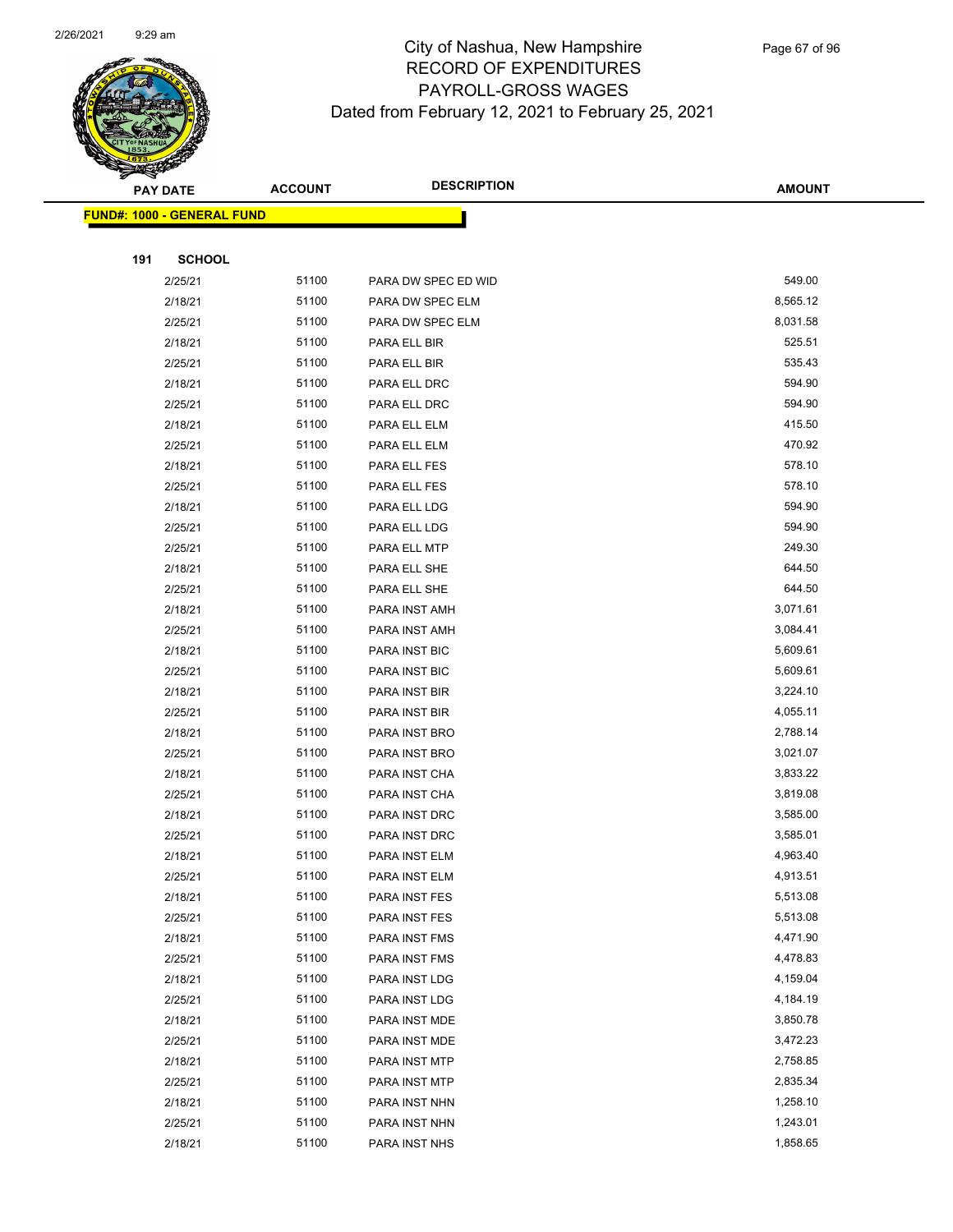

Page 68 of 96

|     | <b>PAY DATE</b>                   | <b>ACCOUNT</b> | <b>DESCRIPTION</b>   | <b>AMOUNT</b> |
|-----|-----------------------------------|----------------|----------------------|---------------|
|     | <b>FUND#: 1000 - GENERAL FUND</b> |                |                      |               |
|     |                                   |                |                      |               |
| 191 | <b>SCHOOL</b>                     |                |                      |               |
|     | 2/25/21                           | 51100          | PARA INST NHS        | 1,888.86      |
|     | 2/18/21                           | 51100          | <b>PARA INST NSE</b> | 4,497.61      |
|     | 2/25/21                           | 51100          | <b>PARA INST NSE</b> | 4,497.60      |
|     | 2/18/21                           | 51100          | PARA INST PMS        | 5,050.50      |
|     | 2/25/21                           | 51100          | PARA INST PMS        | 4,479.79      |
|     | 2/18/21                           | 51100          | PARA INST SHE        | 3,772.36      |
|     | 2/25/21                           | 51100          | PARA INST SHE        | 3,772.35      |
|     | 2/18/21                           | 51100          | PARA JOB COACH       | 540.00        |
|     | 2/25/21                           | 51100          | PARA JOB COACH       | 548.64        |
|     | 2/18/21                           | 51100          | PARA KIND AMH        | 604.82        |
|     | 2/25/21                           | 51100          | PARA KIND AMH        | 604.82        |
|     | 2/18/21                           | 51100          | PARA KIND BIC        | 844.86        |
|     | 2/25/21                           | 51100          | PARA KIND BIC        | 844.86        |
|     | 2/18/21                           | 51100          | PARA KIND BIR        | 415.50        |
|     | 2/25/21                           | 51100          | PARA KIND BIR        | 412.04        |
|     | 2/18/21                           | 51100          | PARA KIND BRO        | 594.90        |
|     | 2/25/21                           | 51100          | PARA KIND BRO        | 594.90        |
|     | 2/18/21                           | 51100          | PARA KIND CHA        | 925.07        |
|     | 2/25/21                           | 51100          | PARA KIND CHA        | 921.60        |
|     | 2/18/21                           | 51100          | PARA KIND DRC        | 595.62        |
|     | 2/25/21                           | 51100          | PARA KIND DRC        | 590.70        |
|     | 2/18/21                           | 51100          | PARA KIND FES        | 1,122.83      |
|     | 2/25/21                           | 51100          | PARA KIND FES        | 1,147.43      |
|     | 2/18/21                           | 51100          | PARA KIND LDG        | 1,189.80      |
|     | 2/25/21                           | 51100          | PARA KIND LDG        | 1,219.56      |
|     | 2/18/21                           | 51100          | PARA KIND MDE        | 1,182.00      |
|     | 2/25/21                           | 51100          | PARA KIND MDE        | 1,177.18      |
|     | 2/18/21                           | 51100          | PARA KIND MTP        | 587.74        |
|     | 2/25/21                           | 51100          | PARA KIND MTP        | 602.19        |
|     | 2/18/21                           | 51100          | PARA KIND NSE        | 1,010.40      |
|     | 2/25/21                           | 51100          | PARA KIND NSE        | 1,010.40      |
|     | 2/18/21                           | 51100          | PARA KIND SHE        | 1,298.30      |
|     | 2/25/21                           | 51100          | PARA KIND SHE        | 1,278.17      |
|     | 2/18/21                           | 51100          | PARA LIB NHN         | 100.65        |
|     | 2/18/21                           | 51100          | PARA LIB NHS         | 207.77        |
|     | 2/25/21                           | 51100          | PARA LIB NHS         | 211.23        |
|     | 2/18/21                           | 51100          | PARA MEDIA NHN       | 684.45        |
|     | 2/25/21                           | 51100          | PARA MEDIA NHN       | 684.45        |
|     | 2/18/21                           | 51100          | PARA MEDIA NHS       | 1,127.46      |
|     | 2/25/21                           | 51100          | PARA MEDIA NHS       | 1,127.46      |
|     | 2/18/21                           | 51100          | PARA PRE SCH BIC     | 381.96        |
|     | 2/25/21                           | 51100          | PARA PRE SCH BIC     | 381.96        |
|     | 2/18/21                           | 51100          | PARA PRE SCH BRO     | 4,996.47      |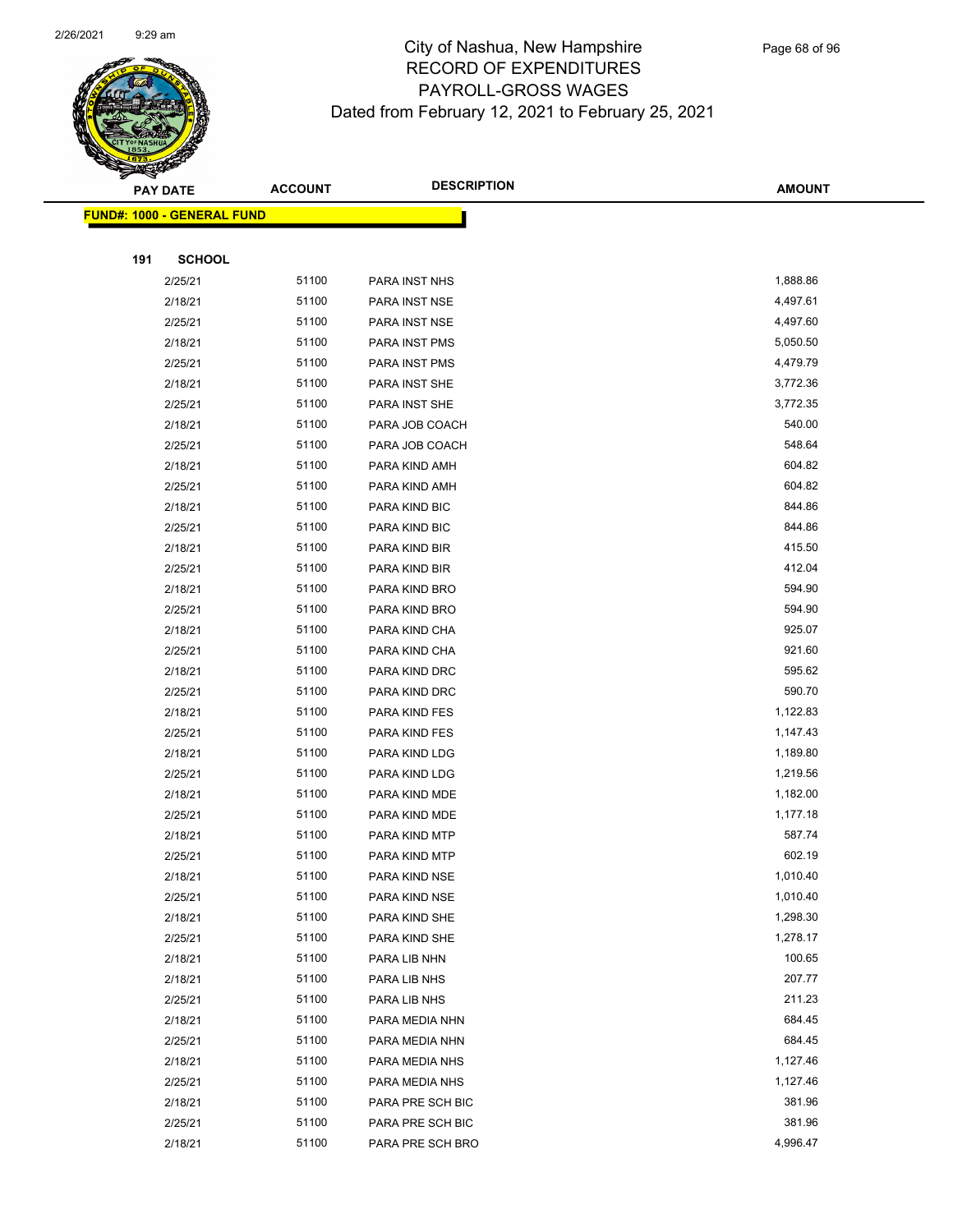

|     | <b>PAY DATE</b>                   | <b>ACCOUNT</b> | <b>DESCRIPTION</b>             | <b>AMOUNT</b>        |
|-----|-----------------------------------|----------------|--------------------------------|----------------------|
|     | <b>FUND#: 1000 - GENERAL FUND</b> |                |                                |                      |
|     |                                   |                |                                |                      |
| 191 | <b>SCHOOL</b>                     |                |                                |                      |
|     | 2/25/21                           | 51100          | PARA PRE SCH BRO               | 4,990.27             |
|     | 2/18/21                           | 51100          | PARA PRE SCH MTP               | 703.68               |
|     | 2/25/21                           | 51100          | PARA PRE SCH MTP               | 689.02               |
|     | 2/18/21                           | 51100          | PARA PRE SCH NSE               | 383.28               |
|     | 2/25/21                           | 51100          | PARA PRE SCH NSE               | 383.28               |
|     | 2/18/21                           | 51100          | PARA READ ELM                  | 619.70               |
|     | 2/25/21                           | 51100          | PARA READ ELM                  | 629.62               |
|     | 2/18/21                           | 51100          | PARA SCI NHN                   | 633.75               |
|     | 2/25/21                           | 51100          | PARA SCI NHN                   | 512.07               |
|     | 2/18/21                           | 51100          | PARA SCI NHS                   | 633.75               |
|     | 2/25/21                           | 51100          | PARA SCI NHS                   | 633.75               |
|     | 2/18/21                           | 51100          | PARA VOC NHS                   | 457.20               |
|     | 2/25/21                           | 51100          | PARA VOC NHS                   | 409.65               |
|     | 2/25/21                           | 51100          | PEER COACH                     | 8,073.20             |
|     | 2/25/21                           | 51100          | PRESCHOOL COORDINATOR          | 2,600.90             |
|     | 2/25/21                           | 51100          | PRINCIPAL AMH                  | 4,076.90             |
|     | 2/25/21                           | 51100          | PRINCIPAL BIC                  | 3,903.80             |
|     | 2/25/21                           | 51100          | PRINCIPAL BIR                  | 4,076.90             |
|     | 2/25/21                           | 51100          | PRINCIPAL BRO                  | 4,076.90             |
|     | 2/25/21                           | 51100          | PRINCIPAL CHA                  | 4,023.10             |
|     | 2/25/21                           | 51100          | PRINCIPAL DRC                  | 3,851.00             |
|     | 2/25/21                           | 51100          | PRINCIPAL ELM                  | 4,510.10             |
|     | 2/25/21                           | 51100          | <b>PRINCIPAL FES</b>           | 3,942.30             |
|     | 2/25/21                           | 51100          | PRINCIPAL FMS                  | 4,169.20             |
|     | 2/25/21                           | 51100          | PRINCIPAL LDG                  | 4,076.91             |
|     | 2/25/21                           | 51100          | PRINCIPAL MDE                  | 3,942.30<br>3,942.30 |
|     | 2/25/21                           | 51100<br>51100 | PRINCIPAL MTP                  | 4,115.40             |
|     | 2/25/21<br>2/25/21                | 51100          | PRINCIPAL NHN<br>PRINCIPAL NHS | 4,326.90             |
|     | 2/25/21                           | 51100          | <b>PRINCIPAL NSE</b>           | 3,903.80             |
|     | 2/25/21                           | 51100          | PRINCIPAL PMS                  | 3,865.40             |
|     | 2/25/21                           | 51100          | PRINCIPAL SHE                  | 3,745.20             |
|     | 2/25/21                           | 51100          | SCHOOL PSYCHOLOGIST WID        | 41,088.19            |
|     | 2/25/21                           | 51100          | SCHOOL PSYCHOLOGY INTERN       | 1,909.20             |
|     | 2/18/21                           | 51100          | SECURITY MONITOR NHN           | 1,505.60             |
|     | 2/25/21                           | 51100          | SECURITY MONITOR NHN           | 1,204.48             |
|     | 2/18/21                           | 51100          | SECURITY MONITOR NHS           | 3,011.20             |
|     | 2/25/21                           | 51100          | SECURITY MONITOR NHS           | 2,559.52             |
|     | 2/18/21                           | 51100          | SIGN LANGUAGE INTERPRETER      | 9,089.40             |
|     | 2/25/21                           | 51100          | SIGN LANGUAGE INTERPRETER      | 9,243.25             |
|     | 2/25/21                           | 51100          | SOCIAL WORKER                  | 4,190.68             |
|     | 2/25/21                           | 51100          | SOCIAL WORKER FMS              | 2,979.50             |
|     | 2/25/21                           | 51100          | SPEECH LANG PATHOLOGIST WID    | 61,195.97            |
|     |                                   |                |                                |                      |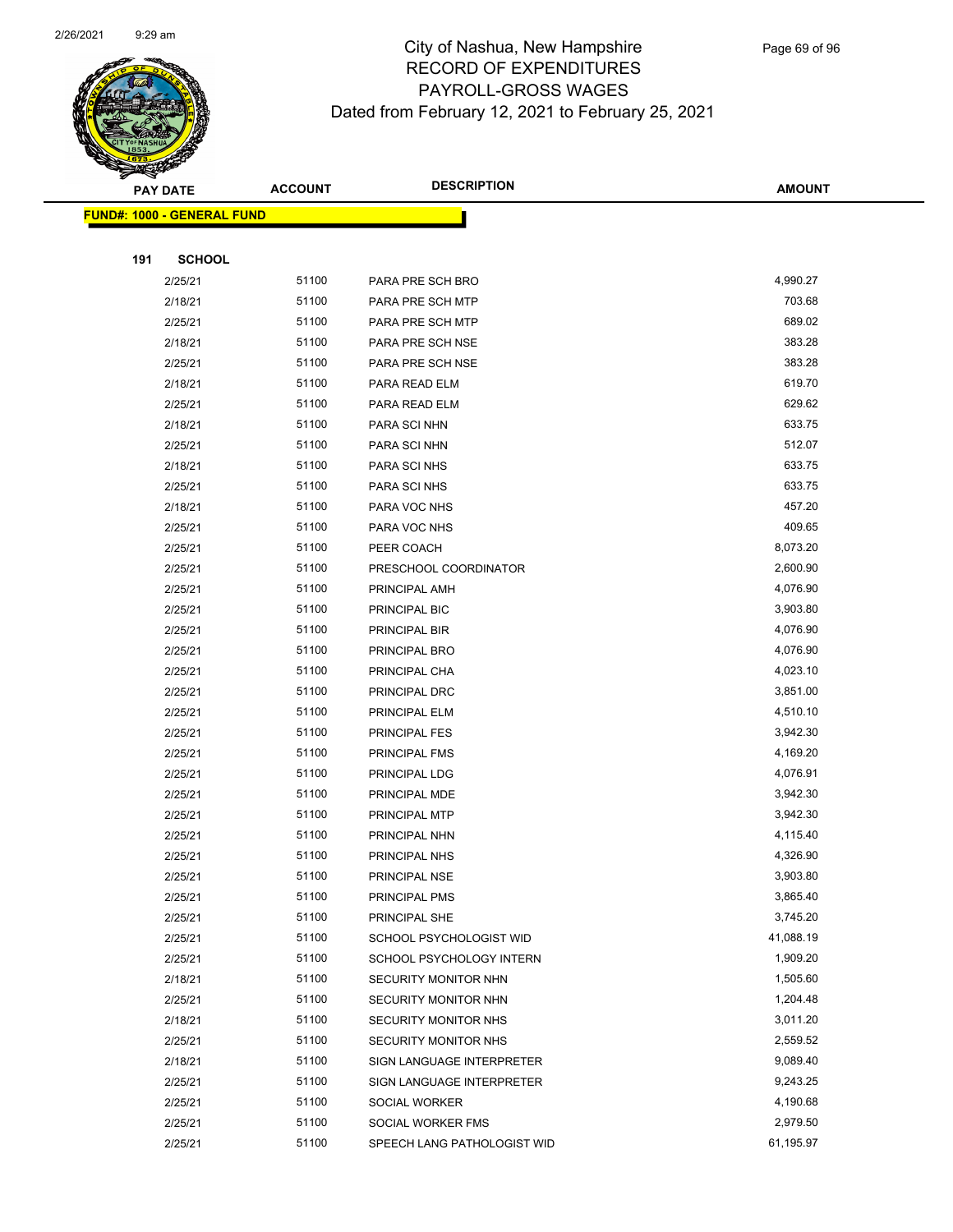

|     | <b>PAY DATE</b>                   | <b>ACCOUNT</b> | <b>DESCRIPTION</b>                                         | <b>AMOUNT</b>        |
|-----|-----------------------------------|----------------|------------------------------------------------------------|----------------------|
|     | <b>FUND#: 1000 - GENERAL FUND</b> |                |                                                            |                      |
|     |                                   |                |                                                            |                      |
| 191 | <b>SCHOOL</b>                     |                |                                                            |                      |
|     | 2/18/21                           | 51100          | SPEECH LANGUAGE ASST                                       | 729.24               |
|     | 2/25/21                           | 51100          | SPEECH LANGUAGE ASST                                       | 769.76               |
|     | 2/25/21                           | 51100          | STUDENT ACTIVITY COORD NHN                                 | 1,148.40             |
|     | 2/25/21                           | 51100          | <b>SUPERINTENDENT</b>                                      | 12,186.47            |
|     | 2/25/21                           | 51100          | SYSTEMS ADMIN FULL YEAR                                    | 11,386.40            |
|     | 2/25/21                           | 51100          | <b>TEACHER ART AMH</b>                                     | 2,795.40             |
|     | 2/25/21                           | 51100          | <b>TEACHER ART BIC</b>                                     | 2,291.00             |
|     | 2/25/21                           | 51100          | <b>TEACHER ART BIR</b>                                     | 2,979.50             |
|     | 2/25/21                           | 51100          | <b>TEACHER ART CHA</b>                                     | 2,227.30             |
|     | 2/25/21                           | 51100          | TEACHER ART DRC                                            | 2,168.60             |
|     | 2/25/21                           | 51100          | <b>TEACHER ART ELM</b>                                     | 5,015.70             |
|     | 2/25/21                           | 51100          | <b>TEACHER ART FES</b>                                     | 1,764.50             |
|     | 2/25/21                           | 51100          | <b>TEACHER ART FMS</b>                                     | 827.80               |
|     | 2/25/21                           | 51100          | <b>TEACHER ART LDG</b>                                     | 2,795.40             |
|     | 2/25/21                           | 51100          | <b>TEACHER ART MDE</b>                                     | 2,168.60             |
|     | 2/25/21                           | 51100          | <b>TEACHER ART MTP</b>                                     | 2,979.50             |
|     | 2/25/21                           | 51100          | <b>TEACHER ART NHN</b>                                     | 11,091.40            |
|     | 2/25/21                           | 51100          | <b>TEACHER ART NHS</b>                                     | 10,930.50            |
|     | 2/25/21                           | 51100          | <b>TEACHER ART NSE</b>                                     | 3,071.60             |
|     | 2/25/21                           | 51100          | <b>TEACHER ART PMS</b>                                     | 4,270.10             |
|     | 2/25/21                           | 51100          | <b>TEACHER ART SHE</b>                                     | 2,632.70             |
|     | 2/25/21                           | 51100          | TEACHER AUTO NHN                                           | 2,795.40             |
|     | 2/25/21                           | 51100          | TEACHER BEHAVIOR SPEC WID                                  | 19,139.10            |
|     | 2/25/21                           | 51100          | TEACHER BIO TEC NHN                                        | 2,564.70             |
|     | 2/25/21                           | 51100          | TEACHER BUILD CONST NHS                                    | 2,795.40             |
|     | 2/25/21                           | 51100          | <b>TEACHER BUSINESS NHN</b>                                | 4,627.00             |
|     | 2/25/21                           | 51100          | <b>TEACHER BUSINESS NHS</b>                                | 11,712.40            |
|     | 2/25/21                           | 51100<br>51100 | <b>TEACHER COMPUTER ELM</b><br><b>TEACHER COMPUTER FMS</b> | 1,655.60<br>2,979.50 |
|     | 2/25/21<br>2/25/21                | 51100          | <b>TEACHER COMPUTER NHN</b>                                | 5,584.30             |
|     |                                   | 51100          | <b>TEACHER COMPUTER NHS</b>                                | 1,655.60             |
|     | 2/25/21<br>2/25/21                | 51100          | <b>TEACHER COMPUTER PMS</b>                                | 4,879.60             |
|     | 2/25/21                           | 51100          | TEACHER COSMETOLOGY NHN                                    | 4,684.20             |
|     | 2/25/21                           | 51100          | TEACHER CULINARY NHN                                       | 5,637.90             |
|     | 2/25/21                           | 51100          | TEACHER DEAF NSE                                           | 4,879.40             |
|     | 2/25/21                           | 51100          | <b>TEACHER DEAF WID</b>                                    | 7,703.90             |
|     | 2/25/21                           | 51100          | <b>TEACHER DWSE AMH</b>                                    | 2,979.50             |
|     | 2/25/21                           | 51100          | <b>TEACHER DWSE BIR</b>                                    | 4,964.00             |
|     | 2/25/21                           | 51100          | <b>TEACHER DWSE BRO</b>                                    | 3,071.60             |
|     | 2/25/21                           | 51100          | <b>TEACHER DWSE CHA</b>                                    | 1,641.50             |
|     | 2/25/21                           | 51100          | <b>TEACHER DWSE ELM</b>                                    | 15,542.00            |
|     | 2/25/21                           | 51100          | <b>TEACHER DWSE FMS</b>                                    | 2,168.60             |
|     | 2/25/21                           | 51100          | <b>TEACHER DWSE MDE</b>                                    | 1,963.08             |
|     |                                   |                |                                                            |                      |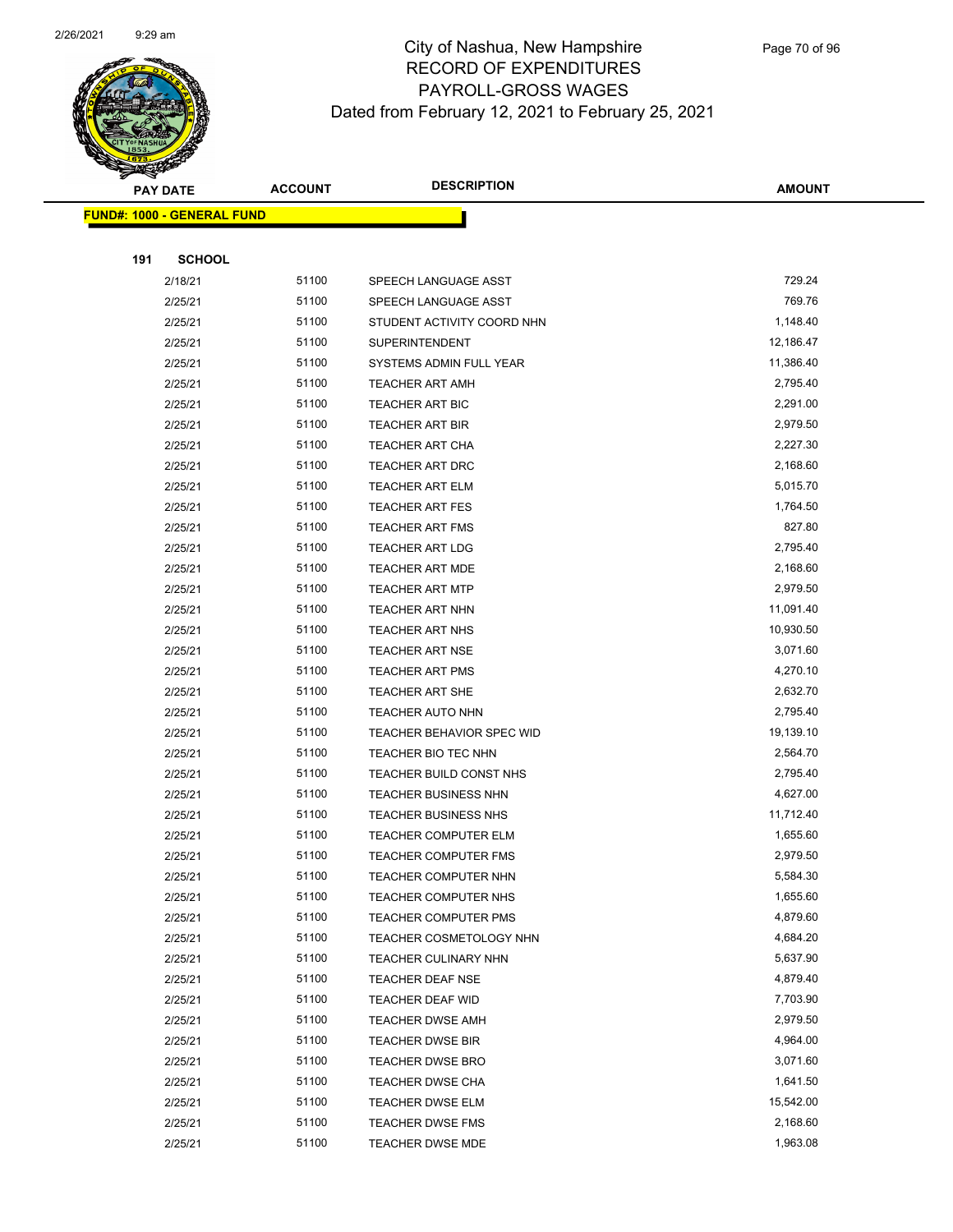

|     | <b>PAY DATE</b>                   | <b>ACCOUNT</b> | <b>DESCRIPTION</b>                                   | <b>AMOUNT</b>          |
|-----|-----------------------------------|----------------|------------------------------------------------------|------------------------|
|     | <b>FUND#: 1000 - GENERAL FUND</b> |                |                                                      |                        |
|     |                                   |                |                                                      |                        |
| 191 | <b>SCHOOL</b>                     |                |                                                      |                        |
|     | 2/25/21                           | 51100          | TEACHER DWSE NHS                                     | 2,963.30               |
|     | 2/25/21                           | 51100          | <b>TEACHER DWSE SHE</b>                              | 5,908.31               |
|     | 2/25/21                           | 51100          | <b>TEACHER ECE NHS</b>                               | 5,959.00               |
|     | 2/25/21                           | 51100          | TEACHER ELECTRICAL NHS                               | 2,795.40               |
|     | 2/25/21                           | 51100          | <b>TEACHER ELL AMH</b>                               | 1,549.90               |
|     | 2/25/21                           | 51100          | TEACHER ELL BIC                                      | 3,982.10               |
|     | 2/25/21                           | 51100          | TEACHER ELL BIR                                      | 2,979.50               |
|     | 2/25/21                           | 51100          | <b>TEACHER ELL CHA</b>                               | 2,359.10               |
|     | 2/25/21                           | 51100          | TEACHER ELL DRC                                      | 4,702.70               |
|     | 2/25/21                           | 51100          | TEACHER ELL ELM                                      | 6,595.80               |
|     | 2/25/21                           | 51100          | TEACHER ELL FES                                      | 7,850.39               |
|     | 2/25/21                           | 51100          | TEACHER ELL FMS                                      | 4,319.10               |
|     | 2/25/21                           | 51100          | <b>TEACHER ELL LDG</b>                               | 8,148.71               |
|     | 2/25/21                           | 51100          | <b>TEACHER ELL MTP</b>                               | 2,979.50               |
|     | 2/25/21                           | 51100          | <b>TEACHER ELL NHN</b>                               | 9,648.80               |
|     | 2/25/21                           | 51100          | TEACHER ELL NHS                                      | 12,710.70              |
|     | 2/25/21                           | 51100          | <b>TEACHER ELL PMS</b>                               | 4,711.30               |
|     | 2/25/21                           | 51100          | TEACHER ELL SHE                                      | 4,971.70               |
|     | 2/25/21                           | 51100          | <b>TEACHER ENGLISH ELM</b>                           | 30,011.48              |
|     | 2/25/21                           | 51100          | <b>TEACHER ENGLISH FMS</b>                           | 17,079.30              |
|     | 2/25/21                           | 51100          | TEACHER ENGLISH NHN                                  | 48,395.80              |
|     | 2/25/21                           | 51100          | <b>TEACHER ENGLISH NHS</b>                           | 47,963.60              |
|     | 2/25/21                           | 51100          | <b>TEACHER ENGLISH PMS</b>                           | 16,137.50              |
|     | 2/25/21                           | 51100          | <b>TEACHER FACS ELM</b>                              | 2,260.00               |
|     | 2/25/21                           | 51100          | <b>TEACHER FACS FMS</b>                              | 4,868.30               |
|     | 2/25/21                           | 51100          | <b>TEACHER FACS NHN</b>                              | 8,003.70               |
|     | 2/25/21                           | 51100          | <b>TEACHER FACS NHS</b>                              | 7,737.80               |
|     | 2/25/21                           | 51100          | <b>TEACHER FACS PMS</b>                              | 3,654.50               |
|     | 2/25/21                           | 51100          | TEACHER FOREIGN LANG ELM                             | 6,143.20               |
|     | 2/25/21                           | 51100<br>51100 | <b>TEACHER FOREIGN LANG FMS</b>                      | 4,176.90               |
|     | 2/25/21                           | 51100          | TEACHER FOREIGN LANG NHN                             | 13,949.60<br>19,013.60 |
|     | 2/25/21<br>2/25/21                | 51100          | TEACHER FOREIGN LANG NHS<br>TEACHER FOREIGN LANG PMS | 5,571.60               |
|     | 2/25/21                           | 51100          | <b>TEACHER GR1 AMH</b>                               | 6,598.10               |
|     | 2/25/21                           | 51100          |                                                      | 10,119.10              |
|     | 2/25/21                           | 51100          | <b>TEACHER GR1 BIC</b><br>TEACHER GR1 BIR            | 9,705.50               |
|     | 2/25/21                           | 51100          | <b>TEACHER GR1 BRO</b>                               | 5,730.80               |
|     | 2/25/21                           | 51100          | TEACHER GR1 CHA                                      | 9,325.10               |
|     | 2/25/21                           | 51100          | <b>TEACHER GR1 DRC</b>                               | 3,828.80               |
|     | 2/25/21                           | 51100          | <b>TEACHER GR1 FES</b>                               | 9,508.80               |
|     | 2/25/21                           | 51100          | <b>TEACHER GR1 LDG</b>                               | 7,652.20               |
|     | 2/25/21                           | 51100          | <b>TEACHER GR1 MDE</b>                               | 8,153.90               |
|     | 2/25/21                           | 51100          | <b>TEACHER GR1 MTP</b>                               | 6,826.30               |
|     |                                   |                |                                                      |                        |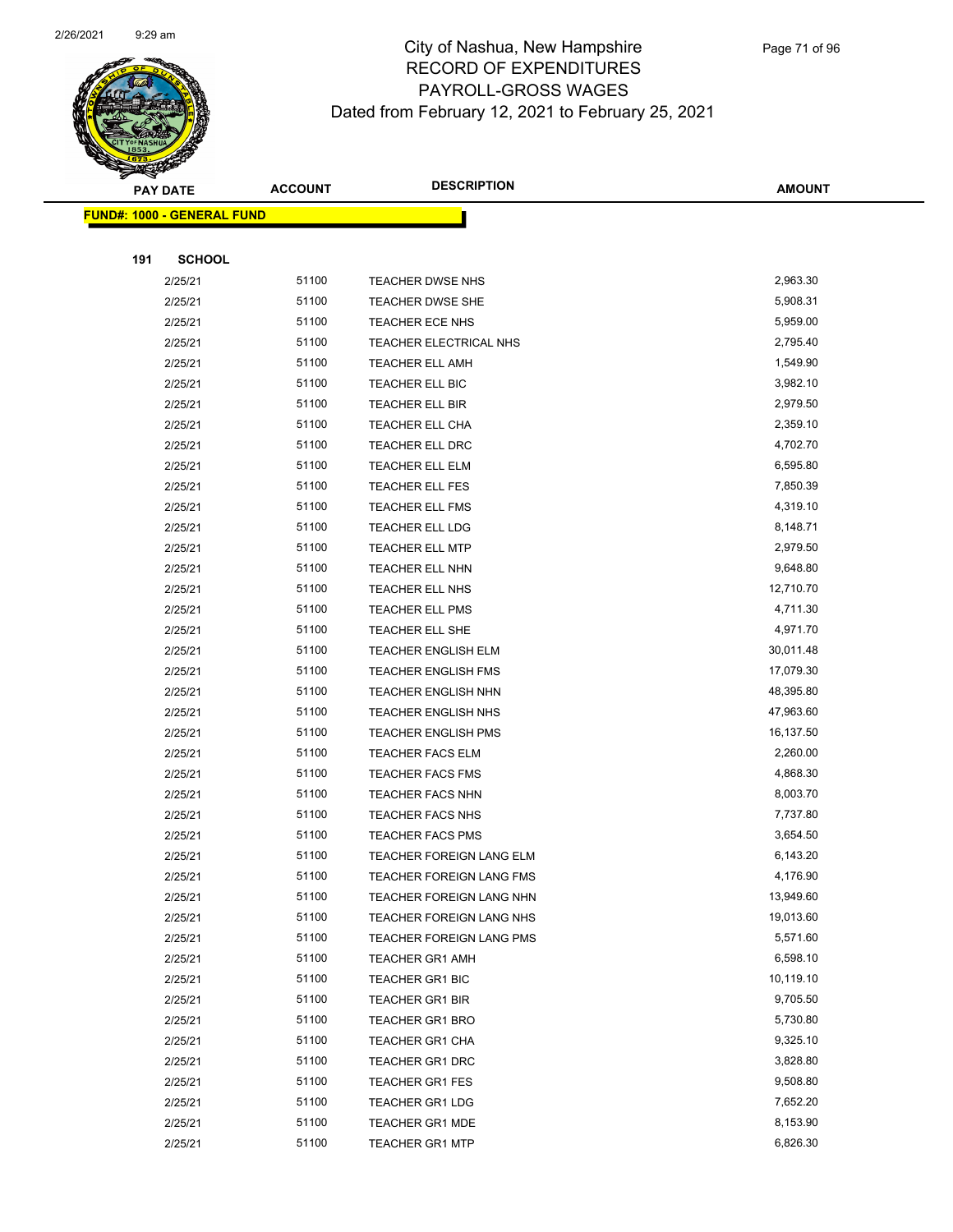

| <b>PAY DATE</b>                   | <b>ACCOUNT</b> | <b>DESCRIPTION</b>     | <b>AMOUNT</b> |
|-----------------------------------|----------------|------------------------|---------------|
| <b>FUND#: 1000 - GENERAL FUND</b> |                |                        |               |
|                                   |                |                        |               |
| 191<br><b>SCHOOL</b>              |                |                        |               |
| 2/25/21                           | 51100          | <b>TEACHER GR1 NSE</b> | 7,801.90      |
| 2/25/21                           | 51100          | <b>TEACHER GR1 SHE</b> | 8,938.77      |
| 2/25/21                           | 51100          | <b>TEACHER GR2 AMH</b> | 6,186.60      |
| 2/25/21                           | 51100          | TEACHER GR2 BIC        | 10,797.80     |
| 2/25/21                           | 51100          | <b>TEACHER GR2 BIR</b> | 10,983.80     |
| 2/25/21                           | 51100          | <b>TEACHER GR2 BRO</b> | 5,913.10      |
| 2/25/21                           | 51100          | <b>TEACHER GR2 CHA</b> | 7,598.40      |
| 2/25/21                           | 51100          | <b>TEACHER GR2 DRC</b> | 5,817.10      |
| 2/25/21                           | 51100          | <b>TEACHER GR2 FES</b> | 11,548.80     |
| 2/25/21                           | 51100          | <b>TEACHER GR2 LDG</b> | 9,187.10      |
| 2/25/21                           | 51100          | <b>TEACHER GR2 MDE</b> | 10,332.40     |
| 2/25/21                           | 51100          | <b>TEACHER GR2 MTP</b> | 7,439.10      |
| 2/25/21                           | 51100          | <b>TEACHER GR2 NSE</b> | 5,590.80      |
| 2/25/21                           | 51100          | TEACHER GR2 SHE        | 7,000.20      |
| 2/25/21                           | 51100          | <b>TEACHER GR3 AMH</b> | 4,886.90      |
| 2/25/21                           | 51100          | <b>TEACHER GR3 BIC</b> | 8,614.80      |
| 2/25/21                           | 51100          | <b>TEACHER GR3 BIR</b> | 8,479.60      |
| 2/25/21                           | 51100          | <b>TEACHER GR3 BRO</b> | 7,539.40      |
| 2/25/21                           | 51100          | <b>TEACHER GR3 CHA</b> | 9,821.50      |
| 2/25/21                           | 51100          | <b>TEACHER GR3 DRC</b> | 9,478.30      |
| 2/25/21                           | 51100          | <b>TEACHER GR3 FES</b> | 9,790.90      |
| 2/25/21                           | 51100          | <b>TEACHER GR3 LDG</b> | 9,580.40      |
| 2/25/21                           | 51100          | TEACHER GR3 MDE        | 10,382.20     |
| 2/25/21                           | 51100          | <b>TEACHER GR3 MTP</b> | 7,009.30      |
| 2/25/21                           | 51100          | <b>TEACHER GR3 NSE</b> | 7,928.90      |
| 2/25/21                           | 51100          | <b>TEACHER GR3 SHE</b> | 8,183.40      |
| 2/25/21                           | 51100          | <b>TEACHER GR4 AMH</b> | 3,848.10      |
| 2/25/21                           | 51100          | <b>TEACHER GR4 BIC</b> | 8,825.90      |
| 2/25/21                           | 51100          | <b>TEACHER GR4 BIR</b> | 6,053.80      |
| 2/25/21                           | 51100          | TEACHER GR4 BRO        | 5,774.90      |
| 2/25/21                           | 51100          | <b>TEACHER GR4 CHA</b> | 11,061.20     |
| 2/25/21                           | 51100          | <b>TEACHER GR4 DRC</b> | 7,292.00      |
| 2/25/21                           | 51100          | <b>TEACHER GR4 FES</b> | 6,980.10      |
| 2/25/21                           | 51100          | <b>TEACHER GR4 LDG</b> | 8,812.80      |
| 2/25/21                           | 51100          | TEACHER GR4 MDE        | 9,387.30      |
| 2/25/21                           | 51100          | TEACHER GR4 MTP        | 7,208.40      |
| 2/25/21                           | 51100          | <b>TEACHER GR4 NSE</b> | 5,014.70      |
| 2/25/21                           | 51100          | <b>TEACHER GR4 SHE</b> | 4,691.70      |
| 2/25/21                           | 51100          | <b>TEACHER GR5 AMH</b> | 5,774.90      |
| 2/25/21                           | 51100          | <b>TEACHER GR5 BIC</b> | 11,128.70     |
| 2/25/21                           | 51100          | <b>TEACHER GR5 BIR</b> | 7,257.00      |
| 2/25/21                           | 51100          | <b>TEACHER GR5 BRO</b> | 5,671.90      |
| 2/25/21                           | 51100          | <b>TEACHER GR5 CHA</b> | 11,374.48     |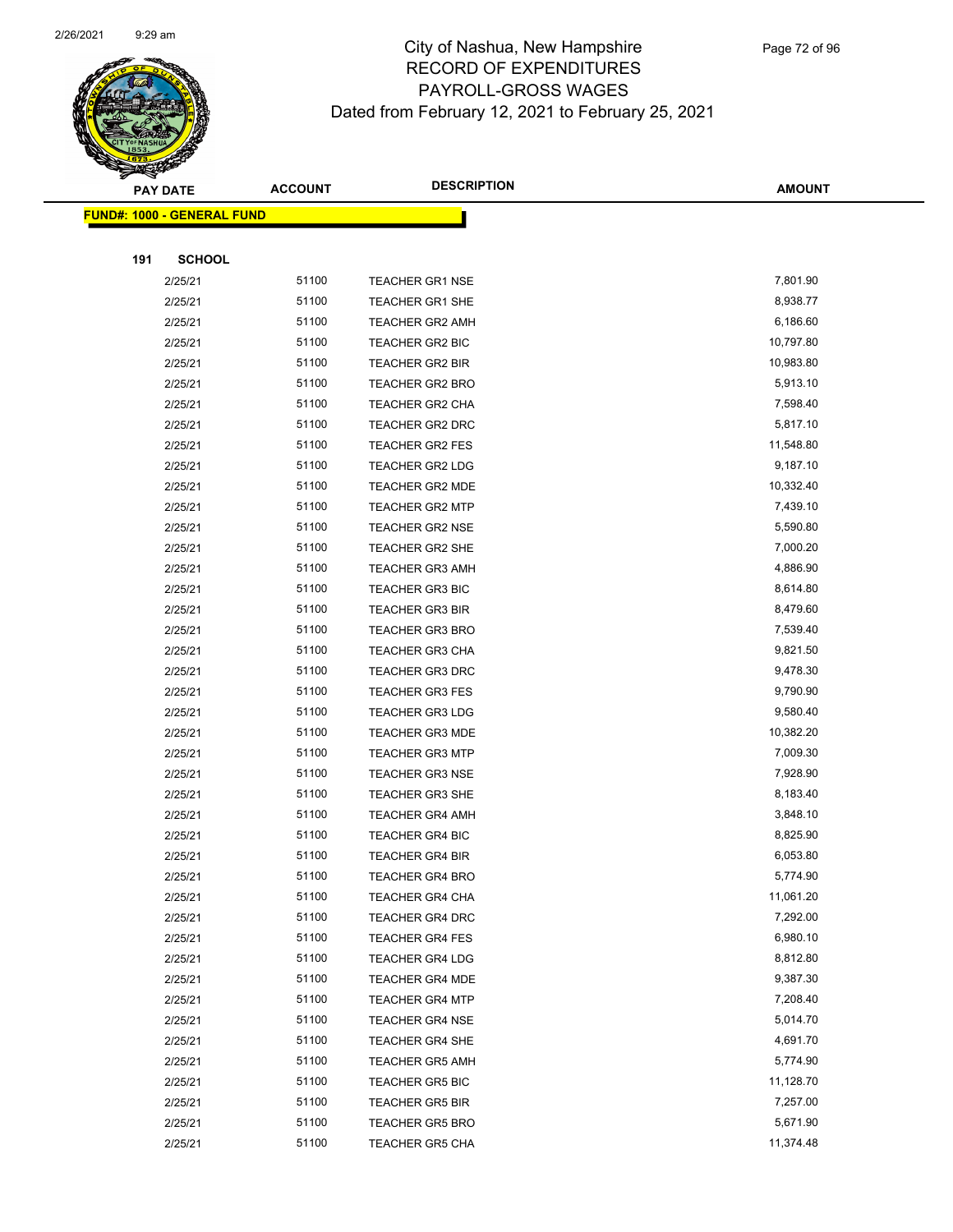

|     | <b>PAY DATE</b>                   | <b>ACCOUNT</b> | <b>DESCRIPTION</b>                                 | <b>AMOUNT</b>         |
|-----|-----------------------------------|----------------|----------------------------------------------------|-----------------------|
|     | <b>FUND#: 1000 - GENERAL FUND</b> |                |                                                    |                       |
|     |                                   |                |                                                    |                       |
| 191 | <b>SCHOOL</b>                     |                |                                                    |                       |
|     | 2/25/21                           | 51100          | <b>TEACHER GR5 DRC</b>                             | 5,224.30              |
|     | 2/25/21                           | 51100          | <b>TEACHER GR5 FES</b>                             | 9,232.70              |
|     | 2/25/21                           | 51100          | <b>TEACHER GR5 LDG</b>                             | 10,090.00             |
|     | 2/25/21                           | 51100          | <b>TEACHER GR5 MDE</b>                             | 9,598.60              |
|     | 2/25/21                           | 51100          | <b>TEACHER GR5 MTP</b>                             | 6,882.10              |
|     | 2/25/21                           | 51100          | <b>TEACHER GR5 NSE</b>                             | 8,846.40              |
|     | 2/25/21                           | 51100          | <b>TEACHER GR5 SHE</b>                             | 7,746.60              |
|     | 2/25/21                           | 51100          | <b>TEACHER GR6 ELM</b>                             | 29,724.10             |
|     | 2/25/21                           | 51100          | <b>TEACHER GR6 FMS</b>                             | 26,215.40             |
|     | 2/25/21                           | 51100          | <b>TEACHER GR6 PMS</b>                             | 16,098.40             |
|     | 2/25/21                           | 51100          | TEACHER GRAPH NHS                                  | 3,599.80              |
|     | 2/25/21                           | 51100          | <b>TEACHER GRAPHICS NHN</b>                        | 6,316.60              |
|     | 2/25/21                           | 51100          | <b>TEACHER HEALTH NHN</b>                          | 5,422.60              |
|     | 2/25/21                           | 51100          | <b>TEACHER HEALTH NHS</b>                          | 2,795.40              |
|     | 2/25/21                           | 51100          | TEACHER HEALTHOC NHS                               | 5,246.89              |
|     | 2/25/21                           | 51100          | TEACHER HVAC NHS                                   | 2,045.30              |
|     | 2/25/21                           | 51100          | TEACHER IN SCH SUSPENSION ELM                      | 1,899.90              |
|     | 2/25/21                           | 51100          | TEACHER IN SCH SUSPENSION NHN                      | 2,979.50              |
|     | 2/25/21                           | 51100          | TEACHER IN SCH SUSPENSION NHS                      | 1,900.10              |
|     | 2/25/21                           | 51100          | TEACHER INST SPED WID                              | 2,692.40              |
|     | 2/25/21                           | 51100          | <b>TEACHER KIND AMH</b>                            | 7,531.50              |
|     | 2/25/21                           | 51100          | <b>TEACHER KIND BIC</b>                            | 10,714.40             |
|     | 2/25/21                           | 51100          | <b>TEACHER KIND BIR</b>                            | 7,034.50              |
|     | 2/25/21                           | 51100          | <b>TEACHER KIND BRO</b>                            | 5,867.00              |
|     | 2/25/21                           | 51100          | TEACHER KIND CHA                                   | 7,046.90              |
|     | 2/25/21                           | 51100          | <b>TEACHER KIND DRC</b>                            | 10,255.20             |
|     | 2/25/21                           | 51100          | <b>TEACHER KIND FES</b>                            | 11,944.10             |
|     | 2/25/21                           | 51100          | <b>TEACHER KIND LDG</b>                            | 12,027.40             |
|     | 2/25/21<br>2/25/21                | 51100<br>51100 | <b>TEACHER KIND MDE</b><br><b>TEACHER KIND MTP</b> | 10,729.60<br>6,377.20 |
|     |                                   | 51100          |                                                    | 2,394.80              |
|     | 2/25/21<br>2/25/21                | 51100          | <b>TEACHER KIND NSE</b><br><b>TEACHER KIND SHE</b> | 6,270.80              |
|     | 2/25/21                           | 51100          | <b>TEACHER MATH ELM</b>                            | 23,580.30             |
|     | 2/25/21                           | 51100          | <b>TEACHER MATH FMS</b>                            | 14,008.40             |
|     | 2/25/21                           | 51100          | <b>TEACHER MATH NHN</b>                            | 37,608.50             |
|     | 2/25/21                           | 51100          | <b>TEACHER MATH NHS</b>                            | 46,087.59             |
|     | 2/25/21                           | 51100          | <b>TEACHER MATH PMS</b>                            | 16,273.70             |
|     | 2/25/21                           | 51100          | <b>TEACHER MUSIC AMH</b>                           | 1,913.90              |
|     | 2/25/21                           | 51100          | <b>TEACHER MUSIC BIC</b>                           | 2,795.40              |
|     | 2/25/21                           | 51100          | <b>TEACHER MUSIC BIR</b>                           | 1,824.70              |
|     | 2/25/21                           | 51100          | <b>TEACHER MUSIC BRO</b>                           | 1,831.80              |
|     | 2/25/21                           | 51100          | <b>TEACHER MUSIC CHA</b>                           | 2,979.50              |
|     | 2/25/21                           | 51100          | <b>TEACHER MUSIC DRC</b>                           | 2,887.40              |
|     |                                   |                |                                                    |                       |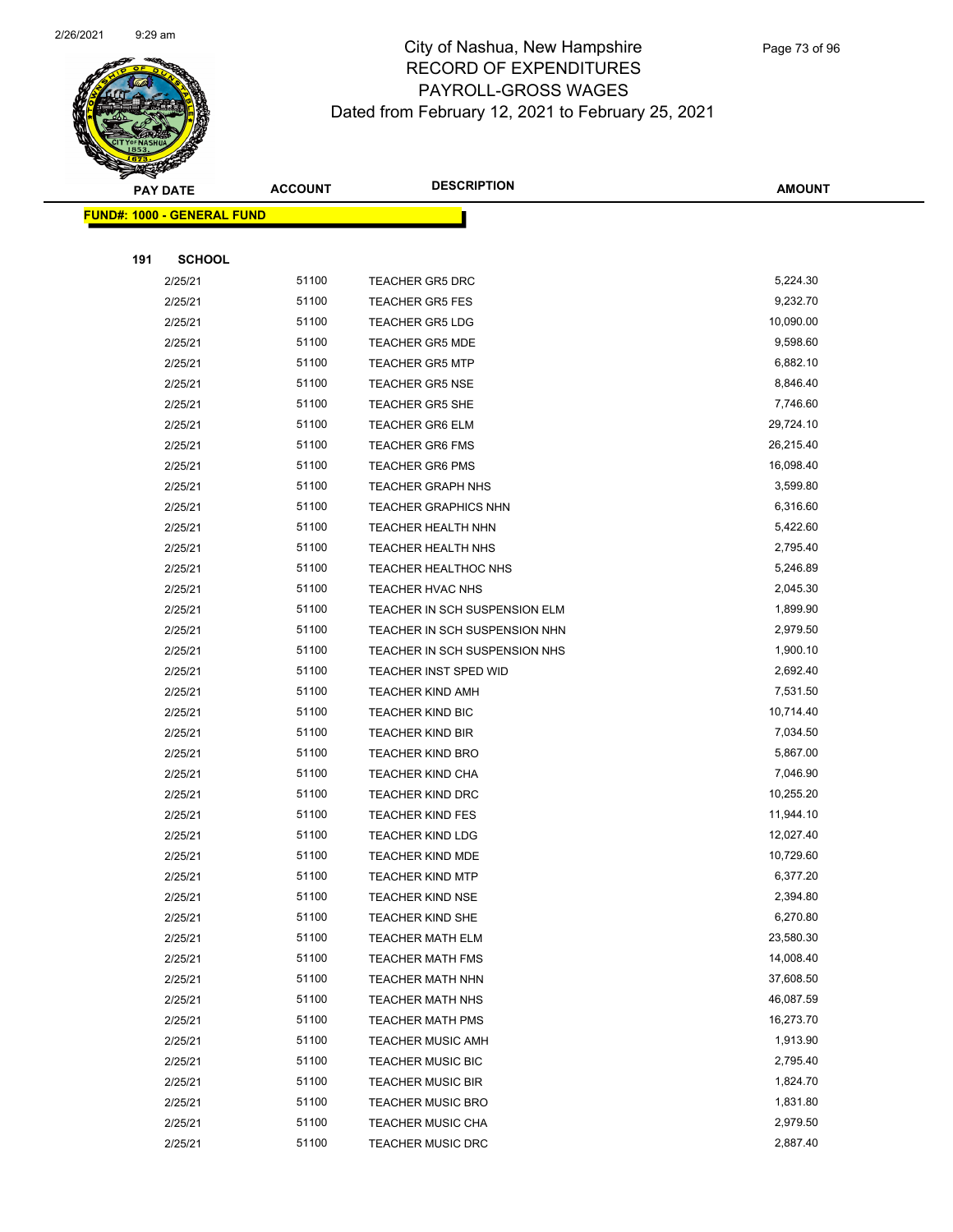

|     | <b>PAY DATE</b>                   | <b>ACCOUNT</b> | <b>DESCRIPTION</b>                       | <b>AMOUNT</b>        |
|-----|-----------------------------------|----------------|------------------------------------------|----------------------|
|     | <b>FUND#: 1000 - GENERAL FUND</b> |                |                                          |                      |
|     |                                   |                |                                          |                      |
| 191 | <b>SCHOOL</b>                     |                |                                          |                      |
|     | 2/25/21                           | 51100          | <b>TEACHER MUSIC ELM</b>                 | 7,744.90             |
|     | 2/25/21                           | 51100          | <b>TEACHER MUSIC FES</b>                 | 1,764.50             |
|     | 2/25/21                           | 51100          | <b>TEACHER MUSIC FMS</b>                 | 5,959.00             |
|     | 2/25/21                           | 51100          | <b>TEACHER MUSIC LDG</b>                 | 1,643.60             |
|     | 2/25/21                           | 51100          | <b>TEACHER MUSIC MDE</b>                 | 2,359.10             |
|     | 2/25/21                           | 51100          | <b>TEACHER MUSIC MTP</b>                 | 2,703.70             |
|     | 2/25/21                           | 51100          | <b>TEACHER MUSIC NHN</b>                 | 4,879.40             |
|     | 2/25/21                           | 51100          | <b>TEACHER MUSIC NHS</b>                 | 4,817.50             |
|     | 2/25/21                           | 51100          | <b>TEACHER MUSIC NSE</b>                 | 943.49               |
|     | 2/25/21                           | 51100          | <b>TEACHER MUSIC PMS</b>                 | 4,439.00             |
|     | 2/25/21                           | 51100          | TEACHER MUSIC SHE                        | 1,744.90             |
|     | 2/25/21                           | 51100          | TEACHER PE BIC                           | 2,585.20             |
|     | 2/25/21                           | 51100          | TEACHER PE BIR                           | 3,071.60             |
|     | 2/25/21                           | 51100          | TEACHER PE BRO                           | 2,887.40             |
|     | 2/25/21                           | 51100          | TEACHER PE CHA                           | 2,751.30             |
|     | 2/25/21                           | 51100          | TEACHER PE DRC                           | 2,979.50             |
|     | 2/25/21                           | 51100          | TEACHER PE ELM                           | 9,944.70             |
|     | 2/25/21                           | 51100          | TEACHER PE FES                           | 1,824.70             |
|     | 2/25/21                           | 51100          | TEACHER PE FMS                           | 5,590.80             |
|     | 2/25/21                           | 51100          | TEACHER PE LDG                           | 2,155.00             |
|     | 2/25/21                           | 51100          | TEACHER PE MDE                           | 3,071.60             |
|     | 2/25/21                           | 51100          | TEACHER PE MTP                           | 2,089.60             |
|     | 2/25/21                           | 51100          | TEACHER PE NHN                           | 9,187.30             |
|     | 2/25/21                           | 51100          | TEACHER PE NHS                           | 6,908.60             |
|     | 2/25/21                           | 51100          | TEACHER PE NSE                           | 3,055.20             |
|     | 2/25/21                           | 51100          | TEACHER PE PMS                           | 5,239.50             |
|     | 2/25/21                           | 51100<br>51100 | TEACHER PE SHE<br>TEACHER PRE SCHOOL BIR | 2,812.50<br>4,758.50 |
|     | 2/25/21<br>2/25/21                | 51100          | TEACHER PRESCHOOL BIC                    | 5,866.90             |
|     | 2/25/21                           | 51100          | <b>TEACHER PRESCHOOL BRO</b>             | 14,469.10            |
|     | 2/25/21                           | 51100          | <b>TEACHER PRESCHOOL MTP</b>             | 1,824.70             |
|     | 2/25/21                           | 51100          | TEACHER PRESCHOOL NHS                    | 467.70               |
|     | 2/25/21                           | 51100          | <b>TEACHER PRESCHOOL NSE</b>             | 6,332.00             |
|     | 2/25/21                           | 51100          | <b>TEACHER READ AMH</b>                  | 3,071.60             |
|     | 2/25/21                           | 51100          | TEACHER READ BIC                         | 2,979.50             |
|     | 2/25/21                           | 51100          | <b>TEACHER READ BIR</b>                  | 2,979.50             |
|     | 2/25/21                           | 51100          | <b>TEACHER READ BRO</b>                  | 2,979.50             |
|     | 2/25/21                           | 51100          | TEACHER READ CHA                         | 2,632.70             |
|     | 2/25/21                           | 51100          | TEACHER READ DRC                         | 3,071.60             |
|     | 2/25/21                           | 51100          | <b>TEACHER READ ELM</b>                  | 6,051.10             |
|     | 2/25/21                           | 51100          | <b>TEACHER READ FES</b>                  | 2,979.50             |
|     | 2/25/21                           | 51100          | <b>TEACHER READ FMS</b>                  | 2,979.50             |
|     | 2/25/21                           | 51100          | <b>TEACHER READ LDG</b>                  | 3,630.00             |
|     |                                   |                |                                          |                      |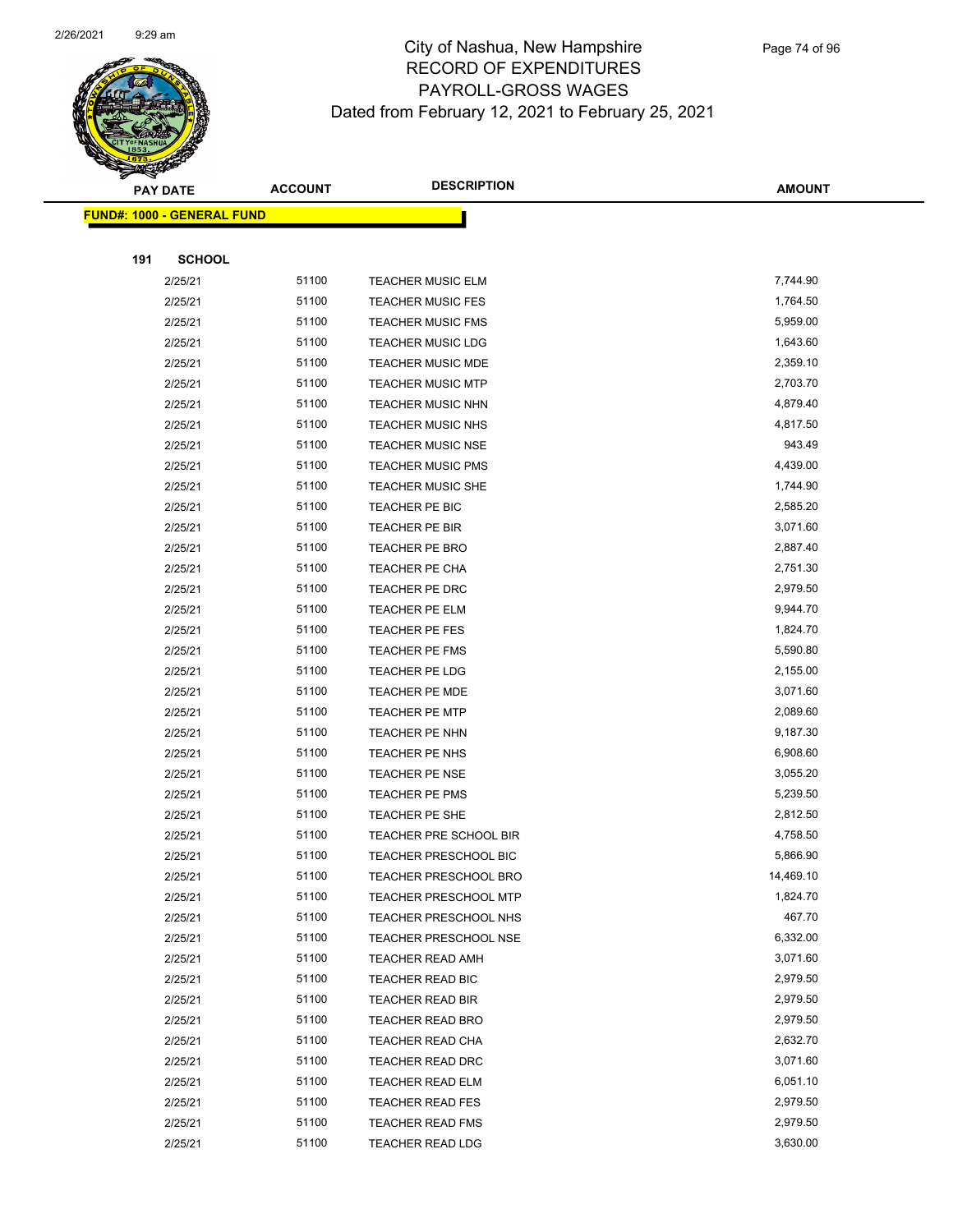

|     | <b>PAY DATE</b>                   | <b>ACCOUNT</b> | <b>DESCRIPTION</b>                                 | <b>AMOUNT</b>         |  |
|-----|-----------------------------------|----------------|----------------------------------------------------|-----------------------|--|
|     | <b>FUND#: 1000 - GENERAL FUND</b> |                |                                                    |                       |  |
|     |                                   |                |                                                    |                       |  |
| 191 | <b>SCHOOL</b>                     |                |                                                    |                       |  |
|     | 2/25/21                           | 51100          | TEACHER READ MDE                                   | 2,979.50              |  |
|     | 2/25/21                           | 51100          | <b>TEACHER READ MTP</b>                            | 2,482.50              |  |
|     | 2/25/21                           | 51100          | <b>TEACHER READ NHN</b>                            | 2,045.30              |  |
|     | 2/25/21                           | 51100          | <b>TEACHER READ NHS</b>                            | 2,979.50              |  |
|     | 2/25/21                           | 51100          | <b>TEACHER READ NSE</b>                            | 2,692.40              |  |
|     | 2/25/21                           | 51100          | <b>TEACHER READ PMS</b>                            | 5,338.60              |  |
|     | 2/25/21                           | 51100          | TEACHER READ SHE                                   | 2,979.50              |  |
|     | 2/25/21                           | 51100          | <b>TEACHER ROTC NHN</b>                            | 2,260.00              |  |
|     | 2/25/21                           | 51100          | <b>TEACHER SCIENCE ELM</b>                         | 24,318.70             |  |
|     | 2/25/21                           | 51100          | <b>TEACHER SCIENCE FMS</b>                         | 9,896.30              |  |
|     | 2/25/21                           | 51100          | <b>TEACHER SCIENCE NHN</b>                         | 32,189.10             |  |
|     | 2/25/21                           | 51100          | <b>TEACHER SCIENCE NHS</b>                         | 39,269.59             |  |
|     | 2/25/21                           | 51100          | <b>TEACHER SCIENCE PMS</b>                         | 9,474.00              |  |
|     | 2/25/21                           | 51100          | TEACHER SOCIAL STUDIES ELM                         | 19,649.30             |  |
|     | 2/25/21                           | 51100          | TEACHER SOCIAL STUDIES FMS                         | 12,937.90             |  |
|     | 2/25/21                           | 51100          | TEACHER SOCIAL STUDIES NHN                         | 34,899.51             |  |
|     | 2/25/21                           | 51100          | TEACHER SOCIAL STUDIES NHS                         | 43,551.58             |  |
|     | 2/25/21                           | 51100          | TEACHER SOCIAL STUDIES PMS                         | 13,099.10             |  |
|     | 2/25/21                           | 51100          | <b>TEACHER SPED AMH</b>                            | 8,524.90              |  |
|     | 2/25/21                           | 51100          | TEACHER SPED BIC                                   | 5,637.30              |  |
|     | 2/25/21                           | 51100          | <b>TEACHER SPED BIR</b>                            | 5,774.90              |  |
|     | 2/25/21                           | 51100          | <b>TEACHER SPED BRO</b>                            | 6,866.50              |  |
|     | 2/25/21                           | 51100          | <b>TEACHER SPED CHA</b>                            | 7,163.30              |  |
|     | 2/25/21                           | 51100          | <b>TEACHER SPED DRC</b>                            | 5,671.90              |  |
|     | 2/25/21                           | 51100          | <b>TEACHER SPED ELM</b>                            | 14,488.90             |  |
|     | 2/25/21                           | 51100<br>51100 | TEACHER SPED FES                                   | 3,800.00<br>13,406.50 |  |
|     | 2/25/21<br>2/25/21                | 51100          | <b>TEACHER SPED FMS</b><br><b>TEACHER SPED LDG</b> | 6,591.60              |  |
|     | 2/25/21                           | 51100          | <b>TEACHER SPED MDE</b>                            | 6,661.00              |  |
|     | 2/25/21                           | 51100          | <b>TEACHER SPED MTP</b>                            | 4,058.90              |  |
|     | 2/25/21                           | 51100          | TEACHER SPED NHN                                   | 25,325.90             |  |
|     | 2/25/21                           | 51100          | <b>TEACHER SPED NHS</b>                            | 35,682.40             |  |
|     | 2/25/21                           | 51100          | TEACHER SPED NSE                                   | 1,697.00              |  |
|     | 2/25/21                           | 51100          | TEACHER SPED PMS                                   | 9,860.90              |  |
|     | 2/25/21                           | 51100          | <b>TEACHER SPED SHE</b>                            | 7,567.50              |  |
|     | 2/25/21                           | 51100          | TEACHER TECHED ELM                                 | 8,649.10              |  |
|     | 2/25/21                           | 51100          | <b>TEACHER TECHED FMS</b>                          | 3,547.73              |  |
|     | 2/25/21                           | 51100          | TEACHER TECHED NHN                                 | 6,391.90              |  |
|     | 2/25/21                           | 51100          | TEACHER TECHED NHS                                 | 16,356.54             |  |
|     | 2/25/21                           | 51100          | <b>TEACHER TECHED PMS</b>                          | 5,959.00              |  |
|     | 2/25/21                           | 51100          | TEACHER TV PROD NHS                                | 2,979.50              |  |
|     | 2/25/21                           | 51100          | <b>TEACHER VISION WID</b>                          | 5,529.90              |  |
|     | 2/18/21                           | 51100          | TECH INTERGRATION ASST AMH                         | 576.56                |  |
|     |                                   |                |                                                    |                       |  |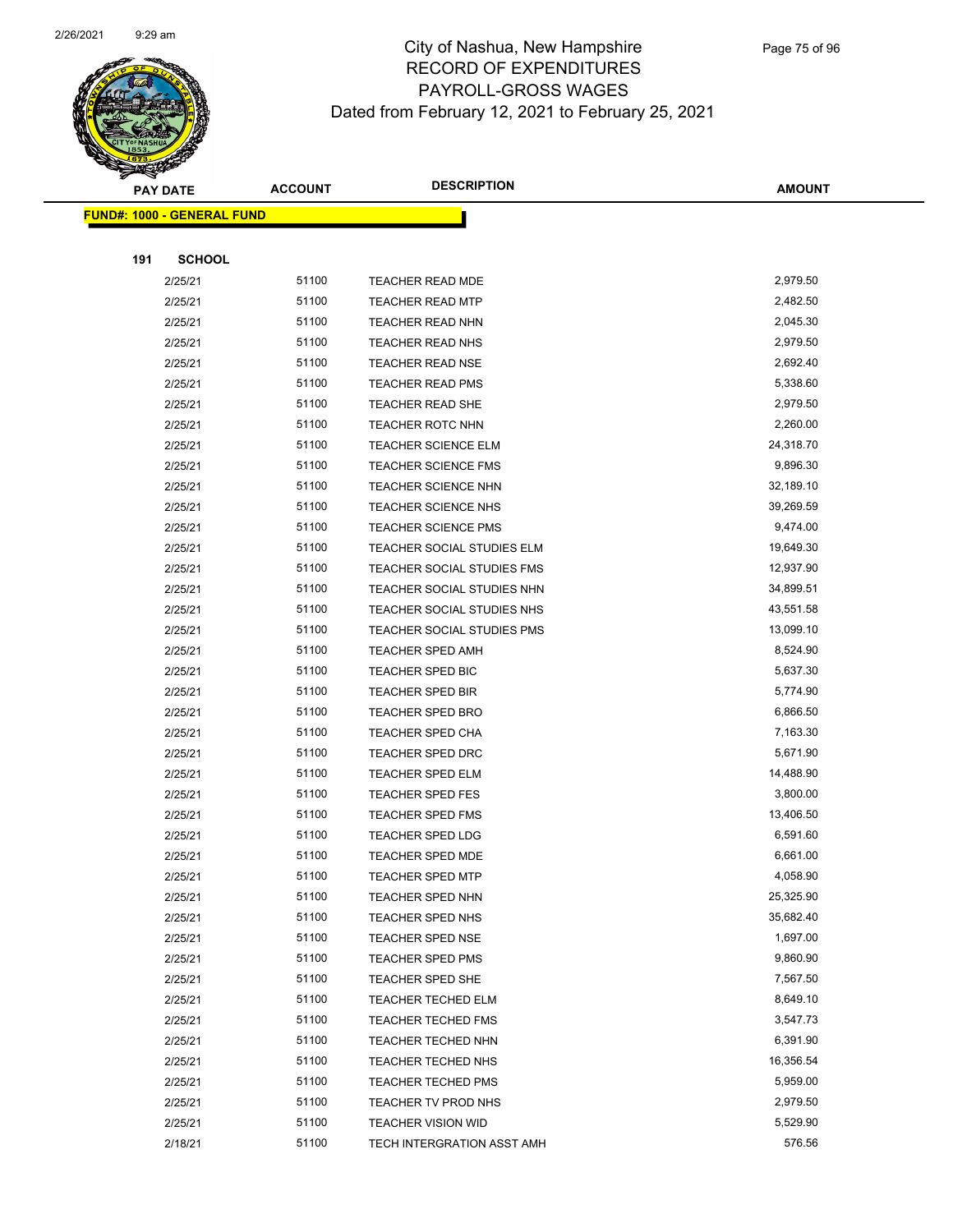

|     | <b>PAY DATE</b>                   | <b>ACCOUNT</b> | <b>DESCRIPTION</b>                                | <b>AMOUNT</b>     |
|-----|-----------------------------------|----------------|---------------------------------------------------|-------------------|
|     | <b>FUND#: 1000 - GENERAL FUND</b> |                |                                                   |                   |
|     |                                   |                |                                                   |                   |
| 191 | <b>SCHOOL</b>                     |                |                                                   |                   |
|     | 2/25/21                           | 51100          | TECH INTERGRATION ASST AMH                        | 553.50            |
|     | 2/18/21                           | 51100          | TECH INTERGRATION ASST BIC                        | 675.09            |
|     | 2/25/21                           | 51100          | TECH INTERGRATION ASST BIC                        | 635.95            |
|     | 2/18/21                           | 51100          | TECH INTERGRATION ASST CHA                        | 605.17            |
|     | 2/25/21                           | 51100          | TECH INTERGRATION ASST CHA                        | 605.17            |
|     | 2/18/21                           | 51100          | TECH INTERGRATION ASST FES                        | 717.31            |
|     | 2/25/21                           | 51100          | TECH INTERGRATION ASST FES                        | 717.31            |
|     | 2/18/21                           | 51100          | TECH INTERGRATION ASST LDG                        | 618.71            |
|     | 2/25/21                           | 51100          | TECH INTERGRATION ASST LDG                        | 604.32            |
|     | 2/18/21                           | 51100          | TECH INTERGRATION ASST MDE                        | 595.71            |
|     | 2/25/21                           | 51100          | TECH INTERGRATION ASST MDE                        | 595.71            |
|     | 2/18/21                           | 51100          | <b>TECH INTERGRATION ASST MTP</b>                 | 606.38            |
|     | 2/25/21                           | 51100          | <b>TECH INTERGRATION ASST MTP</b>                 | 606.38            |
|     | 2/18/21                           | 51100          | TECH INTERGRATION ASST SHE                        | 628.16            |
|     | 2/25/21                           | 51100          | TECH INTERGRATION ASST SHE                        | 628.16            |
|     | 2/18/21                           | 51200          | ATHLETIC EQUIPMENT MANAGER NHN                    | 350.00            |
|     | 2/25/21                           | 51200          | ATHLETIC EQUIPMENT MANAGER NHN                    | 75.00             |
|     | 2/18/21                           | 51200          | CLERICAL BOARD OF ED SUP                          | 756.71            |
|     | 2/25/21                           | 51200          | CLERICAL BOARD OF ED SUP                          | 792.47            |
|     | 2/18/21                           | 51200          | <b>CLERICAL GUIDANCE NHN</b>                      | 150.00            |
|     | 2/25/21                           | 51200          | <b>CLERICAL GUIDANCE NHN</b>                      | 125.00            |
|     | 2/18/21                           | 51200          | <b>CLERICAL GUIDANCE NHS</b>                      | 50.00             |
|     | 2/25/21                           | 51200          | <b>CROSSING GUARD WPO</b>                         | 1,774.78          |
|     | 2/25/21                           | 51200          | <b>CUSTODIAN HEAD AMH</b>                         | 15.97             |
|     | 2/25/21                           | 51200          | <b>CUSTODIAN HEAD BRO</b>                         | 63.88             |
|     | 2/25/21                           | 51200<br>51200 | <b>CUSTODIAN HEAD MTP</b>                         | 47.91<br>2,765.69 |
|     | 2/25/21                           | 51200          | DIRECTOR ADULT ED                                 | 37.21             |
|     | 2/25/21<br>2/18/21                | 51200          | FOOD SERVICE ASST PT NHS<br><b>GAME OFFICIALS</b> | 136.00            |
|     | 2/25/21                           | 51200          | <b>GUIDANCE COUNSELOR FMS</b>                     | 40.00             |
|     | 2/25/21                           | 51200          | GUIDANCE COUNSELOR NHS                            | 1,760.60          |
|     | 2/18/21                           | 51200          | <b>INSTRUMENTAL MUSIC</b>                         | 600.00            |
|     | 2/25/21                           | 51200          | <b>INSTRUMENTAL MUSIC</b>                         | 600.00            |
|     | 2/25/21                           | 51200          | LUNCH MONITOR AMH                                 | 103.60            |
|     | 2/25/21                           | 51200          | LUNCH MONITOR BIC                                 | 207.20            |
|     | 2/18/21                           | 51200          | LUNCH MONITOR BIR                                 | 165.76            |
|     | 2/25/21                           | 51200          | LUNCH MONITOR BIR                                 | 195.36            |
|     | 2/18/21                           | 51200          | LUNCH MONITOR CHA                                 | 284.16            |
|     | 2/25/21                           | 51200          | LUNCH MONITOR CHA                                 | 213.12            |
|     | 2/25/21                           | 51200          | LUNCH MONITOR DRC                                 | 76.96             |
|     | 2/25/21                           | 51200          | LUNCH MONITOR FES                                 | 293.04            |
|     | 2/25/21                           | 51200          | LUNCH MONITOR LDG                                 | 68.08             |
|     | 2/18/21                           | 51200          | LUNCH MONITOR MDE                                 | 520.96            |
|     |                                   |                |                                                   |                   |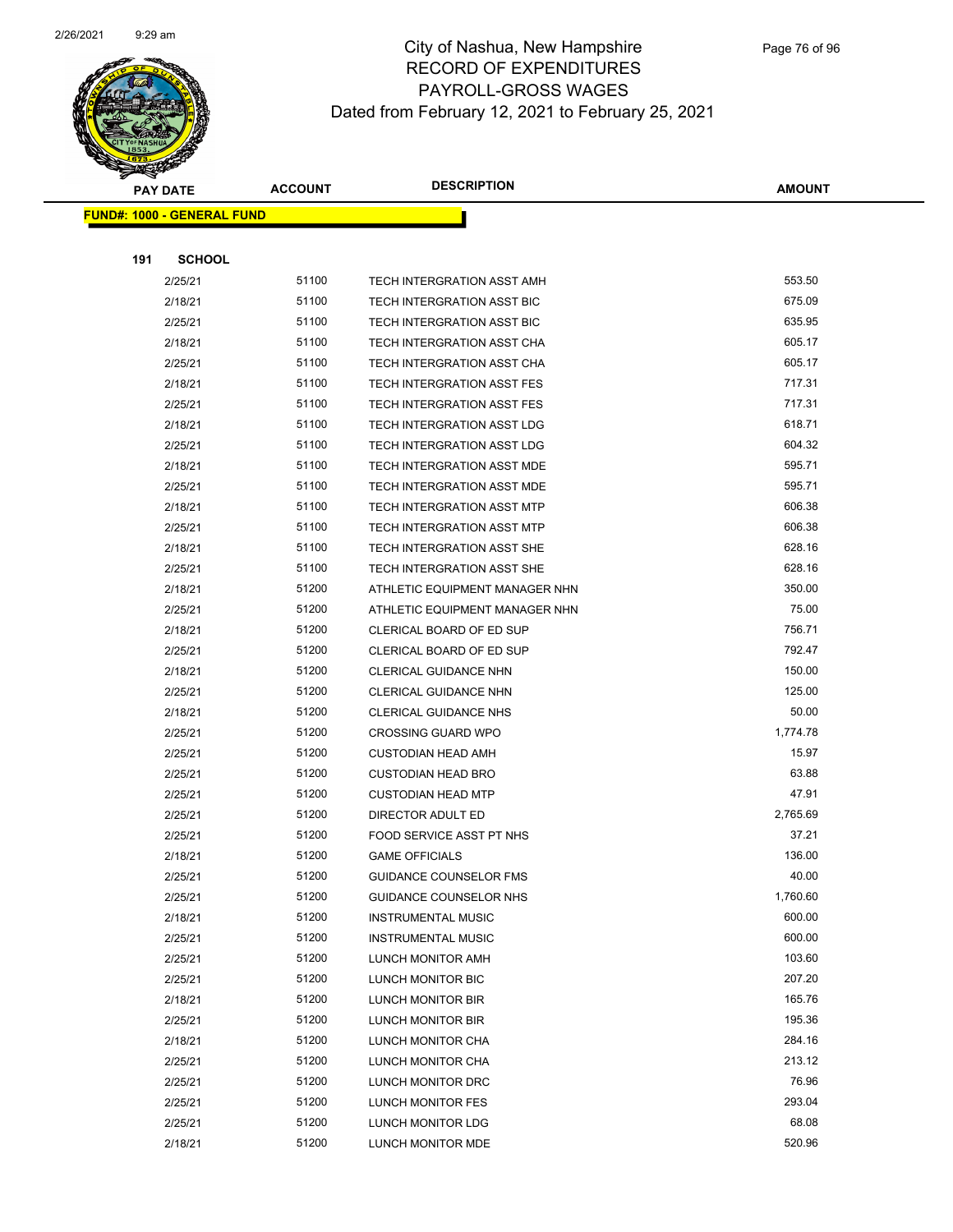

|     | <b>PAY DATE</b>                   | <b>ACCOUNT</b> | <b>DESCRIPTION</b>          | <b>AMOUNT</b> |
|-----|-----------------------------------|----------------|-----------------------------|---------------|
|     | <b>FUND#: 1000 - GENERAL FUND</b> |                |                             |               |
|     |                                   |                |                             |               |
| 191 | <b>SCHOOL</b>                     |                |                             |               |
|     | 2/25/21                           | 51200          | LUNCH MONITOR MDE           | 390.72        |
|     | 2/25/21                           | 51200          | LUNCH MONITOR MTP           | 213.12        |
|     | 2/25/21                           | 51200          | LUNCH MONITOR SHE           | 56.24         |
|     | 2/18/21                           | 51200          | PARA PRE SCHOOL BIR         | 391.20        |
|     | 2/25/21                           | 51200          | PARA PRE SCHOOL BIR         | 391.20        |
|     | 2/18/21                           | 51200          | PARA DW SPEC ED BIR         | 870.11        |
|     | 2/25/21                           | 51200          | PARA DW SPEC ED BIR         | 791.53        |
|     | 2/18/21                           | 51200          | PARA INST AMH               | 897.31        |
|     | 2/25/21                           | 51200          | PARA INST AMH               | 882.44        |
|     | 2/18/21                           | 51200          | PARA INST BIC               | 674.23        |
|     | 2/25/21                           | 51200          | PARA INST BIC               | 674.23        |
|     | 2/18/21                           | 51200          | PARA INST NHN               | 315.04        |
|     | 2/25/21                           | 51200          | PARA INST NHN               | 315.04        |
|     | 2/18/21                           | 51200          | PARA INST SHE               | 166.20        |
|     | 2/25/21                           | 51200          | PARA INST SHE               | 124.65        |
|     | 2/18/21                           | 51200          | PARA KIND BIC               | 367.99        |
|     | 2/25/21                           | 51200          | PARA KIND BIC               | 367.99        |
|     | 2/18/21                           | 51200          | PARA PRE SCH BIC            | 940.81        |
|     | 2/25/21                           | 51200          | PARA PRE SCH BIC            | 940.81        |
|     | 2/18/21                           | 51200          | PARA PRE SCH BRO            | 1,407.58      |
|     | 2/25/21                           | 51200          | PARA PRE SCH BRO            | 1,411.10      |
|     | 2/18/21                           | 51200          | PARA PRE SCH NSE            | 2,538.80      |
|     | 2/25/21                           | 51200          | PARA PRE SCH NSE            | 2,531.10      |
|     | 2/18/21                           | 51200          | PARA SCI NHS                | 150.00        |
|     | 2/25/21                           | 51200          | PARA SCI NHS                | 25.00         |
|     | 2/25/21                           | 51200          | PARA TTI LDG                | 106.68        |
|     | 2/25/21                           | 51200          | SCHOOL PSYCHOLOGIST WID     | 2,530.90      |
|     | 2/18/21                           | 51200          | <b>SCOREKEEPER NHN</b>      | 240.00        |
|     | 2/25/21                           | 51200          | <b>SCOREKEEPER NHN</b>      | 40.00         |
|     | 2/18/21                           | 51200          | SECURITY MONITOR NHN        | 126.00        |
|     | 2/25/21                           | 51200          | SPEECH LANG PATHOLOGIST WID | 6,689.18      |
|     | 2/25/21                           | 51200          | STUDENT ACTIVITY COORD NHS  | 1,120.30      |
|     | 2/18/21                           | 51200          | <b>SUB CLERICAL</b>         | 1,143.00      |
|     | 2/25/21                           | 51200          | SUB CLERICAL                | 1,077.00      |
|     | 2/25/21                           | 51200          | SUB CROSSING GUARD          | 39.93         |
|     | 2/25/21                           | 51200          | SUB FOOD SERVICE            | 15.97         |
|     | 2/18/21                           | 51200          | <b>SUB TEACHER</b>          | 1,302.00      |
|     | 2/25/21                           | 51200          | <b>SUB TEACHER</b>          | 1,274.50      |
|     | 2/25/21                           | 51200          | <b>TEACHER ART FMS</b>      | 2,095.80      |
|     | 2/25/21                           | 51200          | <b>TEACHER ART NHS</b>      | 1,022.70      |
|     | 2/25/21                           | 51200          | TEACHER BIO TEC NHN         | 579.10        |
|     | 2/25/21                           | 51200          | <b>TEACHER ENGLISH NHS</b>  | 1,241.20      |
|     | 2/25/21                           | 51200          | <b>TEACHER GR6 ELM</b>      | 300.00        |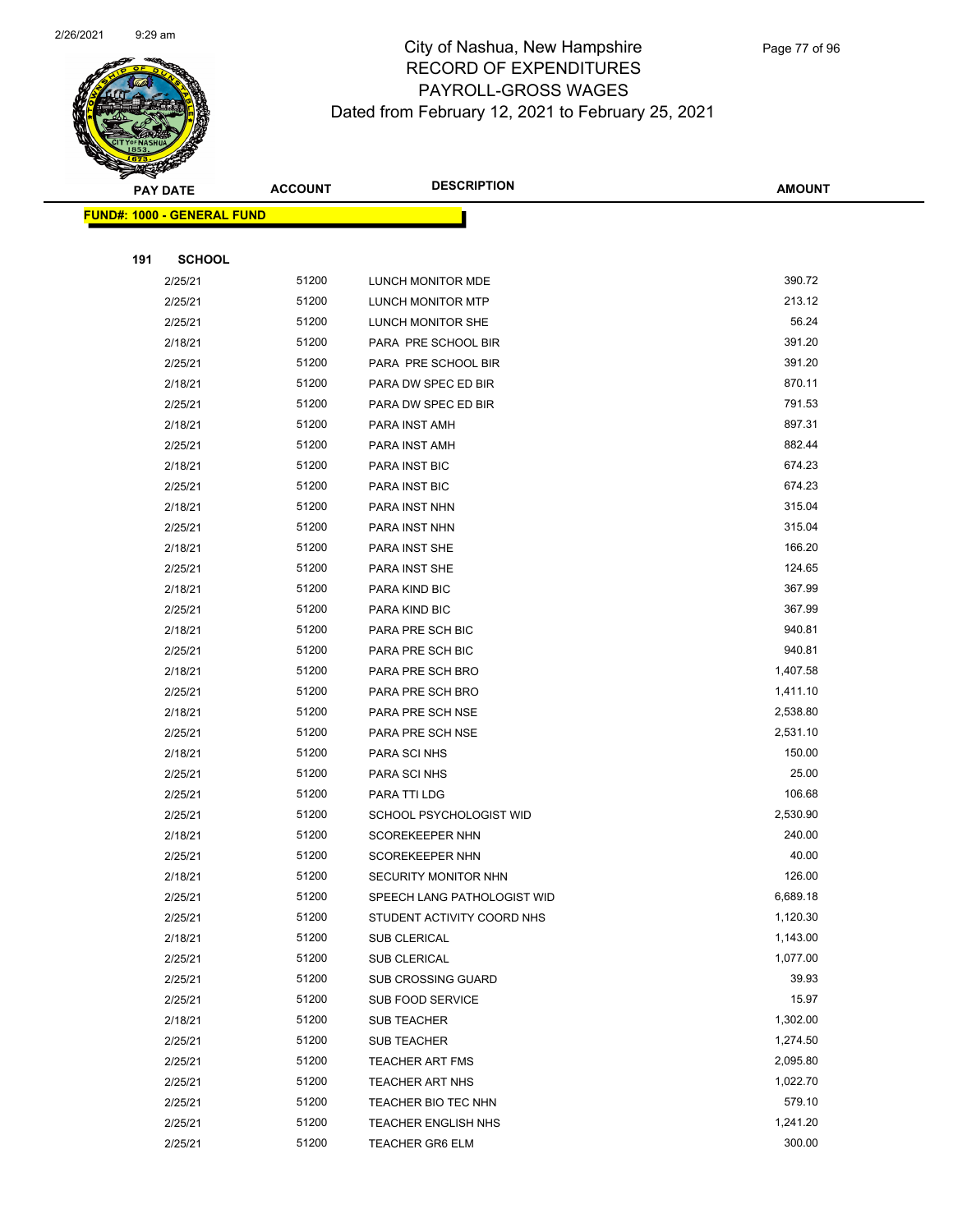

Page 78 of 96

|     | <b>PAY DATE</b>                   | <b>ACCOUNT</b> | <b>DESCRIPTION</b>                                             | <b>AMOUNT</b>  |
|-----|-----------------------------------|----------------|----------------------------------------------------------------|----------------|
|     | <b>FUND#: 1000 - GENERAL FUND</b> |                |                                                                |                |
|     |                                   |                |                                                                |                |
| 191 | <b>SCHOOL</b>                     |                |                                                                |                |
|     | 2/25/21                           | 51200          | <b>TEACHER GR6 FMS</b>                                         | 115.00         |
|     | 2/25/21                           | 51200          | TEACHER HEALTH NHN                                             | 150.00         |
|     | 2/25/21                           | 51200          | <b>TEACHER MATH FMS</b>                                        | 37.50          |
|     | 2/25/21                           | 51200          | <b>TEACHER MATH NHS</b>                                        | 475.00         |
|     | 2/25/21                           | 51200          | <b>TEACHER MATH PMS</b>                                        | 80.00          |
|     | 2/25/21                           | 51200          | <b>TEACHER MUSIC AMH</b>                                       | 25.00          |
|     | 2/25/21                           | 51200          | <b>TEACHER MUSIC DRC</b>                                       | 150.00         |
|     | 2/25/21                           | 51200          | TEACHER PE FMS                                                 | 200.00         |
|     | 2/25/21                           | 51200          | <b>TEACHER READ ELM</b>                                        | 1,760.60       |
|     | 2/25/21                           | 51200          | <b>TEACHER READ FMS</b>                                        | 195.00         |
|     | 2/25/21                           | 51200          | TEACHER SOCIAL STUDIES NHN                                     | 300.00         |
|     | 2/25/21                           | 51200          | TEACHER SOCIAL STUDIES NHS                                     | 350.00         |
|     | 2/25/21                           | 51200          | <b>TEACHER SPED NHN</b>                                        | 110.00         |
|     | 2/25/21                           | 51200          | <b>TEACHER VISION WID</b>                                      | 842.81         |
|     | 2/18/21                           | 51200          | <b>TICKETSELLER</b>                                            | 150.00         |
|     | 2/25/21                           | 51200          | <b>TICKETSELLER</b>                                            | 75.00          |
|     | 2/18/21                           | 51300          | CLERICAL GUIDANCE ELM                                          | (0.01)         |
|     | 2/18/21                           | 51300          | CLERICAL HUMAN RESOURCES                                       | 528.89         |
|     | 2/25/21                           | 51300          | CLERICAL HUMAN RESOURCES                                       | 408.02         |
|     | 2/18/21                           | 51300          | <b>CLERICAL PAYROLL SUP</b>                                    | 32.83          |
|     | 2/25/21                           | 51300          | <b>CLERICAL PAYROLL SUP</b>                                    | 24.62          |
|     | 2/18/21                           | 51300          | <b>CLERICAL PLANT OPS</b>                                      | 31.27          |
|     | 2/25/21                           | 51300          | <b>CLERICAL PLANT OPS</b>                                      | 31.27          |
|     | 2/18/21                           | 51300          | CLERICAL PRINCIPAL AMH                                         | 30.56          |
|     | 2/25/21                           | 51300          | <b>CLERICAL PRINCIPAL BIR</b>                                  | 8.32           |
|     | 2/25/21                           | 51300          | <b>CLERICAL PRINCIPAL BRO</b>                                  | 8.32           |
|     | 2/25/21                           | 51300          | CLERICAL PRINCIPAL CHA                                         | 15.64          |
|     | 2/18/21                           | 51300          | CLERICAL PRINCIPAL DRC                                         | 16.42          |
|     | 2/25/21                           | 51300          | <b>CLERICAL PRINCIPAL ELM</b>                                  | 0.02           |
|     | 2/18/21                           | 51300          | <b>CLERICAL PRINCIPAL FMS</b>                                  | 0.02           |
|     | 2/25/21                           | 51300          | <b>CLERICAL PRINCIPAL FMS</b>                                  | (0.01)         |
|     | 2/18/21                           | 51300          | CLERICAL PRINCIPAL MDE                                         | 41.04          |
|     | 2/18/21                           | 51300          | <b>CLERICAL PRINCIPAL MTP</b>                                  | 24.62<br>23.73 |
|     | 2/18/21                           | 51300<br>51300 | CLERICAL PRINCIPAL NSE                                         | 16.64          |
|     | 2/25/21<br>2/25/21                | 51300          | <b>CLERICAL PRINCIPAL NSE</b><br><b>CLERICAL PRINCIPAL PMS</b> | (0.01)         |
|     | 2/18/21                           | 51300          | <b>CLERICAL PRINCIPAL SHE</b>                                  | 8.32           |
|     | 2/25/21                           | 51300          | <b>CLERICAL PRINCIPAL SHE</b>                                  | 8.32           |
|     | 2/18/21                           | 51300          | <b>CUSTODIAN ASST HEAD NHN</b>                                 | 249.12         |
|     | 2/25/21                           | 51300          | <b>CUSTODIAN ASST HEAD NHN</b>                                 | 160.73         |
|     | 2/25/21                           | 51300          | <b>CUSTODIAN ASST HEAD NHS</b>                                 | 241.09         |
|     | 2/18/21                           | 51300          | <b>CUSTODIAN BIR</b>                                           | 218.79         |
|     | 2/25/21                           | 51300          | <b>CUSTODIAN CHA</b>                                           | 197.61         |
|     |                                   |                |                                                                |                |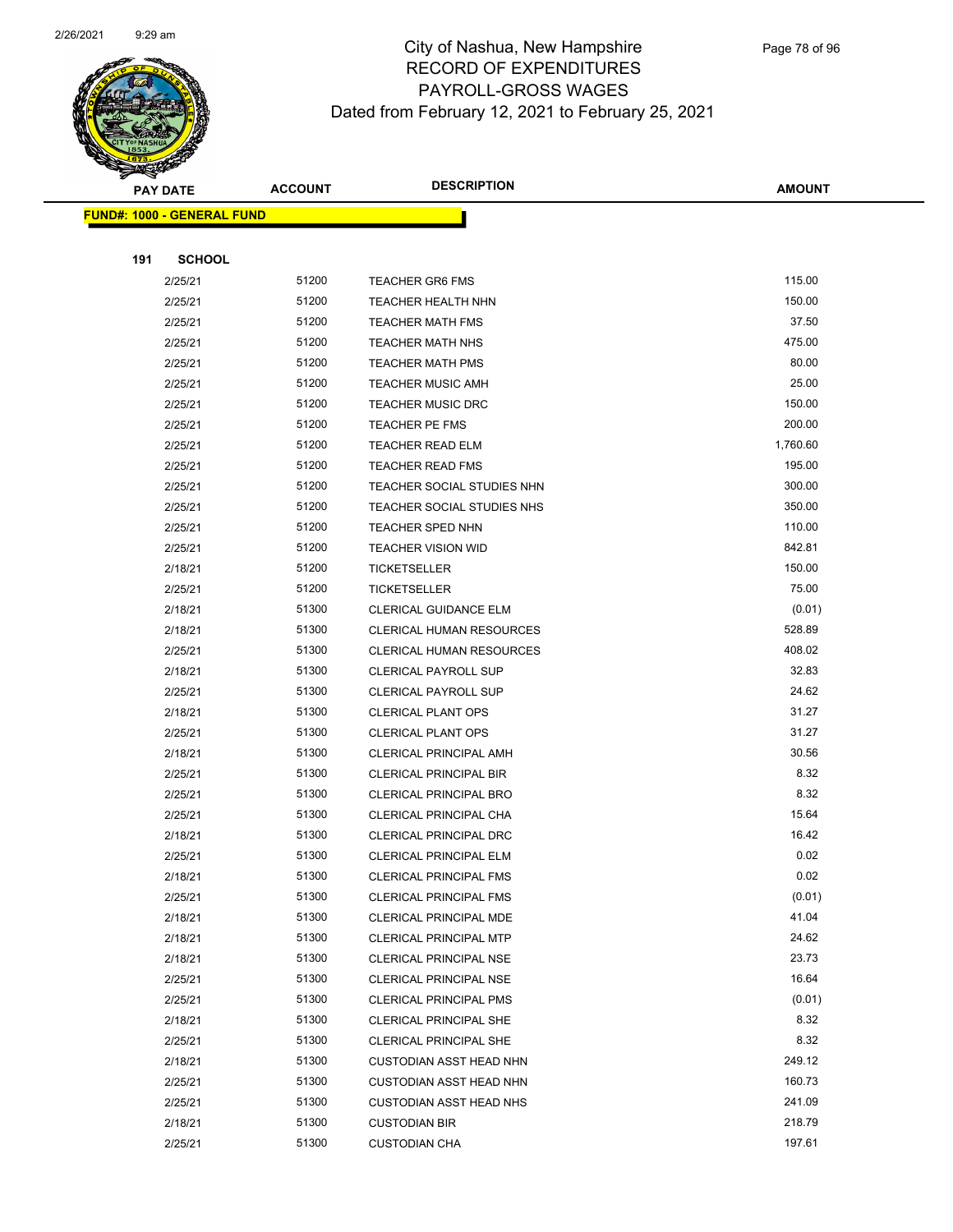

|     | <b>PAY DATE</b>                   | <b>ACCOUNT</b> | <b>DESCRIPTION</b>          | <b>AMOUNT</b> |
|-----|-----------------------------------|----------------|-----------------------------|---------------|
|     | <b>FUND#: 1000 - GENERAL FUND</b> |                |                             |               |
|     |                                   |                |                             |               |
| 191 | <b>SCHOOL</b>                     |                |                             |               |
|     | 2/18/21                           | 51300          | <b>CUSTODIAN ELM</b>        | 141.15        |
|     | 2/25/21                           | 51300          | <b>CUSTODIAN FMS</b>        | 232.90        |
|     | 2/18/21                           | 51300          | <b>CUSTODIAN HEAD BRO</b>   | 337.53        |
|     | 2/25/21                           | 51300          | <b>CUSTODIAN HEAD BRO</b>   | 80.37         |
|     | 2/25/21                           | 51300          | <b>CUSTODIAN HEAD FMS</b>   | 133.35        |
|     | 2/25/21                           | 51300          | <b>CUSTODIAN HEAD LDG</b>   | 32.15         |
|     | 2/18/21                           | 51300          | <b>CUSTODIAN HEAD MTP</b>   | 241.09        |
|     | 2/18/21                           | 51300          | <b>CUSTODIAN HEAD NHS</b>   | 57.49         |
|     | 2/18/21                           | 51300          | <b>CUSTODIAN LDG</b>        | 127.04        |
|     | 2/18/21                           | 51300          | <b>CUSTODIAN NHN</b>        | 28.23         |
|     | 2/25/21                           | 51300          | <b>CUSTODIAN NHN</b>        | 199.71        |
|     | 2/18/21                           | 51300          | <b>CUSTODIAN NHS</b>        | 962.91        |
|     | 2/25/21                           | 51300          | <b>CUSTODIAN NHS</b>        | 753.96        |
|     | 2/18/21                           | 51300          | MAINTENANCE GRDS FORMEN WPO | 307.02        |
|     | 2/25/21                           | 51300          | MAINTENANCE GRDS FORMEN WPO | 623.95        |
|     | 2/18/21                           | 51300          | MAINTENANCE GROUNDS WPO     | 644.67        |
|     | 2/25/21                           | 51300          | MAINTENANCE GROUNDS WPO     | 884.16        |
|     | 2/18/21                           | 51300          | MAINTENANCE HVAC WPO        | 419.43        |
|     | 2/25/21                           | 51300          | MAINTENANCE HVAC WPO        | 245.52        |
|     | 2/18/21                           | 51300          | MAINTENANCE TRADES WPO      | 307.02        |
|     | 2/25/21                           | 51300          | MAINTENANCE TRADES WPO      | 672.70        |
|     | 2/18/21                           | 51300          | PARA MEDIA NHS              | 5.62          |
|     | 2/25/21                           | 51300          | PARA MEDIA NHS              | 11.25         |
|     | 2/25/21                           | 51412          | <b>7PAR CTE NHN</b>         | 90.00         |
|     | 2/18/21                           | 51412          | PARA DW SPEC ED BRO         | 102.00        |
|     | 2/25/21                           | 51412          | PARA DW SPEC ED BRO         | 19.00         |
|     | 2/18/21                           | 51412          | PARA DW SPEC ED FMS         | 875.00        |
|     | 2/25/21                           | 51412          | PARA DW SPEC ED FMS         | 875.00        |
|     | 2/18/21                           | 51412          | PARA DW SPEC ED MDE         | 1,377.00      |
|     | 2/25/21                           | 51412          | PARA DW SPEC ED MDE         | 145.30        |
|     | 2/18/21                           | 51412          | PARA DW SPEC ED NSE         | 427.84        |
|     | 2/18/21                           | 51412          | PARA DW SPEC ED SHE         | 64.00         |
|     | 2/25/21                           | 51412          | PARA DW SPEC ED SHE         | 47.00         |
|     | 2/25/21                           | 51412          | PARA INST AMH               | 38.00         |
|     | 2/18/21                           | 51412          | PARA INST BIC               | 8.00          |
|     | 2/18/21                           | 51412          | PARA INST CHA               | 38.00         |
|     | 2/25/21                           | 51412          | PARA INST DRC               | 6.00          |
|     | 2/25/21                           | 51412          | PARA INST FMS               | 175.00        |
|     | 2/18/21                           | 51412          | PARA INST NHN               | 91.00         |
|     | 2/25/21                           | 51412          | PARA INST NHN               | 56.00         |
|     | 2/25/21                           | 51412          | PARA INST PMS               | 152.00        |
|     | 2/18/21                           | 51412          | PARA KIND CHA               | 58.00         |
|     | 2/18/21                           | 51412          | PARA KIND MDE               | 18.00         |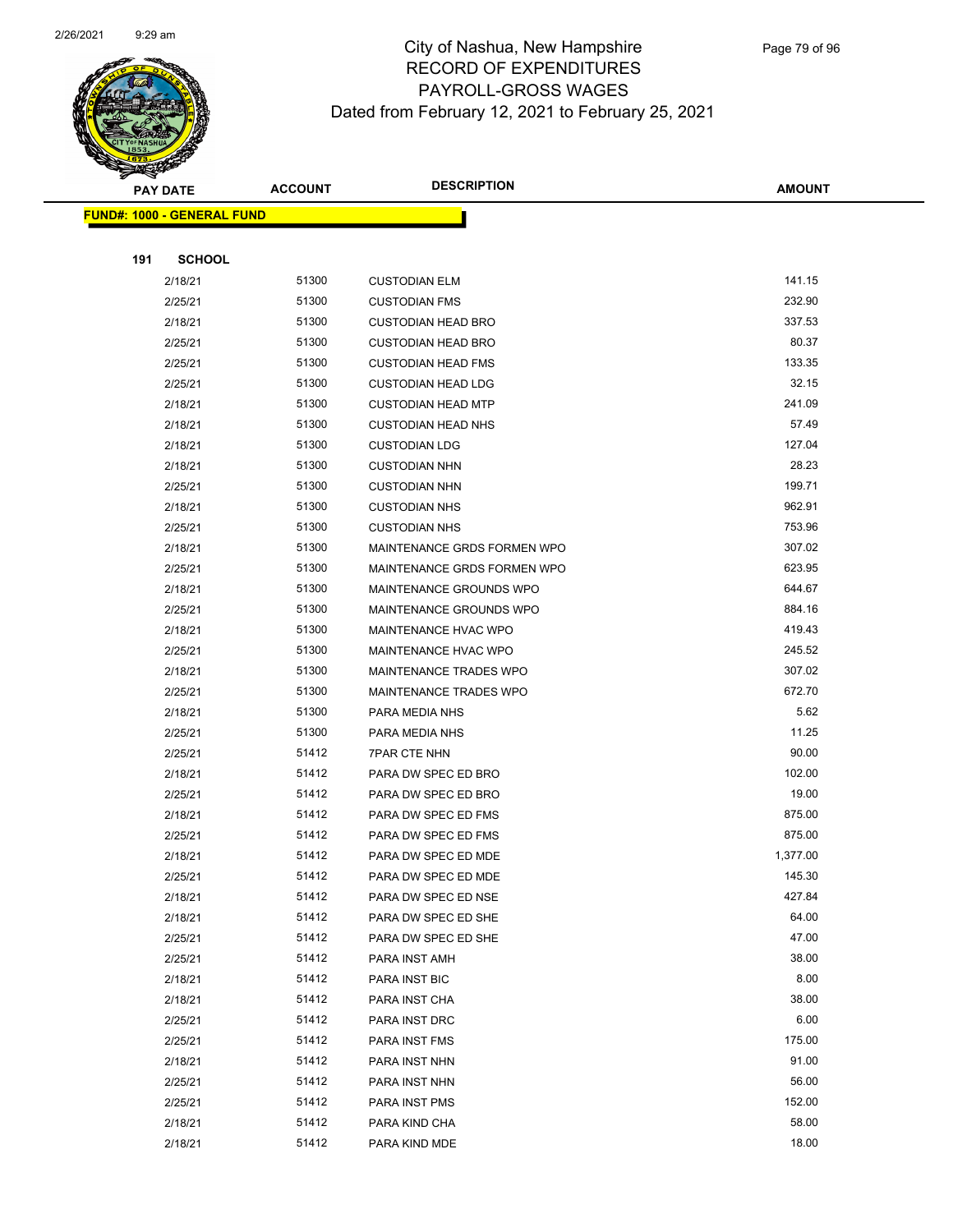

|     | <b>PAY DATE</b>                   | <b>ACCOUNT</b> | <b>DESCRIPTION</b>            | <b>AMOUNT</b> |
|-----|-----------------------------------|----------------|-------------------------------|---------------|
|     | <b>FUND#: 1000 - GENERAL FUND</b> |                |                               |               |
|     |                                   |                |                               |               |
| 191 | <b>SCHOOL</b>                     |                |                               |               |
|     | 2/18/21                           | 51412          | PARA TTI LDG                  | 57.00         |
|     | 2/25/21                           | 51412          | PARA TTI LDG                  | 8.00          |
|     | 2/25/21                           | 51412          | PARA VOC NHS                  | 96.00         |
|     | 2/25/21                           | 51412          | SOCIAL WORKER                 | (350.00)      |
|     | 2/18/21                           | 51412          | <b>SUB CLERICAL</b>           | 318.50        |
|     | 2/25/21                           | 51412          | <b>SUB CLERICAL</b>           | 123.50        |
|     | 2/18/21                           | 51412          | SUB PARA PROFESSIONAL         | 393.25        |
|     | 2/25/21                           | 51412          | <b>SUB PARA PROFESSIONAL</b>  | 549.88        |
|     | 2/18/21                           | 51412          | <b>SUB TEACHER</b>            | 9,414.01      |
|     | 2/25/21                           | 51412          | <b>SUB TEACHER</b>            | 10,290.01     |
|     | 2/18/21                           | 51412          | SUB TEACHER LONG TERM         | 6,160.00      |
|     | 2/25/21                           | 51412          | SUB TEACHER LONG TERM         | 6,510.00      |
|     | 2/25/21                           | 51650          | <b>GUIDANCE COUNSELOR NHS</b> | 183.25        |
|     | 2/18/21                           | 51650          | <b>INTERPRETER</b>            | 562.50        |
|     | 2/25/21                           | 51650          | <b>INTERPRETER</b>            | 1,781.25      |
|     | 2/25/21                           | 51650          | LICENSED PRACTICAL NURSE FMS  | 25.00         |
|     | 2/18/21                           | 51650          | LUNCH MONITOR NHN             | 493.75        |
|     | 2/25/21                           | 51650          | LUNCH MONITOR NHN             | 118.75        |
|     | 2/18/21                           | 51650          | SIGN LANGUAGE INTERPRETER     | 97.82         |
|     | 2/18/21                           | 51650          | <b>SUB TEACHER</b>            | 575.00        |
|     | 2/25/21                           | 51650          | <b>SUB TEACHER</b>            | 575.00        |
|     | 2/25/21                           | 51650          | TEACHER SPED NHS              | 96.00         |
|     | 2/25/21                           | 51700          | <b>GUIDANCE COUNSELOR BIR</b> | 69.23         |
|     | 2/25/21                           | 51700          | <b>GUIDANCE COUNSELOR ELM</b> | 69.23         |
|     | 2/25/21                           | 51700          | <b>LIBRARIAN NHS</b>          | 81.82         |
|     | 2/25/21                           | 51700          | <b>NURSE ELM</b>              | 81.82         |
|     | 2/25/21                           | 51700          | SCHOOL PSYCHOLOGIST WID       | 69.23         |
|     | 2/25/21                           | 51700          | SPEECH LANG PATHOLOGIST WID   | 69.23         |
|     | 2/25/21                           | 51700          | <b>TEACHER ART CHA</b>        | 34.62         |
|     | 2/25/21                           | 51700          | <b>TEACHER ART NHS</b>        | 34.62         |
|     | 2/25/21                           | 51700          | <b>TEACHER BUSINESS NHS</b>   | 69.23         |
|     | 2/25/21                           | 51700          | <b>TEACHER DWSE ELM</b>       | 69.23         |
|     | 2/25/21                           | 51700          | TEACHER ENGLISH NHN           | 69.23         |
|     | 2/25/21                           | 51700          | <b>TEACHER ENGLISH NHS</b>    | 691.61        |
|     | 2/25/21                           | 51700          | TEACHER FOREIGN LANG NHN      | 69.23         |
|     | 2/25/21                           | 51700          | TEACHER FOREIGN LANG NHS      | 69.23         |
|     | 2/25/21                           | 51700          | <b>TEACHER GR6 ELM</b>        | 69.23         |
|     | 2/25/21                           | 51700          | <b>TEACHER GR6 FMS</b>        | 69.23         |
|     | 2/25/21                           | 51700          | <b>TEACHER GR6 PMS</b>        | 69.23         |
|     | 2/25/21                           | 51700          | <b>TEACHER MATH ELM</b>       | 81.82         |
|     | 2/25/21                           | 51700          | <b>TEACHER MATH FMS</b>       | 69.23         |
|     | 2/25/21                           | 51700          | <b>TEACHER MATH NHN</b>       | 69.23         |
|     | 2/25/21                           | 51700          | <b>TEACHER MATH NHS</b>       | 69.23         |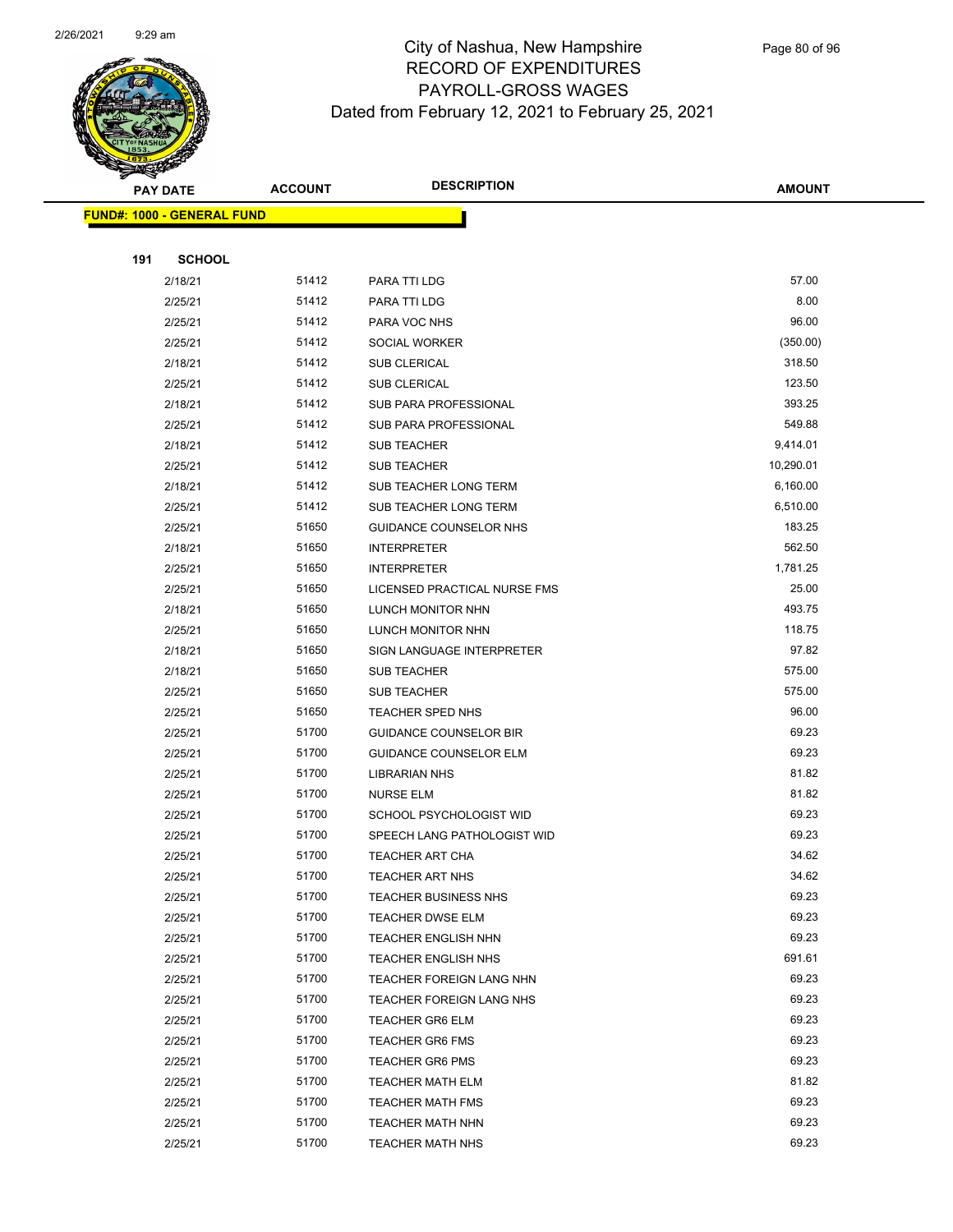

**AMOUNT PAY DATE ACCOUNT DESCRIPTION**

|                                       | <b>FUND#: 1000 - GENERAL FUND</b> |                            |                |
|---------------------------------------|-----------------------------------|----------------------------|----------------|
| 191<br><b>SCHOOL</b>                  |                                   |                            |                |
| 2/25/21                               | 51700                             | <b>TEACHER MATH PMS</b>    | 69.23          |
| 2/25/21                               | 51700                             | <b>TEACHER MUSIC FMS</b>   | 69.23          |
| 2/25/21                               | 51700                             | <b>TEACHER PE MDE</b>      | 34.62          |
| 2/25/21                               | 51700                             | TEACHER PE NHN             | 34.62          |
| 2/25/21                               | 51700                             | <b>TEACHER READ ELM</b>    | 34.62          |
| 2/25/21                               | 51700                             | <b>TEACHER READ FMS</b>    | 34.62          |
| 2/25/21                               | 51700                             | <b>TEACHER SCIENCE ELM</b> | 69.23          |
| 2/25/21                               | 51700                             | TEACHER SCIENCE FMS        | 69.23          |
| 2/25/21                               | 51700                             | <b>TEACHER SCIENCE NHN</b> | 69.23          |
| 2/25/21                               | 51700                             | TEACHER SCIENCE NHS        | 69.23          |
| 2/25/21                               | 51700                             | <b>TEACHER SCIENCE PMS</b> | 69.23          |
| 2/25/21                               | 51700                             | TEACHER SOCIAL STUDIES ELM | 69.23          |
| 2/25/21                               | 51700                             | TEACHER SOCIAL STUDIES FMS | 69.23          |
| 2/25/21                               | 51700                             | TEACHER SOCIAL STUDIES NHN | 69.23          |
| 2/25/21                               | 51700                             | TEACHER SOCIAL STUDIES NHS | 69.23          |
| 2/25/21                               | 51700                             | TEACHER SOCIAL STUDIES PMS | 69.23          |
| 2/25/21                               | 51700                             | TEACHER SPED NHN           | 69.23          |
| 2/25/21                               | 51700                             | TEACHER SPED NHS           | 69.23          |
| 2/25/21                               | 51700                             | <b>TEACHER TECHED NHN</b>  | 69.23          |
| 2/25/21                               | 51750                             | <b>CUSTODIAN ELM</b>       | 928.96         |
| 2/25/21                               | 51750                             | <b>CUSTODIAN FES</b>       | 2,251.44       |
| 2/25/21                               | 52800                             | EDUCATIONAL ASSISTANCE     | 15,212.00      |
| 2/25/21                               | 55118                             | TELEPHONE-CELLULAR         | 2,280.00       |
| <b>TOTAL 191 - SCHOOL</b>             |                                   |                            | \$3,419,329.27 |
| <b>TOTAL FUND 1000 - GENERAL FUND</b> |                                   |                            | \$5,741,731.16 |

# **FUND#: 1010 - GF-PRIOR YEAR ENC & ESCROWS**

#### **156 EMERGENCY MANAGEMENT**

| 2/18/21                                  | 51200                                 | EMERGENCY MANAGEMENT COORDINAT | 401.88   |
|------------------------------------------|---------------------------------------|--------------------------------|----------|
| <b>TOTAL 156 - EMERGENCY MANAGEMENT</b>  |                                       |                                | \$401.88 |
| 181<br>2/25/21                           | <b>COMMUNITY DEVELOPMENT</b><br>55118 | TELEPHONE-CELLULAR             | 618.00   |
| <b>TOTAL 181 - COMMUNITY DEVELOPMENT</b> |                                       |                                | \$618.00 |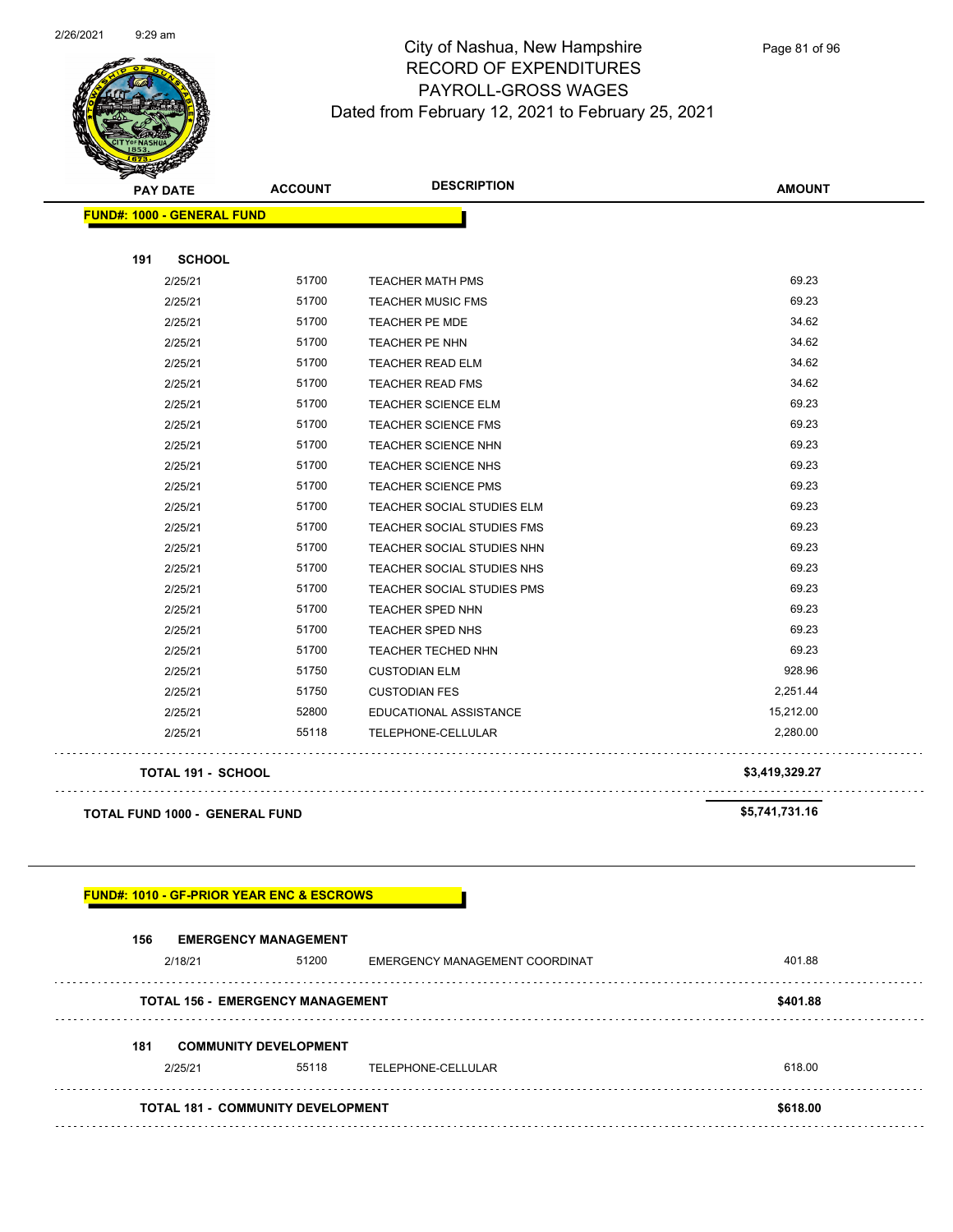

| <b>STATERS</b>                                           |                |                                      |               |
|----------------------------------------------------------|----------------|--------------------------------------|---------------|
| <b>PAY DATE</b>                                          | <b>ACCOUNT</b> | <b>DESCRIPTION</b>                   | <b>AMOUNT</b> |
| <b>TOTAL FUND 1010 - GF-PRIOR YEAR ENC &amp; ESCROWS</b> |                |                                      | \$1,019.88    |
|                                                          |                |                                      |               |
|                                                          |                |                                      |               |
|                                                          |                |                                      |               |
| <b>FUND#: 2100 - FOOD SERVICES FUND</b>                  |                |                                      |               |
| 2/18/21                                                  | 51100          | CLERICAL FOOD SERVICE NHS            | 820.50        |
| 2/25/21                                                  | 51100          | CLERICAL FOOD SERVICE NHS            | 820.50        |
| 2/18/21                                                  | 51100          | DELIVERY DRIVER FOOD SERVICE         | 771.58        |
| 2/25/21                                                  | 51100          | DELIVERY DRIVER FOOD SERVICE         | 771.58        |
| 2/25/21                                                  | 51100          | DIRECTOR FOOD SERVICE                | 3,001.10      |
| 2/25/21                                                  | 51100          | <b>FOOD SERVICE BUSINESS MANAGER</b> | 2,309.30      |
| 2/18/21                                                  | 51100          | FOOD SERVICE COOK AMH                | 531.30        |
| 2/25/21                                                  | 51100          | FOOD SERVICE COOK AMH                | 531.30        |
| 2/18/21                                                  | 51100          | FOOD SERVICE COOK BIC                | 543.55        |
| 2/25/21                                                  | 51100          | FOOD SERVICE COOK BIC                | 543.55        |
| 2/18/21                                                  | 51100          | FOOD SERVICE COOK BRO                | 543.55        |
| 2/25/21                                                  | 51100          | FOOD SERVICE COOK BRO                | 543.55        |
| 2/18/21                                                  | 51100          | FOOD SERVICE COOK CHA                | 548.80        |
| 2/25/21                                                  | 51100          | FOOD SERVICE COOK CHA                | 548.80        |
| 2/18/21                                                  | 51100          | FOOD SERVICE COOK ELM                | 1,051.75      |
| 2/25/21                                                  | 51100          | FOOD SERVICE COOK ELM                | 1,051.76      |
| 2/18/21                                                  | 51100          | FOOD SERVICE COOK FES                | 548.80        |
| 2/25/21                                                  | 51100          | FOOD SERVICE COOK FES                | 548.80        |
| 2/18/21                                                  | 51100          | FOOD SERVICE COOK FMS                | 542.85        |
| 2/25/21                                                  | 51100          | FOOD SERVICE COOK FMS                | 542.85        |
| 2/18/21                                                  | 51100          | FOOD SERVICE COOK LDG                | 526.05        |
| 2/25/21                                                  | 51100          | FOOD SERVICE COOK LDG                | 526.06        |
| 2/18/21                                                  | 51100          | FOOD SERVICE COOK MDE                | 531.31        |
| 2/25/21                                                  | 51100          | FOOD SERVICE COOK MDE                | 512.33        |
| 2/18/21                                                  | 51100          | FOOD SERVICE COOK NHN                | 1,111.17      |
| 2/25/21                                                  | 51100          | FOOD SERVICE COOK NHN                | 863.92        |
| 2/18/21                                                  | 51100          | FOOD SERVICE COOK NHS                | 1,146.25      |
| 2/25/21                                                  | 51100          | FOOD SERVICE COOK NHS                | 1,146.25      |
| 2/18/21                                                  | 51100          | FOOD SERVICE COOK NSE                | 508.61        |
| 2/25/21                                                  | 51100          | FOOD SERVICE COOK NSE                | 543.55        |
| 2/18/21                                                  | 51100          | FOOD SERVICE COOK PMS                | 582.05        |
| 2/25/21                                                  | 51100          | FOOD SERVICE COOK PMS                | 561.26        |
| 2/18/21                                                  | 51100          | FOOD SERVICE COOK SHE                | 527.51        |
| 2/25/21                                                  | 51100          | FOOD SERVICE COOK SHE                | 531.30        |
| 2/25/21                                                  | 51100          | FOOD SERVICE SITE CORD               | 12,373.80     |

2/18/21 51100 FOOD SERVICECOOK MTP 518.53 2/25/21 51100 FOOD SERVICECOOK MTP 511.02 2/18/21 51200 FOOD SERVICE ASST PT AMH 444.07 2/25/21 51200 FOOD SERVICE ASST PT AMH 497.31 2/18/21 51200 FOOD SERVICE ASST PT BIR 433.41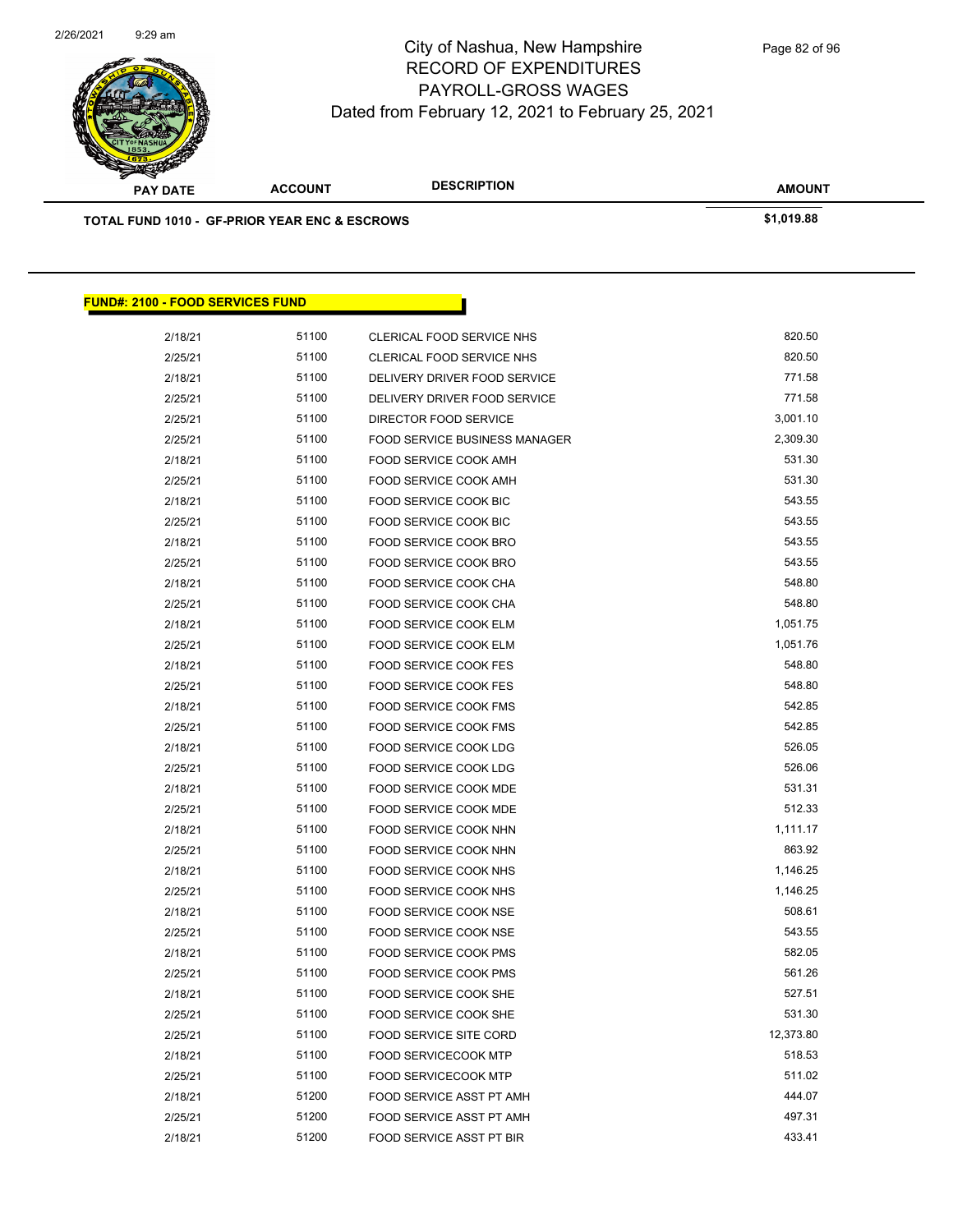

| <b>PAY DATE</b>                             | <b>ACCOUNT</b> | <b>DESCRIPTION</b>              | <b>AMOUNT</b> |
|---------------------------------------------|----------------|---------------------------------|---------------|
| <b>FUND#: 2100 - FOOD SERVICES FUND</b>     |                |                                 |               |
|                                             |                |                                 |               |
| 2/25/21                                     | 51200          | FOOD SERVICE ASST PT BIR        | 383.67        |
| 2/18/21                                     | 51200          | FOOD SERVICE ASST PT BRO        | 371.28        |
| 2/25/21                                     | 51200          | <b>FOOD SERVICE ASST PT BRO</b> | 364.65        |
| 2/18/21                                     | 51200          | <b>FOOD SERVICE ASST PT CHA</b> | 546.79        |
| 2/25/21                                     | 51200          | FOOD SERVICE ASST PT CHA        | 532.90        |
| 2/18/21                                     | 51200          | FOOD SERVICE ASST PT DRC        | 530.25        |
| 2/25/21                                     | 51200          | FOOD SERVICE ASST PT DRC        | 558.60        |
| 2/18/21                                     | 51200          | FOOD SERVICE ASST PT ELM        | 567.00        |
| 2/25/21                                     | 51200          | FOOD SERVICE ASST PT ELM        | 617.40        |
| 2/18/21                                     | 51200          | FOOD SERVICE ASST PT FES        | 425.25        |
| 2/25/21                                     | 51200          | FOOD SERVICE ASST PT FES        | 425.25        |
| 2/18/21                                     | 51200          | FOOD SERVICE ASST PT FMS        | 955.33        |
| 2/25/21                                     | 51200          | <b>FOOD SERVICE ASST PT FMS</b> | 893.33        |
| 2/18/21                                     | 51200          | <b>FOOD SERVICE ASST PT LDG</b> | 361.10        |
| 2/25/21                                     | 51200          | <b>FOOD SERVICE ASST PT LDG</b> | 361.10        |
| 2/18/21                                     | 51200          | FOOD SERVICE ASST PT MDE        | 192.60        |
| 2/25/21                                     | 51200          | FOOD SERVICE ASST PT MDE        | 263.22        |
| 2/18/21                                     | 51200          | FOOD SERVICE ASST PT MTP        | 283.50        |
| 2/25/21                                     | 51200          | FOOD SERVICE ASST PT MTP        | 330.75        |
| 2/18/21                                     | 51200          | FOOD SERVICE ASST PT NHN        | 2,668.82      |
| 2/25/21                                     | 51200          | FOOD SERVICE ASST PT NHN        | 2,599.61      |
| 2/18/21                                     | 51200          | FOOD SERVICE ASST PT NHS        | 2,475.42      |
| 2/25/21                                     | 51200          | FOOD SERVICE ASST PT NHS        | 2,177.52      |
| 2/18/21                                     | 51200          | FOOD SERVICE ASST PT NSE        | 212.16        |
| 2/25/21                                     | 51200          | FOOD SERVICE ASST PT NSE        | 364.66        |
| 2/18/21                                     | 51200          | FOOD SERVICE ASST PT PMS        | 1,835.25      |
| 2/25/21                                     | 51200          | FOOD SERVICE ASST PT PMS        | 1,553.42      |
| 2/18/21                                     | 51200          | FOOD SERVICE ASST PT SHE        | 288.85        |
| 2/25/21                                     | 51200          | FOOD SERVICE ASST PT SHE        | 321.71        |
| 2/25/21                                     | 51300          | FOOD SERVICE ASST PT NHS        | 9.83          |
| 2/25/21                                     | 51300          | FOOD SERVICE COOK CHA           | 5.88          |
| 2/18/21                                     | 51300          | FOOD SERVICE COOK NHN           | 12.58         |
| 2/25/21                                     | 55118          | TELEPHONE-CELLULAR              | 80.00         |
| <b>TOTAL FUND 2100 - FOOD SERVICES FUND</b> |                |                                 | \$65,081.21   |

| <b>FUND#: 2207 - ADULT ED/CONTINUING ED</b> |       |                       |  |  |
|---------------------------------------------|-------|-----------------------|--|--|
| 2/18/21                                     | 51100 | CLERICAL ADULT ED NHN |  |  |
| 2/25/21                                     | 51100 | CLERICAL ADULT ED NHN |  |  |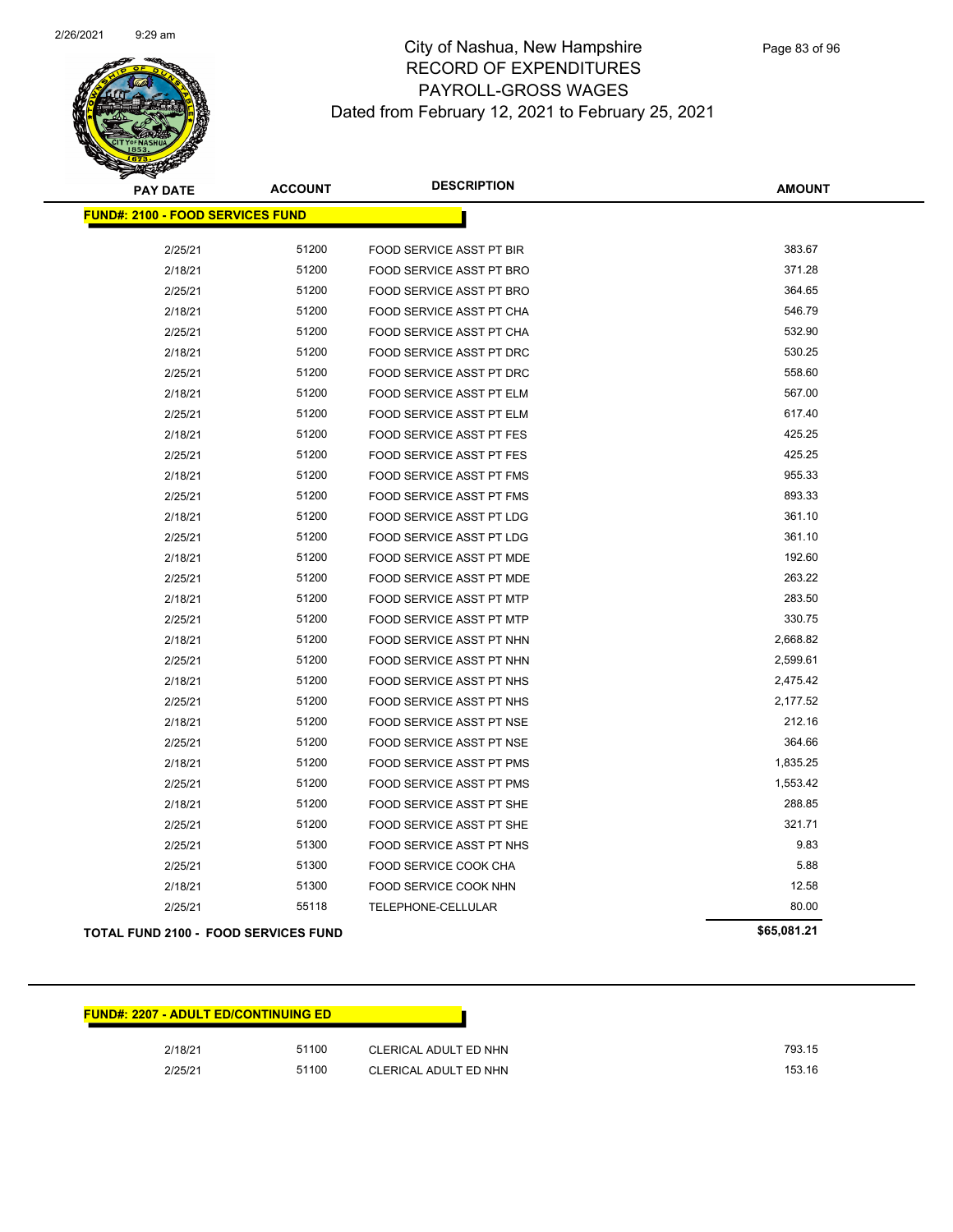|                                                        |                | City of Nashua, New Hampshire<br><b>RECORD OF EXPENDITURES</b><br>PAYROLL-GROSS WAGES<br>Dated from February 12, 2021 to February 25, 2021 | Page 84 of 96        |
|--------------------------------------------------------|----------------|--------------------------------------------------------------------------------------------------------------------------------------------|----------------------|
| <b>PAY DATE</b>                                        | <b>ACCOUNT</b> | <b>DESCRIPTION</b>                                                                                                                         | <b>AMOUNT</b>        |
| <b>TOTAL FUND 2207 - ADULT ED/CONTINUING ED</b>        |                |                                                                                                                                            | \$946.31             |
| <b>FUND#: 2252 - DAY CARE</b>                          |                |                                                                                                                                            |                      |
| 2/25/21                                                | 51100          | PANTHER PRESCHOOL DIRECTOR                                                                                                                 | 1,151.60             |
| TOTAL FUND 2252 - DAY CARE                             |                |                                                                                                                                            | \$1,151.60           |
| FUND#: 2257 - SPECIAL ED LOCAL                         |                |                                                                                                                                            |                      |
| 2/18/21                                                | 51100          | PARA DW SPEC ED NHS                                                                                                                        | 641.28               |
| 2/25/21                                                | 51100          | PARA DW SPEC ED NHS                                                                                                                        | 636.27               |
| 2/18/21                                                | 51100          | PARA DW SPEC ED WID                                                                                                                        | 483.79               |
|                                                        |                |                                                                                                                                            |                      |
| 2/25/21<br><b>TOTAL FUND 2257 - SPECIAL ED LOCAL</b>   | 51100          | PARA DW SPEC ED WID                                                                                                                        | 480.13<br>\$2,241.47 |
|                                                        |                |                                                                                                                                            |                      |
| <b>FUND#: 2503 - PARKS &amp; REC PROGRAMS FUND</b>     |                |                                                                                                                                            |                      |
| 2/18/21                                                | 51100<br>51100 | PROGRAM COORDINATOR                                                                                                                        | 398.76<br>398.75     |
| 2/25/21<br>2/18/21                                     | 51300          | PROGRAM COORDINATOR<br>PROGRAM COORDINATOR                                                                                                 | 22.44                |
| <b>TOTAL FUND 2503 - PARKS &amp; REC PROGRAMS FUND</b> |                |                                                                                                                                            | \$819.95             |
| FUND#: 2505 - PEG ACCESS CHANNELS FUND                 |                |                                                                                                                                            |                      |
| 2/18/21                                                | 51100          | ECHANNEL ACCESS ADMINISTRATOR                                                                                                              | 1,206.50             |
| 2/25/21                                                | 51100          | ECHANNEL ACCESS ADMINISTRATOR                                                                                                              | 1,206.50             |
| 2/18/21                                                | 51100          | PEG PROGRAM MANAGER                                                                                                                        | 1,307.05             |
| 2/25/21                                                | 51100          | PEG PROGRAM MANAGER                                                                                                                        | 1,307.06             |
| 2/18/21                                                | 51200          | <b>VIDEOGRAPHER</b>                                                                                                                        | 948.75               |
| 2/25/21                                                | 51200          | <b>VIDEOGRAPHER</b>                                                                                                                        | 903.75               |
| 2/25/21                                                | 55118          | TELEPHONE-CELLULAR                                                                                                                         | 100.00               |
| <b>TOTAL FUND 2505 - PEG ACCESS CHANNELS FUND</b>      |                |                                                                                                                                            | \$6,979.61           |

2/25/21 55118 TELEPHONE-CELLULAR 17.00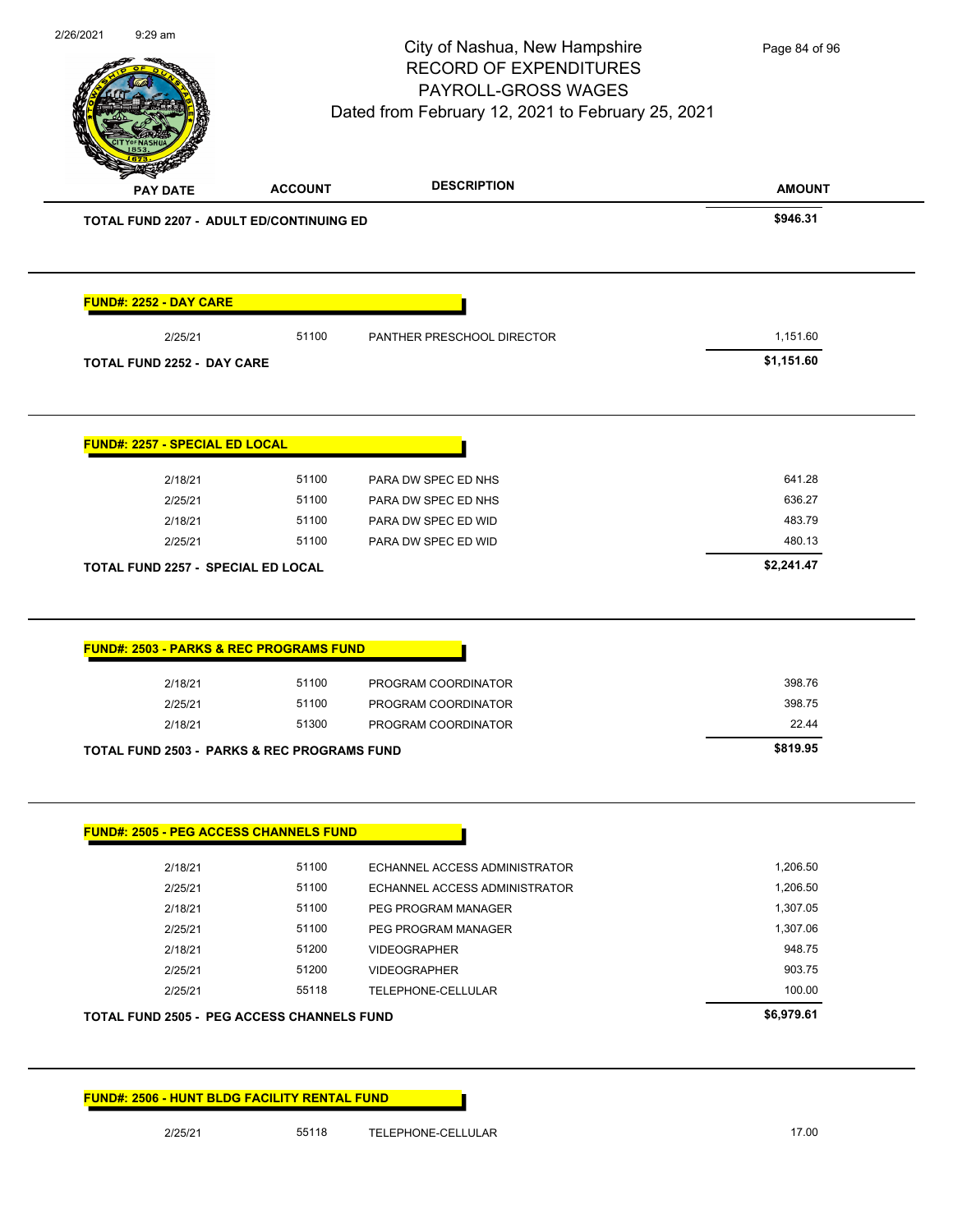|                                         |                                                      | City of Nashua, New Hampshire<br><b>RECORD OF EXPENDITURES</b><br>PAYROLL-GROSS WAGES<br>Dated from February 12, 2021 to February 25, 2021 | Page 85 of 96 |
|-----------------------------------------|------------------------------------------------------|--------------------------------------------------------------------------------------------------------------------------------------------|---------------|
| <b>PAY DATE</b>                         | <b>ACCOUNT</b>                                       | <b>DESCRIPTION</b>                                                                                                                         | <b>AMOUNT</b> |
|                                         | TOTAL FUND 2506 - HUNT BLDG FACILITY RENTAL FUND     |                                                                                                                                            | \$17.00       |
|                                         | <b>FUND#: 3010 - GENERAL GOV'T GRANTS FUND</b>       |                                                                                                                                            |               |
| 2/18/21                                 | 51400                                                | <b>CITY CLERK TEMP</b>                                                                                                                     | 131.25        |
| 2/25/21                                 | 51400                                                | <b>CITY CLERK TEMP</b>                                                                                                                     | 135.00        |
|                                         | TOTAL FUND 3010 - GENERAL GOV'T GRANTS FUND          |                                                                                                                                            | \$266.25      |
|                                         | <b>FUND#: 3035 - FEMA DISASTER ASSIST GRANTS</b>     |                                                                                                                                            |               |
| 2/18/21                                 | 51300                                                | ASST SUPERINTENDENT PREVENTION                                                                                                             | 2,117.16      |
| 2/18/21                                 | 51300                                                | <b>CAPTAIN</b>                                                                                                                             | 1,958.45      |
| 2/25/21                                 | 51300                                                | <b>CAPTAIN</b>                                                                                                                             | 2,752.68      |
| 2/18/21                                 | 51300                                                | FIRE LIEUTENANT                                                                                                                            | 1,791.82      |
| 2/25/21                                 | 51300                                                | FIRE LIEUTENANT                                                                                                                            | 4,312.22      |
| 2/18/21                                 | 51300                                                | FIREFIGHTERS ALL RANKS                                                                                                                     | 11,750.82     |
| 2/25/21                                 | 51300                                                | FIREFIGHTERS ALL RANKS                                                                                                                     | 9,983.35      |
|                                         | <b>TOTAL FUND 3035 - FEMA DISASTER ASSIST GRANTS</b> |                                                                                                                                            | \$34,666.50   |
|                                         |                                                      |                                                                                                                                            |               |
| <b>FUND#: 3050 - POLICE GRANTS FUND</b> |                                                      |                                                                                                                                            |               |
| 2/18/21                                 | 51100                                                | DOMESTIC VIOLENCE ADVOCATE                                                                                                                 | 957.00        |
| 2/25/21                                 | 51100                                                | DOMESTIC VIOLENCE ADVOCATE                                                                                                                 | 957.00        |
| 2/18/21                                 | 51100                                                | PATROLMAN ALL RANKS                                                                                                                        | 1,477.00      |
| 2/25/21                                 | 51100                                                | PATROLMAN ALL RANKS                                                                                                                        | 1,477.00      |
| 2/25/21                                 | 51628                                                | PATROLMAN ALL RANKS                                                                                                                        | 295.40        |
|                                         | <b>TOTAL FUND 3050 - POLICE GRANTS FUND</b>          |                                                                                                                                            | \$5,163.40    |
|                                         | <b>FUND#: 3068 - COMMUNITY SERVICES GRANTS FUND</b>  |                                                                                                                                            |               |
| 2/18/21                                 | 51100                                                | BILINGUAL BICULTURAL COMMUNITY HEALTH WORKER                                                                                               | 2,478.75      |
| 2/25/21                                 | 51100                                                | BILINGUAL BICULTURAL COMMUNITY HEALTH WORKER                                                                                               | 2,478.75      |
| 2/18/21                                 | 51100                                                | BILINGUAL COMM HEALTH WORKER                                                                                                               | 82.65         |

2/18/21 51100 COMMUNITY SERVICES PROGRAM ADMINISTRATIVE ASSIS 640.20 2/25/21 51100 COMMUNITY SERVICES PROGRAM ADMINISTRATIVE ASSIS 2/18/21 51100 EPIDEMIOLOGIST 164.00 2/25/21 51100 EPIDEMIOLOGIST 164.00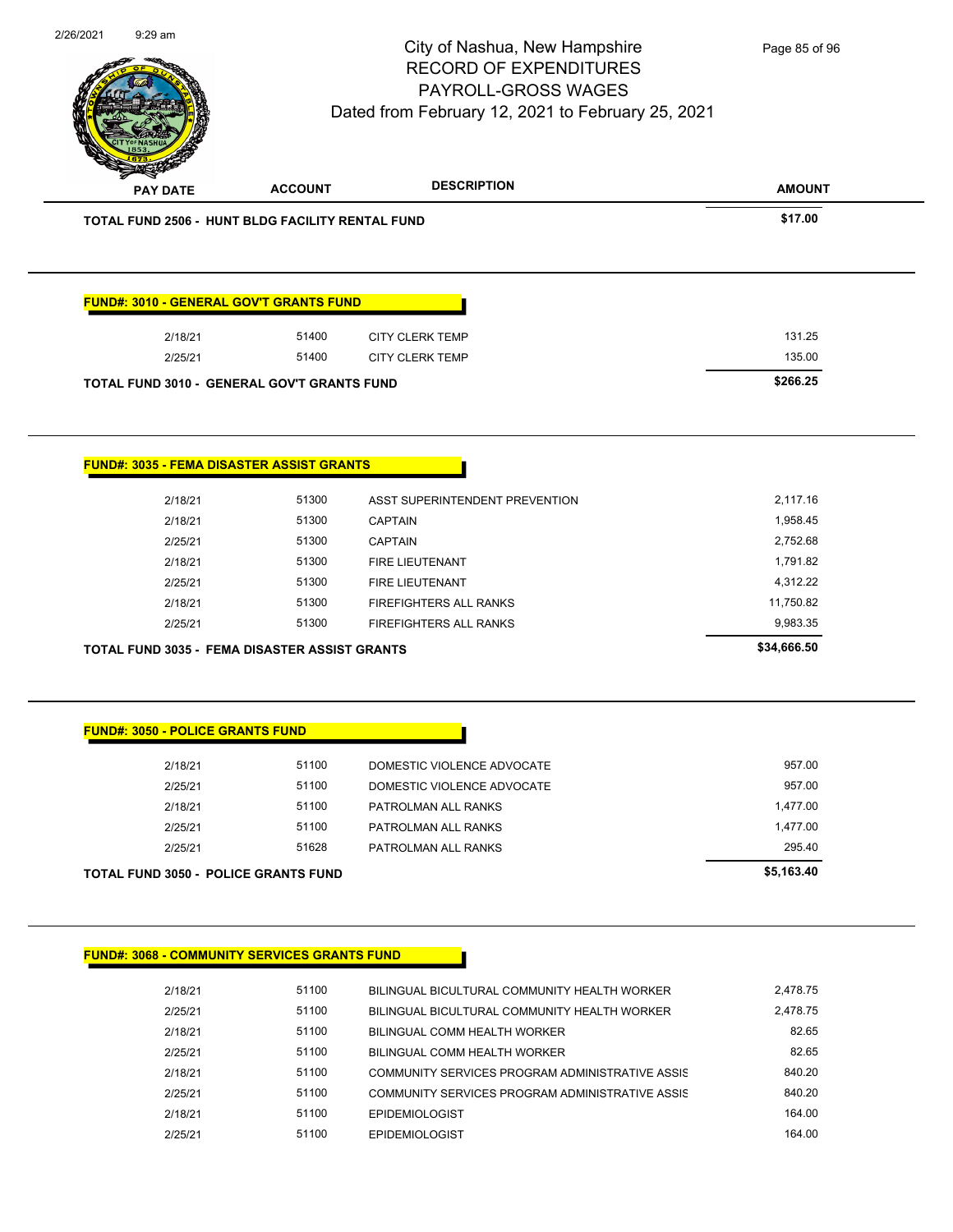

Page 86 of 96

| <b>PAY DATE</b>                                         | <b>ACCOUNT</b> | <b>DESCRIPTION</b>                              | <b>AMOUNT</b> |  |  |  |  |
|---------------------------------------------------------|----------------|-------------------------------------------------|---------------|--|--|--|--|
| <b>FUND#: 3068 - COMMUNITY SERVICES GRANTS FUND</b>     |                |                                                 |               |  |  |  |  |
|                                                         |                |                                                 |               |  |  |  |  |
| 2/18/21                                                 | 51100          | PROGRAM ASSISTANT COMMUNITY HEALTH              | 118.50        |  |  |  |  |
| 2/25/21                                                 | 51100          | PROGRAM ASSISTANT COMMUNITY HEALTH              | 118.52        |  |  |  |  |
| 2/18/21                                                 | 51100          | PUB HEALTH NET SVS COORD                        | 1,418.95      |  |  |  |  |
| 2/25/21                                                 | 51100          | PUB HEALTH NET SVS COORD                        | 1,418.95      |  |  |  |  |
| 2/18/21                                                 | 51100          | PUB HEALTH PREPAREDNESS COORD                   | 1,145.75      |  |  |  |  |
| 2/25/21                                                 | 51100          | PUB HEALTH PREPAREDNESS COORD                   | 1,145.75      |  |  |  |  |
| 2/18/21                                                 | 51100          | PUBLIC HEALTH STRATEGIST                        | 1,208.35      |  |  |  |  |
| 2/25/21                                                 | 51100          | PUBLIC HEALTH STRATEGIST                        | 1,208.35      |  |  |  |  |
| 2/18/21                                                 | 51100          | <b>SMP PROGRAM COORDINATOR</b>                  | 1,091.80      |  |  |  |  |
| 2/25/21                                                 | 51100          | SMP PROGRAM COORDINATOR                         | 1,091.80      |  |  |  |  |
| 2/18/21                                                 | 51300          | COMMUNITY SERVICES PROGRAM ADMINISTRATIVE ASSIS | 7.88          |  |  |  |  |
| 2/18/21                                                 | 51412          | COMMUNITY SERVICES ELC COVID-19 RESPONSE SUPPOF | 794.82        |  |  |  |  |
| 2/18/21                                                 | 51412          | PUB HEALTH NURSE                                | 145.37        |  |  |  |  |
| 2/25/21                                                 | 51412          | PUB HEALTH NURSE                                | 57.32         |  |  |  |  |
| 2/25/21                                                 | 55118          | TELEPHONE-CELLULAR                              | 100.00        |  |  |  |  |
| <b>TOTAL FUND 3068 - COMMUNITY SERVICES GRANTS FUND</b> | \$18,203.31    |                                                 |               |  |  |  |  |

### **FUND#: 3070 - COMMUNITY HEALTH GRANTS FUND**

| IND 2070 COMMINITY UEALTH CRAITS END | \$5,959.73 |                                    |          |
|--------------------------------------|------------|------------------------------------|----------|
| 2/25/21                              | 51412      | <b>NURSE PER DIEM (PRACTIONER)</b> | 229.79   |
| 2/18/21                              | 51412      | NURSE PER DIEM (PRACTIONER)        | 104.45   |
| 2/25/21                              | 51100      | PUB HEALTH NURSE                   | 1.239.35 |
| 2/18/21                              | 51100      | PUB HEALTH NURSE                   | 1,239.35 |
| 2/25/21                              | 51100      | PROGRAM ASSISTANT COMMUNITY HEALTH | 829.79   |
| 2/18/21                              | 51100      | PROGRAM ASSISTANT COMMUNITY HEALTH | 829.80   |
| 2/25/21                              | 51100      | BILINGUAL COMM HEALTH WORKER       | 743.60   |
| 2/18/21                              | 51100      | BILINGUAL COMM HEALTH WORKER       | 743.60   |
|                                      |            |                                    |          |

| <b>TOTAL FUND 3070 - COMMUNITY HEALTH GRANTS FUND</b> | \$5,959.73 |  |
|-------------------------------------------------------|------------|--|
|                                                       |            |  |
|                                                       |            |  |
| <b>FUND#: 3090 - URBAN PROGRAM GRANTS FUND</b>        |            |  |

| 2/18/21 | 51100 | CODE ENFORCEMENT OFFICER II  | 560.95   |
|---------|-------|------------------------------|----------|
| 2/25/21 | 51100 | CODE ENFORCEMENT OFFICER II  | 498.35   |
| 2/18/21 | 51100 | <b>GRANT MGMT SPECIALIST</b> | 1.125.70 |
| 2/25/21 | 51100 | <b>GRANT MGMT SPECIALIST</b> | 1.125.70 |
| 2/18/21 | 51100 | MANAGER URBAN PROGRAMS       | 1.709.25 |
| 2/25/21 | 51100 | MANAGER URBAN PROGRAMS       | 1.709.25 |
| 2/18/21 | 51100 | PROGRAM COORDINATOR LP&HH    | 1.308.00 |
| 2/25/21 | 51100 | PROGRAM COORDINATOR LP&HH    | 1.308.00 |
| 2/18/21 | 51100 | PROJECT ADMINISTRATOR        | 1.360.80 |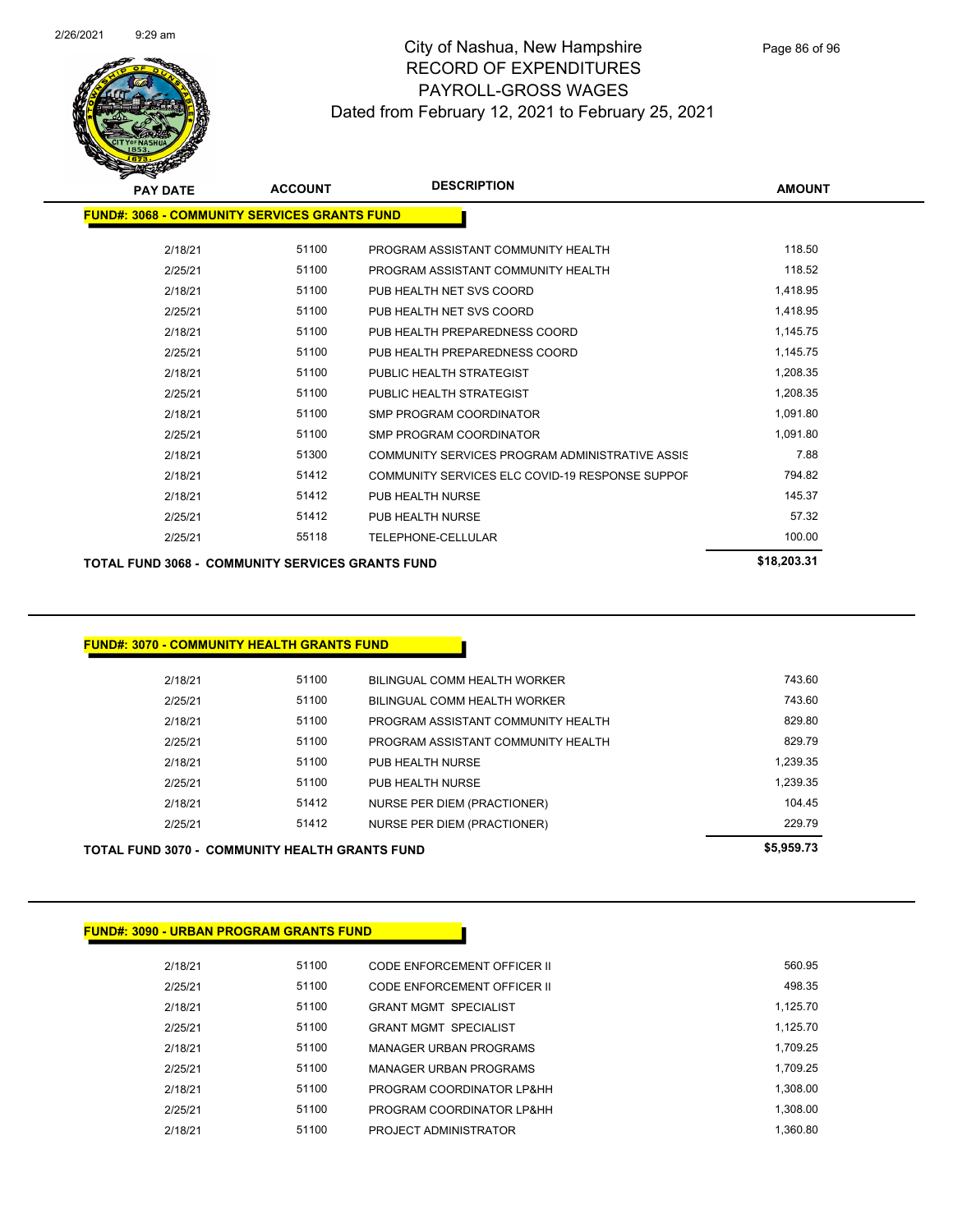

| <b>PAY DATE</b> | <b>ACCOUNT</b>                                     | <b>DESCRIPTION</b>             | <b>AMOUNT</b> |
|-----------------|----------------------------------------------------|--------------------------------|---------------|
|                 | <b>FUND#: 3090 - URBAN PROGRAM GRANTS FUND</b>     |                                |               |
| 2/25/21         | 51100                                              | PROJECT ADMINISTRATOR          | 1.360.80      |
| 2/18/21         | 51100                                              | PROJECT ADMINISTRATOR LP&HH    | 1.282.35      |
| 2/25/21         | 51100                                              | PROJECT ADMINISTRATOR LP&HH    | 1.282.35      |
| 2/18/21         | 51100                                              | PROJECT SPECIALIST URBAN PROGR | 1.220.25      |
| 2/25/21         | 51100                                              | PROJECT SPECIALIST URBAN PROGR | 1.220.25      |
| 2/25/21         | 55118                                              | TELEPHONE-CELLULAR             | 225.50        |
|                 | <b>TOTAL FUND 3090 - URBAN PROGRAM GRANTS FUND</b> |                                | \$17,297.50   |

#### **FUND#: 3120 - TRANSIT GRANTS FUND**

| <b>TOTAL FUND 3120 - TRANSIT GRANTS FUND</b> | \$24,146.02 |                                       |          |
|----------------------------------------------|-------------|---------------------------------------|----------|
| 2/25/21                                      | 55118       | <b>TELEPHONE-CELLULAR</b>             | 67.00    |
| 2/25/21                                      | 51300       | <b>TRANSIT UTILITY SERVICE WORKER</b> | 263.59   |
| 2/18/21                                      | 51300       | <b>TRANSIT UTILITY SERVICE WORKER</b> | 78.37    |
| 2/25/21                                      | 51300       | <b>TRANSIT OPERATIONS COORDINATOR</b> | 113.70   |
| 2/25/21                                      | 51300       | <b>TRANSIT MECHANICS</b>              | 219.26   |
| 2/18/21                                      | 51300       | <b>TRANSIT MECHANICS</b>              | 672.76   |
| 2/25/21                                      | 51100       | <b>TRANSIT UTILITY SERVICE WORKER</b> | 1,503.10 |
| 2/18/21                                      | 51100       | <b>TRANSIT UTILITY SERVICE WORKER</b> | 1,503.10 |
| 2/25/21                                      | 51100       | <b>TRANSIT OPERATIONS COORDINATOR</b> | 1,010.75 |
| 2/18/21                                      | 51100       | <b>TRANSIT OPERATIONS COORDINATOR</b> | 1,010.75 |
| 2/25/21                                      | 51100       | <b>TRANSIT MOBILITY MANAGER</b>       | 1,032.75 |
| 2/18/21                                      | 51100       | <b>TRANSIT MOBILITY MANAGER</b>       | 1,032.75 |
| 2/25/21                                      | 51100       | <b>TRANSIT MECHANICS</b>              | 2,761.26 |
| 2/18/21                                      | 51100       | <b>TRANSIT MECHANICS</b>              | 2,041.70 |
| 2/25/21                                      | 51100       | <b>TRANSIT FLEET FACILITIES SUPV</b>  | 1,125.70 |
| 2/18/21                                      | 51100       | <b>TRANSIT FLEET FACILITIES SUPV</b>  | 1,125.70 |
| 2/25/21                                      | 51100       | <b>TRANSIT FINANCE COORDINATOR</b>    | 1,334.15 |
| 2/18/21                                      | 51100       | <b>TRANSIT FINANCE COORDINATOR</b>    | 1,334.14 |
| 2/25/21                                      | 51100       | <b>TRANSIT ADMINISTRATOR</b>          | 1,809.80 |
| 2/18/21                                      | 51100       | <b>TRANSIT ADMINISTRATOR</b>          | 1,809.80 |
| 2/25/21                                      | 51100       | <b>COMMUNICATION SPEC</b>             | 1,147.95 |
| 2/18/21                                      | 51100       | <b>COMMUNICATION SPEC</b>             | 1,147.94 |

**FUND#: 3800 - SCHOOL GRANTS FUND**

# 2/25/21 51100 21 CENTURY ELEM MFAM RES COORD 9,956.10 2/25/21 51100 ASSISTANT PRINCIPAL AMH 1,605.80 2/25/21 51100 ASSISTANT PRINCIPAL BIR 1,533.70 2/25/21 51100 ASSISTANT PRINCIPAL DR CRSP 1,437.50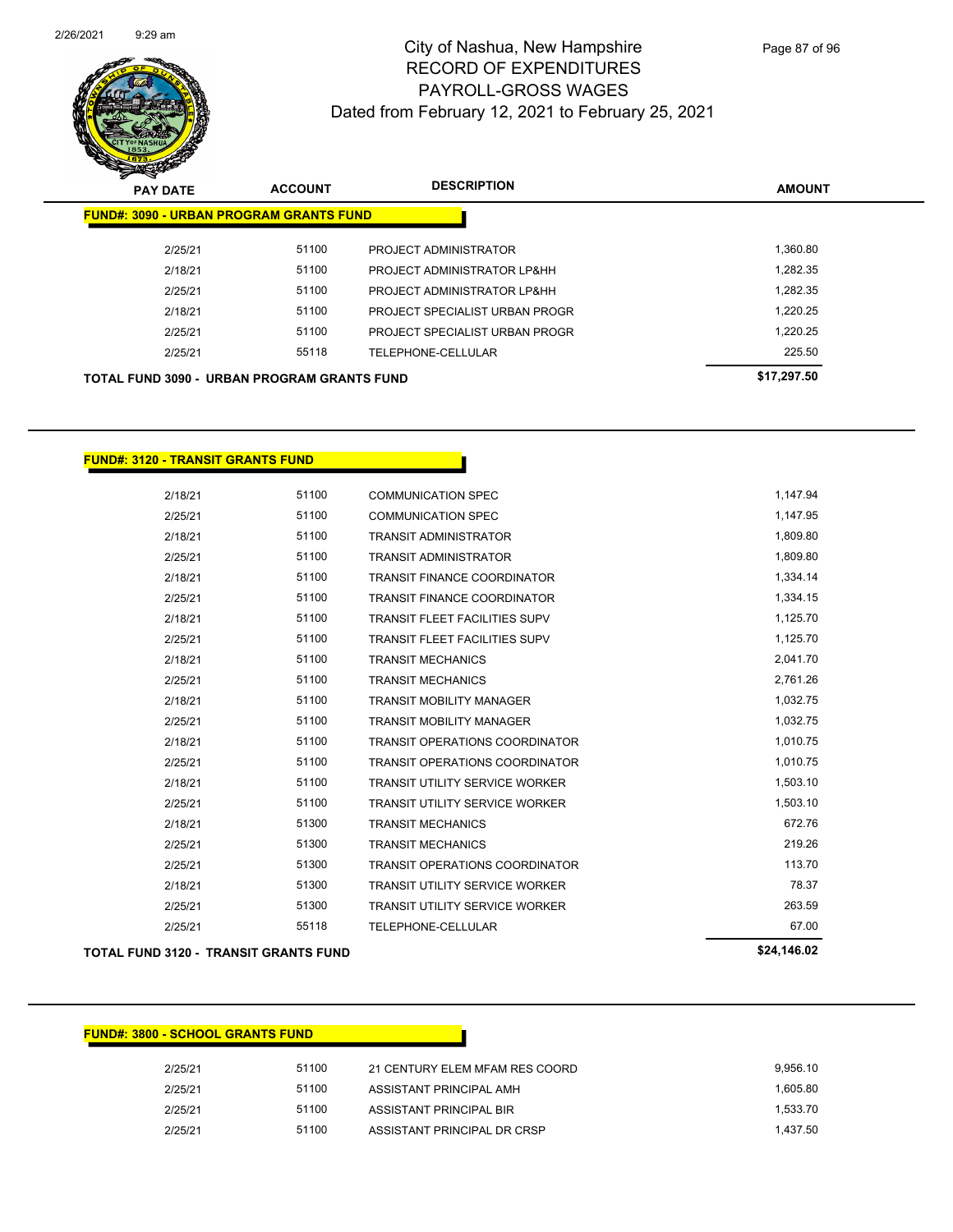

| <b>PAY DATE</b>                         | <b>ACCOUNT</b> | <b>DESCRIPTION</b>             | <b>AMOUNT</b>      |
|-----------------------------------------|----------------|--------------------------------|--------------------|
| <b>FUND#: 3800 - SCHOOL GRANTS FUND</b> |                |                                |                    |
|                                         |                |                                |                    |
| 2/25/21                                 | 51100          | ASSISTANT PRINCIPAL MTP        | 1,461.60           |
| 2/25/21                                 | 51100          | ASSISTANT PRINCIPAL SHE        | 1,485.60<br>820.50 |
| 2/18/21                                 | 51100          | CLERICAL 21 CENTURY            | 820.50             |
| 2/25/21                                 | 51100          | CLERICAL 21 CENTURY            |                    |
| 2/25/21                                 | 51100          | <b>DIRECTOR TITLE 1</b>        | 3,379.30           |
| 2/18/21                                 | 51100          | <b>HOMELESS LIASION</b>        | 1,482.54           |
| 2/25/21                                 | 51100          | <b>HOMELESS LIASION</b>        | 1,482.54           |
| 2/25/21                                 | 51100<br>51100 | OFFICE MANAGER TITLE 1         | 1,607.60<br>578.10 |
| 2/18/21<br>2/25/21                      | 51100          | PARA INST LDG<br>PARA INST LDG | 578.10             |
| 2/18/21                                 | 51100          | PARA INST SHE                  | 473.20             |
| 2/25/21                                 | 51100          | PARA INST SHE                  | 469.56             |
| 2/18/21                                 | 51100          | PARA TTI AMH                   | 866.30             |
| 2/25/21                                 | 51100          | PARA TTI AMH                   | 858.90             |
| 2/18/21                                 | 51100          | PARA TTI LDG                   | 3,596.40           |
| 2/25/21                                 | 51100          | PARA TTI LDG                   | 3,596.40           |
| 2/18/21                                 | 51100          | PARA TTI MTP                   | 2,961.79           |
| 2/25/21                                 | 51100          | PARA TTI MTP                   | 3,017.99           |
| 2/18/21                                 | 51100          | PARA TTI NURSERY               | 328.95             |
| 2/25/21                                 | 51100          | PARA TTI NURSERY               | 328.95             |
| 2/25/21                                 | 51100          | PEER COACH                     | 15,969.78          |
| 2/18/21                                 | 51100          | SIGN LANGUAGE INTERPRETER      | 1,213.60           |
| 2/25/21                                 | 51100          | SIGN LANGUAGE INTERPRETER      | 1,221.80           |
| 2/25/21                                 | 51100          | SOCIAL WORKER                  | 9,554.59           |
| 2/25/21                                 | 51100          | TEACHER BEHAVIOR SPEC WID      | 2,979.50           |
| 2/25/21                                 | 51100          | <b>TEACHER DWSE BRO</b>        | 1,888.80           |
| 2/25/21                                 | 51100          | <b>TEACHER DWSE CHA</b>        | 3,932.50           |
| 2/25/21                                 | 51100          | <b>TEACHER DWSE ELM</b>        | 1,971.59           |
| 2/25/21                                 | 51100          | TEACHER DWSE MDE               | 2,022.08           |
| 2/25/21                                 | 51100          | <b>TEACHER DWSE NHS</b>        | 5,110.40           |
| 2/25/21                                 | 51100          | <b>TEACHER ELL LDG</b>         | 3,586.70           |
| 2/25/21                                 | 51100          | <b>TEACHER PRESCHOOL NHS</b>   | 2,283.60           |
| 2/25/21                                 | 51100          | TEACHER SPED AMH               | 1,744.90           |
| 2/25/21                                 | 51100          | TEACHER SPED BIC               | 2,168.60           |
| 2/25/21                                 | 51100          | TEACHER SPED BRO               | 1,792.60           |
| 2/25/21                                 | 51100          | <b>TEACHER SPED DRC</b>        | 1,899.90           |
| 2/25/21                                 | 51100          | TEACHER SPED ELM               | 3,622.90           |
| 2/25/21                                 | 51100          | <b>TEACHER SPED FES</b>        | 3,420.20           |
| 2/25/21                                 | 51100          | <b>TEACHER SPED FMS</b>        | 3,629.09           |
| 2/25/21                                 | 51100          | TEACHER SPED LDG               | 1,605.20           |
| 2/25/21                                 | 51100          | <b>TEACHER SPED MDE</b>        | 2,168.60           |
| 2/25/21                                 | 51100          | TEACHER SPED NHN               | 9,767.30           |
| 2/25/21                                 | 51100          | <b>TEACHER SPED NHS</b>        | 6,601.00           |
| 2/25/21                                 | 51100          | <b>TEACHER SPED NSE</b>        | 6,624.70           |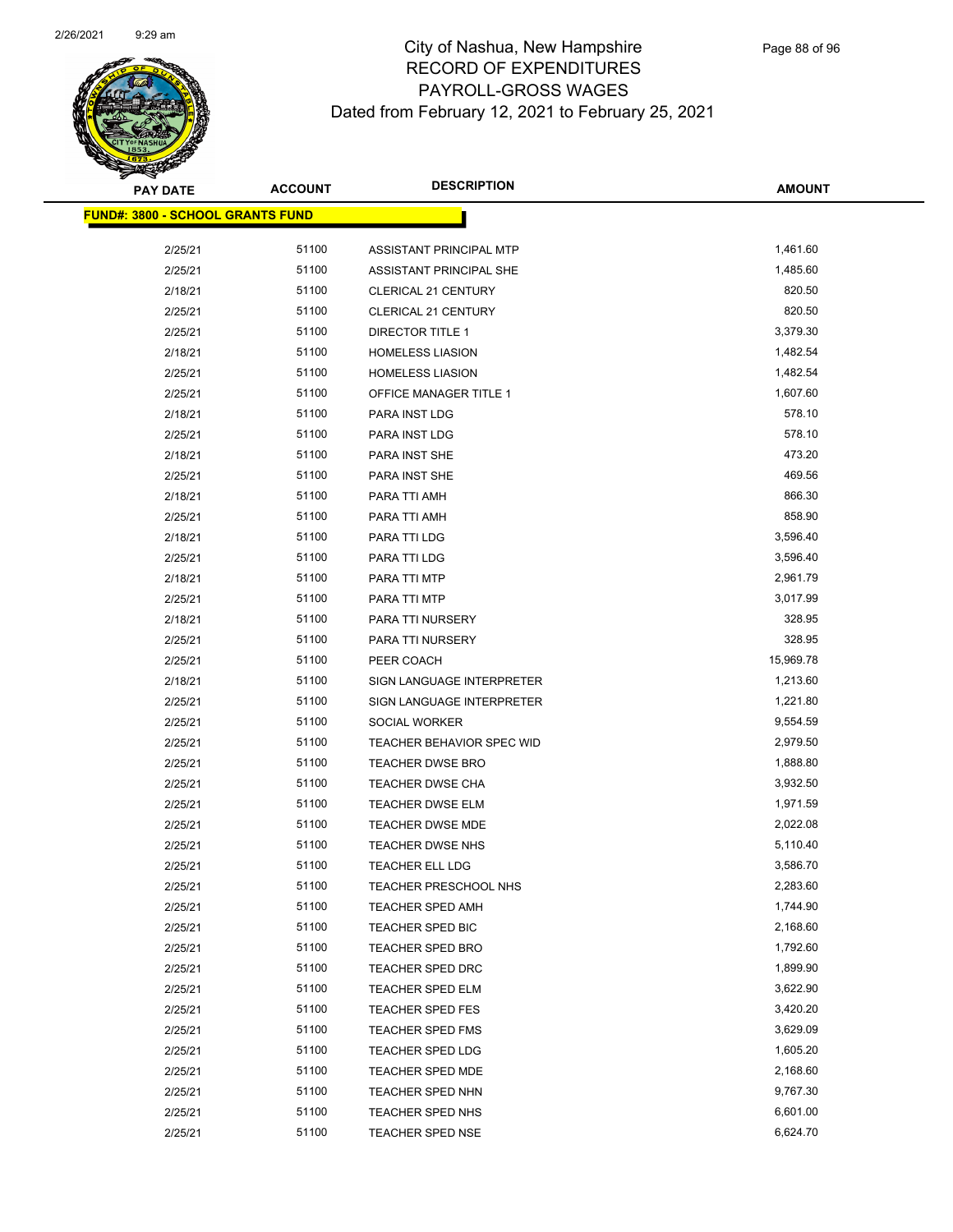

| <b>PAY DATE</b>                         | <b>ACCOUNT</b> | <b>DESCRIPTION</b>         | <b>AMOUNT</b> |
|-----------------------------------------|----------------|----------------------------|---------------|
| <b>FUND#: 3800 - SCHOOL GRANTS FUND</b> |                |                            |               |
| 2/25/21                                 | 51100          | TEACHER SPED PMS           | 3,662.20      |
| 2/25/21                                 | 51100          | <b>TEACHER TTI LDG</b>     | 1,712.60      |
| 2/18/21                                 | 51100          | TITLE ONE PARA FES         | 2,059.27      |
| 2/25/21                                 | 51100          | TITLE ONE PARA FES         | 2,064.23      |
| 2/18/21                                 | 51200          | ELL OUTREACH WORKER HOURLY | 1,150.00      |
| 2/25/21                                 | 51200          | ELL OUTREACH WORKER HOURLY | 1,150.00      |
| 2/18/21                                 | 51200          | HOME SCHOOL CORD TTI       | 5,138.45      |
| 2/25/21                                 | 51200          | HOME SCHOOL CORD TTI       | 4,841.87      |
| 2/18/21                                 | 51200          | SUMMER SCHOOL PARA EYP     | 450.00        |
| 2/25/21                                 | 51200          | SUMMER SCHOOL PARA EYP     | 450.00        |
| 2/25/21                                 | 51200          | <b>TEACHER SCIENCE ELM</b> | 206.25        |
| 2/25/21                                 | 51200          | TEACHER SOCIAL STUDIES NHN | 281.25        |
| 2/25/21                                 | 51200          | <b>TEACHER TTI AMH</b>     | 8,889.79      |
| 2/25/21                                 | 51200          | <b>TEACHER TTI BIR</b>     | 2,457.29      |
| 2/25/21                                 | 51200          | TEACHER TTI FES            | 1,452.30      |
| 2/25/21                                 | 51200          | <b>TEACHER TTI LDG</b>     | 8,914.70      |
| 2/25/21                                 | 51200          | <b>TEACHER TTI MTP</b>     | 8,429.10      |
| 2/25/21                                 | 51200          | <b>TEACHER TTI NURSERY</b> | 6,340.30      |
| 2/25/21                                 | 51200          | TEACHER TTI SHE            | 2,383.59      |
| 2/25/21                                 | 51200          | <b>TEACHER TTIDRC</b>      | 4,902.90      |
| 2/18/21                                 | 51200          | TITLE ONE TUTOR            | 587.50        |
| 2/25/21                                 | 51200          | TITLE ONE TUTOR            | 312.50        |
| 2/18/21                                 | 51650          | ADULT ED DIPOLMA TEACHER   | 150.00        |
| 2/25/21                                 | 51650          | ADULT ED DIPOLMA TEACHER   | 100.00        |
| 2/25/21                                 | 51650          | ADULT ED INSTRUCTOR        | 250.00        |
| 2/25/21                                 | 51650          | ASSISTANT PRINCIPAL NHS    | 200.00        |
| 2/25/21                                 | 51650          | GUIDANCE COUNSELOR NHS     | 400.00        |
| 2/25/21                                 | 51650          | <b>TEACHER ART NHN</b>     | 200.00        |
| 2/25/21                                 | 51650          | TEACHER BUSINESS NHS       | 200.00        |
| 2/25/21                                 | 51650          | TEACHER COMPUTER NHN       | 200.00        |
| 2/25/21                                 | 51650          | <b>TEACHER ELL NHS</b>     | 200.00        |
| 2/25/21                                 | 51650          | <b>TEACHER ENGLISH NHN</b> | 50.00         |
| 2/25/21                                 | 51650          | <b>TEACHER ENGLISH NHS</b> | 450.00        |
| 2/25/21                                 | 51650          | <b>TEACHER GR5 BIC</b>     | 200.00        |
| 2/25/21                                 | 51650          | <b>TEACHER MATH NHN</b>    | 200.00        |
| 2/25/21                                 | 51650          | <b>TEACHER MATH NHS</b>    | 650.00        |
| 2/25/21                                 | 51650          | <b>TEACHER SCIENCE ELM</b> | 200.00        |
| 2/25/21                                 | 51650          | <b>TEACHER SCIENCE NHN</b> | 400.00        |
| 2/25/21                                 | 51650          | TEACHER SOCIAL STUDIES NHN | 200.00        |
| 2/25/21                                 | 51650          | TEACHER SOCIAL STUDIES NHS | 550.00        |
| 2/25/21                                 | 51650          | TEACHER SPED NHN           | 200.00        |
| 2/25/21                                 | 51650          | <b>TEACHER SPED NHS</b>    | 850.00        |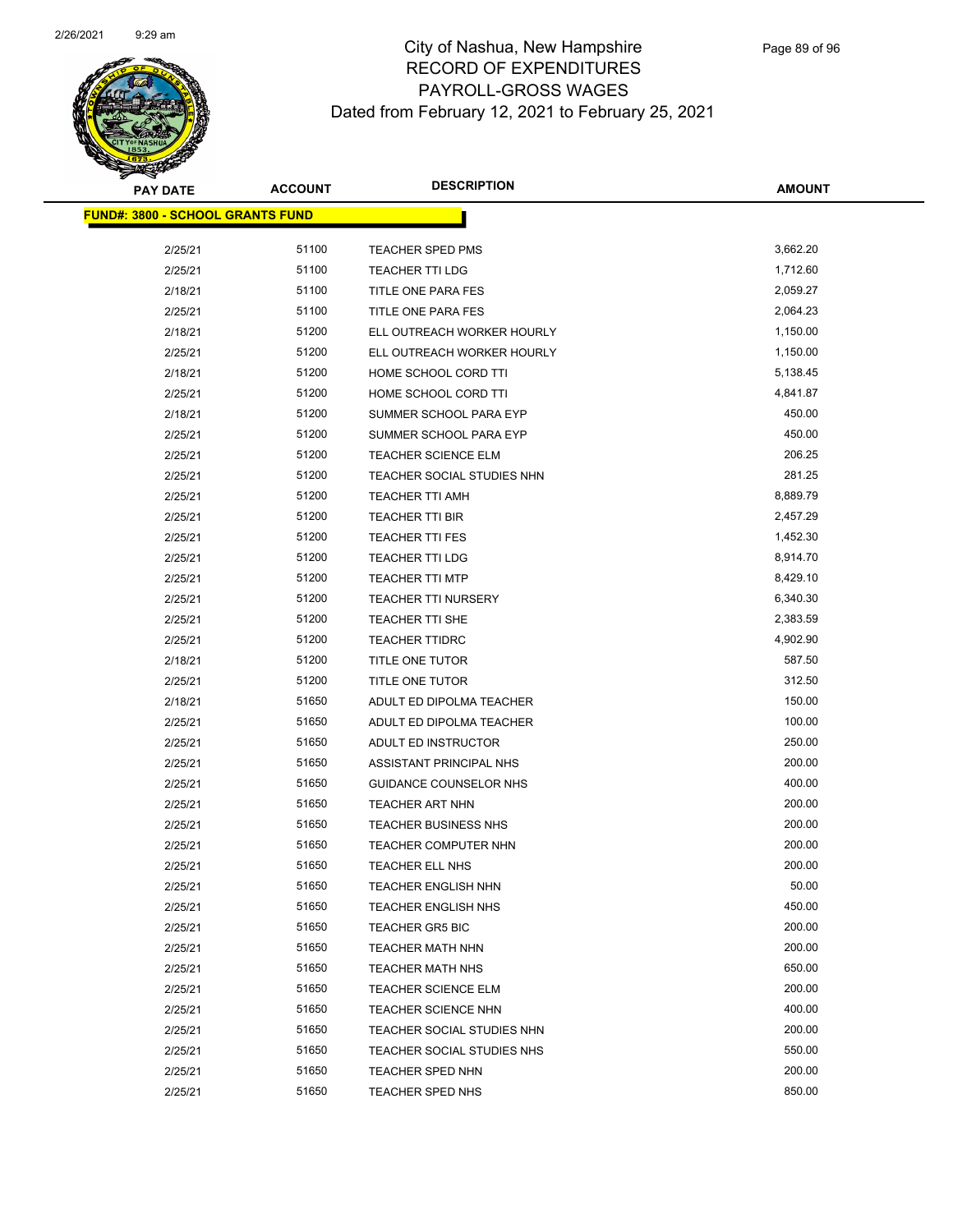**AMOUNT** City of Nashua, New Hampshire RECORD OF EXPENDITURES PAYROLL-GROSS WAGES Dated from February 12, 2021 to February 25, 2021 **PAY DATE ACCOUNT DESCRIPTION** 2/26/2021 9:29 am **TOTAL FUND 3800 - SCHOOL GRANTS FUND \$215,193.94 FUND#: 3810 - FOOD SERVICE GRANTS FUND** Page 90 of 96

| <b>TOTAL FUND 3810 - FOOD SERVICE GRANTS FUND</b> | \$819.23 |                                 |        |
|---------------------------------------------------|----------|---------------------------------|--------|
| 2/25/21                                           | 51650    | FOOD SERVICE ASST PT SHE        | 52.52  |
| 2/18/21                                           | 51650    | FOOD SERVICE ASST PT SHE        | 39.39  |
| 2/25/21                                           | 51650    | FOOD SERVICE ASST PT NHS        | 52.52  |
| 2/18/21                                           | 51650    | FOOD SERVICE ASST PT NHS        | 49.24  |
| 2/25/21                                           | 51650    | FOOD SERVICE ASST PT NHN        | 92.43  |
| 2/18/21                                           | 51650    | FOOD SERVICE ASST PT NHN        | 26.52  |
| 2/25/21                                           | 51650    | FOOD SERVICE ASST PT MTP        | 75.60  |
| 2/25/21                                           | 51650    | FOOD SERVICE ASST PT LDG        | 26.26  |
| 2/18/21                                           | 51650    | FOOD SERVICE ASST PT LDG        | 52.52  |
| 2/18/21                                           | 51650    | FOOD SERVICE ASST PT FMS        | 94.50  |
| 2/25/21                                           | 51650    | FOOD SERVICE ASST PT BRO        | 19.89  |
| 2/18/21                                           | 51650    | FOOD SERVICE ASST PT BRO        | 26.52  |
| 2/25/21                                           | 51650    | <b>FOOD SERVICE ASST PT BIR</b> | 13.10  |
| 2/18/21                                           | 51650    | FOOD SERVICE ASST PT BIR        | 14.21  |
| 2/25/21                                           | 51650    | FOOD SERVICE ASST PT AMH        | 81.78  |
| 2/18/21                                           | 51650    | FOOD SERVICE ASST PT AMH        | 102.23 |
|                                                   |          |                                 |        |

| <b>FUND#: 4010 - MOTOR VEHICLE ADMIN FUND</b>     |       |                    |
|---------------------------------------------------|-------|--------------------|
| 2/18/21                                           | 51100 | <b>MVR CLERK I</b> |
| 2/25/21                                           | 51100 | <b>MVR CLERK I</b> |
| <b>TOTAL FUND 4010 - MOTOR VEHICLE ADMIN FUND</b> |       |                    |

#### **FUND#: 4030 - POLICE SPECIAL DETAILS FUND**

| 2/18/21 | 51710 | <b>1ST YEAR OFFICERS</b>            | 251.16   |
|---------|-------|-------------------------------------|----------|
| 2/25/21 | 51710 | <b>1ST YEAR OFFICERS</b>            | 345.35   |
| 2/25/21 | 51710 | 1st YR SPECIAL OFFICER CERTIFIED II | 502.32   |
| 2/18/21 | 51710 | PATROLMAN ALL RANKS                 | 7.384.36 |
| 2/25/21 | 51710 | PATROLMAN ALL RANKS                 | 2.032.38 |
| 2/25/21 | 51710 | <b>TRANSIT MECHANICS</b>            | 3.00     |
| 2/25/21 | 51712 | LIEUTENANT                          | 311.34   |
| 2/18/21 | 51712 | PATROLMAN ALL RANKS                 | 580.24   |
| 2/25/21 | 51712 | PATROLMAN ALL RANKS                 | 391.12   |
| 2/18/21 | 51712 | <b>SERGEANT</b>                     | 2.908.97 |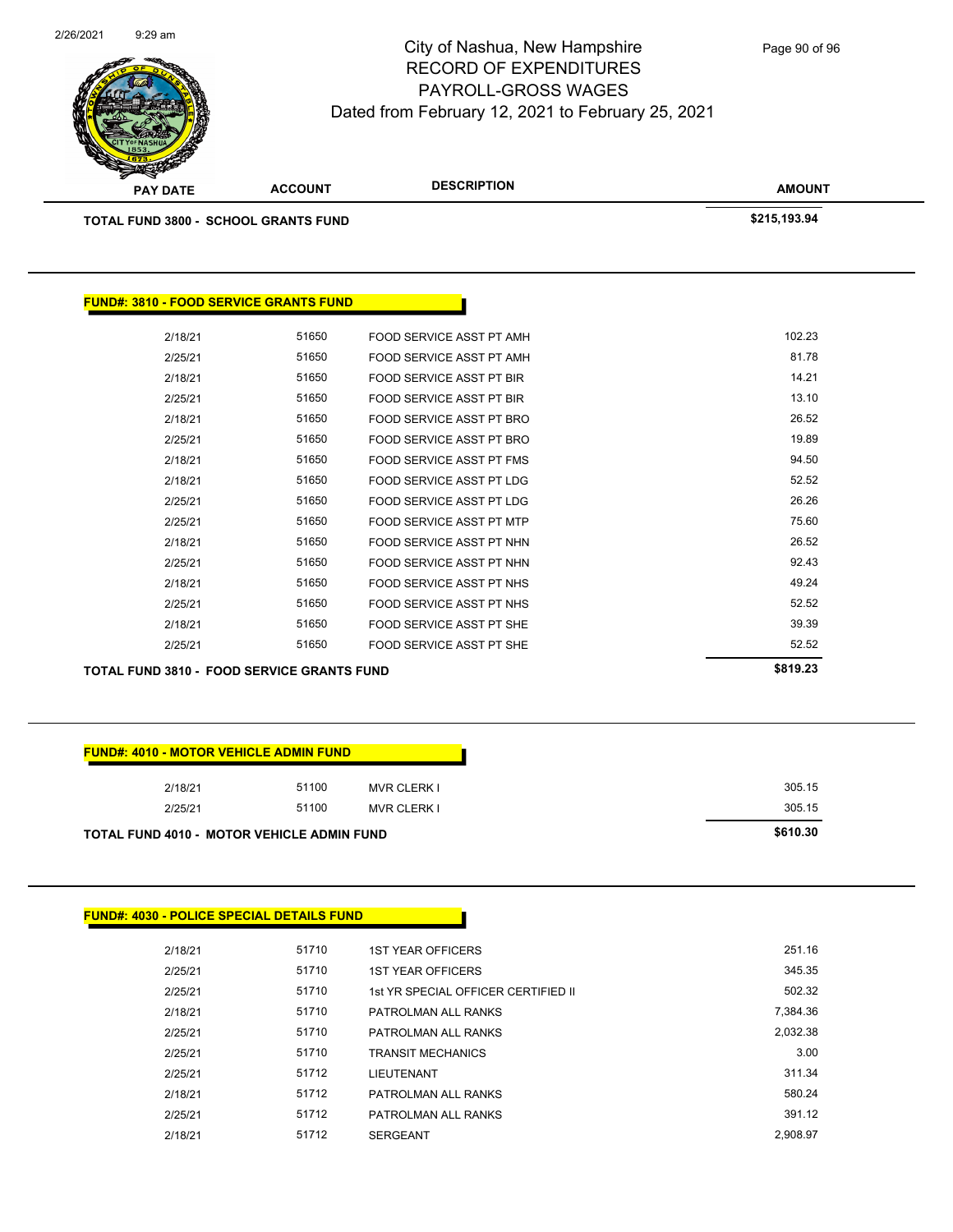

**PAY DATE ACCOUNT DESCRIPTION**

# City of Nashua, New Hampshire RECORD OF EXPENDITURES PAYROLL-GROSS WAGES Dated from February 12, 2021 to February 25, 2021

Page 91 of 96

**AMOUNT**

| 2/25/21                                                                                                  | 51712 | <b>SERGEANT</b>                     | 1,362.48    |
|----------------------------------------------------------------------------------------------------------|-------|-------------------------------------|-------------|
| <b>TOTAL FUND 4030 - POLICE SPECIAL DETAILS FUND</b>                                                     |       |                                     | \$16,072.72 |
| <b>FUND#: 4035 - POLICE OVERTIME BILLING FUND</b>                                                        |       |                                     |             |
|                                                                                                          |       |                                     |             |
| 2/25/21                                                                                                  | 51300 | 1st YR SPECIAL OFFICER CERTIFIED II | 387.53      |
| 2/25/21                                                                                                  | 51300 | LIEUTENANT                          | 238.48      |
| 2/18/21                                                                                                  | 51300 | PATROLMAN ALL RANKS                 | 3,553.90    |
| 2/25/21                                                                                                  | 51300 | PATROLMAN ALL RANKS                 | 4,583.71    |
| <b>TOTAL FUND 4035 - POLICE OVERTIME BILLING FUND</b>                                                    |       |                                     | \$8,763.62  |
|                                                                                                          |       |                                     |             |
| <b>FUND#: 4065 - FIRE WATCHGUARDS FUND</b>                                                               |       |                                     |             |
|                                                                                                          | 51712 |                                     |             |
| 2/25/21                                                                                                  |       | ASST SUPERINTENDENT FIRE ALARM      | 170.46      |
| 2/18/21                                                                                                  | 51712 | FIRE LIEUTENANT                     | 450.67      |
|                                                                                                          |       |                                     |             |
| 2/18/21                                                                                                  | 51712 | FIREFIGHTERS ALL RANKS              | 683.81      |
| <b>TOTAL FUND 4065 - FIRE WATCHGUARDS FUND</b>                                                           |       |                                     | \$1,304.94  |
|                                                                                                          |       |                                     |             |
|                                                                                                          |       |                                     |             |
| 2/18/21                                                                                                  | 51100 | DWNTWN SPCLST & OED PGRM COOR       | 209.15      |
| 2/25/21                                                                                                  | 51100 | DWNTWN SPCLST & OED PGRM COOR       | 209.15      |
| 2/25/21                                                                                                  | 55118 | TELEPHONE-CELLULAR                  | 7.50        |
| <b>FUND#: 4600 - ECON DEV-GREATER NASHUA RLF</b><br><b>TOTAL FUND 4600 - ECON DEV-GREATER NASHUA RLF</b> |       |                                     | \$425.80    |
|                                                                                                          |       |                                     |             |
|                                                                                                          |       |                                     |             |
| 2/18/21                                                                                                  | 51100 | DWNTWN SPCLST & OED PGRM COOR       | 209.10      |
| 2/25/21                                                                                                  | 51100 | DWNTWN SPCLST & OED PGRM COOR       | 209.10      |
| 2/25/21                                                                                                  | 55118 | TELEPHONE-CELLULAR                  | 7.50        |
|                                                                                                          |       |                                     | \$425.70    |
| <b>FUND#: 4610 - ECON DEV-BROWNFIELDS RLF</b><br><b>TOTAL FUND 4610 - ECON DEV-BROWNFIELDS RLF</b>       |       |                                     |             |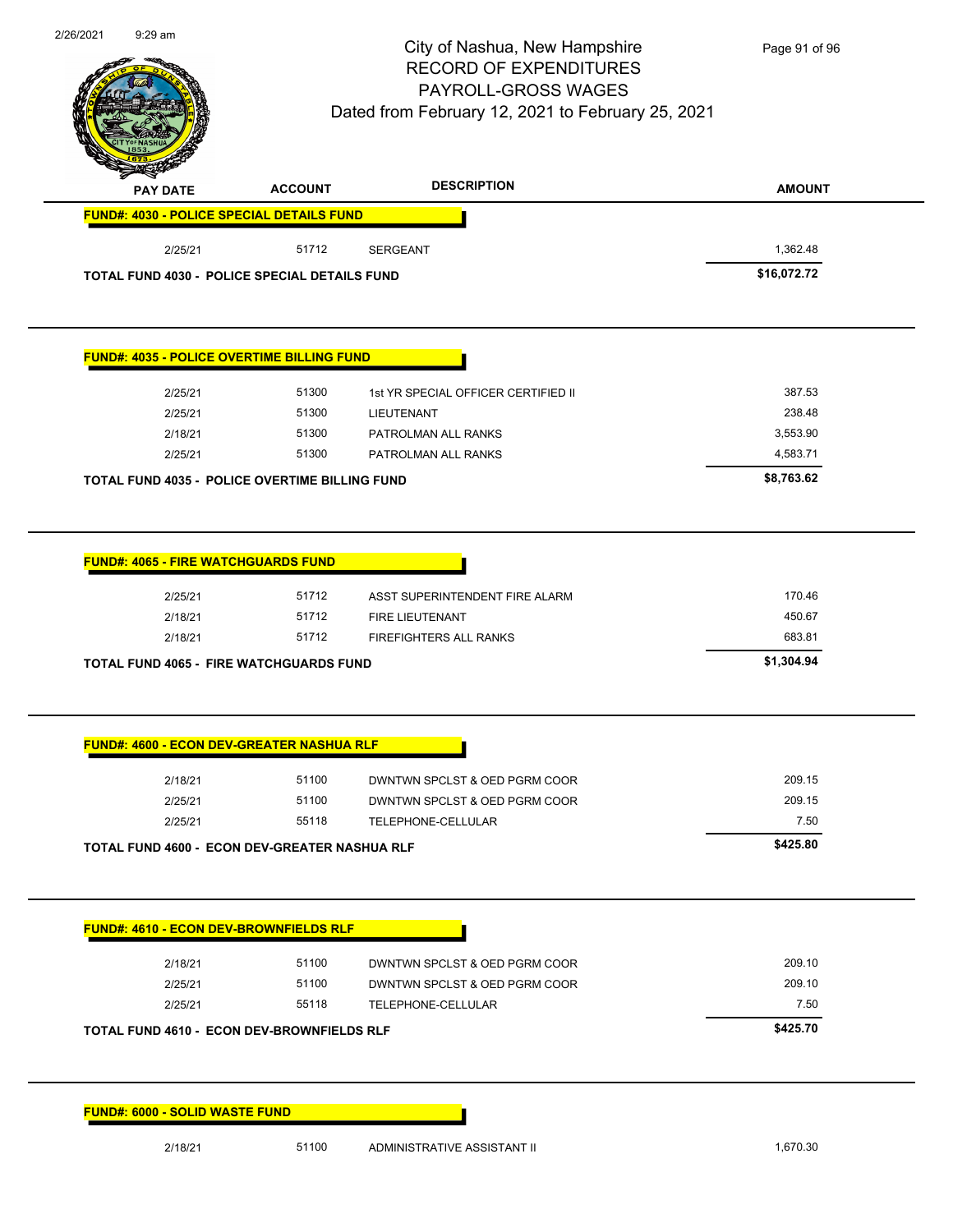

| <b>PAY DATE</b>                       | <b>ACCOUNT</b> | <b>DESCRIPTION</b>                   | <b>AMOUNT</b> |
|---------------------------------------|----------------|--------------------------------------|---------------|
| <b>FUND#: 6000 - SOLID WASTE FUND</b> |                |                                      |               |
| 2/25/21                               | 51100          | ADMINISTRATIVE ASSISTANT II          | 1,670.30      |
| 2/18/21                               | 51100          | ASSISTANT DIRECTOR OF PUBLIC WORKS   | 225.20        |
| 2/25/21                               | 51100          | ASSISTANT DIRECTOR OF PUBLIC WORKS   | 225.20        |
| 2/25/21                               | 51100          | AUTO MECH 1ST CLASS NIGHTS           | 0.75          |
| 2/18/21                               | 51100          | AUTOMATED TRASH COLLECTION OPR       | 4,898.00      |
| 2/25/21                               | 51100          | AUTOMATED TRASH COLLECTION OPR       | 4,898.00      |
| 2/18/21                               | 51100          | <b>CITY ENGINEER</b>                 | 371.20        |
| 2/25/21                               | 51100          | <b>CITY ENGINEER</b>                 | 371.20        |
| 2/18/21                               | 51100          | <b>COLLECTION EQUIP OPR</b>          | 8,337.60      |
| 2/25/21                               | 51100          | <b>COLLECTION EQUIP OPR</b>          | 8,337.60      |
| 2/18/21                               | 51100          | COLLECTION EQUIP OPR LANDFILL        | 1,940.82      |
| 2/25/21                               | 51100          | <b>COLLECTION EQUIP OPR LANDFILL</b> | 1,940.80      |
| 2/18/21                               | 51100          | DEP TREASURER TAX COLLECTOR          | 271.45        |
| 2/25/21                               | 51100          | DEP TREASURER TAX COLLECTOR          | 271.45        |
| 2/18/21                               | 51100          | DEPUTY CITY ENGINEER                 | 90.50         |
| 2/25/21                               | 51100          | DEPUTY CITY ENGINEER                 | 90.50         |
| 2/18/21                               | 51100          | DIRECTOR PUBLIC WORKS                | 281.55        |
| 2/25/21                               | 51100          | <b>DIRECTOR PUBLIC WORKS</b>         | 281.55        |
| 2/18/21                               | 51100          | DPW BILLING ACCOUNTANT               | 520.00        |
| 2/25/21                               | 51100          | DPW BILLING ACCOUNTANT               | 520.00        |
| 2/18/21                               | 51100          | DPW COLLECTIONS SPEC III             | 273.12        |
| 2/25/21                               | 51100          | DPW COLLECTIONS SPEC III             | 272.37        |
| 2/18/21                               | 51100          | DPW CONTRACT ADMINISTRATOR           | 126.77        |
| 2/25/21                               | 51100          | DPW CONTRACT ADMINISTRATOR           | 126.77        |
| 2/18/21                               | 51100          | <b>ENVIRONMENTAL ENGINEER</b>        | 1,608.70      |
| 2/25/21                               | 51100          | <b>ENVIRONMENTAL ENGINEER</b>        | 1,608.70      |
| 2/18/21                               | 51100          | <b>EQUIP OPR STREET REPAIR</b>       | 195.92        |
| 2/18/21                               | 51100          | <b>EQUIPMENT OPR LANDFILL</b>        | 5,258.93      |
| 2/25/21                               | 51100          | <b>EQUIPMENT OPR LANDFILL</b>        | 5,916.00      |
| 2/18/21                               | 51100          | <b>EXECUTIVE ASSISTANT</b>           | 177.05        |
| 2/25/21                               | 51100          | <b>EXECUTIVE ASSISTANT</b>           | 177.05        |
| 2/18/21                               | 51100          | FINANCE AND ADMIN MANAGER            | 452.45        |
| 2/25/21                               | 51100          | <b>FINANCE AND ADMIN MANAGER</b>     | 452.45        |
| 2/18/21                               | 51100          | FLEET MANAGER STREET DEPT            | 358.96        |
| 2/25/21                               | 51100          | FLEET MANAGER STREET DEPT            | 358.95        |
| 2/18/21                               | 51100          | LICENSED SCALE OPERATOR              | 1,795.95      |
| 2/25/21                               | 51100          | LICENSED SCALE OPERATOR              | 1,795.95      |
| 2/18/21                               | 51100          | PUBLIC RELATIONS ADMINISTRATOR       | 181.00        |
| 2/25/21                               | 51100          | PUBLIC RELATIONS ADMINISTRATOR       | 181.00        |
| 2/18/21                               | 51100          | RECYCLING COORDINATOR                | 1,242.85      |
| 2/25/21                               | 51100          | RECYCLING COORDINATOR                | 1,242.85      |
| 2/18/21                               | 51100          | SENIOR STAFF ENGINEER                | 160.85        |
| 2/25/21                               | 51100          | SENIOR STAFF ENGINEER                | 160.85        |
| 2/18/21                               | 51100          | <b>SOLID WASTE FOREMAN</b>           | 2,702.20      |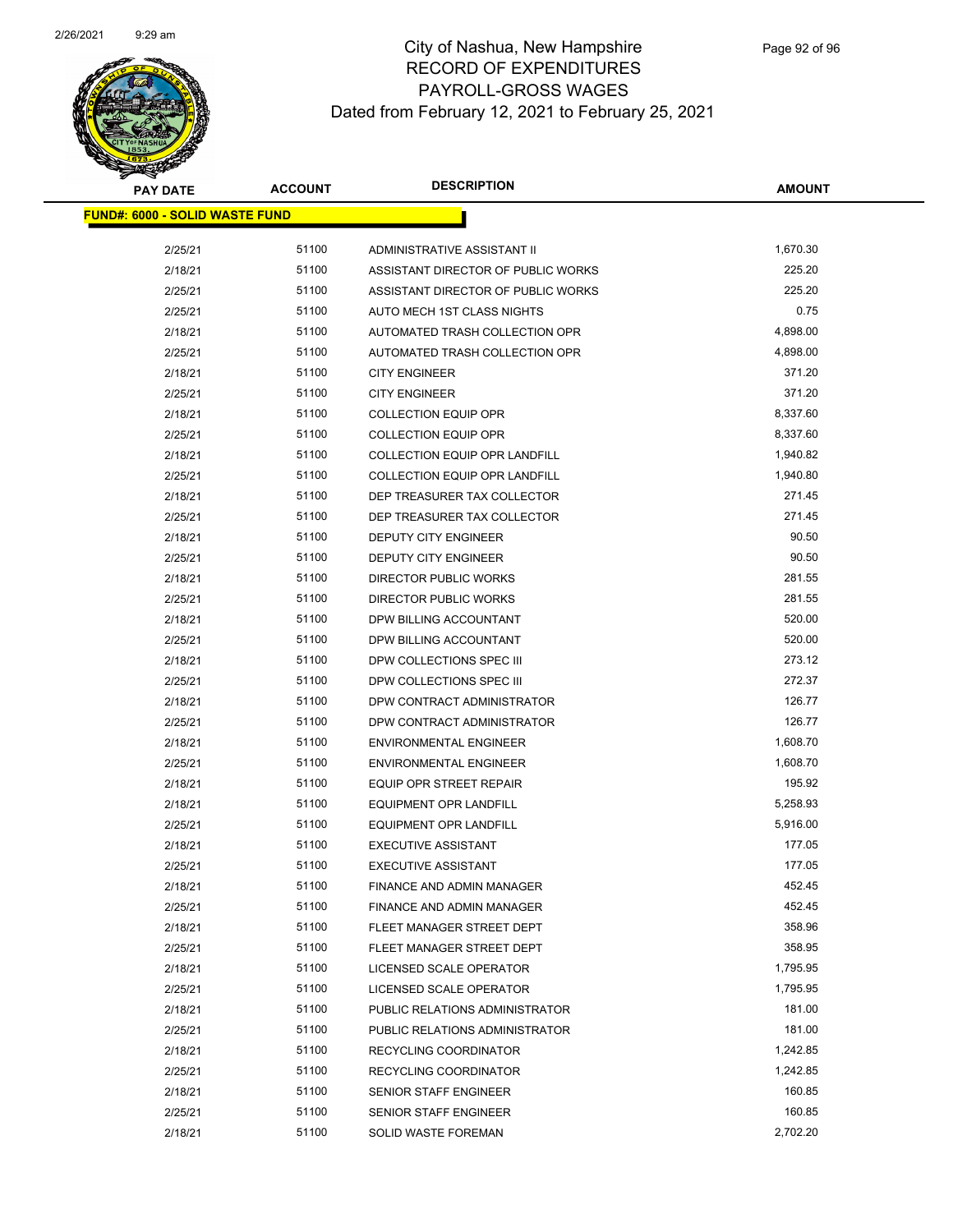

| <b>PAY DATE</b>                           | <b>ACCOUNT</b> | <b>DESCRIPTION</b>                   | <b>AMOUNT</b> |
|-------------------------------------------|----------------|--------------------------------------|---------------|
| <b>FUND#: 6000 - SOLID WASTE FUND</b>     |                |                                      |               |
| 2/25/21                                   | 51100          | SOLID WASTE FOREMAN                  | 2,702.20      |
| 2/18/21                                   | 51100          | SOLID WASTE TECHNICIAN               | 1,206.50      |
| 2/25/21                                   | 51100          | SOLID WASTE TECHNICIAN               | 1,206.50      |
| 2/18/21                                   | 51100          | SR MGR ACCT FIN REPORTING            | 201.05        |
| 2/25/21                                   | 51100          | SR MGR ACCT FIN REPORTING            | 201.05        |
| 2/18/21                                   | 51100          | SUPERINTENDENT OF SOLID WASTE        | 2,010.85      |
| 2/25/21                                   | 51100          | SUPERINTENDENT OF SOLID WASTE        | 2,010.85      |
| 2/25/21                                   | 51100          | TRUCK DRIVER STREET REPAIR           | 370.56        |
| 2/25/21                                   | 51300          | AUTO MECH 1ST CLASS NIGHTS           | 325.40        |
| 2/25/21                                   | 51300          | AUTO MECH 2ND CLASS                  | 300.84        |
| 2/18/21                                   | 51300          | AUTOMATED TRASH COLLECTION OPR       | 393.60        |
| 2/25/21                                   | 51300          | AUTOMATED TRASH COLLECTION OPR       | 1,735.00      |
| 2/18/21                                   | 51300          | <b>COLLECTION EQUIP OPR</b>          | 280.80        |
| 2/25/21                                   | 51300          | <b>COLLECTION EQUIP OPR</b>          | 1,965.00      |
| 2/18/21                                   | 51300          | <b>COLLECTION EQUIP OPR LANDFILL</b> | 139.73        |
| 2/25/21                                   | 51300          | <b>COLLECTION EQUIP OPR LANDFILL</b> | 603.00        |
| 2/25/21                                   | 51300          | <b>COLLECTION SYSTEMS OPERATOR</b>   | 293.88        |
| 2/18/21                                   | 51300          | <b>EQUIP OPR STREET REPAIR</b>       | 724.82        |
| 2/18/21                                   | 51300          | <b>EQUIPMENT OPR LANDFILL</b>        | 590.96        |
| 2/25/21                                   | 51300          | EQUIPMENT OPR LANDFILL               | 1,628.82      |
| 2/18/21                                   | 51300          | LICENSED SCALE OPERATOR              | 161.53        |
| 2/25/21                                   | 51300          | LICENSED SCALE OPERATOR              | 581.29        |
| 2/18/21                                   | 51300          | <b>MASON PIPELAYER</b>               | 368.87        |
| 2/18/21                                   | 51300          | <b>SIGN MAINTENANCE</b>              | 547.92        |
| 2/25/21                                   | 51300          | <b>SIGN MAINTENANCE</b>              | 565.20        |
| 2/18/21                                   | 51300          | <b>SOLID WASTE FOREMAN</b>           | 291.33        |
| 2/25/21                                   | 51300          | SOLID WASTE FOREMAN                  | 835.99        |
| 2/25/21                                   | 51300          | TRUCK DRIVER STREET REPAIR           | 277.92        |
| 2/25/21                                   | 55118          | TELEPHONE-CELLULAR                   | 135.50        |
| <b>TOTAL FUND 6000 - SOLID WASTE FUND</b> |                |                                      | \$86,698.62   |

#### **FUND#: 6200 - WASTEWATER FUND**

| 2/18/21 | 51100 | ADMINISTRATIVE ASSISTANT II        | 775.40   |
|---------|-------|------------------------------------|----------|
| 2/25/21 | 51100 | ADMINISTRATIVE ASSISTANT II        | 775 40   |
| 2/18/21 | 51100 | <b>ANALYTICAL CHEMIST</b>          | 863.25   |
| 2/25/21 | 51100 | <b>ANALYTICAL CHEMIST</b>          | 863 25   |
| 2/18/21 | 51100 | ASSISTANT DIRECTOR OF PUBLIC WORKS | 225 25   |
| 2/25/21 | 51100 | ASSISTANT DIRECTOR OF PUBLIC WORKS | 225 25   |
| 2/18/21 | 51100 | <b>CITY ENGINEER</b>               | 866.20   |
| 2/25/21 | 51100 | <b>CITY ENGINEER</b>               | 866.20   |
| 2/18/21 | 51100 | COLLECTION SYSTEMS OPERATOR        | 4.244.86 |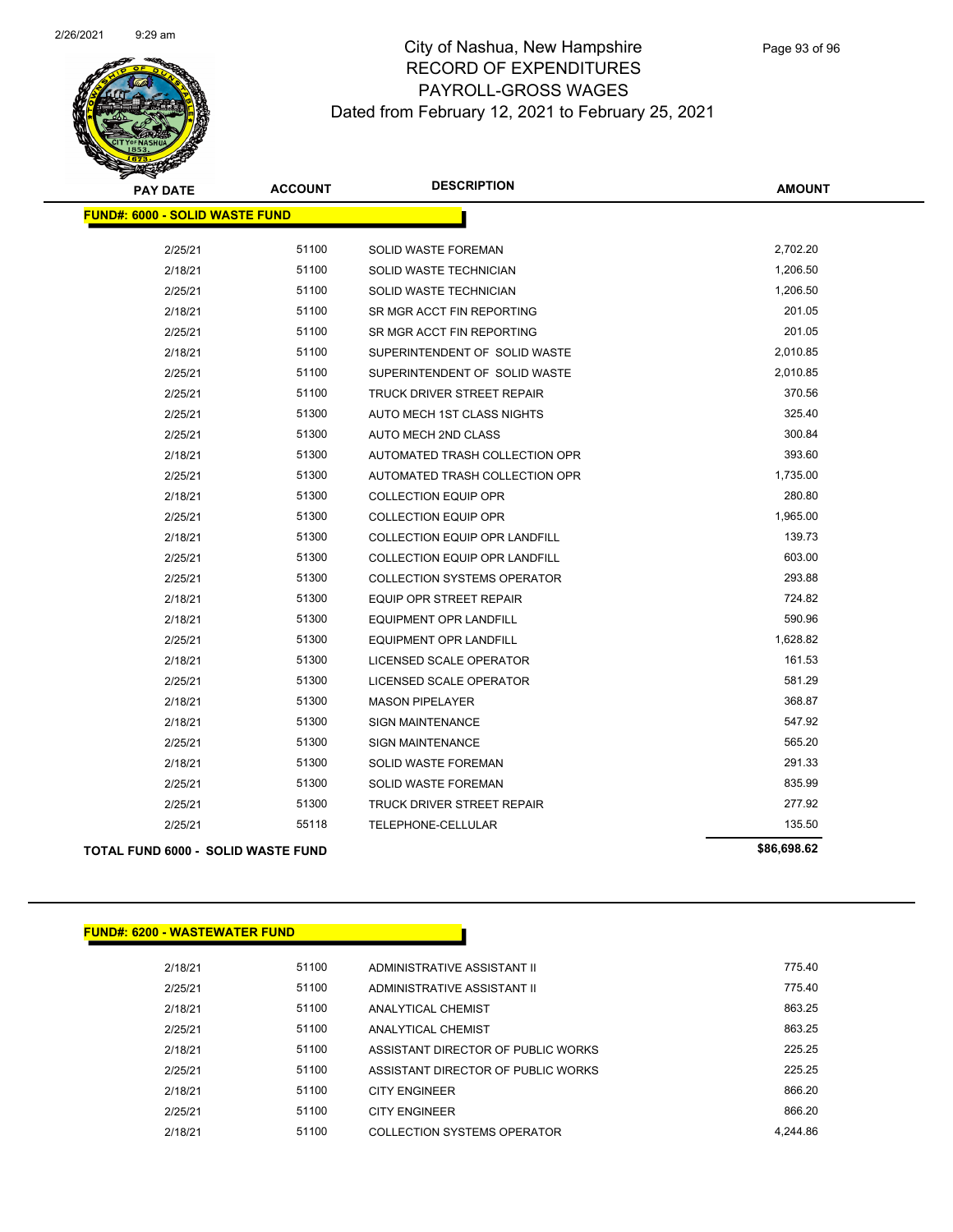

| <b>PAY DATE</b>                      | <b>ACCOUNT</b> | <b>DESCRIPTION</b>                          | <b>AMOUNT</b> |
|--------------------------------------|----------------|---------------------------------------------|---------------|
| <b>FUND#: 6200 - WASTEWATER FUND</b> |                |                                             |               |
| 2/25/21                              | 51100          | <b>COLLECTION SYSTEMS OPERATOR</b>          | 3,918.40      |
| 2/18/21                              | 51100          | <b>COLLECTION SYSTEMS TECHNICIAN</b>        | 3,154.80      |
| 2/25/21                              | 51100          | COLLECTION SYSTEMS TECHNICIAN               | 3,154.81      |
| 2/18/21                              | 51100          | <b>COLLECTIONS SPEC II</b>                  | 839.33        |
| 2/25/21                              | 51100          | <b>COLLECTIONS SPEC II</b>                  | 839.35        |
| 2/18/21                              | 51100          | DEP TREASURER TAX COLLECTOR                 | 271.45        |
| 2/25/21                              | 51100          | DEP TREASURER TAX COLLECTOR                 | 271.45        |
| 2/18/21                              | 51100          | <b>DEPUTY CITY ENGINEER</b>                 | 904.90        |
| 2/25/21                              | 51100          | DEPUTY CITY ENGINEER                        | 904.90        |
| 2/18/21                              | 51100          | DIRECTOR PUBLIC WORKS                       | 563.00        |
| 2/25/21                              | 51100          | DIRECTOR PUBLIC WORKS                       | 563.00        |
| 2/18/21                              | 51100          | DPW BILLING ACCOUNTANT                      | 520.00        |
| 2/25/21                              | 51100          | DPW BILLING ACCOUNTANT                      | 520.00        |
| 2/18/21                              | 51100          | DPW COLLECTIONS SPEC III                    | 273.13        |
| 2/25/21                              | 51100          | DPW COLLECTIONS SPEC III                    | 272.40        |
| 2/18/21                              | 51100          | DPW CONTRACT ADMINISTRATOR                  | 760.62        |
| 2/25/21                              | 51100          | DPW CONTRACT ADMINISTRATOR                  | 760.62        |
| 2/18/21                              | 51100          | ELECTRICAL DIAGNOSTIC TECH I                | 1,120.00      |
| 2/25/21                              | 51100          | ELECTRICAL DIAGNOSTIC TECH I                | 1,120.00      |
| 2/18/21                              | 51100          | ENVIRONMENTAL PERMIT & PROGRAMS COORDINATOR | 1,388.01      |
| 2/25/21                              | 51100          | ENVIRONMENTAL PERMIT & PROGRAMS COORDINATOR | 1,388.00      |
| 2/18/21                              | 51100          | <b>EXECUTIVE ASSISTANT</b>                  | 177.05        |
| 2/25/21                              | 51100          | <b>EXECUTIVE ASSISTANT</b>                  | 177.05        |
| 2/18/21                              | 51100          | FINANCE AND ADMIN MANAGER                   | 452.45        |
| 2/25/21                              | 51100          | FINANCE AND ADMIN MANAGER                   | 452.45        |
| 2/18/21                              | 51100          | FLEET MANAGER STREET DEPT                   | 119.64        |
| 2/25/21                              | 51100          | FLEET MANAGER STREET DEPT                   | 119.65        |
| 2/18/21                              | 51100          | <b>GIS SPECIALIST</b>                       | 762.65        |
| 2/25/21                              | 51100          | <b>GIS SPECIALIST</b>                       | 762.65        |
| 2/18/21                              | 51100          | <b>MECHANIC WWTP 1ST CLASS</b>              | 4,315.20      |
| 2/25/21                              | 51100          | MECHANIC WWTP 1ST CLASS                     | 4,315.21      |
| 2/18/21                              | 51100          | OPERATOR II WWTP 1st                        | 4,293.60      |
| 2/25/21                              | 51100          | OPERATOR II WWTP 1st                        | 4,293.60      |
| 2/18/21                              | 51100          | OPERATOR II WWTP 2nd                        | 1,086.40      |
| 2/25/21                              | 51100          | OPERATOR II WWTP 2nd                        | 1,086.40      |
| 2/18/21                              | 51100          | OPERATOR II WWTP 3rd                        | 2,180.86      |
| 2/25/21                              | 51100          | OPERATOR II WWTP 3rd                        | 2,180.84      |
| 2/18/21                              | 51100          | OPERATOR III WWTP 1st                       | 2,265.61      |
| 2/25/21                              | 51100          | OPERATOR III WWTP 1st                       | 2,263.21      |
| 2/18/21                              | 51100          | PLANT OPERATIONS SUPERVISOR                 | 1,554.70      |
| 2/25/21                              | 51100          | PLANT OPERATIONS SUPERVISOR                 | 1,554.70      |
| 2/18/21                              | 51100          | PROCESS CHEMIST                             | 1,022.55      |
| 2/25/21                              | 51100          | PROCESS CHEMIST                             | 1,022.55      |
| 2/18/21                              | 51100          | PUBLIC RELATIONS ADMINISTRATOR              | 241.27        |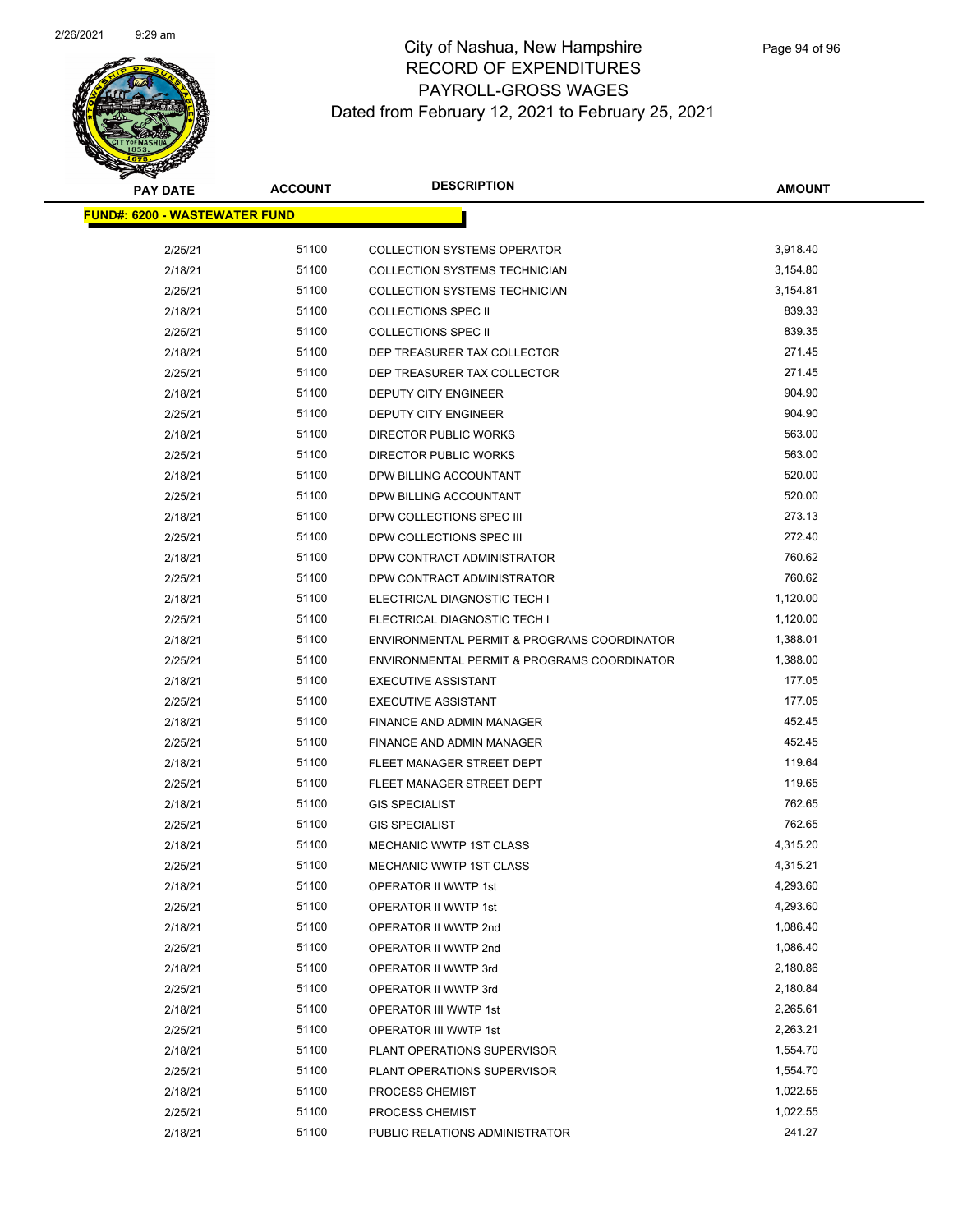

| <b>PAY DATE</b>                      | <b>ACCOUNT</b> | <b>DESCRIPTION</b>                 | <b>AMOUNT</b> |
|--------------------------------------|----------------|------------------------------------|---------------|
| <b>FUND#: 6200 - WASTEWATER FUND</b> |                |                                    |               |
| 2/25/21                              | 51100          | PUBLIC RELATIONS ADMINISTRATOR     | 241.27        |
| 2/18/21                              | 51100          | SENIOR STAFF ENGINEER              | 2,521.94      |
| 2/25/21                              | 51100          | SENIOR STAFF ENGINEER              | 2,521.95      |
| 2/18/21                              | 51100          | SR MGR ACCT FIN REPORTING          | 402.20        |
| 2/25/21                              | 51100          | SR MGR ACCT FIN REPORTING          | 402.20        |
| 2/18/21                              | 51100          | <b>STAFF ENGINEER</b>              | 1,190.90      |
| 2/25/21                              | 51100          | <b>STAFF ENGINEER</b>              | 1,190.91      |
| 2/18/21                              | 51100          | SUPERINTENDENT OF WASTEWATER       | 2,115.96      |
| 2/25/21                              | 51100          | SUPERINTENDENT OF WASTEWATER       | 2,115.95      |
| 2/18/21                              | 51100          | <b>SUPV LABORATORY</b>             | 1,262.35      |
| 2/25/21                              | 51100          | <b>SUPV LABORATORY</b>             | 1,262.35      |
| 2/18/21                              | 51100          | TRUCK DRIVER STREET REPAIR         | 896.40        |
| 2/25/21                              | 51100          | TRUCK DRIVER STREET REPAIR         | 896.40        |
| 2/18/21                              | 51100          | <b>WASTEWATER ASSISTANT</b>        | 1,613.52      |
| 2/25/21                              | 51100          | <b>WASTEWATER ASSISTANT</b>        | 1,792.80      |
| 2/18/21                              | 51100          | <b>WASTEWATER FOREMAN</b>          | 2,657.17      |
| 2/25/21                              | 51100          | <b>WASTEWATER FOREMAN</b>          | 2,538.95      |
| 2/18/21                              | 51100          | WASTEWATER PROJECT ENGINEER        | 1,608.70      |
| 2/25/21                              | 51100          | WASTEWATER PROJECT ENGINEER        | 1,608.70      |
| 2/18/21                              | 51300          | <b>COLLECTION SYSTEMS OPERATOR</b> | 1,538.75      |
| 2/25/21                              | 51300          | <b>COLLECTION SYSTEMS OPERATOR</b> | 743.92        |
| 2/25/21                              | 51300          | COLLECTION SYSTEMS TECHNICIAN      | 238.32        |
| 2/18/21                              | 51300          | ELECTRICAL DIAGNOSTIC TECH I       | 444.00        |
| 2/25/21                              | 51300          | ELECTRICAL DIAGNOSTIC TECH I       | 126.86        |
| 2/18/21                              | 51300          | <b>MECHANIC WWTP 1ST CLASS</b>     | 1,405.53      |
| 2/25/21                              | 51300          | MECHANIC WWTP 1ST CLASS            | 814.80        |
| 2/18/21                              | 51300          | OPERATOR II WWTP 1st               | 10.11         |
| 2/25/21                              | 51300          | OPERATOR II WWTP 1st               | 1,601.73      |
| 2/18/21                              | 51300          | OPERATOR II WWTP 2nd               | 10.25         |
| 2/18/21                              | 51300          | OPERATOR II WWTP 3rd               | 985.92        |
| 2/25/21                              | 51300          | OPERATOR II WWTP 3rd               | 1,982.22      |
| 2/18/21                              | 51300          | OPERATOR III WWTP 1st              | 360.24        |
| 2/25/21                              | 51300          | OPERATOR III WWTP 1st              | 697.45        |
| 2/25/21                              | 51300          | PROCESS CHEMIST                    | 191.73        |
| 2/18/21                              | 51300          | <b>SUPV LABORATORY</b>             | 11.83         |
| 2/18/21                              | 51300          | <b>WASTEWATER ASSISTANT</b>        | 521.04        |
| 2/25/21                              | 51300          | <b>WASTEWATER ASSISTANT</b>        | 672.30        |
| 2/18/21                              | 51300          | <b>WASTEWATER FOREMAN</b>          | 645.99        |
| 2/25/21                              | 51300          | <b>WASTEWATER FOREMAN</b>          | 481.31        |
| 2/25/21                              | 55118          | TELEPHONE-CELLULAR                 | 325.05        |
| TOTAL FUND 6200 - WASTEWATER FUND    |                |                                    | \$112,563.49  |